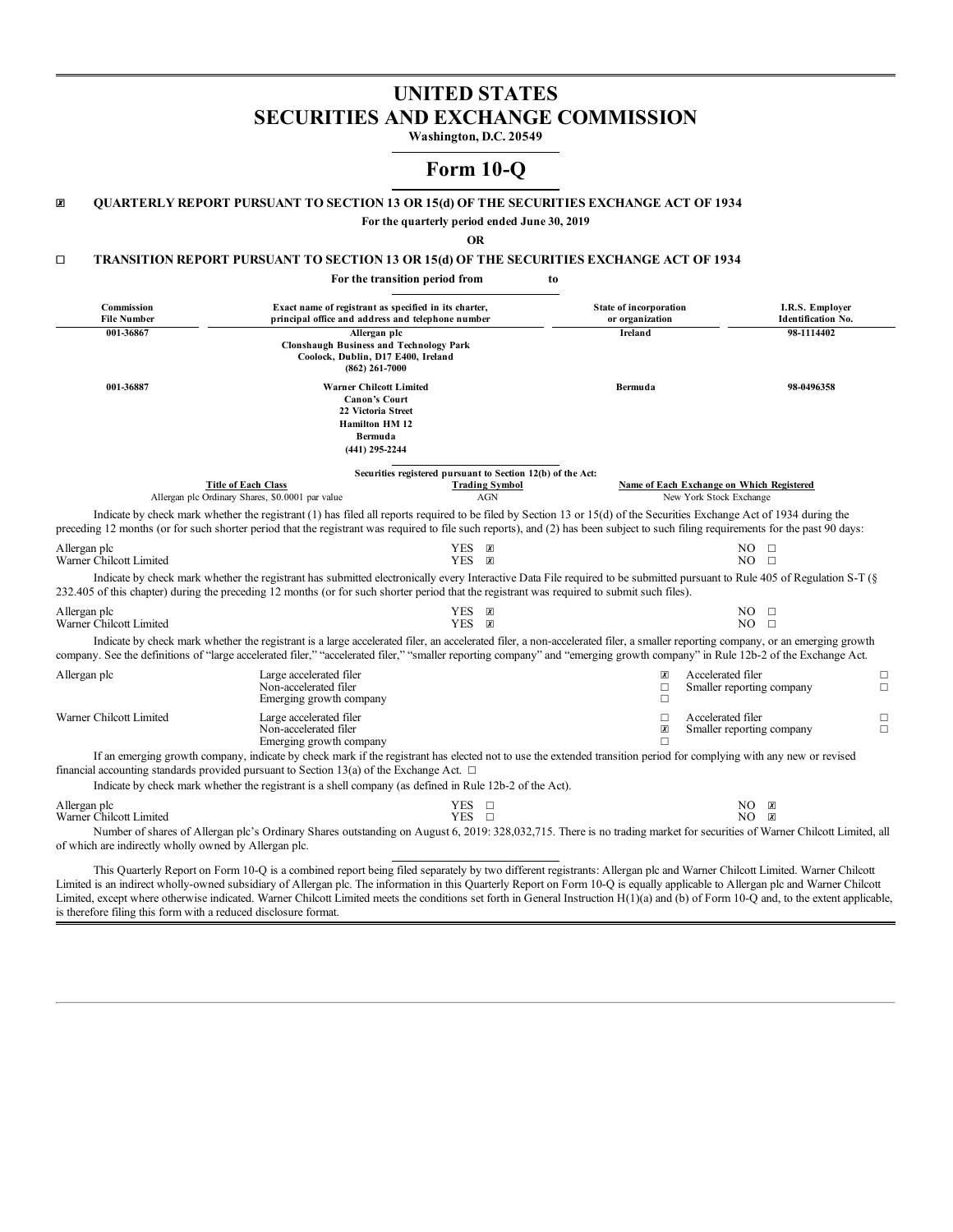# **TABLE OF CONTENTS**

# **FORM 10-Q FOR THE QUARTERLY PERIOD ENDED JUNE 30, 2019**

|          |                                                                                                                                     | <b>PAGE</b> |
|----------|-------------------------------------------------------------------------------------------------------------------------------------|-------------|
|          | <b>PART I. FINANCIAL INFORMATION</b>                                                                                                |             |
| Item 1.  | <b>Consolidated Financial Statements (unaudited)</b>                                                                                | 3           |
|          | Consolidated Balance Sheets of Allergan plc as of June 30, 2019 and December 31, 2018                                               | 3           |
|          | Consolidated Statements of Operations of Allergan plc for the three and six months ended June 30, 2019 and June 30, 2018            |             |
|          | Consolidated Statements of Comprehensive Income / (Loss) of Allergan plc for the three and six months ended June 30, 2019 and June  |             |
|          | 30,2018                                                                                                                             | 5           |
|          | Consolidated Statements of Cash Flows of Allergan plc for the six months ended June 30, 2019 and June 30, 2018                      | 6           |
|          | Consolidated Statements of Equity of Allergan plc for the three and six months ended June 30, 2019 and June 30, 2018                |             |
|          | Consolidated Balance Sheets of Warner Chilcott Limited as of June 30, 2019 and December 31, 2018                                    | 8           |
|          | Consolidated Statements of Operations of Warner Chilcott Limited for the three and six months ended June 30, 2019 and June 30, 2018 | 9           |
|          | Consolidated Statements of Comprehensive Income / (Loss) of Warner Chilcott Limited for the three and six months ended June 30,     |             |
|          | 2019 and June 30, 2018                                                                                                              | 10          |
|          | Consolidated Statements of Cash Flows of Warner Chilcott Limited for the six months ended June 30, 2019 and June 30, 2018           | 11          |
|          | Consolidated Statements of Equity of Warner Chilcott Limited for the three and six months ended June 30, 2019 and June 30, 2018     | 12          |
|          | Notes to the Consolidated Financial Statements                                                                                      | 13          |
| Item 2.  | Management's Discussion and Analysis of Financial Condition and Results of Operations                                               | 61          |
| Item 3.  | <b>Quantitative and Qualitative Disclosures About Market Risk</b>                                                                   | 84          |
| Item 4.  | <b>Controls and Procedures</b>                                                                                                      | 85          |
|          | <b>PART II. OTHER INFORMATION</b>                                                                                                   | 87          |
| Item 1.  | <b>Legal Proceedings</b>                                                                                                            | 87          |
| Item 1A. | <b>Risk Factors</b>                                                                                                                 | 87          |
| Item 2.  | Unregistered Sales of Equity Securities and Use of Proceeds                                                                         | 90          |
| Item 6.  | Exhibits                                                                                                                            | 91          |
|          | <b>Signatures</b>                                                                                                                   | 92          |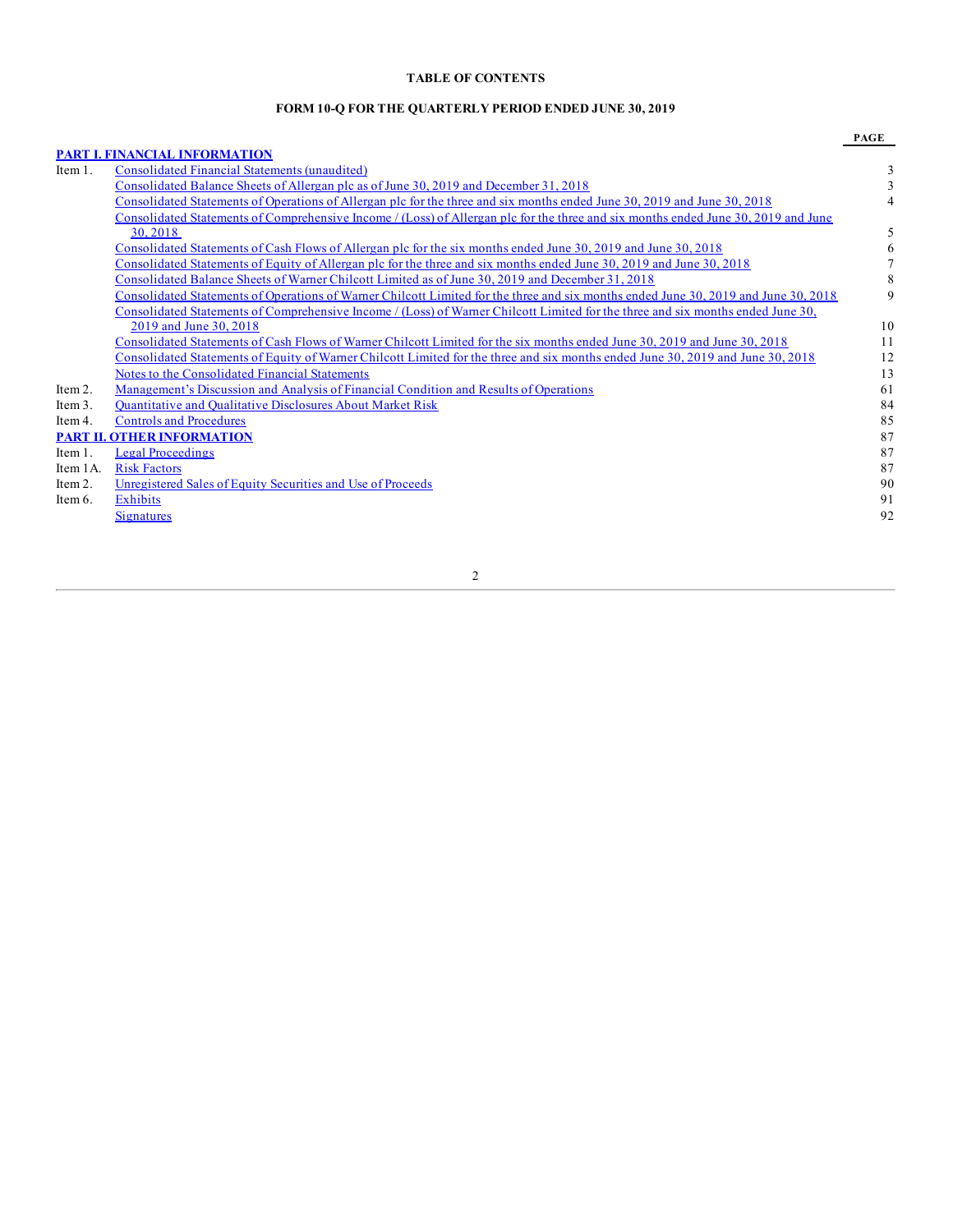# **PART I. FINANCIAL INFORMATION**

# **ITEM 1. CONSOLIDATED FINANCIAL STATEMENTS**

# **ALLERGAN PLC CONSOLIDATED BALANCE SHEETS (Unaudited; in millions, except par value)**

|                                                                                   |               | June 30,<br>2019 | December 31,<br>2018 |           |  |  |
|-----------------------------------------------------------------------------------|---------------|------------------|----------------------|-----------|--|--|
| <b>ASSETS</b>                                                                     |               |                  |                      |           |  |  |
| Current assets:                                                                   |               |                  |                      |           |  |  |
| Cash and cash equivalents                                                         | $\mathbf S$   | 1,651.4          | $\mathbb{S}$         | 880.4     |  |  |
| Marketable securities                                                             |               | 322.3            |                      | 1,026.9   |  |  |
| Accounts receivable, net                                                          |               | 3,086.3          |                      | 2,868.1   |  |  |
| Inventories                                                                       |               | 1,004.5          |                      | 846.9     |  |  |
| Current assets held for sale                                                      |               |                  |                      | 34.0      |  |  |
| Prepaid expenses and other current assets                                         |               | 2,508.3          |                      | 819.1     |  |  |
| Total current assets                                                              |               | 8,572.8          |                      | 6,475.4   |  |  |
| Property, plant and equipment, net                                                |               | 1,821.0          |                      | 1,787.0   |  |  |
| Right of use asset - operating leases                                             |               | 457.9            |                      |           |  |  |
| Investments and other assets                                                      |               | 335.2            |                      | 1,970.6   |  |  |
| Non current assets held for sale                                                  |               | 32.5             |                      | 882.2     |  |  |
| Deferred tax assets                                                               |               | 689.1            |                      | 1,063.7   |  |  |
| Product rights and other intangibles                                              |               | 41,231.5         |                      | 43,695.4  |  |  |
| Goodwill                                                                          |               | 42,340.7         |                      | 45,913.3  |  |  |
| Total assets                                                                      | $\mathbb{S}$  | 95,480.7         | \$                   | 101,787.6 |  |  |
| <b>LIABILITIES AND EQUITY</b>                                                     |               |                  |                      |           |  |  |
| Current liabilities:                                                              |               |                  |                      |           |  |  |
| Accounts payable and accrued expenses                                             | $\mathbf S$   | 4,995.3          | \$                   | 4,787.2   |  |  |
| Income taxes payable                                                              |               | 91.0             |                      | 72.4      |  |  |
| Current portion of long-term debt                                                 |               | 3,094.2          |                      | 868.3     |  |  |
| Current portion of lease liability - operating                                    |               | 123.2            |                      |           |  |  |
| Total current liabilities                                                         |               | 8,303.7          |                      | 5,727.9   |  |  |
| Long-term debt                                                                    |               | 19,609.3         |                      | 22,929.4  |  |  |
| Lease liability - operating                                                       |               | 414.8            |                      |           |  |  |
| Other long-term liabilities                                                       |               | 821.4            |                      | 882.0     |  |  |
| Other taxes payable                                                               |               | 1,667.0          |                      | 1,615.5   |  |  |
| Deferred tax liabilities                                                          |               | 4,968.4          |                      | 5,501.8   |  |  |
| <b>Total liabilities</b>                                                          |               | 35,784.6         |                      | 36,656.6  |  |  |
| Commitments and contingencies (Refer to Note 20)                                  |               |                  |                      |           |  |  |
| Equity:                                                                           |               |                  |                      |           |  |  |
| Ordinary shares; \$0.0001 par value per share; 1,000.0 million shares authorized, |               |                  |                      |           |  |  |
| 327.9 million and 332.6 million shares issued and outstanding, respectively       | $\mathcal{S}$ | L,               | $\mathbb{S}$         |           |  |  |
| Additional paid-in capital                                                        |               | 55,811.9         |                      | 56,510.0  |  |  |
| Retained earnings                                                                 |               | 2,581.1          |                      | 7,258.9   |  |  |
| Accumulated other comprehensive income                                            |               | 1,281.7          |                      | 1,345.2   |  |  |
| Total shareholders' equity                                                        |               | 59,674.7         |                      | 65,114.1  |  |  |
| Noncontrolling interest                                                           |               | 21.4             |                      | 16.9      |  |  |
| Total equity                                                                      |               | 59,696.1         |                      | 65,131.0  |  |  |
| Total liabilities and equity                                                      | \$            | 95,480.7         | \$                   | 101,787.6 |  |  |

See accompanying Notes to the Consolidated Financial Statements.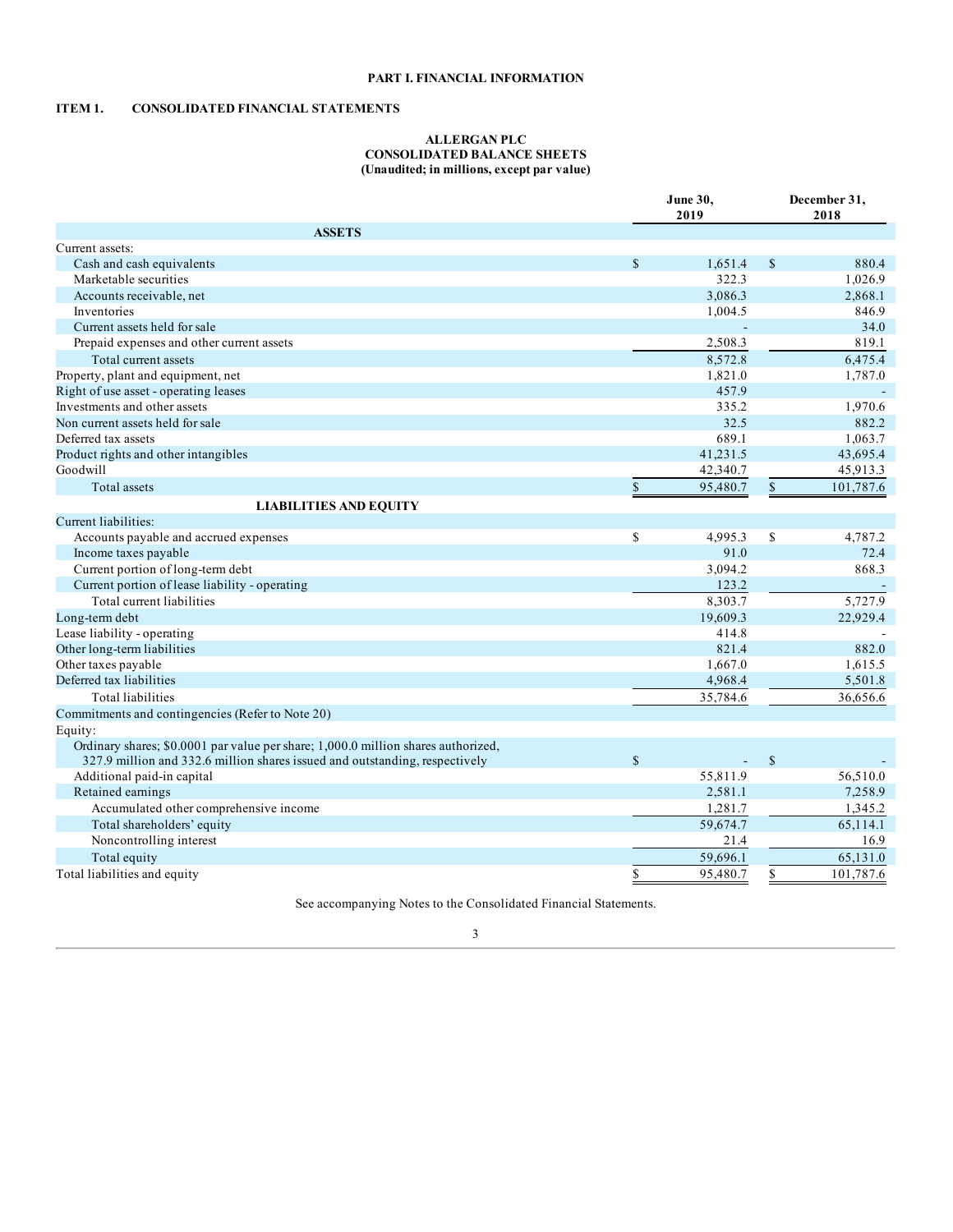# **ALLERGAN PLC CONSOLIDATED STATEMENTS OF OPERATIONS (Unaudited; in millions, except per share amounts)**

|                                                        |              | Three Months Ended June 30, |              |             | Six Months Ended June 30, |              |              |           |  |  |
|--------------------------------------------------------|--------------|-----------------------------|--------------|-------------|---------------------------|--------------|--------------|-----------|--|--|
|                                                        |              | 2019                        |              | 2018        |                           | 2019         |              | 2018      |  |  |
| Net revenues                                           | $\mathbb{S}$ | 4,090.1                     | $\mathbb{S}$ | 4,124.2     | $\mathbb{S}$              | 7,687.2      | $\mathbb{S}$ | 7,796.3   |  |  |
| Operating expenses:                                    |              |                             |              |             |                           |              |              |           |  |  |
| Cost of sales (excludes amortization and impairment of |              |                             |              |             |                           |              |              |           |  |  |
| acquired intangibles including product rights)         |              | 652.3                       |              | 481.8       |                           | 1,150.1      |              | 1,004.6   |  |  |
| Research and development                               |              | 450.0                       |              | 689.2       |                           | 885.0        |              | 1,163.9   |  |  |
| Selling and marketing                                  |              | 873.3                       |              | 853.4       |                           | 1,677.3      |              | 1,653.4   |  |  |
| General and administrative                             |              | 324.2                       |              | 334.1       |                           | 632.5        |              | 630.0     |  |  |
| Amortization                                           |              | 1,402.0                     |              | 1,697.1     |                           | 2,801.4      |              | 3,394.7   |  |  |
| Goodwill impairments                                   |              | 1,085.8                     |              |             |                           | 3,552.8      |              |           |  |  |
| In-process research and development impairments        |              | 436.0                       |              | 276.0       |                           | 436.0        |              | 798.0     |  |  |
| Asset sales and impairments, net                       |              | 129.4                       |              | 259.6       |                           | 124.2        |              | 272.7     |  |  |
| Total operating expenses                               |              | 5,353.0                     |              | 4,591.2     |                           | 11,259.3     |              | 8,917.3   |  |  |
| Operating (loss)                                       |              | (1,262.9)                   |              | (467.0)     |                           | (3,572.1)    |              | (1,121.0) |  |  |
|                                                        |              |                             |              |             |                           |              |              |           |  |  |
| Interest income                                        |              | 9.7                         |              | 6.3         |                           | 31.0         |              | 23.6      |  |  |
| Interest (expense)                                     |              | (195.4)                     |              | (230.0)     |                           | (397.2)      |              | (480.6)   |  |  |
| Other (expense) / income, net                          |              | (4.7)                       |              | 215.4       |                           | 9.1          |              | 136.6     |  |  |
| Total other (expense), net                             |              | (190.4)                     |              | (8.3)       |                           | (357.1)      |              | (320.4)   |  |  |
| (Loss) before income taxes and noncontrolling          |              |                             |              |             |                           |              |              |           |  |  |
| interest                                               |              | (1,453.3)                   |              | (475.3)     |                           | (3,929.2)    |              | (1,441.4) |  |  |
| Provision (benefit) for income taxes                   |              | 301.6                       |              | (5.2)       |                           | 233.0        |              | (687.4)   |  |  |
| Net (loss)                                             |              | (1,754.9)                   |              | (470.1)     |                           | (4,162.2)    |              | (754.0)   |  |  |
| (Income) attributable to noncontrolling interest       |              | (4.1)                       |              | (2.4)       |                           | (4.8)        |              | (4.6)     |  |  |
| Net (loss) attributable to shareholders                |              | (1,759.0)                   |              | (472.5)     |                           | (4,167.0)    |              | (758.6)   |  |  |
| Dividends on preferred shares                          |              |                             |              |             |                           |              |              | 46.4      |  |  |
| Net (loss) attributable to ordinary shareholders       | \$           | (1,759.0)                   | \$           | (472.5)     | $\mathbb{S}$              | (4,167.0)    | $\mathbb{S}$ | (805.0)   |  |  |
|                                                        |              |                             |              |             |                           |              |              |           |  |  |
| (Loss) per share attributable to ordinary shareholders |              |                             |              |             |                           |              |              |           |  |  |
| <b>Basic</b>                                           | $\mathbb{S}$ | $(5.37)$ \$                 |              | $(1.39)$ \$ |                           | $(12.63)$ \$ |              | (2.39)    |  |  |
| Diluted                                                | $\mathbb S$  | $(5.37)$ \$                 |              | $(1.39)$ \$ |                           | $(12.63)$ \$ |              | (2.39)    |  |  |
|                                                        |              |                             |              |             |                           |              |              |           |  |  |
| Weighted average shares outstanding:                   |              |                             |              |             |                           |              |              |           |  |  |
| <b>Basic</b>                                           |              | 327.8                       |              | 339.1       |                           | 329.9        |              | 336.9     |  |  |
| Diluted                                                |              | 327.8                       |              | 339.1       |                           | 329.9        |              | 336.9     |  |  |
|                                                        |              |                             |              |             |                           |              |              |           |  |  |

See accompanying Notes to the Consolidated Financial Statements.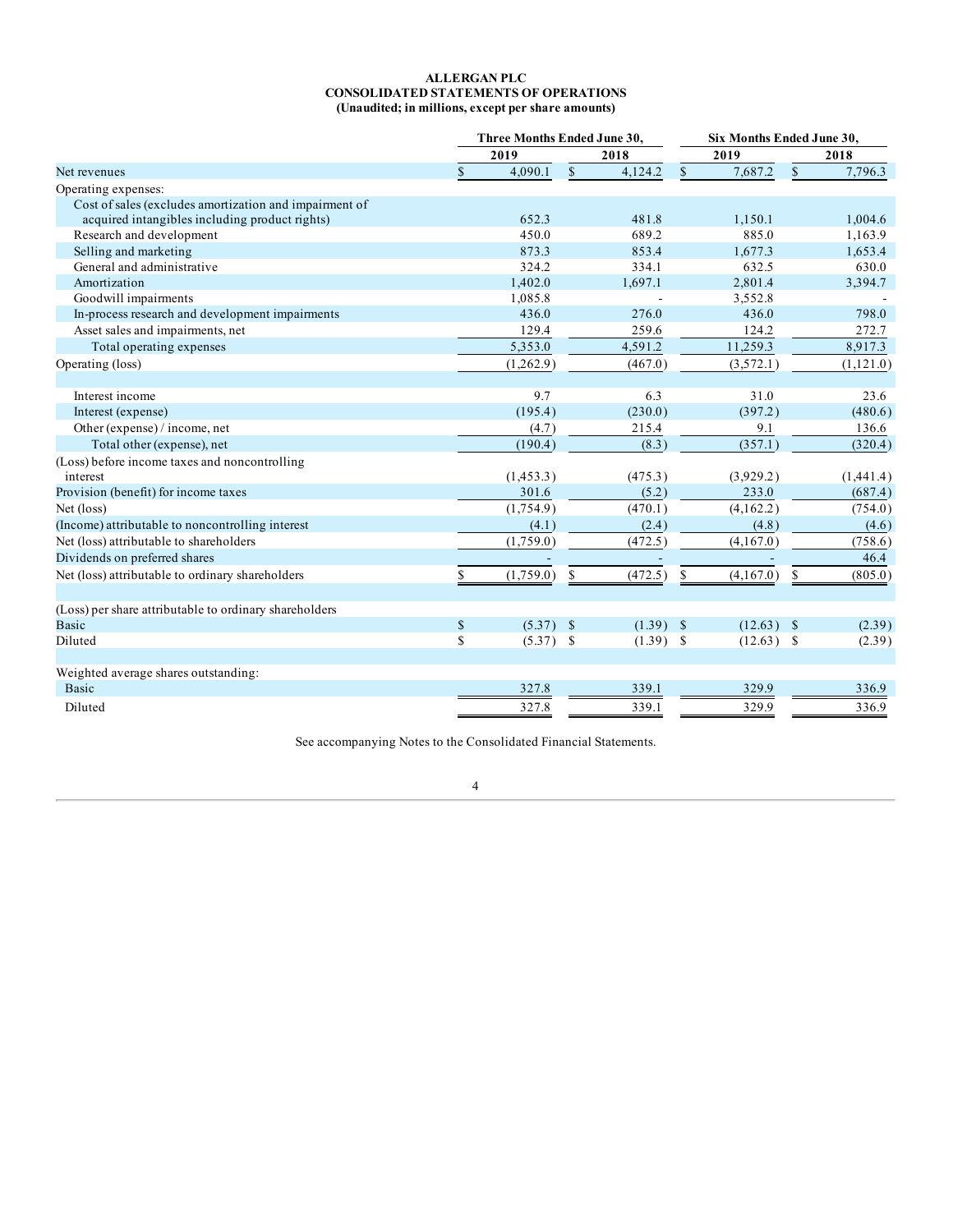#### **ALLERGAN PLC CONSOLIDATED STATEMENTS OF COMPREHENSIVE INCOME / (LOSS) (Unaudited; in millions)**

|                                                               |              |           | Three Months Ended June 30, | Six Months Ended June 30, |                |  |           |  |  |
|---------------------------------------------------------------|--------------|-----------|-----------------------------|---------------------------|----------------|--|-----------|--|--|
|                                                               |              | 2019      | 2018                        |                           | 2019           |  | 2018      |  |  |
| Net (loss)                                                    | $\mathbf{D}$ | (1,754.9) | (470.1)                     |                           | $(4,162.2)$ \$ |  | (754.0)   |  |  |
| Other comprehensive income / (loss)                           |              |           |                             |                           |                |  |           |  |  |
| Foreign currency translation gains / (losses)                 |              | 66.5      | (448.6)                     |                           | (61.3)         |  | (264.8)   |  |  |
| Unrealized (losses), net of tax                               |              | (1.2)     |                             |                           | (2.2)          |  |           |  |  |
| Total other comprehensive income / (loss), net of tax         |              | 65.3      | (448.6)                     |                           | (63.5)         |  | (264.8)   |  |  |
| Comprehensive (loss)                                          |              | (1,689.6) | (918.7)                     |                           | (4,225.7)      |  | (1,018.8) |  |  |
| Comprehensive (income) attributable to noncontrolling         |              |           |                             |                           |                |  |           |  |  |
| interest                                                      |              | (4.1)     | (2.4)                       |                           | (4.8)          |  | (4.6)     |  |  |
| Comprehensive (loss) attributable to ordinary<br>shareholders |              | (1,693.7) | (921.1)                     |                           | (4,230.5)      |  | (1,023.4) |  |  |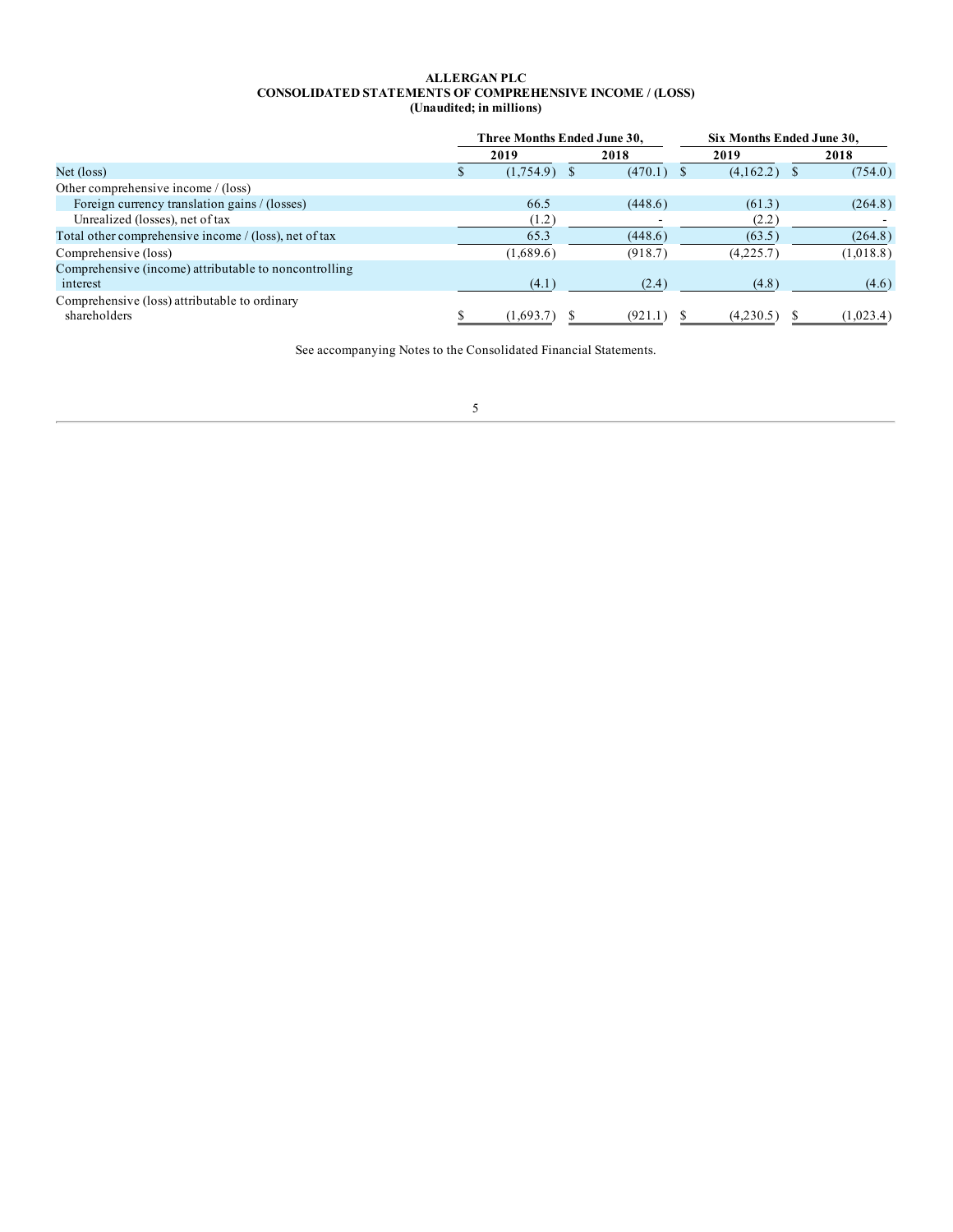# **ALLERGAN PLC CONSOLIDATED STATEMENTS OF CASH FLOWS (Unaudited; in millions)**

|                                                                               |              | <b>Six Months Ended June 30.</b> |              |                  |
|-------------------------------------------------------------------------------|--------------|----------------------------------|--------------|------------------|
|                                                                               | 2019         |                                  |              | 2018             |
| <b>Cash Flows From Operating Activities:</b>                                  |              |                                  |              |                  |
| Net (loss)                                                                    | \$           | (4,162.2)                        | \$           | (754.0)          |
| Reconciliation to net cash provided by operating activities:                  |              |                                  |              |                  |
| Depreciation<br>Amortization                                                  |              | 96.2                             |              | 105.2<br>3.394.7 |
|                                                                               |              | 2,801.4<br>83.4                  |              | 45.4             |
| Provision for inventory reserve<br>Share-based compensation                   |              | 111.8                            |              | 127.4            |
| Deferred income tax benefit                                                   |              | (166.4)                          |              | (1,359.6)        |
| Goodwill impairments                                                          |              | 3,552.8                          |              |                  |
| In-process research and development impairments                               |              | 436.0                            |              | 798.0            |
| Loss on asset sales and impairments, net                                      |              | 124.2                            |              | 272.7            |
| Gain on sale of Teva securities, net                                          |              |                                  |              | (60.9)           |
| Gain on sale of business                                                      |              | ÷,                               |              | (53.0)           |
| Non-cash extinguishment of debt                                               |              | 0.2                              |              | 4.0              |
| Cash charge related to extinguishment of debt                                 |              |                                  |              | (13.1)           |
| Amortization of deferred financing costs                                      |              | 9.1                              |              | 11.9             |
| Non-cash lease expense                                                        |              | 68.0                             |              |                  |
| Contingent consideration adjustments, including accretion                     |              | 46.8                             |              | (101.8)          |
| Other, net                                                                    |              | (19.3)                           |              | (0.3)            |
| Changes in assets and liabilities (net of effects of acquisitions):           |              |                                  |              |                  |
| Decrease / (increase) in accounts receivable, net                             |              | (220.6)                          |              | 90.3             |
| Decrease / (increase) in inventories                                          |              | (179.3)                          |              | (113.3)          |
| Decrease / (increase) in prepaid expenses and other current assets            |              | 23.9                             |              | 39.3             |
| Increase / (decrease) in accounts payable and accrued expenses                |              | 161.6                            |              | (40.4)           |
| Increase / (decrease) in income and other taxes payable                       |              | (44.2)                           |              | 365.4            |
| Increase / (decrease) in other assets and liabilities                         |              | (79.1)                           |              | (59.4)           |
| Net cash provided by operating activities                                     |              | 2,644.3                          |              | 2,698.5          |
| <b>Cash Flows From Investing Activities:</b>                                  |              |                                  |              |                  |
| Additions to property, plant and equipment                                    |              | (152.3)                          |              | (106.5)          |
| Additions to product rights and other intangibles                             |              | (46.0)                           |              |                  |
| Additions to investments                                                      |              | (738.2)                          |              | (1,455.9)        |
| Proceeds from sale of investments and other assets                            |              | 1,462.0                          |              | 5,651.3          |
| Payments to settle Teva related matters                                       |              |                                  |              | (466.0)          |
| Proceeds from sales of property, plant and equipment                          |              | 17.7                             |              | 11.5             |
| Acquisitions of businesses, net of cash acquired                              |              | (80.6)                           |              |                  |
| Net cash provided by investing activities                                     |              | 462.6                            |              | 3,634.4          |
| <b>Cash Flows From Financing Activities:</b>                                  |              |                                  |              |                  |
| Proceeds from borrowings of long-term indebtedness, including credit facility |              | 3.3                              |              | 709.0            |
| Payments on debt, including finance lease obligations and credit facility     |              | (1,039.1)                        |              | (5,366.8)        |
| Cash charge related to extinguishment of debt                                 |              | ÷.                               |              | 13.1             |
| Payments of contingent consideration and other financing                      |              | (4.1)                            |              | (10.6)           |
| Proceeds from stock plans                                                     |              | 23.6                             |              | 69.2             |
| Proceeds from forward sale of Teva securities                                 |              |                                  |              | 465.5            |
| Payments to settle Teva related matters                                       |              |                                  |              | (234.0)          |
| Repurchase of ordinary shares                                                 |              | (833.5)                          |              | (1,572.1)        |
| Dividends paid                                                                |              | (488.8)                          |              | (563.7)          |
| Net cash (used in) financing activities                                       |              | (2,338.6)                        |              | (6,490.4)        |
| Effect of currency exchange rate changes on cash and cash equivalents         |              | 2.7                              |              | 15.0             |
| Net increase / (decrease) in cash and cash equivalents                        |              | 771.0                            |              | (142.5)          |
| Cash and cash equivalents at beginning of period                              |              | 880.4                            |              | 1,817.2          |
| Cash and cash equivalents at end of period                                    | $\mathbb{S}$ | 1,651.4                          | \$           | 1,674.7          |
| <b>Supplemental Disclosures of Cash Flow Information</b>                      |              |                                  |              |                  |
| Cash paid during the year for:                                                |              |                                  |              |                  |
| Income taxes other, net of refunds                                            | \$           | 450.9                            | \$           | 336.1            |
| Interest                                                                      | $\mathbb{S}$ | 401.1                            | $\mathbb{S}$ | 520.9            |
| Schedule of Non-Cash Investing and Financing Activities:                      |              |                                  |              |                  |
| Conversion of mandatory convertible preferred shares                          | $\mathbb{S}$ |                                  | $\mathbb{S}$ | 4,929.7          |
| Settlement of Teva Shares                                                     | \$           |                                  | \$           | 465.5            |
| Settlement of secured financing                                               | $\mathbb{S}$ |                                  | $\mathbb{S}$ | (465.5)          |
| Dividends accrued                                                             | \$           | 1.1                              | \$           | 1.4              |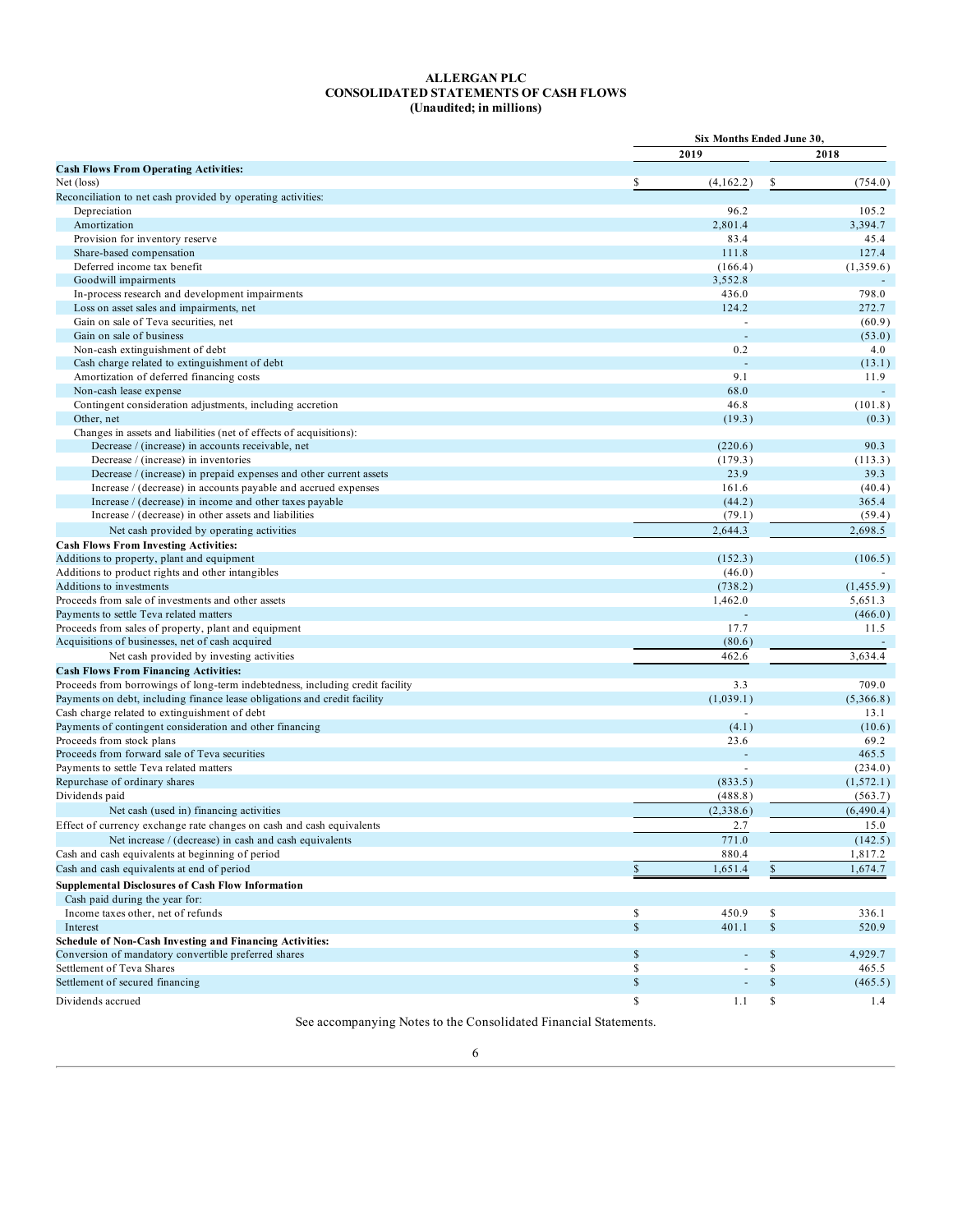#### **ALLERGAN PLC CONSOLIDATED STATEMENTS OF EQUITY (Unaudited; in millions)**

|                                                                         |               | <b>Ordinary Shares</b> |               | <b>Preferred Shares</b> |                          |    | Additional<br>Paid-in- |              | Retained<br>Earnings/<br>(Accumulated |              | Accumulated<br>Other<br>Comprehensive |              | Noncontrolling |              |              |
|-------------------------------------------------------------------------|---------------|------------------------|---------------|-------------------------|--------------------------|----|------------------------|--------------|---------------------------------------|--------------|---------------------------------------|--------------|----------------|--------------|--------------|
|                                                                         | <b>Shares</b> | Amount                 | <b>Shares</b> |                         | Amount                   |    | Capital                |              | Deficit)                              |              | Income / (Loss)                       |              | Interest       |              | Total        |
| BALANCE, December 31, 2017                                              | 330.2         | $\mathbf{s}$           | 5.1           | $\mathbf{s}$            | 4,929.7                  | \$ | 54,013.5               | $\mathbf{s}$ | 12,957.2                              | $\mathbf{s}$ | 1,920.7                               | $\mathbf{s}$ | 16.0           | $\mathbf{s}$ | 73,837.1     |
| Implementation of new accounting<br>pronouncements                      |               |                        |               |                         |                          |    |                        |              | 424.7                                 |              | (63.0)                                |              |                |              | 361.7        |
| BALANCE, January 1, 2018                                                | 330.2         | S                      | 5.1           |                         | 4,929.7                  | S  | 54,013.5               |              | 13,381.9                              |              | 1,857.7                               |              | 16.0           |              | 74,198.8     |
| Comprehensive (loss):                                                   |               |                        |               |                         |                          |    |                        |              |                                       |              |                                       |              |                |              |              |
| Net (loss) attributable to shareholders                                 |               |                        |               |                         |                          |    |                        |              | (286.1)                               |              |                                       |              |                |              | (286.1)      |
| Other comprehensive income, net of tax                                  |               |                        |               |                         |                          |    | $\overline{a}$         |              |                                       |              | 183.8                                 |              |                |              | 183.8        |
| Share-based compensation                                                |               |                        |               |                         |                          |    | 72.5                   |              |                                       |              |                                       |              |                |              | 72.5         |
| Ordinary shares issued under employee stock                             | 0.7           |                        | ä,            |                         |                          |    | 35.5                   |              | $\overline{a}$                        |              |                                       |              | ä,             |              | 35.5         |
| plans<br>Dividends declared                                             |               |                        |               |                         |                          |    |                        |              | (296.3)                               |              |                                       |              |                |              | (296.3)      |
| Conversion of Mandatory Preferred Shares                                | 17.8          |                        | (5.1)         |                         | (4.929.7)                |    | 4,929.7                |              |                                       |              |                                       |              |                |              |              |
| Repurchase of ordinary shares under the                                 |               |                        |               |                         |                          |    |                        |              |                                       |              |                                       |              |                |              |              |
| share repurchase programs                                               | (9.6)         |                        |               |                         |                          |    | (1,540.0)              |              |                                       |              |                                       |              |                |              | (1,540.0)    |
| Repurchase of ordinary shares                                           | (0.1)         |                        | ÷.            |                         | ÷.                       |    | (24.3)                 |              |                                       |              |                                       |              | $\overline{a}$ |              | (24.3)       |
| Movement in noncontrolling interest                                     |               |                        |               |                         |                          |    |                        |              |                                       |              |                                       |              | 2.1            |              | 2.1          |
| BALANCE, March 31, 2018                                                 | 339.0         |                        |               | S                       | $\overline{\phantom{a}}$ | S  | 57,486.9               |              | 12.799.5                              |              | 2.041.5                               |              | 18.1           |              | 72.346.0     |
| Comprehensive (loss):                                                   |               |                        |               |                         |                          |    |                        |              |                                       |              |                                       |              |                |              |              |
| Net (loss) attributable to shareholders                                 |               |                        |               |                         |                          |    | $\bar{a}$              |              | (472.5)                               |              |                                       |              | $\sim$         |              | (472.5)      |
| Other comprehensive (loss), net of tax                                  |               |                        |               |                         |                          |    |                        |              |                                       |              | (448.6)                               |              |                |              | (448.6)      |
| Share-based compensation                                                |               |                        |               |                         |                          |    | 54.9                   |              | $\overline{a}$                        |              |                                       |              | $\overline{a}$ |              | 54.9         |
| Ordinary shares issued under employee stock<br>plans                    | 0.3           |                        |               |                         |                          |    | 33.7                   |              |                                       |              |                                       |              |                |              | 33.7         |
| Dividends declared                                                      | ÷.            |                        |               |                         | ÷,                       |    | $\sim$                 |              | (244.1)                               |              |                                       |              | ÷,             |              | (244.1)      |
| Repurchase of ordinary shares                                           |               |                        |               |                         |                          |    | (7.8)                  |              |                                       |              |                                       |              |                |              | (7.8)        |
| Movement in noncontrolling interest                                     |               |                        |               |                         |                          |    |                        |              |                                       |              |                                       |              | 2.4            |              | 2.4          |
| BALANCE, June 30, 2018                                                  | 339.3         |                        |               |                         |                          |    | 57,567.7               |              | 12,082.9                              |              | 1,592.9                               |              | 20.5           |              | 71,264.0     |
| BALANCE, December 31, 2018                                              | 332.6         | $\mathbf{s}$           |               | $\mathbf{s}$            |                          | s  | 56,510.0               | $\mathbf{s}$ | 7.258.9                               | S            | 1.345.2                               | S            | 16.9           | s            | 65,131.0     |
| Implementation of new accounting                                        |               |                        |               |                         |                          |    |                        |              |                                       |              |                                       |              |                |              |              |
| pronouncement                                                           |               |                        |               |                         |                          |    |                        |              | (22.0)                                |              |                                       |              |                |              | (22.0)       |
| BALANCE, January 1, 2019                                                | 332.6         | S                      |               |                         | $\overline{\phantom{a}}$ | S  | 56,510.0               |              | 7,236.9                               | S            | 1,345.2                               |              | 16.9           |              | 65,109.0     |
| Comprehensive (loss):                                                   |               |                        |               |                         |                          |    |                        |              |                                       |              |                                       |              |                |              |              |
| Net (loss) attributable to shareholders                                 |               |                        |               |                         |                          |    |                        |              | (2,408.0)                             |              |                                       |              |                |              | (2,408.0)    |
| Other comprehensive (loss), net of tax                                  |               |                        |               |                         |                          |    | $\sim$                 |              |                                       |              | (128.8)                               |              |                |              | (128.8)      |
| Share-based compensation                                                |               |                        |               |                         |                          |    | 52.3                   |              |                                       |              |                                       |              |                |              | 52.3         |
| Ordinary shares issued under employee stock                             |               |                        |               |                         |                          |    |                        |              |                                       |              |                                       |              |                |              |              |
| plans                                                                   | 0.7           |                        |               |                         | ÷,                       |    | 9.7                    |              |                                       |              |                                       |              | ÷,             |              | 9.7          |
| Dividends declared                                                      |               |                        |               |                         |                          |    |                        |              | (246.1)                               |              |                                       |              |                |              | (246.1)      |
| Repurchase of ordinary shares under the                                 |               |                        |               |                         |                          |    |                        |              |                                       |              |                                       |              |                |              |              |
| share repurchase programs                                               | (5.3)         |                        |               |                         | $\overline{a}$           |    | (799.7)                |              |                                       |              |                                       |              | ÷,             |              | (799.7)      |
| Repurchase of ordinary shares                                           | (0.2)         |                        |               |                         |                          |    | (29.5)                 |              |                                       |              |                                       |              |                |              | (29.5)       |
| Movement in noncontrolling interest                                     |               |                        |               |                         |                          |    |                        |              |                                       |              |                                       |              | 0.7            |              | 0.7          |
| BALANCE, March 31, 2019                                                 | 327.8         |                        |               |                         |                          |    | 55,742.8               |              | 4,582.8                               |              | 1,216.4                               |              | 17.6           |              | 61,559.6     |
| Comprehensive (loss):                                                   |               |                        |               |                         |                          |    |                        |              |                                       |              |                                       |              |                |              |              |
| Net (loss) attributable to shareholders                                 |               |                        |               |                         |                          |    |                        |              | (1,759.0)                             |              |                                       |              |                |              | (1,759.0)    |
| Other comprehensive income, net of tax                                  |               |                        |               |                         |                          |    | 59.5                   |              |                                       |              | 65.3                                  |              |                |              | 65.3<br>59.5 |
| Share-based compensation<br>Ordinary shares issued under employee stock |               |                        |               |                         |                          |    |                        |              |                                       |              |                                       |              |                |              |              |
| plans                                                                   | 0.1           |                        |               |                         |                          |    | 13.9                   |              |                                       |              |                                       |              |                |              | 13.9         |
| Dividends declared                                                      |               |                        |               |                         |                          |    |                        |              | (242.7)                               |              |                                       |              |                |              | (242.7)      |
| Repurchase of ordinary shares                                           |               |                        |               |                         | $\overline{a}$           |    | (4.3)                  |              | $\sim$                                |              |                                       |              | ÷.             |              | (4.3)        |
| Movement in noncontrolling interest                                     |               |                        |               |                         |                          |    |                        |              |                                       |              |                                       |              | 3.8            |              | 3.8          |
| BALANCE, June 30, 2019                                                  | 327.9         | S                      |               | s                       |                          | S  | 55,811.9               |              | 2,581.1                               |              | 1,281.7                               | S            | 21.4           | S            | 59.696.1     |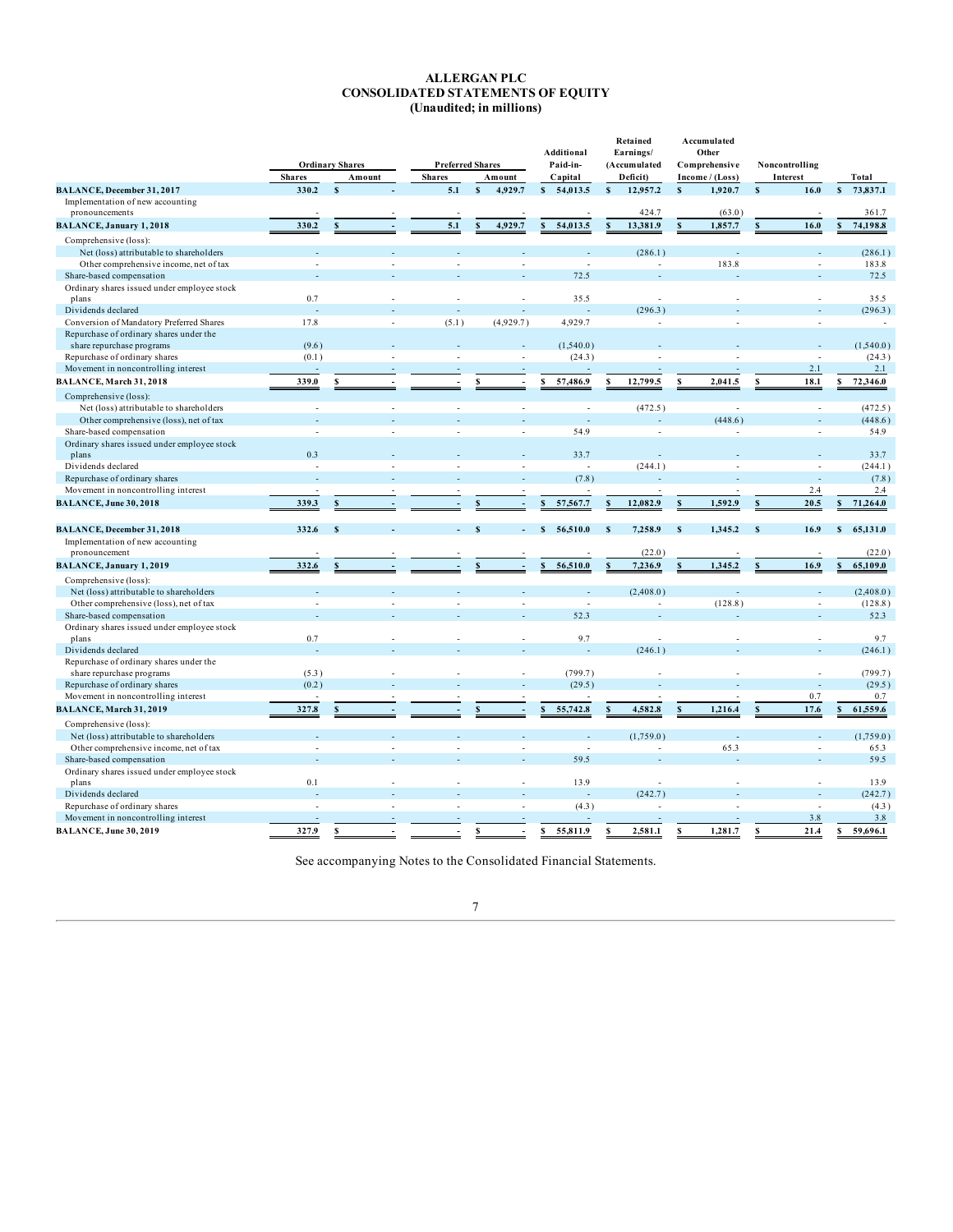#### **WARNER CHILCOTT LIMITED CONSOLIDATED BALANCE SHEETS (Unaudited; in millions)**

|                                                  |              | June 30,<br>2019 | December 31,<br>2018 |           |  |
|--------------------------------------------------|--------------|------------------|----------------------|-----------|--|
| <b>ASSETS</b>                                    |              |                  |                      |           |  |
| Current assets:                                  |              |                  |                      |           |  |
| Cash and cash equivalents                        | $\mathbf S$  | 1.650.0          | $\mathbf{s}$         | 878.6     |  |
| Marketable securities                            |              | 322.3            |                      | 1,026.9   |  |
| Accounts receivable, net                         |              | 3,086.3          |                      | 2,868.1   |  |
| Receivables from Parents                         |              | 210.6            |                      | 640.9     |  |
| Inventories                                      |              | 1,004.5          |                      | 846.9     |  |
| Current assets held for sale                     |              |                  |                      | 34.0      |  |
| Prepaid expenses and other current assets        |              | 2,505.0          |                      | 818.7     |  |
| Total current assets                             |              | 8,778.7          |                      | 7,114.1   |  |
| Property, plant and equipment, net               |              | 1,821.0          |                      | 1,787.0   |  |
| Right of use asset - operating leases            |              | 457.9            |                      |           |  |
| Investments and other assets                     |              | 335.2            |                      | 1,970.6   |  |
| Non current assets held for sale                 |              | 32.5             |                      | 882.2     |  |
| Deferred tax assets                              |              | 689.1            |                      | 1,063.7   |  |
| Product rights and other intangibles             |              | 41,231.5         |                      | 43,695.4  |  |
| Goodwill                                         |              | 42,340.7         |                      | 45,913.3  |  |
| Total assets                                     | \$           | 95,686.6         | \$                   | 102,426.3 |  |
| <b>LIABILITIES AND EQUITY</b>                    |              |                  |                      |           |  |
| Current liabilities:                             |              |                  |                      |           |  |
| Accounts payable and accrued expenses            | $\mathbf S$  | 4,995.2          | \$                   | 4,787.4   |  |
| Payables to Parents                              |              | 2,491.7          |                      | 2,829.2   |  |
| Income taxes payable                             |              | 93.6             |                      | 72.4      |  |
| Current portion of long-term debt                |              | 3,094.2          |                      | 868.3     |  |
| Current portion of lease liability - operating   |              | 123.2            |                      |           |  |
| Total current liabilities                        |              | 10,797.9         |                      | 8,557.3   |  |
| Long-term debt                                   |              | 19,609.3         |                      | 22,929.4  |  |
| Lease liability - operating                      |              | 414.8            |                      |           |  |
| Other long-term liabilities                      |              | 821.4            |                      | 882.0     |  |
| Other taxes payable                              |              | 1,660.8          |                      | 1.615.5   |  |
| Deferred tax liabilities                         |              | 4,968.5          |                      | 5,501.8   |  |
| Total liabilities                                |              | 38,272.7         |                      | 39,486.0  |  |
| Commitments and contingencies (Refer to Note 20) |              |                  |                      |           |  |
| Equity:                                          |              |                  |                      |           |  |
| Members' capital                                 |              | 64,509.4         |                      | 65,797.9  |  |
| Retained earnings                                |              | (8,398.6)        |                      | (4,219.7) |  |
| Accumulated other comprehensive income           |              | 1,281.7          |                      | 1,345.2   |  |
| Total members' equity                            |              | 57,392.5         |                      | 62,923.4  |  |
| Noncontrolling interest                          |              | 21.4             |                      | 16.9      |  |
| Total equity                                     |              | 57,413.9         |                      | 62,940.3  |  |
| Total liabilities and equity                     | $\mathbb{S}$ | 95,686.6         | \$                   | 102,426.3 |  |

See accompanying Notes to the Consolidated Financial Statements.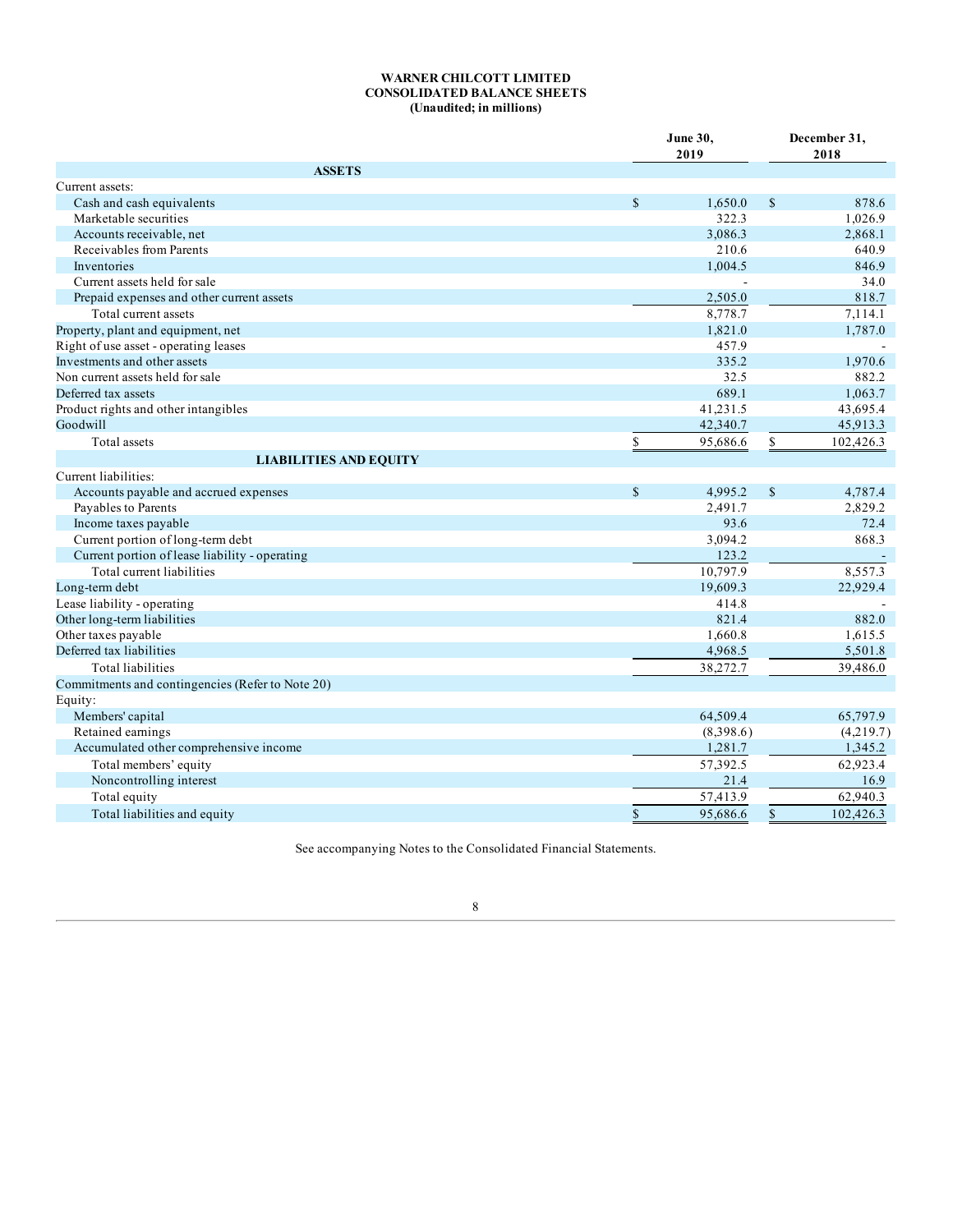#### **WARNER CHILCOTT LIMITED CONSOLIDATED STATEMENTS OF OPERATIONS (Unaudited; in millions)**

|                                                        | Three Months Ended June 30, |               | Six Months Ended June 30, |            |    |           |  |  |
|--------------------------------------------------------|-----------------------------|---------------|---------------------------|------------|----|-----------|--|--|
|                                                        | 2019                        | 2018          |                           | 2019       |    | 2018      |  |  |
| Net revenues                                           | 4,090.1                     | \$<br>4,124.2 | $\mathbb{S}$              | 7,687.2    | \$ | 7,796.3   |  |  |
| Operating expenses:                                    |                             |               |                           |            |    |           |  |  |
| Cost of sales (excludes amortization and impairment of |                             |               |                           |            |    |           |  |  |
| acquired intangibles including product rights)         | 652.3                       | 481.8         |                           | 1,150.1    |    | 1,004.6   |  |  |
| Research and development                               | 450.0                       | 689.2         |                           | 885.0      |    | 1,163.9   |  |  |
| Selling and marketing                                  | 873.3                       | 853.4         |                           | 1,677.3    |    | 1,653.4   |  |  |
| General and administrative                             | 316.4                       | 299.5         |                           | 622.5      |    | 593.6     |  |  |
| Amortization                                           | 1,402.0                     | 1,697.1       |                           | 2,801.4    |    | 3,394.7   |  |  |
| Goodwill impairments                                   | 1,085.8                     |               |                           | 3,552.8    |    |           |  |  |
| In-process research and development impairments        | 436.0                       | 276.0         |                           | 436.0      |    | 798.0     |  |  |
| Asset sales and impairments, net                       | 129.4                       | 259.6         |                           | 124.2      |    | 272.7     |  |  |
| Total operating expenses                               | 5,345.2                     | 4,556.6       |                           | 11,249.3   |    | 8,880.9   |  |  |
| Operating (loss)                                       | (1,255.1)                   | (432.4)       |                           | (3, 562.1) |    | (1,084.6) |  |  |
|                                                        |                             |               |                           |            |    |           |  |  |
| Interest income                                        | 9.7                         | 71.8          |                           | 31.0       |    | 142.1     |  |  |
| Interest (expense)                                     | (195.4)                     | (230.0)       |                           | (397.2)    |    | (480.6)   |  |  |
| Other (expense) / income, net                          | (4.7)                       | 215.4         |                           | 9.1        |    | 136.6     |  |  |
| Total other (expense) / income, net                    | (190.4)                     | 57.2          |                           | (357.1)    |    | (201.9)   |  |  |
| (Loss) before income taxes and noncontrolling          |                             |               |                           |            |    |           |  |  |
| interest                                               | (1,445.5)                   | (375.2)       |                           | (3,919.2)  |    | (1,286.5) |  |  |
| Provision / (benefit) for income taxes                 | 301.6                       | (5.2)         |                           | 232.9      |    | (687.4)   |  |  |
| Net (loss)                                             | (1,747.1)                   | (370.0)       |                           | (4,152.1)  |    | (599.1)   |  |  |
| (Income) attributable to noncontrolling interest       | (4.1)                       | (2.4)         |                           | (4.8)      |    | (4.6)     |  |  |
| Net (loss) attributable to members                     | \$<br>(1,751.2)             | \$<br>(372.4) | \$                        | (4,156.9)  | \$ | (603.7)   |  |  |

See accompanying Notes to the Consolidated Financial Statements.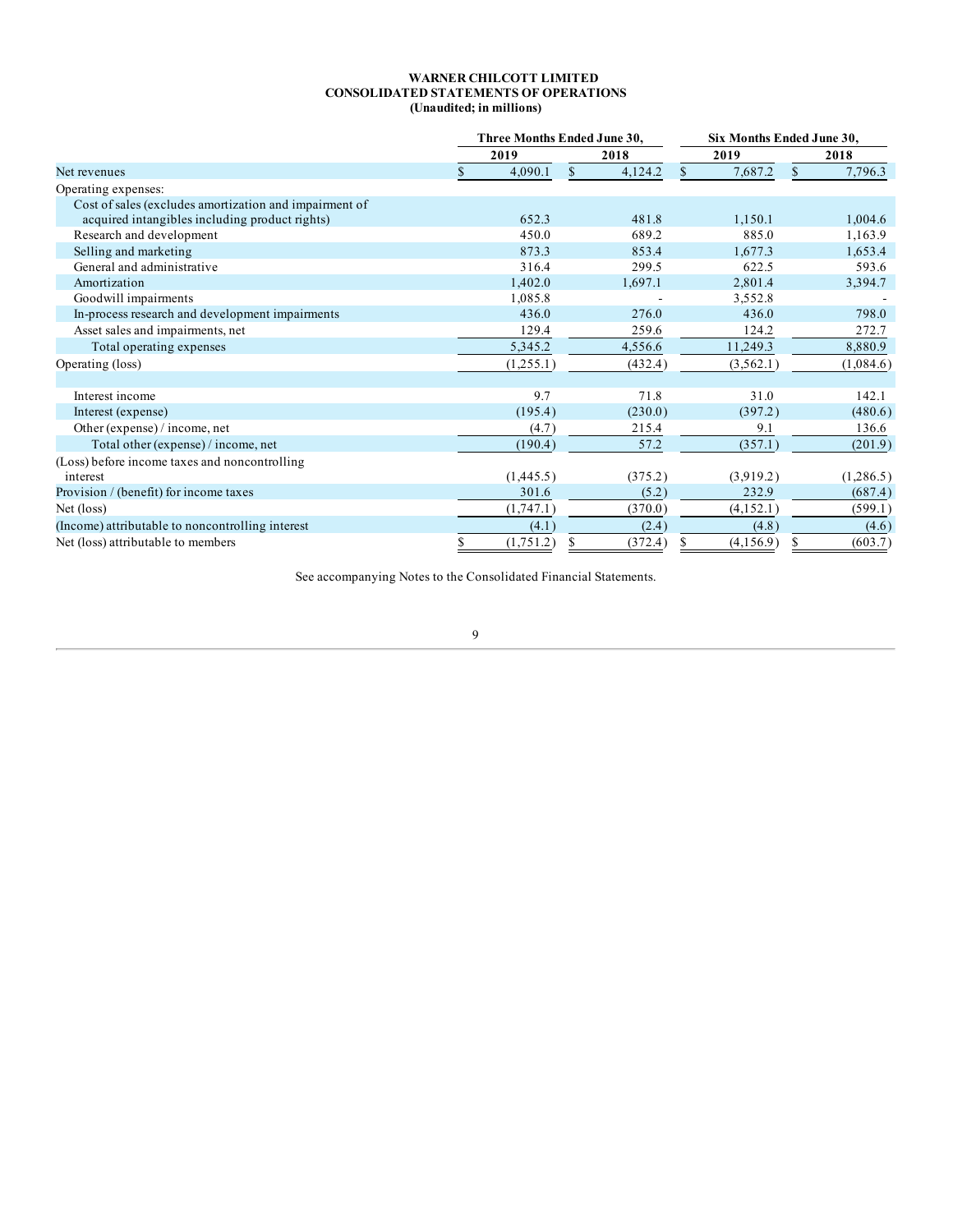# **WARNER CHILCOTT LIMITED CONSOLIDATED STATEMENTS OF COMPREHENSIVE INCOME / (LOSS) (Unaudited; in millions)**

|                                                       |  | Three Months Ended June 30, |         |                | Six Months Ended June 30, |         |  |  |
|-------------------------------------------------------|--|-----------------------------|---------|----------------|---------------------------|---------|--|--|
|                                                       |  | 2019                        | 2018    | 2019           |                           | 2018    |  |  |
| Net (loss)                                            |  | $(1,747.1)$ \$              | (370.0) | $(4,152.1)$ \$ |                           | (599.1) |  |  |
| Other comprehensive income / (loss)                   |  |                             |         |                |                           |         |  |  |
| Foreign currency translation gains / (losses)         |  | 66.5                        | (448.6) | (61.3)         |                           | (264.8) |  |  |
| Unrealized (losses), net of tax                       |  | (1.2)                       |         | (2.2)          |                           |         |  |  |
| Total other comprehensive income / (loss), net of tax |  | 65.3                        | (448.6) | (63.5)         |                           | (264.8) |  |  |
| Comprehensive (loss)                                  |  | (1,681.8)                   | (818.6) | (4,215.6)      |                           | (863.9) |  |  |
| Comprehensive (income) attributable to noncontrolling |  |                             |         |                |                           |         |  |  |
| interest                                              |  | (4.1)                       | (2.4)   | (4.8)          |                           | (4.6)   |  |  |
| Comprehensive (loss) attributable to members          |  | (1,685.9)                   | (821.0) | (4,220.4)      |                           | (868.5) |  |  |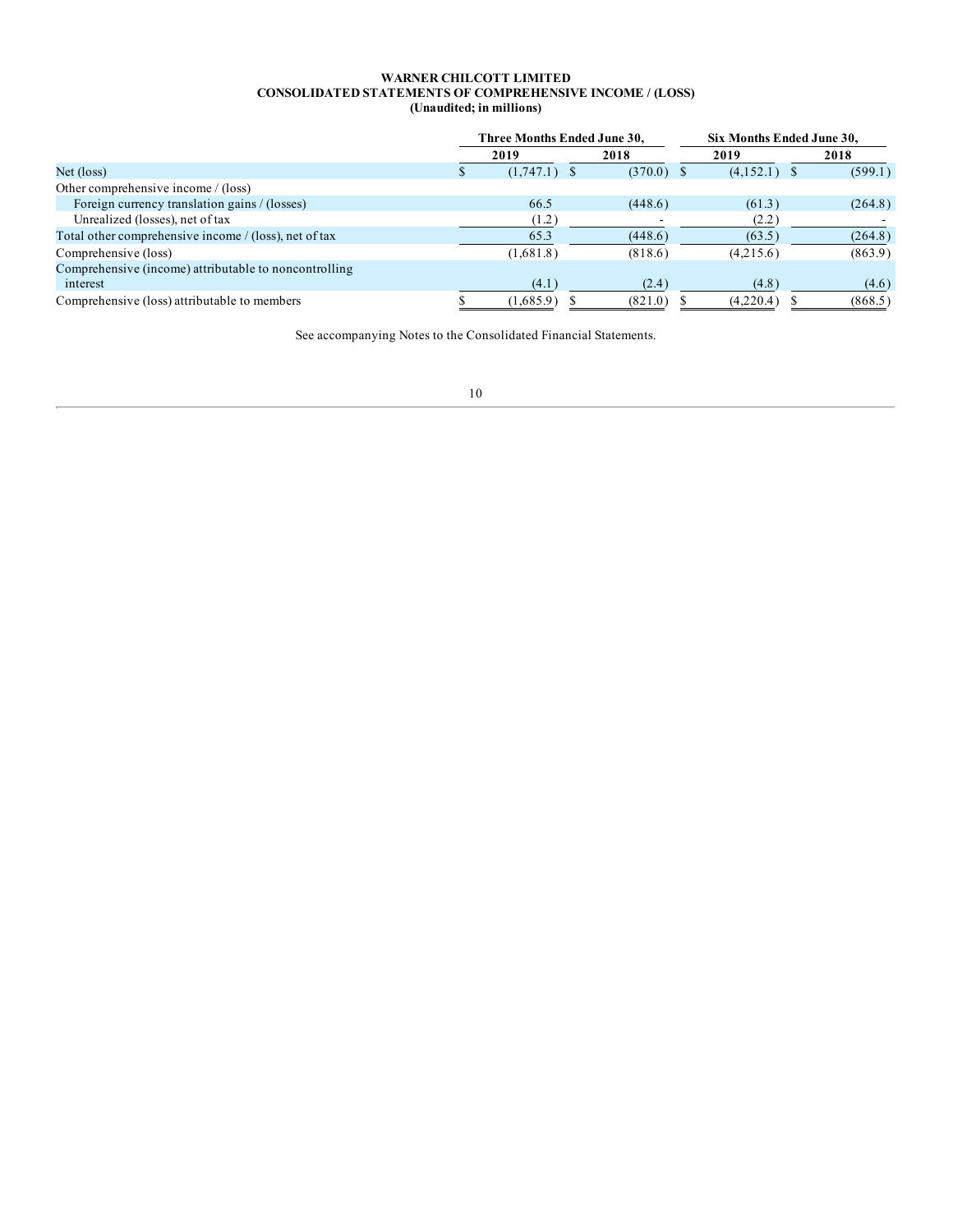#### **WARNER CHILCOTT LIMITED CONSOLIDATED STATEMENTS OF CASH FLOWS (Unaudited; in millions)**

|                                                                                                    |             | <b>Six Months Ended June 30.</b> |    |           |
|----------------------------------------------------------------------------------------------------|-------------|----------------------------------|----|-----------|
|                                                                                                    |             | 2019                             |    | 2018      |
| <b>Cash Flows From Operating Activities:</b>                                                       |             |                                  |    |           |
| Net (loss)                                                                                         | \$          | (4, 152.1)                       | \$ | (599.1)   |
| Reconciliation to net cash provided by operating activities:                                       |             |                                  |    |           |
| Depreciation                                                                                       |             | 96.2                             |    | 105.2     |
| Amortization                                                                                       |             | 2,801.4                          |    | 3,394.7   |
| Provision for inventory reserve                                                                    |             | 83.4                             |    | 45.4      |
| Share-based compensation                                                                           |             | 111.8                            |    | 127.4     |
| Deferred income tax benefit                                                                        |             | (166.4)                          |    | (1,359.6) |
| Goodwill impairments                                                                               |             | 3,552.8                          |    |           |
| In-process research and development impairments                                                    |             | 436.0                            |    | 798.0     |
| Loss on asset sales and impairments, net                                                           |             | 124.2                            |    | 272.7     |
| Gain on sale of Teva securities, net                                                               |             |                                  |    | (60.9)    |
| Gain on sale of business                                                                           |             |                                  |    | (53.0)    |
| Non-cash extinguishment of debt                                                                    |             | 0.2                              |    | 4.0       |
| Cash charge related to extinguishment of debt                                                      |             |                                  |    | (13.1)    |
| Amortization of deferred financing costs                                                           |             | 9.1                              |    | 11.9      |
| Non-cash lease expense                                                                             |             | 68.0                             |    |           |
| Contingent consideration adjustments, including accretion                                          |             | 46.8                             |    | (101.8)   |
| Other, net                                                                                         |             | (19.3)                           |    | (0.3)     |
| Changes in assets and liabilities (net of effects of acquisitions):                                |             |                                  |    |           |
| Decrease / (increase) in accounts receivable, net                                                  |             | (220.6)                          |    | 90.3      |
| Decrease / (increase) in inventories                                                               |             | (179.3)                          |    | (113.3)   |
| Decrease / (increase) in prepaid expenses and other current assets                                 |             | 26.8                             |    | 40.6      |
| Increase / (decrease) in accounts payable and accrued expenses                                     |             | 161.9                            |    | (38.2)    |
| Increase / (decrease) in income and other taxes payable                                            |             | (44.2)                           |    | 365.4     |
| Increase / (decrease) in other assets and liabilities, including receivable / payable with Parents |             | (102.2)                          |    | (181.0)   |
| Net cash provided by operating activities                                                          |             | 2,634.5                          |    | 2,735.3   |
| <b>Cash Flows From Investing Activities:</b>                                                       |             |                                  |    |           |
| Additions to property, plant and equipment                                                         |             | (152.3)                          |    | (106.5)   |
| Additions to product rights and other intangibles                                                  |             | (46.0)                           |    |           |
| Additions to investments                                                                           |             | (738.2)                          |    | (1,455.9) |
| Proceeds from sale of investments and other assets                                                 |             | 1,462.0                          |    | 5,651.3   |
| Payments to settle Teva related matters                                                            |             |                                  |    | (466.0)   |
| Proceeds from sales of property, plant and equipment                                               |             | 17.7                             |    | 11.5      |
| Acquisitions of businesses, net of cash acquired                                                   |             | (80.6)                           |    |           |
|                                                                                                    |             | 462.6                            |    | 3,634.4   |
| Net cash provided by investing activities                                                          |             |                                  |    |           |
| <b>Cash Flows From Financing Activities:</b>                                                       |             |                                  |    |           |
| Proceeds from borrowings of long-term indebtedness, including credit facility                      |             | 3.3                              |    | 709.0     |
| Payments on debt, including finance lease obligations and credit facility                          |             | (1,039.1)                        |    | (5,366.8) |
| Cash charge related to extinguishment of debt                                                      |             |                                  |    | 13.1      |
| Payments of contingent consideration and other financing                                           |             | (4.1)                            |    | (10.6)    |
| Proceeds from forward sale of Teva securities                                                      |             | $\overline{\phantom{a}}$         |    | 465.5     |
| Payments to settle Teva related matters                                                            |             |                                  |    | (234.0)   |
| Dividends to Parents                                                                               |             | (1,288.5)                        |    | (2,103.7) |
| Net cash (used in) financing activities                                                            |             | (2,328.4)                        |    | (6,527.5) |
| Effect of currency exchange rate changes on cash and cash equivalents                              |             | 2.7                              |    | 15.0      |
| Net income / (decrease) in cash and cash equivalents                                               |             | 771.4                            |    | (142.8)   |
| Cash and cash equivalents at beginning of period                                                   |             | 878.6                            |    | 1,816.3   |
| Cash and cash equivalents at end of period                                                         | \$          | 1,650.0                          | \$ | 1,673.5   |
| Schedule of Non-Cash Investing and Financing Activities:                                           |             |                                  |    |           |
| Settlement of Teva Shares                                                                          | \$          |                                  | \$ | 465.5     |
| Settlement of secured financing                                                                    | $\mathsf S$ | ÷,                               | \$ | (465.5)   |
|                                                                                                    |             |                                  |    |           |

See accompanying Notes to the Consolidated Financial Statements.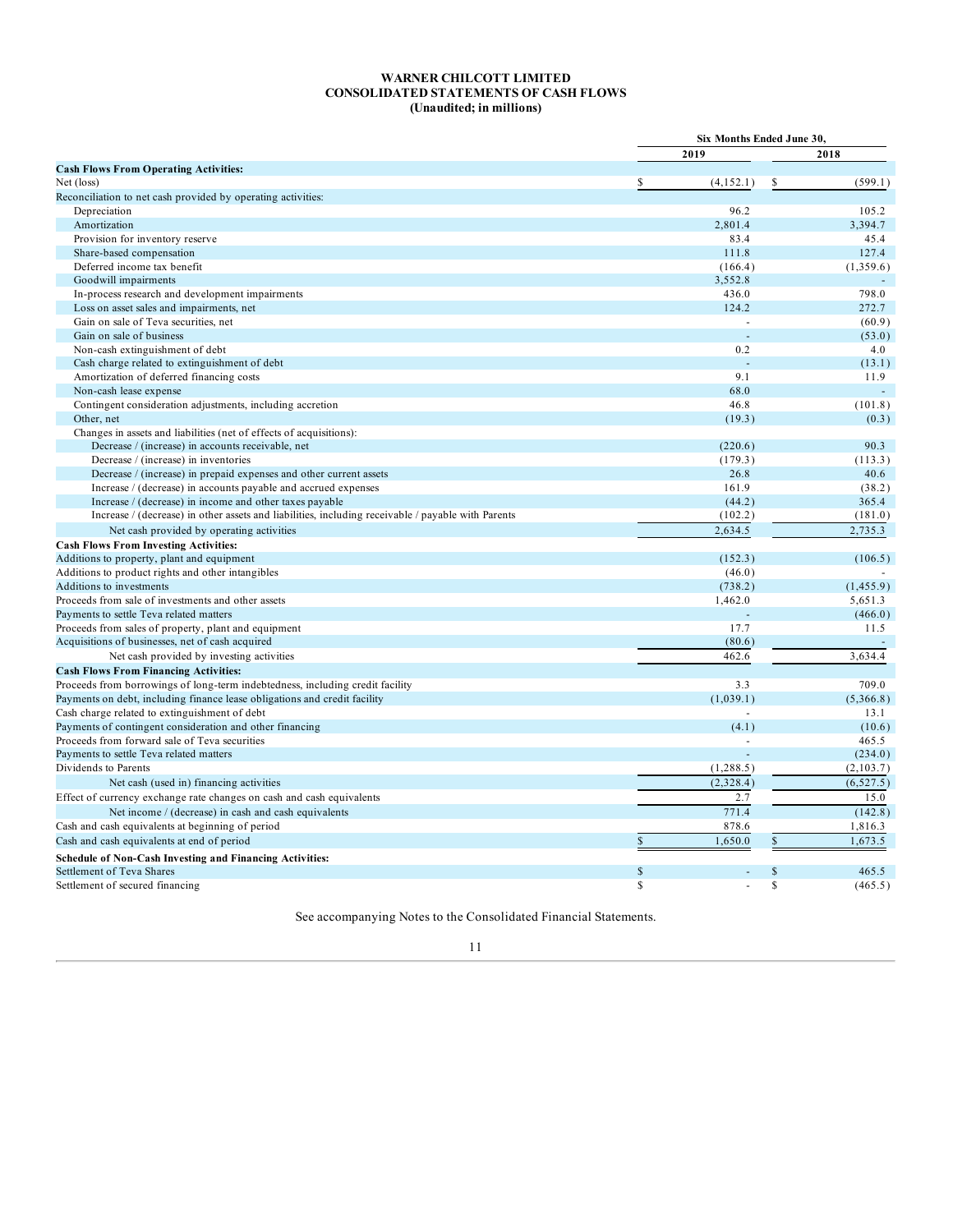# **WARNER CHILCOTT LIMITED CONSOLIDATED STATEMENTS OF EQUITY (Unaudited; in millions, except share data)**

|                                                    | <b>Members' Capital</b>  |              |                |                             |           |                                                          |                |                            |                |              |              |
|----------------------------------------------------|--------------------------|--------------|----------------|-----------------------------|-----------|----------------------------------------------------------|----------------|----------------------------|----------------|--------------|--------------|
|                                                    | <b>Shares</b>            | Amount       |                | <b>Retained</b><br>Earnings |           | Accumulated<br>Other<br>Comprehensive<br>Income / (Loss) |                | Noncontrolling<br>Interest |                |              | <b>Total</b> |
| <b>BALANCE, December 31, 2017</b>                  | 100.0                    | S            | 72,935.1       | S                           | 6,410.4   | S                                                        | 1,920.7        | $\mathbf{s}$               | 16.0           | $\mathbf{s}$ | 81,282.2     |
| Implementation of new accounting<br>pronouncements |                          |              |                |                             | 424.7     |                                                          | (63.0)         |                            |                |              | 361.7        |
| <b>BALANCE, January 1, 2018</b>                    | 100.0                    | \$           | 72,935.1       | $\pmb{\mathbb{S}}$          | 6,835.1   | $\boldsymbol{\mathsf{s}}$                                | 1,857.7        | \$                         | 16.0           | \$           | 81,643.9     |
| Comprehensive (loss):                              |                          |              |                |                             |           |                                                          |                |                            |                |              |              |
| Net (loss) attributable to members                 |                          |              |                |                             | (231.3)   |                                                          |                |                            |                |              | (231.3)      |
| Other comprehensive income, net of tax             |                          |              |                |                             |           |                                                          | 183.8          |                            |                |              | 183.8        |
| Dividends to Parents                               |                          |              |                |                             | (1,859.5) |                                                          |                |                            |                |              | (1,859.5)    |
| Movement in noncontrolling interest                |                          |              |                |                             |           |                                                          |                |                            | 2.1            |              | 2.1          |
| BALANCE, March 31, 2018                            | 100.0                    | \$           | 72,935.1       | \$                          | 4,744.3   | \$                                                       | 2,041.5        | \$                         | 18.1           | \$           | 79,739.0     |
| Comprehensive (loss):                              |                          |              |                |                             |           |                                                          |                |                            |                |              |              |
| Net (loss) attributable to members                 |                          |              |                |                             | (372.4)   |                                                          | L.             |                            |                |              | (372.4)      |
| Other comprehensive (loss), net of tax             |                          |              |                |                             |           |                                                          | (448.6)        |                            |                |              | (448.6)      |
| Dividends to Parents                               |                          |              |                |                             | (244.2)   |                                                          | $\overline{a}$ |                            |                |              | (244.2)      |
| Movement in noncontrolling interest                |                          |              |                |                             |           |                                                          |                |                            | 2.4            |              | 2.4          |
| BALANCE, June 30, 2018                             | 100.0                    | $\mathbf{s}$ | 72,935.1       | \$                          | 4,127.7   | $\mathbf{s}$                                             | 1,592.9        | \$                         | 20.5           | \$           | 78,676.2     |
|                                                    |                          |              |                |                             |           |                                                          |                |                            |                |              |              |
| <b>BALANCE, December 31, 2018</b>                  | 100.0                    | $\mathbf{s}$ | 65,797.9       | $\mathbf{s}$                | (4,219.7) | $\mathbf{s}$                                             | 1,345.2        | \$                         | 16.9           | S            | 62,940.3     |
| Implementation of new accounting                   |                          |              |                |                             |           |                                                          |                |                            |                |              |              |
| pronouncement                                      |                          |              |                |                             | (22.0)    |                                                          |                |                            |                |              | (22.0)       |
| <b>BALANCE, January 1, 2019</b>                    | 100.0                    | $\mathbf{s}$ | 65,797.9       | \$                          | (4,241.7) | $\mathbf{s}$                                             | 1,345.2        | \$                         | 16.9           | \$           | 62,918.3     |
| Comprehensive (loss):                              |                          |              |                |                             |           |                                                          |                |                            |                |              |              |
| Net (loss) attributable to members                 | $\overline{\phantom{a}}$ |              | $\overline{a}$ |                             | (2,405.7) |                                                          | $\overline{a}$ |                            |                |              | (2,405.7)    |
| Other comprehensive (loss), net of tax             |                          |              |                |                             |           |                                                          | (128.8)        |                            |                |              | (128.8)      |
| Dividends to Parents                               |                          |              | (1,045.8)      |                             |           |                                                          |                |                            | $\overline{a}$ |              | (1,045.8)    |
| Movement in noncontrolling interest                |                          |              |                |                             |           |                                                          |                |                            | 0.7            |              | 0.7          |
| <b>BALANCE, March 31, 2019</b>                     | 100.0                    | $\mathbb S$  | 64,752.1       | \$                          | (6,647.4) | \$                                                       | 1,216.4        | \$                         | 17.6           | \$           | 59,338.7     |
| Comprehensive (loss):                              |                          |              |                |                             |           |                                                          |                |                            |                |              |              |
| Net (loss) attributable to members                 |                          |              |                |                             | (1,751.2) |                                                          |                |                            |                |              | (1,751.2)    |
| Other comprehensive income, net of tax             |                          |              |                |                             |           |                                                          | 65.3           |                            |                |              | 65.3         |
| Dividends to Parents                               | $\overline{a}$           |              | (242.7)        |                             |           |                                                          | L,             |                            | $\overline{a}$ |              | (242.7)      |
| Movement in noncontrolling interest                |                          |              |                |                             |           |                                                          |                |                            | 3.8            |              | 3.8          |
| <b>BALANCE, June 30, 2019</b>                      | 100.0                    | $\mathbf{s}$ | 64,509.4       | $\mathbf{s}$                | (8,398.6) | $\mathbf{s}$                                             | 1,281.7        | \$                         | 21.4           | $\mathbf{s}$ | 57,413.9     |

See accompanying Notes to the Consolidated Financial Statements.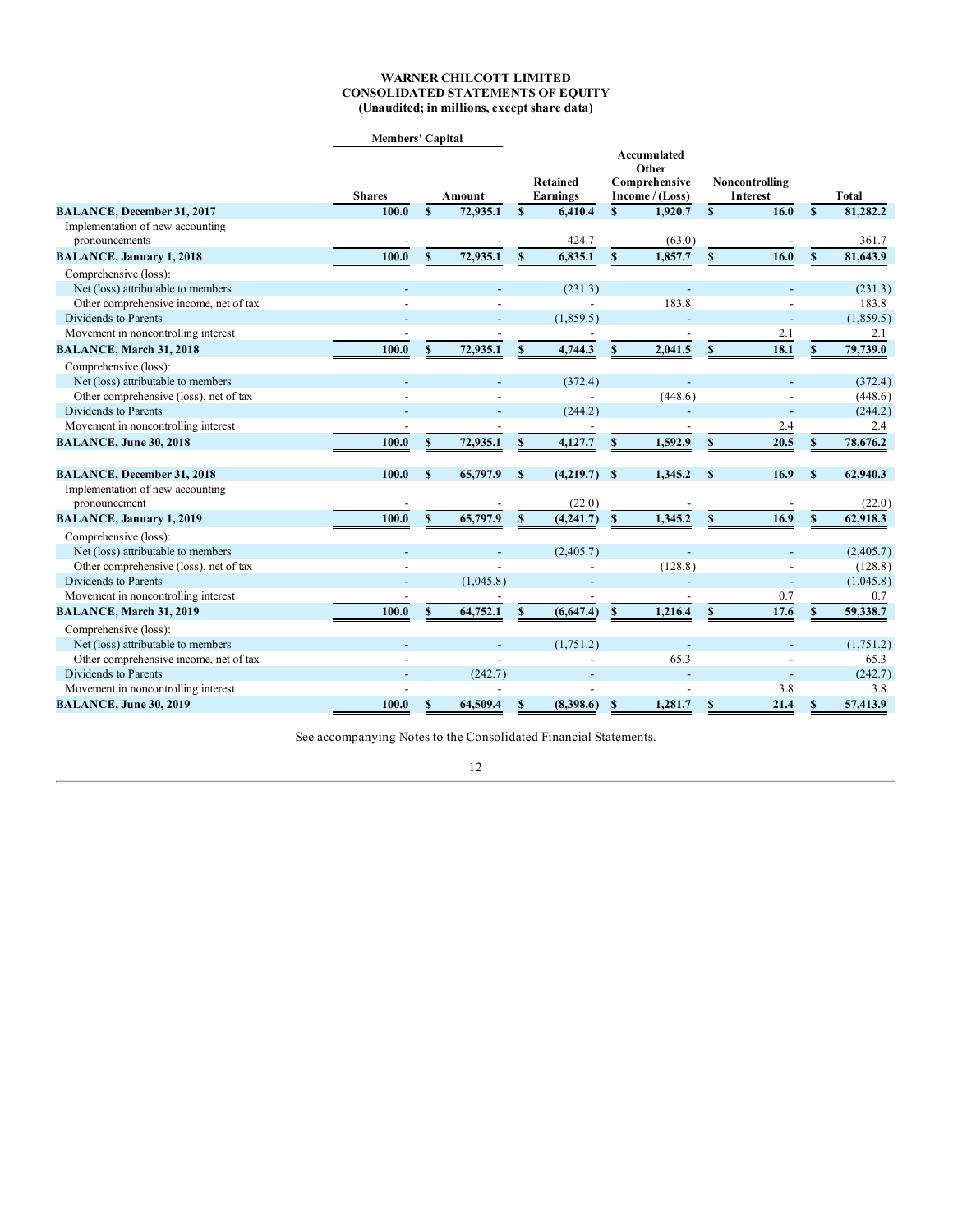### **ALLERGAN PLC AND WARNER CHILCOTT LIMITED NOTES TO THE CONSOLIDATED FINANCIAL STATEMENTS (Unaudited)**

#### **NOTE 1 — General**

Allergan plc is a global pharmaceutical leader focused on developing, manufacturing and commercializing branded pharmaceutical, device, biologic, surgical and regenerative medicine products for patients around the world. Allergan markets a portfolio of leading brands and best-in-class products primarily focused on four key therapeutic areas including medical aesthetics, eye care, central nervous system and gastroenterology. The Company has operations in more than 100 countries. Warner Chilcott Limited is an indirect wholly-owned subsidiary of Allergan plc and has the same principal business activities.

The accompanying consolidated financial statements should be read in conjunction with the Company's annual report on Form 10-K for the year ended December 31, 2018 ("Annual Report"). Certain information and footnote disclosures normally included in annual financial statements prepared in accordance with United States generally accepted accounting principles ("GAAP") have been condensed or omitted from the accompanying consolidated financial statements. The accompanying year end consolidated balance sheet was derived from the audited financial statements included in the Annual Report. The accompanying interim financial statements are unaudited and reflect all adjustments which are in the opinion of management necessary for a fair statement of the Company's consolidated financial position, results of operations, comprehensive (loss) / income and cash flows for the periods presented. All such adjustments are of a normal, recurring nature. All intercompany transactions and balances have been eliminated in consolidation. The Company's results of operations, comprehensive (loss) / income and cash flows for the interim periods are not necessarily indicative of the results of operations, comprehensive (loss) / income and cash flows that it may achieve in future periods.

References throughout to "we," "our," "us," the "Company" or "Allergan" refer to financial information and transactions of Allergan plc. References to "Warner Chilcott Limited" refer to Warner Chilcott Limited, the Company's indirect wholly-owned subsidiary, and, unless the context otherwise requires, its subsidiaries.

### **NOTE 2 — Reconciliation of Warner Chilcott Limited results to Allergan plc results**

Warner Chilcott Limited is an indirect wholly-owned subsidiary of Allergan plc, the ultimate parent of the group (together with other direct or indirect parents of Warner Chilcott Limited, the "Parents"). The results of Warner Chilcott Limited are consolidated into the results of Allergan plc. Due to the deminimis activity between Warner Chilcott Limited and the Parents (including Allergan plc), content throughout this filing relates to both Allergan plc and Warner Chilcott Limited. Warner Chilcott Limited disclosures relate only to itself and not to any other company. Except where otherwise indicated, and excluding certain insignificant cash and non-cash transactions at the Allergan plc level, these notes relate to the consolidated financial statements for both separate registrants, Allergan plc and Warner Chilcott Limited. In addition to certain inter-company payable and receivable amounts between the entities, the following is a reconciliation of the financial position and results of operations of Warner Chilcott Limited to Allergan plc (\$ in millions):

|                                           |              | As of June 30, 2019       |                   | As of December 31, 2018   |          |                   |  |  |  |  |  |
|-------------------------------------------|--------------|---------------------------|-------------------|---------------------------|----------|-------------------|--|--|--|--|--|
|                                           |              | Warner<br><b>Chilcott</b> |                   | Warner<br><b>Chilcott</b> |          |                   |  |  |  |  |  |
|                                           | Allergan plc | Limited                   | <b>Difference</b> | Allergan plc              | Limited  | <b>Difference</b> |  |  |  |  |  |
| Cash and cash equivalents                 | 1.651.4      | 1.650.0                   | 1.4<br>S          | 880.4<br>æ                | 878.6    | 1.8               |  |  |  |  |  |
| Prepaid expenses and other current assets | 2,508.3      | 2,505.0                   | 3.3               | 819.1                     | 818.7    | 0.4               |  |  |  |  |  |
| Accounts payable and accrued liabilities  | 4.995.3      | 4,995.2                   | 0.1               | 4.787.2                   | 4.787.4  | (0.2)             |  |  |  |  |  |
| Income taxes payable                      | 91.0         | 93.6                      | (2.6)             | 72.4                      | 72.4     |                   |  |  |  |  |  |
| Other taxes payable                       | 1,667.0      | 1,660.8                   | 6.2               | 1.615.5                   | 1.615.5  |                   |  |  |  |  |  |
| <b>Deferred tax liabilities</b>           | 4.968.4      | 4.968.5                   | (0.1)             | 5,501.8                   | 5,501.8  |                   |  |  |  |  |  |
| <b>Total equity</b>                       | 59,696.1     | 57,413.9                  | 2,282.2           | 65,131.0                  | 62,940.3 | 2,190.7           |  |  |  |  |  |
|                                           |              |                           |                   |                           |          |                   |  |  |  |  |  |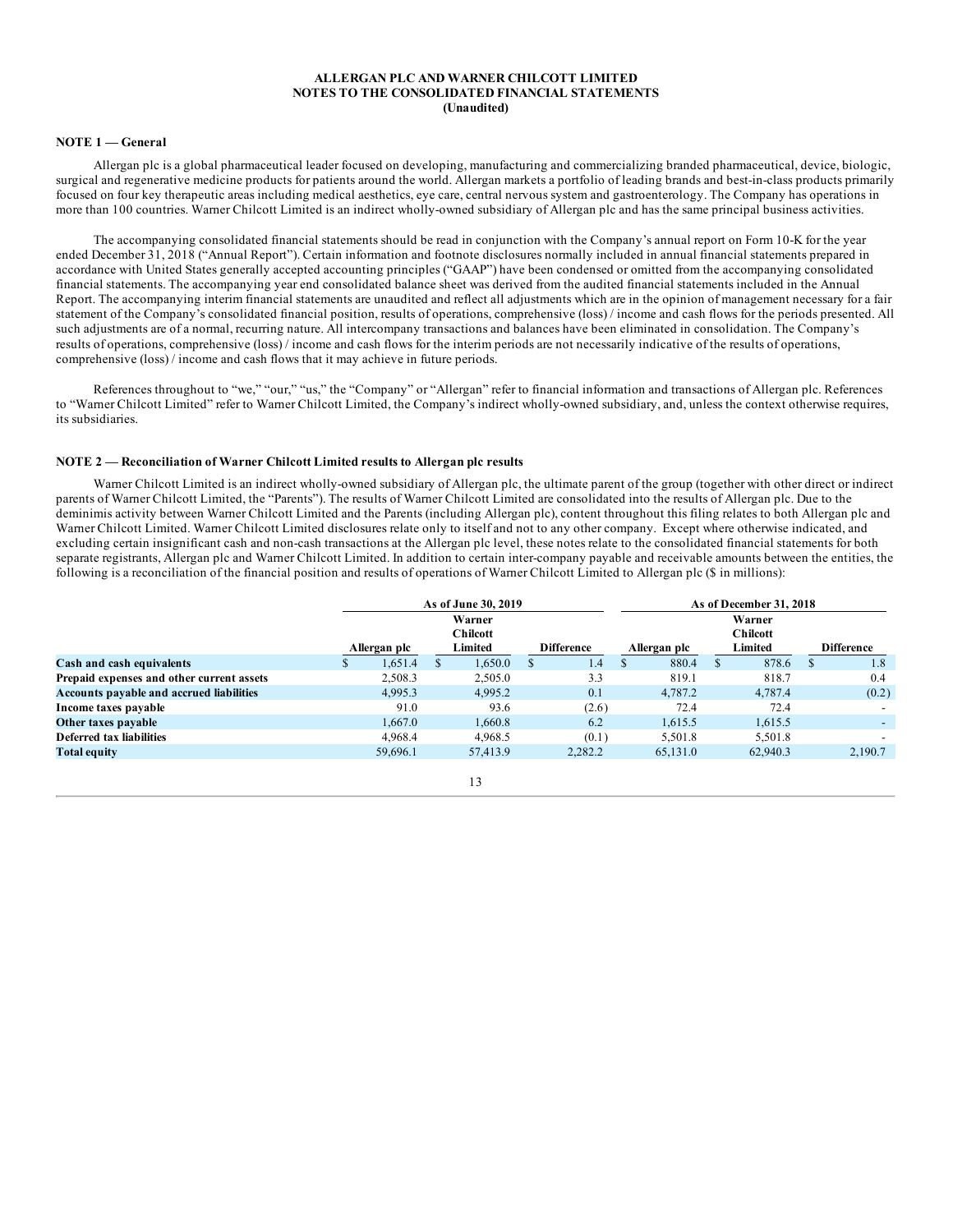|                                                             |              |  | Three Months Ended June 30, 2019     |    |                          | Six Months Ended June 30, 2019 |              |  |                                      |                   |        |  |  |  |
|-------------------------------------------------------------|--------------|--|--------------------------------------|----|--------------------------|--------------------------------|--------------|--|--------------------------------------|-------------------|--------|--|--|--|
|                                                             | Allergan plc |  | Warner<br><b>Chilcott</b><br>Limited |    | <b>Difference</b>        |                                | Allergan plc |  | Warner<br><b>Chilcott</b><br>Limited | <b>Difference</b> |        |  |  |  |
| General and administrative expenses                         | 324.2        |  | 316.4                                | S. | 7.8                      |                                | 632.5        |  | 622.5                                | S                 | 10.0   |  |  |  |
| <b>Operating (loss)</b>                                     | (1,262.9)    |  | (1,255.1)                            |    | (7.8)                    |                                | (3,572.1)    |  | (3,562.1)                            |                   | (10.0) |  |  |  |
| (Loss) before income taxes and                              |              |  |                                      |    |                          |                                |              |  |                                      |                   |        |  |  |  |
| noncontrolling interest                                     | (1, 453.3)   |  | (1,445.5)                            |    | (7.8)                    |                                | (3,929.2)    |  | (3,919.2)                            |                   | (10.0) |  |  |  |
| <b>Provision for income taxes</b>                           | 301.6        |  | 301.6                                |    | $\overline{\phantom{a}}$ |                                | 233.0        |  | 232.9                                |                   | 0.1    |  |  |  |
| Net (loss)                                                  | (1,754.9)    |  | (1,747.1)                            |    | (7.8)                    |                                | (4,162.2)    |  | (4,152,1)                            |                   | (10.1) |  |  |  |
| Net (loss) attributable to ordinary<br>shareholders/members | (1,759.0)    |  | (1,751.2)                            |    | (7.8)                    |                                | (4,167.0)    |  | (4,156.9)                            |                   | (10.1) |  |  |  |

|                                                             |              |                          |  | Three Months Ended June 30, 2018     |  |                          | Six Months Ended June 30, 2018 |              |  |                                      |                   |         |  |  |
|-------------------------------------------------------------|--------------|--------------------------|--|--------------------------------------|--|--------------------------|--------------------------------|--------------|--|--------------------------------------|-------------------|---------|--|--|
|                                                             | Allergan plc |                          |  | Warner<br><b>Chilcott</b><br>Limited |  | <b>Difference</b>        |                                | Allergan plc |  | Warner<br><b>Chilcott</b><br>Limited | <b>Difference</b> |         |  |  |
| General and administrative expenses                         |              | 334.1                    |  | 299.5                                |  | 34.6                     |                                | 630.0        |  | 593.6                                |                   | 36.4    |  |  |
| <b>Operating (loss)</b>                                     |              | (467.0)                  |  | (432.4)                              |  | (34.6)                   |                                | (1,121.0)    |  | (1,084.6)                            |                   | (36.4)  |  |  |
| <b>Interest income</b>                                      |              | 6.3                      |  | 71.8                                 |  | (65.5)                   |                                | 23.6         |  | 142.1                                |                   | (118.5) |  |  |
| (Loss) before income taxes and<br>noncontrolling interest   |              | (475.3)                  |  | (375.2)                              |  | (100.1)                  |                                | (1,441.4)    |  | (1,286.5)                            |                   | (154.9) |  |  |
| Net (loss)                                                  |              | (470.1)                  |  | (370.0)                              |  | (100.1)                  |                                | (754.0)      |  | (599.1)                              |                   | (154.9) |  |  |
| Dividends on preferred shares                               |              | $\overline{\phantom{a}}$ |  | $\overline{\phantom{a}}$             |  | $\overline{\phantom{a}}$ |                                | 46.4         |  | $\overline{\phantom{a}}$             |                   | 46.4    |  |  |
| Net (loss) attributable to ordinary<br>shareholders/members |              | (472.5)                  |  | (372.4)                              |  | (100.1)                  |                                | (805.0)      |  | (603.7)                              |                   | (201.3) |  |  |

The differences between general and administrative expenses in the three and six months ended June 30, 2019 and 2018 were due to corporate related expenses incurred at Allergan plc. The differences in total equity were due to historical differences in the results of operations of the companies and differences in equity awards and dividends.

During the three and six months ended June 30, 2018, the difference in interest income between Allergan plc and Warner Chilcott Limited was due to \$5.8 billion and \$4.0 billion in Receivables from the Parents and Non-current Receivables from the Parents, respectively. These Receivables were related to intercompany loans between Allergan plc and subsidiaries of Warner Chilcott Limited and caused a difference in interest income between the two entities in the prior year. These Receivables were contributed to the Parents during the year ended December 31, 2018 as an equity contribution and were reclassified from receivables to equity.

#### **NOTE 3 — Summary of Significant Accounting Policies**

The following are interim updates to certain of the policies described in "Note 4" of the notes to the Company's audited consolidated financial statements for the year ended December 31, 2018 included in the Annual Report.

#### *Implementation of New Guidance*

In February 2016, the Financial Accounting Standards Board ("FASB") established Topic 842, Leases, by issuing Accounting Standards Update ("ASU") No. 2016-02, which requires lessees to recognize leases on-balance sheet and disclose key information about leasing arrangements. Topic 842 was subsequently amended by ASU No. 2018-01, Land Easement Practical Expedient for Transition to Topic 842; ASU No. 2018-10, Codification Improvements to Topic 842, Leases; and ASU No. 2018-11, Targeted Improvements. The new standard establishes a right-of-use model ("ROU") that requires a lessee to recognize a ROU asset and lease liability on the balance sheet for all leases with a term longer than 12 months. Leases will be classified as finance or operating, with classification affecting the pattern and classification of expense recognition in the income statement.

On January 1, 2019, the Company adopted the new standard using the modified retrospective transition approach applied to all leases existing at the effective date of initial application of January 1, 2019. Prior period amounts are not adjusted and continue to be reported in accordance with historical accounting practices and the disclosures under the new standard are not required for dates and periods prior to January 1, 2019.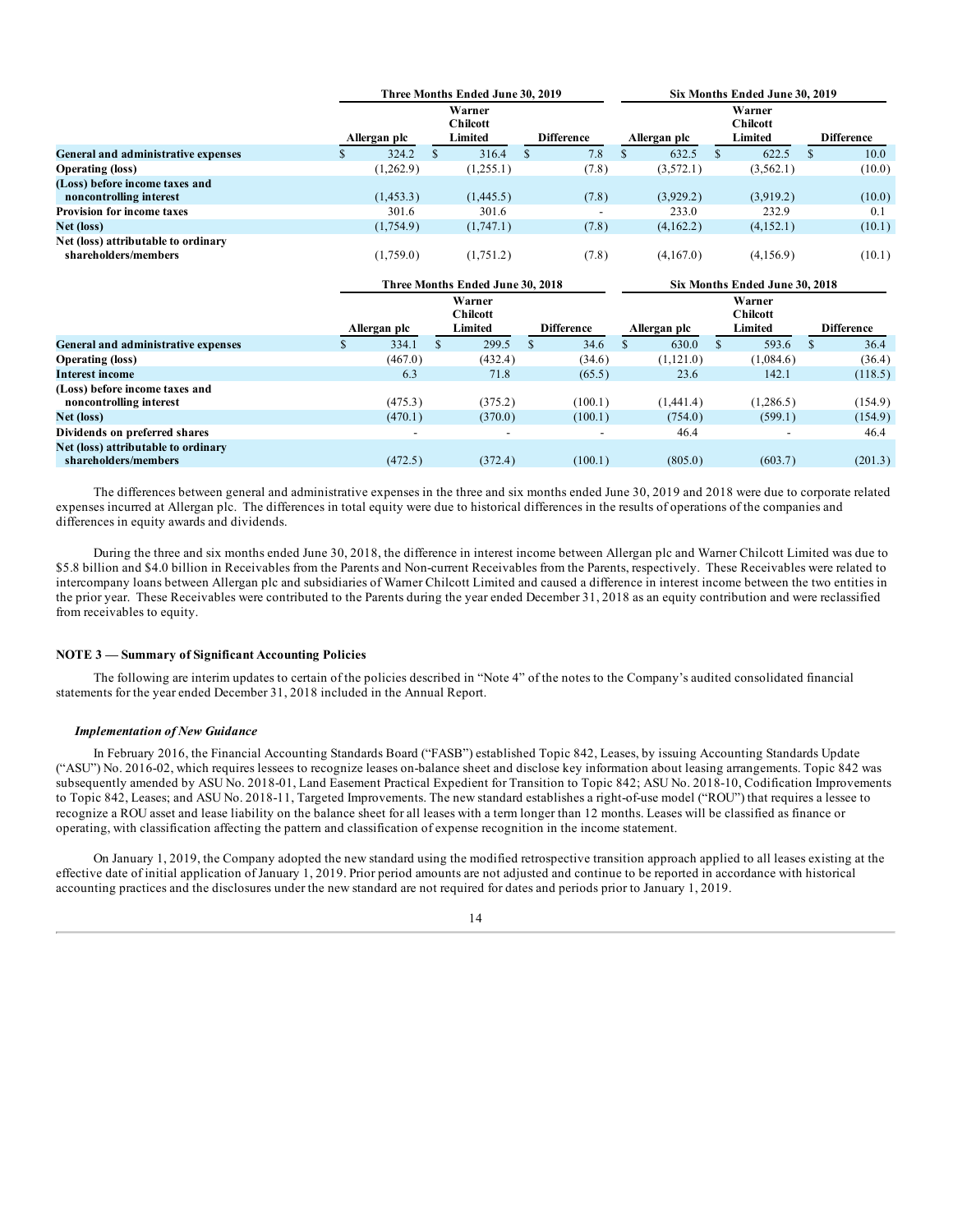When evaluating whether a contract contains a lease under the new standard, Allergan considers whether (1) the contract explicitly or implicitly identifies assets that are contractually defined and (2) the Company obtains substantially all of the economic benefits from the use of that underlying asset and directs how and for what purpose the asset is used during the term of the contract. The Company does not have the right to use an identified asset if the supplier has the substantive right to substitute the asset throughout the period without the Company's approval.

The new standard provides a number of optional practical expedients in transition. The Company elected the 'package of practical expedients' which permits us not to reassess our prior conclusions about lease identification, lease classification and initial direct costs under the new standard. The Company did not elect the use-of-hindsight or the practical expedient pertaining to land easements; the latter was not applicable to the Company.

This standard has a significant impact on our consolidated balance sheet but did not have a significant impact on our consolidated statements of operations. The most significant effects relate to the recognition of ROU assets and lease liabilities on our balance sheet for our real estate and fleet operating leases.

Upon adoption, the Company recognized lease liabilities and corresponding ROU assets as follows (\$ in millions):

|                               | <b>ROU</b> Asset | <b>Lease Liability</b> |
|-------------------------------|------------------|------------------------|
| Real estate                   | 304.2            | 370.6                  |
| Fleet                         | 100.4            | 100.4                  |
| Other                         | 57.5             | 77.6                   |
| <b>Total operating leases</b> | 462.1            | 548.6                  |

The cumulative effective adjustment as of the effective date of \$22.0 million was recorded to opening retained earnings. The Company has an immaterial amount of finance leases.

The new standard also provides practical expedients for an entity's ongoing accounting. The Company elected the lease recognition exemption for all leases with lease terms of 12 months or less. For leases that qualify under this exception, the Company will not recognize ROU assets or lease liabilities and did not recognize ROU assets or lease liabilities for existing short-term leases of those assets in transition. The Company also elected the practical expedient to not separate lease and non-lease components for leases of real estate, fleet, IT and office equipment.

### Refer to "NOTE 13 – Leases" for further information related to the Company's leases.

In February 2018, the FASB issued ASU No. 2018-02, Income Statement-Reporting Comprehensive Income (Topic 220): Reclassification of Certain Tax Effects from Accumulated Other Comprehensive Income. This update allows for the optional reclassification of stranded tax effects resulting from the Tax Cuts and Jobs Act ("TCJA") from accumulated other comprehensive income to retained earnings. The amount of the reclassification is calculated as the difference between the historical and newly enacted tax rates on deferred taxes originally recorded through accumulated other comprehensive income. The Company adopted the standard as of January 1, 2019; however, due to the immaterial amount of the stranded tax effects, the Company elected not to reclassify the income tax effects from accumulated other comprehensive income to retained earnings. Tax effects unrelated to the TCJA are released from accumulated other comprehensive income using either the specific identification approach or the portfolio approach based on the nature of the underlying item.

The Company adopted ASU 2016-01, Financial Instruments on January 1, 2018. The new standard required modified retrospective adoption through 2018 beginning Retained Earnings and Accumulated Other Comprehensive Income. This was incorrectly recorded as a loss through Other Comprehensive Income of \$63.0 million during the quarter ended March 31, 2018. This was corrected during 2018 and therefore, has no impact on the annual consolidated financial statements. The Company has determined that the adjustment was not material to any previously reported interim period. The Consolidated Statement of Comprehensive (Loss) for the six months ended June 30, 2018 has been adjusted to correct for this error.

#### *Revenue Recognition*

#### *General*

ASU No. 2014-09, "Revenue from Contracts with Customers" ("Topic 606") provides that revenues are recognized when control of the promised goods under a contract is transferred to a customer, in an amount that reflects the consideration we expect to be entitled to in exchange for those goods as specified in the underlying terms with the customer. The Company warrants products against defects and for specific quality standards, permitting the return of products under certain circumstances. Product sales are recorded net of all sales-related deductions including, but not limited to: chargebacks, trade discounts, commercial and government rebates, customer loyalty programs, fee-for-service arrangements with certain distributors, returns, and other allowances which we refer to in the aggregate as sales returns and allowances ("SRA").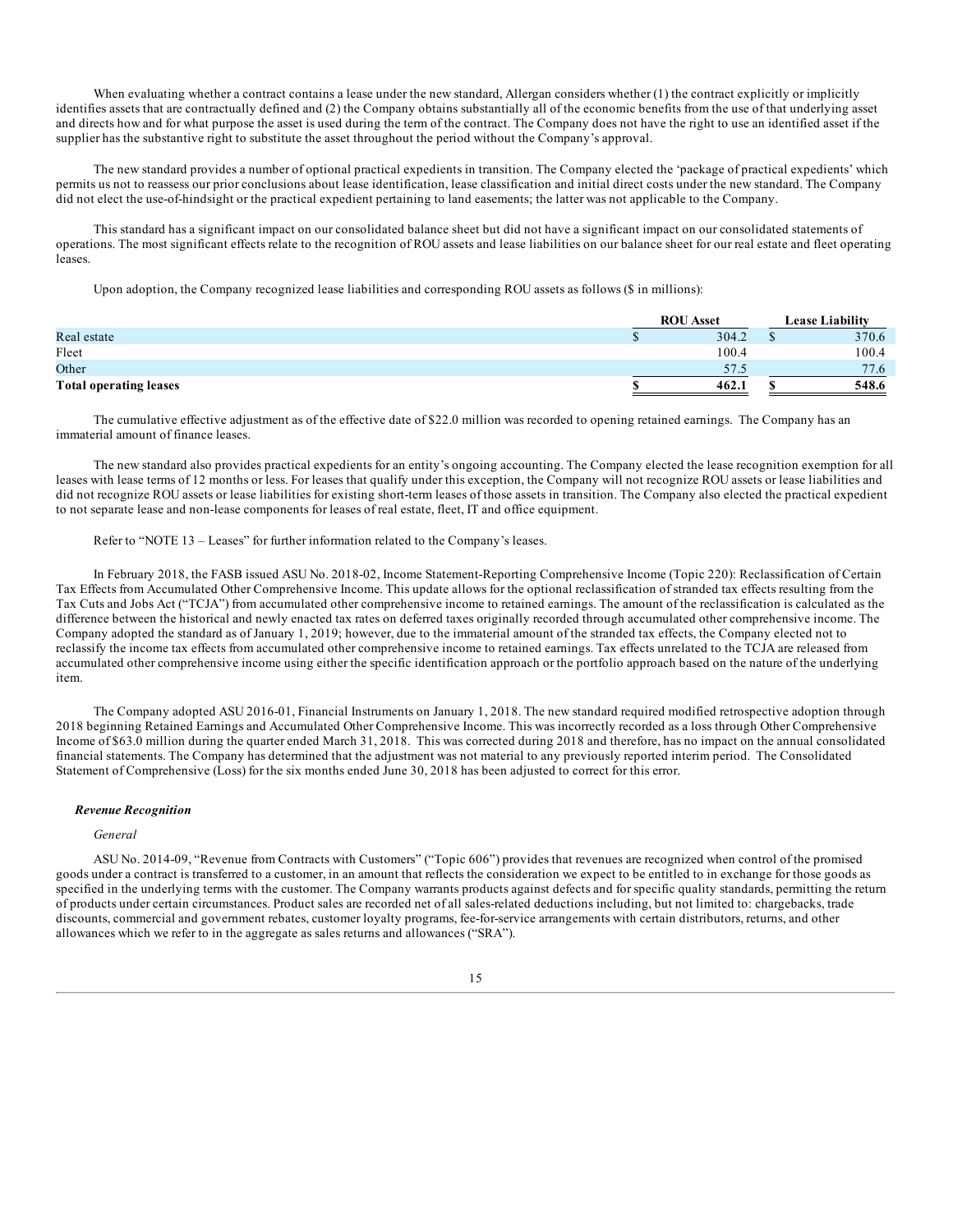The Company's performance obligations are primarily achieved when control of the products is transferred to the customer. Transfer of control is based on contractual performance obligations, but typically occurs upon receipt of the goods by the customer as that is when the customer has obtained control of significantly all of the economic benefits.

Refer to "NOTE 8 – Reportable Segments" for our revenues disaggregated by product and segment and our revenues disaggregated by geography for our international segment. We believe this level of disaggregation best depicts how the nature, amount, timing and uncertainty of our revenue and cash flows are affected by economic factors.

The following table summarizes the activity from operations in the Company's major categories of SRA (\$ in millions):

|                                                           |                          |  |                |       | <b>Returns</b>    |      |                  |           |  |
|-----------------------------------------------------------|--------------------------|--|----------------|-------|-------------------|------|------------------|-----------|--|
|                                                           |                          |  |                |       | and               |      |                  |           |  |
|                                                           |                          |  |                | Other |                   | Cash |                  |           |  |
|                                                           | Chargebacks              |  | <b>Rebates</b> |       | <b>Allowances</b> |      | <b>Discounts</b> | Total     |  |
| <b>Balance at December 31, 2018</b>                       | 61.8                     |  | 1,908.5        |       | 566.6             |      | 30.7             | 2,567.6   |  |
| Provision related to sales in 2019                        | 553.2                    |  | 2.876.3        |       | 835.8             |      | 159.2            | 4,424.5   |  |
| Credits and payments                                      | (545.1)                  |  | (2,769.3)      |       | (781.5)           |      | (156.9)          | (4,252.8) |  |
| Balance at June 30, 2019                                  | 69.9                     |  | 2,015.5        |       | 620.9             |      | 33.0             | 2,739.3   |  |
| Contra accounts receivable at June 30, 2019               | 69.9                     |  | 81.1           |       | 34.6              | S    | 33.0             | 218.6     |  |
| Accounts payable and accrued expenses at<br>June 30, 2019 | $\overline{\phantom{a}}$ |  | 1.934.4        |       | 586.3             | £.   | $\blacksquare$   | 2,520.7   |  |

The following table summarizes the balance sheet classification of our SRA reserves (\$ in millions):

|                                       | June 30, 2019 | <b>December 31, 2018</b> |
|---------------------------------------|---------------|--------------------------|
| Contra accounts receivable            | 218.6         | 207.7                    |
| Accounts payable and accrued expenses | 2.520.        | 2,359.9                  |
| Total                                 | 2.739.3       | 2.567.6                  |

The SRA provisions recorded to reduce gross product sales to net product sales were as follows (\$ in millions):

|                                                               | Three Months Ended June 30. |  |           | Six Months Ended June 30. |  |           |  |  |  |
|---------------------------------------------------------------|-----------------------------|--|-----------|---------------------------|--|-----------|--|--|--|
|                                                               | 2019                        |  | 2018      | 2019                      |  | 2018      |  |  |  |
| Gross product sales                                           | 6.295.6                     |  | 6.095.5   | 11.955.5                  |  | 11,711.6  |  |  |  |
| Provisions to reduce gross product sales to net product sales | (2.284.8)                   |  | (2,087.3) | (4.424.5)                 |  | (4,122.4) |  |  |  |
| Net product sales                                             | 4.010.8                     |  | 4.008.2   | 7.531.0                   |  | 7.589.2   |  |  |  |
| Percentage of SRA provisions to gross sales                   | 36.3%                       |  | 34.2%     | 37.0%                     |  | 35.2%     |  |  |  |

#### *Collectability Assessment*

At the time of contract inception or customer account set-up, the Company performs a collectability assessment on the creditworthiness of such customer. The Company assesses the probability that the Company will collect the consideration to which it will be entitled in exchange for the goods sold. In evaluating collectability, the Company considers the customer's ability and intention to pay consideration when it is due. On a recurring basis, the Company estimates the amount of receivables considered uncollectible after sale to the customer to reflect allowances for doubtful accounts. Provision for bad debts, included in general and administrative expenses, were \$3.9 million and \$4.0 million in the three months ended June 30, 2019 and 2018, respectively. Provision for bad debts, included in general and administrative expenses, were \$7.3 million and \$14.1 million in the six months ended June 30, 2019 and 2018, respectively.

### *Goodwill and Intangible Assets with Indefinite Lives*

#### *General*

The Company tests goodwill and intangible assets with indefinite lives for impairment annually in the second quarter. Additionally, the Company may perform interim tests if an event occurs or circumstances change that could potentially reduce the fair value of a reporting unit or an indefinite lived intangible asset below its carrying amount. The carrying value of each reporting unit is determined by assigning the assets and liabilities, including the existing goodwill and intangible assets, to those reporting units.

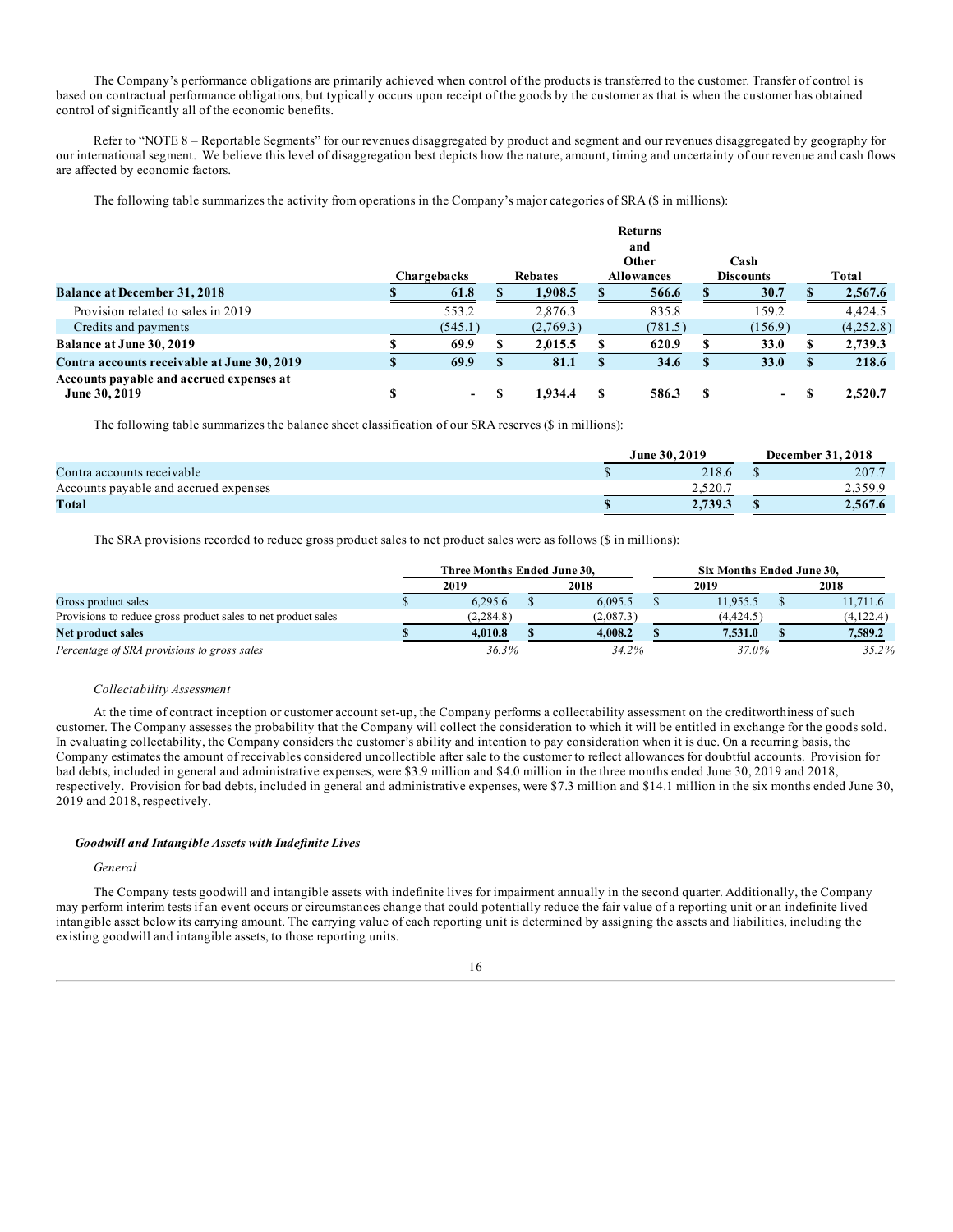The Company tests goodwill for impairment by either performing a qualitative evaluation or a quantitative test. The qualitative evaluation is an assessment of factors, including Reporting Unit specific operating results as well as industry, market and general economic conditions, to determine whether it is more likely than not that the fair values of a Reporting Unit is less than its carrying amount, including goodwill. The Company may elect to bypass this qualitative assessment for some or all of its Reporting Units and perform a quantitative test as of the measurement date of the test.

Goodwill is considered impaired if the carrying amount of the net assets exceeds the fair value of the reporting unit. Impairment, if any, would be recorded in operating income / (loss) and this could result in a material impact to net income / (loss) and income / (loss) per share.

Prior to Allergan's 2018 annual impairment test, the Company adopted the new guidance under Accounting Standard Update No. 2017-04, Intangibles - Goodwill and Other (Topic 350): Simplifying the Accounting for Goodwill Impairment which eliminated step 2 of the goodwill impairment test, which required a hypothetical purchase price allocation to measure goodwill impairment loss as of January 1, 2018. A goodwill impairment loss under the new guidance is instead measured using a single step test based on the amount by which a reporting unit's carrying amount exceeds its fair value, not to exceed the carrying amount of goodwill.

Acquired in-process research and development ("IPR&D") intangible assets represent the value assigned to research and development projects acquired in a business combination that, as of the date acquired, represent the right to develop, use, sell and/or offer for sale a product or other intellectual property that has not been completed or approved. The IPR&D intangible assets are subject to impairment testing until completion or abandonment of each project. Upon abandonment, the assets are impaired if there is no future alternative use or ability to sell the asset. Impairment testing requires the development of significant estimates and assumptions involving the determination of estimated net cash flows for each year for each project or product (including net revenues, cost of sales, research and development ("R&D") costs, probability of success of development projects, selling and marketing costs and other costs which may be allocated), determination of the appropriate discount rate in order to measure the risk inherent in each future cash flow stream, assessment of each asset's life cycle, potential regulatory and commercial success risks, and competitive trends impacting the asset and each cash flow stream as well as other factors. The major risks and uncertainties associated with the timely and successful completion of IPR&D projects include legal risk, market risk and regulatory risk. Changes in our assumptions could result in future impairment charges. No assurances can be given that the underlying assumptions used to prepare the discounted cash flow analysis will not change or the timely completion of each project and commercial success will occur. For these and other reasons, actual results may vary significantly from estimated results.

Upon successful completion of each project and approval of a product, we will make a separate determination of the useful life of the intangible asset, transfer the amount to currently marketed products ("CMP") and amortization expense will be recorded over the estimated useful life.

Refer to "NOTE 11 –Goodwill, Product Rights, and Other Intangible Assets" for further discussion on the Company's goodwill and intangible assets balances and impairments.

#### *Earnings Per Share ("EPS")*

The Company computes EPS in accordance with Accounting Standards Codification ("ASC") Topic 260, "Earnings Per Share" ("ASC 260") and related guidance, which requires two calculations of EPS to be disclosed: basic and diluted. Basic EPS is computed by dividing net (loss) by the weighted average ordinary shares outstanding during a period. Diluted EPS is based on the treasury stock method and includes the effect from potential issuance of ordinary shares, such as shares issuable pursuant to the exercise of stock options and restricted stock units. Ordinary share equivalents have been excluded where their inclusion would be anti-dilutive.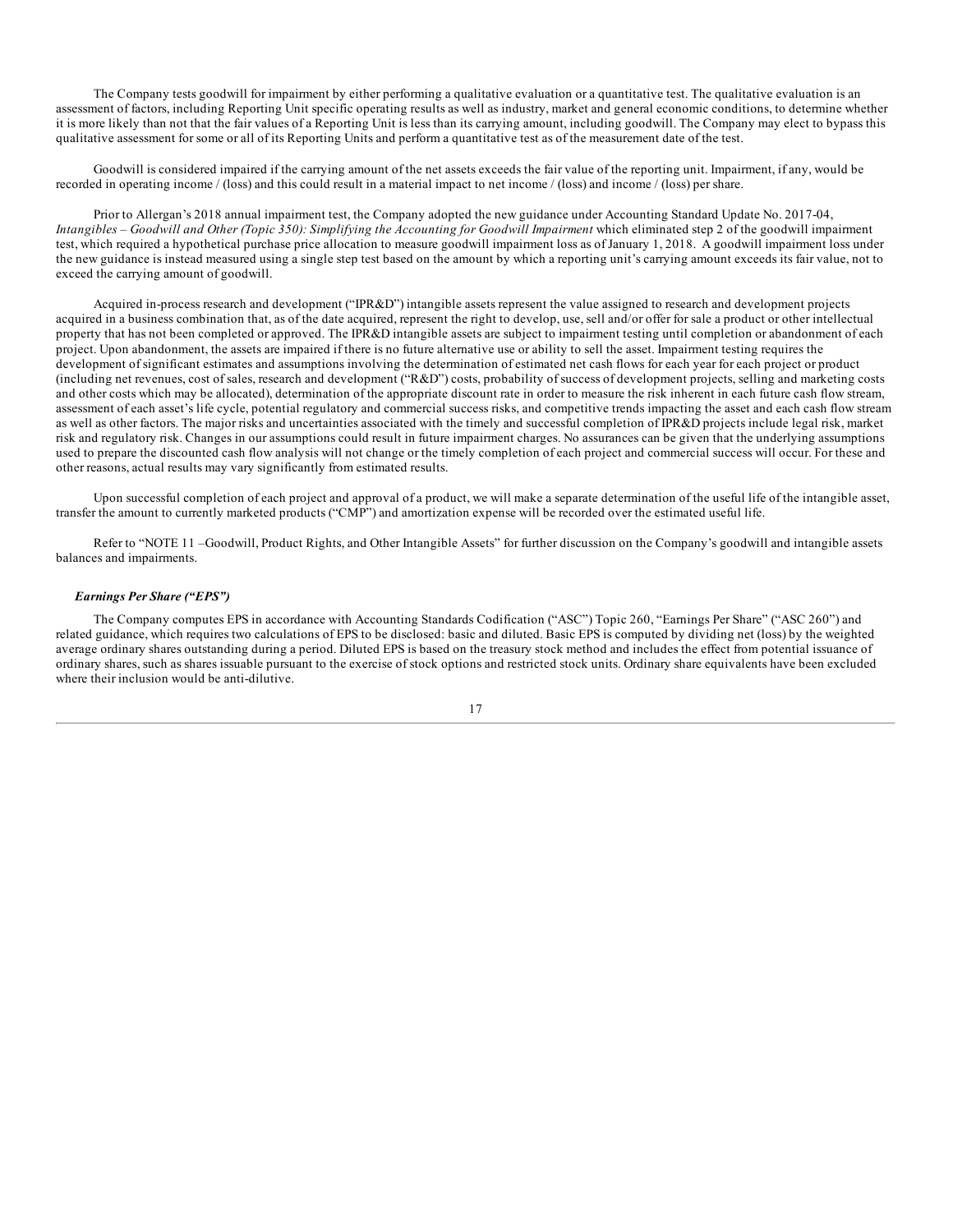A reconciliation of the numerators and denominators of basic and diluted EPS follows (\$ in millions, except per share amounts):

|                                                      |              | Three Months Ended June 30, |               |         | Six Months Ended June 30, |           |     |         |  |
|------------------------------------------------------|--------------|-----------------------------|---------------|---------|---------------------------|-----------|-----|---------|--|
|                                                      |              | 2019                        | 2018          |         |                           | 2019      |     | 2018    |  |
| Net (loss):                                          |              |                             |               |         |                           |           |     |         |  |
| Net (loss) attributable to ordinary shareholders     | S            | (1,759.0)                   | S             | (472.5) |                           | (4,167.0) | S   | (805.0) |  |
| Basic weighted average ordinary shares outstanding   |              | 327.8                       |               | 339.1   |                           | 329.9     |     | 336.9   |  |
| <b>Basic EPS:</b>                                    |              |                             |               |         |                           |           |     |         |  |
| Net (loss) per share                                 |              | (5.37)                      | ъ             | (1.39)  |                           | (12.63)   | S.  | (2.39)  |  |
| Dividends per ordinary share                         | $\mathbb{S}$ | 0.74                        | <sup>\$</sup> | 0.72    | $\mathbb{S}$              | 1.48      | - S | 1.44    |  |
| Diluted weighted average ordinary shares outstanding |              | 327.8                       |               | 339.1   |                           | 329.9     |     | 336.9   |  |
| <b>Diluted EPS:</b>                                  |              |                             |               |         |                           |           |     |         |  |
| Net (loss) per share                                 |              | (5.37)                      |               | (1.39)  |                           | (12.63)   |     | (2.39)  |  |

Stock awards to purchase 1.6 million and 1.8 million ordinary shares for the three and six months ended June 30, 2019, respectively, were outstanding, but not included in the computation of diluted EPS, because the awards were anti-dilutive. No shares were repurchased in the three months ended June 30, 2019. The impact of the 5.3 million shares repurchased in the six months ended June 30, 2019 on basic EPS was 3.0 million weighted average shares. Stock awards to purchase 2.2 million ordinary shares for the three and six months ended June 30, 2018 were outstanding, but not included in the computation of diluted EPS, because the awards were anti-dilutive.

The Company's preferred shares were mandatorily converted to ordinary shares on March 1, 2018. The weighted average impact of ordinary share equivalents of 5.8 million for the six months ended June 30, 2018, which would result from the mandatory conversion of the Company's preferred shares at the beginning of the period, were not included in the calculation of diluted EPS as their impact would be anti-dilutive.

Refer to "NOTE 16 –Shareholders' Equity" for further discussion on the Company's share repurchase programs.

#### *Research and Development Activities*

Research and development ("R&D") activities are expensed as incurred and consist of self-funded R&D costs, the costs associated with work performed under collaborative R&D agreements, regulatory fees, and acquisition and license related milestone payments, if any.

As of June 30, 2019, we are developing a number of products, some of which utilize novel drug delivery systems, through a combination of internal and collaborative programs, and we additionally have products in development as part of our life-cycle management strategy for our existing product portfolio. These development projects include but are not limited to the following:

|                        |                         |                                  | <b>Expected</b><br>Launch |              |
|------------------------|-------------------------|----------------------------------|---------------------------|--------------|
| <b>Product</b>         | <b>Therapeutic Area</b> | Indication                       | Year                      | <b>Phase</b> |
| Cariprazine            | Central Nervous System  | <b>Bipolar Depression</b>        | 2019                      | Approved     |
| Ubrogepant             | Central Nervous System  | Acute Migraine                   | 2020                      | Review       |
| <b>Bimatoprost SR</b>  | Eye Care                | Glaucoma                         | 2020                      | Review       |
| Abicipar               | Eye Care                | Age Related Macular Degeneration | 2020                      | Ш            |
| Atogepant              | Central Nervous System  | Prophylaxis Migraine             | 2021                      | III          |
| Presbysol              | Eye Care                | Presbyopia                       | 2021                      | Ш            |
| Cenicriviroc           | Gastrointestinal        | <b>NASH</b>                      | 2022                      | III          |
| Relamorelin            | Gastrointestinal        | Gastroparesis                    | 2023                      | Ш            |
| <b>Brimonidine DDS</b> | Eye Care                | Geographic Atrophy               | 2023                      | $\mathbf{I}$ |
| <b>Botox</b>           | Medical Aesthetics      | Platysma/Masseter                | 2025/2024                 | П            |
| Abicipar               | Eye Care                | Diabetic Macular Edema           | 2025                      | $\mathbf{I}$ |
| Brazikumab             | Gastrointestinal        | Crohn's Disease                  | 2025                      | П            |
| Brazikumab             | Gastrointestinal        | Ulcerative Colitis               | 2026                      | $\mathbf{I}$ |
|                        |                         |                                  |                           |              |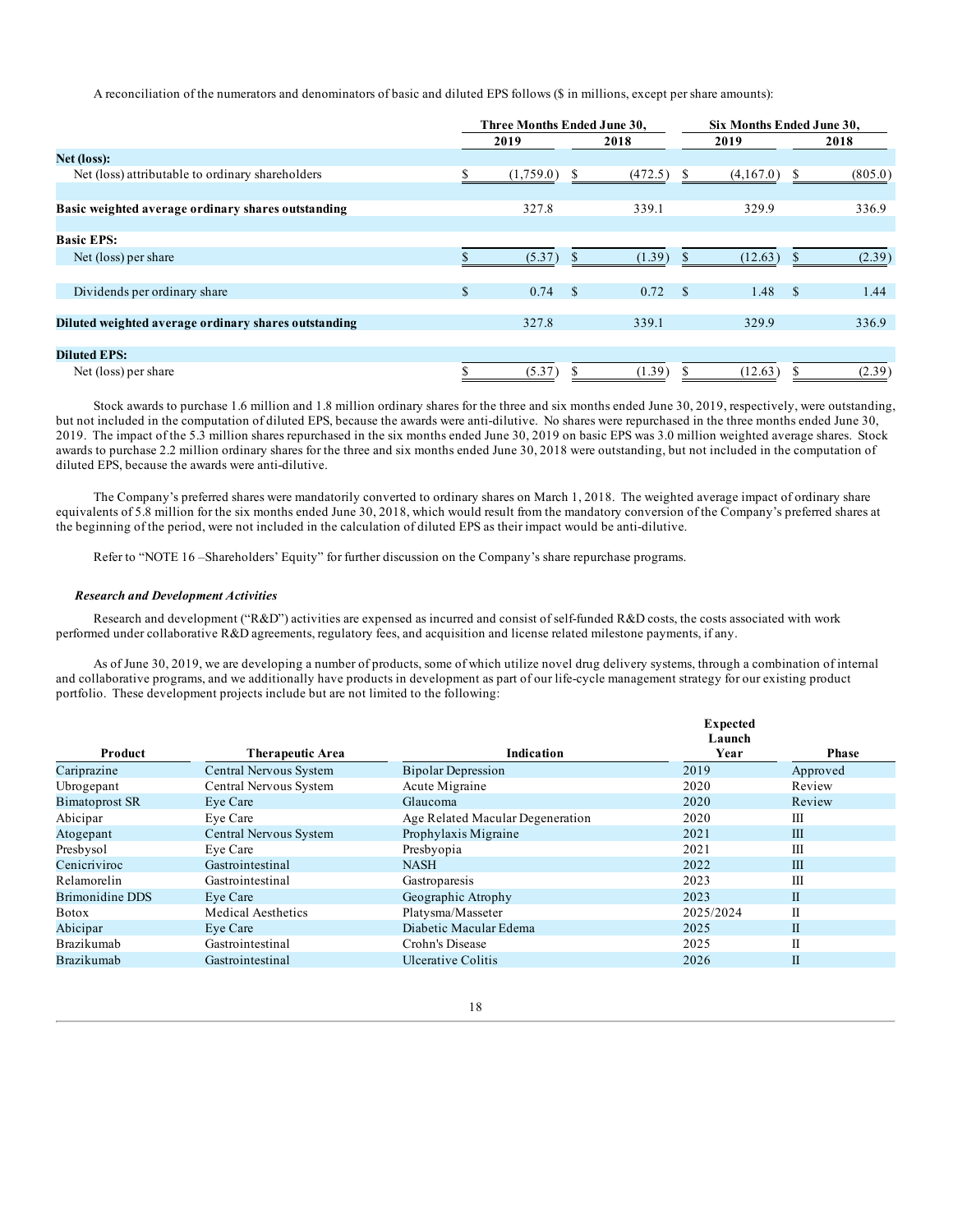#### *Recent Accounting Pronouncements*

In November 2018, the FASB issued ASU No. 2018-18, Collaborative Arrangements (Topic 808): Clarifying the Interaction Between Topic 808 and Topic 606. The ASU provides more comparability in the presentation of revenue for certain transactions between collaborative arrangement participants and only allows a company to present units of account in collaborative arrangements that are within the scope of the revenue recognition standard together with revenue accounted for under the revenue recognition standard. The parts of the collaborative arrangement that are not in the scope of the revenue recognition standard should be presented separately from revenue accounted for under the revenue recognition standard. The amendments in ASU No. 2018-18 are effective for fiscal years beginning after December 15, 2019, and interim periods within those fiscal years. The Company is evaluating the impact, if any, that this pronouncement will have on our financial position and results of operations.

In August 2018, the FASB issued ASU No. 2018-15, Intangibles – Goodwill and Other – Internal-Use Software (Subtopic 350-40), relating to a customer's accounting for implementation, set-up, and other upfront costs incurred in a cloud computing arrangement that is hosted by a vendor (i.e., a service contract). Under the new guidance, a customer will apply the same criteria for capitalizing implementation costs as it would for an arrangement that has a software license. The new guidance also prescribes the balance sheet, income statement, and cash flow classification of the capitalized implementation costs and related amortization expense, and requires additional quantitative and qualitative disclosures. The ASU is effective for fiscal years, and interim periods within those fiscal years, beginning after December 15, 2019. Early application is permitted. The Company can choose to adopt the new guidance (1) prospectively to eligible costs incurred on or after the date this guidance is first applied or (2) retrospectively. The Company is evaluating the impact, if any, that this pronouncement will have on our financial position and results of operations.

In August 2018, the FASB issued ASU No. 2018-14, Compensation - Retirement Benefits - Defined Benefit Plans - General (Subtopic 715-20) – Disclosure Framework - Changes to the Disclosure Requirements for Defined Benefit Plans, which amends ASC 715 to add, remove, and clarify disclosure requirements related to defined benefit pension and other postretirement plans. The revisions to the disclosure requirements affect only the year-end financial statements of plan sponsors, as there are no changes related to interim financial statements. The ASU is effective for fiscal years, and interim periods within those fiscal years, beginning after December 15, 2020. Early application is permitted. The ASU provisions will be applied on a retrospective basis to all periods presented. This pronouncement only has an impact to disclosure requirements and does not have an impact on our financial position or results of operations.

In August 2018, the FASB issued ASU No. 2018-13, Fair Value Measurement (Topic 820): Disclosure Framework—Changes to the Disclosure Requirements for Fair Value Measurement, which removes, adds and modifies certain disclosure requirements for fair value measurements in Topic 820. The Company will no longer be required to disclose the amount of and reasons for transfers between Level 1 and Level 2 of the fair value hierarchy, and the valuation processes of Level 3 fair value measurements. However, the Company will be required to additionally disclose the changes in unrealized gains and losses included in other comprehensive income for recurring Level 3 fair value measurements, and the range and weighted average of assumptions used to develop significant unobservable inputs for Level 3 fair value measurements. The ASU is effective for fiscal years, and interim periods within those fiscal years, beginning after December 15, 2019. The amendments relating to additional disclosure requirements will be applied prospectively for only the most recent interim or annual period presented in the initial year of adoption. All other amendments will be applied retrospectively to all periods presented upon their effective date. The Company is permitted to early adopt either the entire ASU or only the provisions that eliminate or modify the requirements. This pronouncement only has an impact to disclosure requirements and does not have an impact on our financial position or results of operations.

### **NOTE 4 — Business Transactions**

### **2019 Transactions**

The following are the significant transactions that were completed or announced in the six months ended June 30, 2019.

# *AbbVie Inc.*

On June 25, 2019, the Company announced that it entered into a transaction agreement (the "AbbVie Agreement") under which AbbVie Inc. ("AbbVie"), a global, research-driven biopharmaceutical company, would acquire Allergan plc in a stock and cash transaction (the "AbbVie Transaction"), valued at \$188.24 per Allergan share, or approximately \$63.0 billion, based on AbbVie's then-current stock price at the time the AbbVie Transaction was announced. At the closing of the proposed AbbVie Transaction, Company shareholders will receive 0.8660 shares of AbbVie common stock and \$120.30 in cash for each of their existing shares. The AbbVie Transaction is subject to customary regulatory and shareholder approvals and other customary closing conditions. The AbbVie Transaction is anticipated to close in early 2020.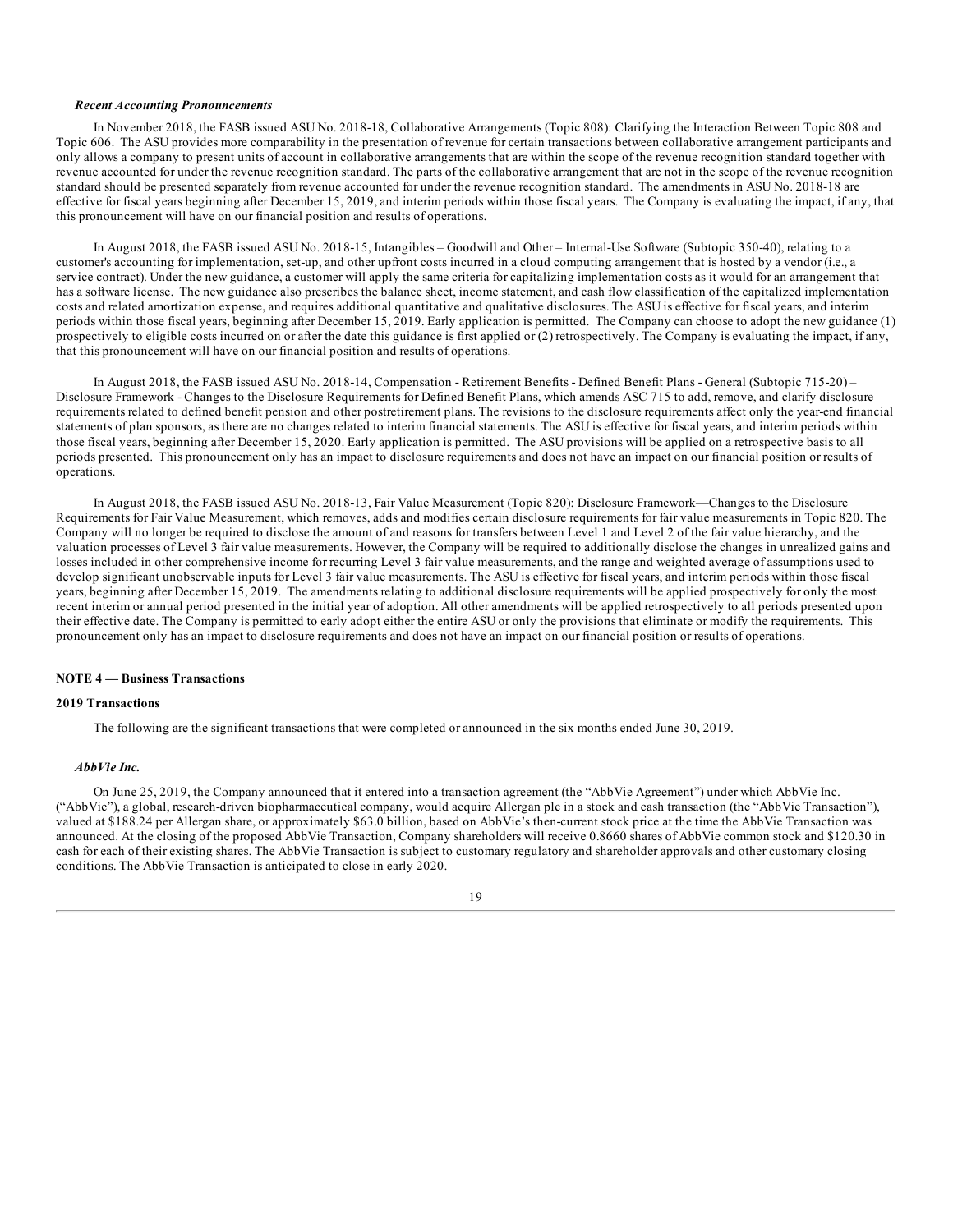### *Envy Medical, Inc.*

On March 26, 2019, the Company acquired Envy Medical, Inc. ("Envy"), a privately held medical aesthetics company that specializes in non-surgical, non-invasive skin resurfacing systems for an acquisition accounting purchase price of \$81.4 million, which includes \$67.4 million of product rights and other intangibles, \$34.1 million of goodwill and other assets and liabilities. The transaction was treated as a business combination. The acquisition combines Envy's skin care product portfolio with the Company's leading medical aesthetics business.

#### **NOTE 5 — Assets Held for Sale**

The following represents the assets held for sale (\$ in millions):

|                                      | <b>June 30,</b><br>2019 |        | December 31,<br>2018 |
|--------------------------------------|-------------------------|--------|----------------------|
| Assets held for sale:                |                         |        |                      |
| Inventories                          |                         | $\sim$ | 34.0                 |
| Property, plant and equipment, net   |                         | 32.5   | 32.8                 |
| Product rights and other intangibles |                         |        | 849.4                |
| Total assets held for sale           |                         | 32.5   | 916.2                |

As of December 31, 2018, the Company had concluded that its Anti-Infectives business met the criteria for held for sale based on management's intent and ability to divest the business within the next twelve months. Assets held for sale also include miscellaneous properties. As of June 30, 2019, and as a result of the proposed AbbVie Transaction, the Company concluded that the Anti-Infectives business no longer met the criteria for held for sale. The Anti-Infectives intangible assets and inventory were reclassified to held in use at the lower of their carrying amount before the asset was recorded as held for sale less any amortization that would have been recognized had the asset been continuously classified as held and used or their fair value at the date of the subsequent decision not to sell. As a result of the reclassification, the Company recorded a charge of \$129.6 million, primarily related to amortization that would have been recorded if the assets were held and used, within Assets, sales and impairments, net for the six month period the assets were held for sale.

## **NOTE 6 – Other (Expense) / Income**

Other (expense) / income, net consisted of the following (\$ in millions):

|                               | Three Months Ended June 30, |  | Six Months Ended June 30, |  |       |  |       |  |  |  |
|-------------------------------|-----------------------------|--|---------------------------|--|-------|--|-------|--|--|--|
|                               | 2019                        |  | 2018                      |  | 2019  |  | 2018  |  |  |  |
| Teva Share Activity           | $\overline{\phantom{0}}$    |  | 138.6                     |  |       |  | 60.9  |  |  |  |
| Sales of business             | -                           |  | 53.0                      |  |       |  | 53.0  |  |  |  |
| Debt extinguishment other     | 0.1                         |  | 9.1                       |  | (0.2) |  | 9.1   |  |  |  |
| Other (expense) / income, net | (4.8)                       |  | 14.7                      |  | 9.3   |  | 13.6  |  |  |  |
| Other (expense) / income, net | (4.7)                       |  | 215.4                     |  | 9.1   |  | 136.6 |  |  |  |
|                               |                             |  |                           |  |       |  |       |  |  |  |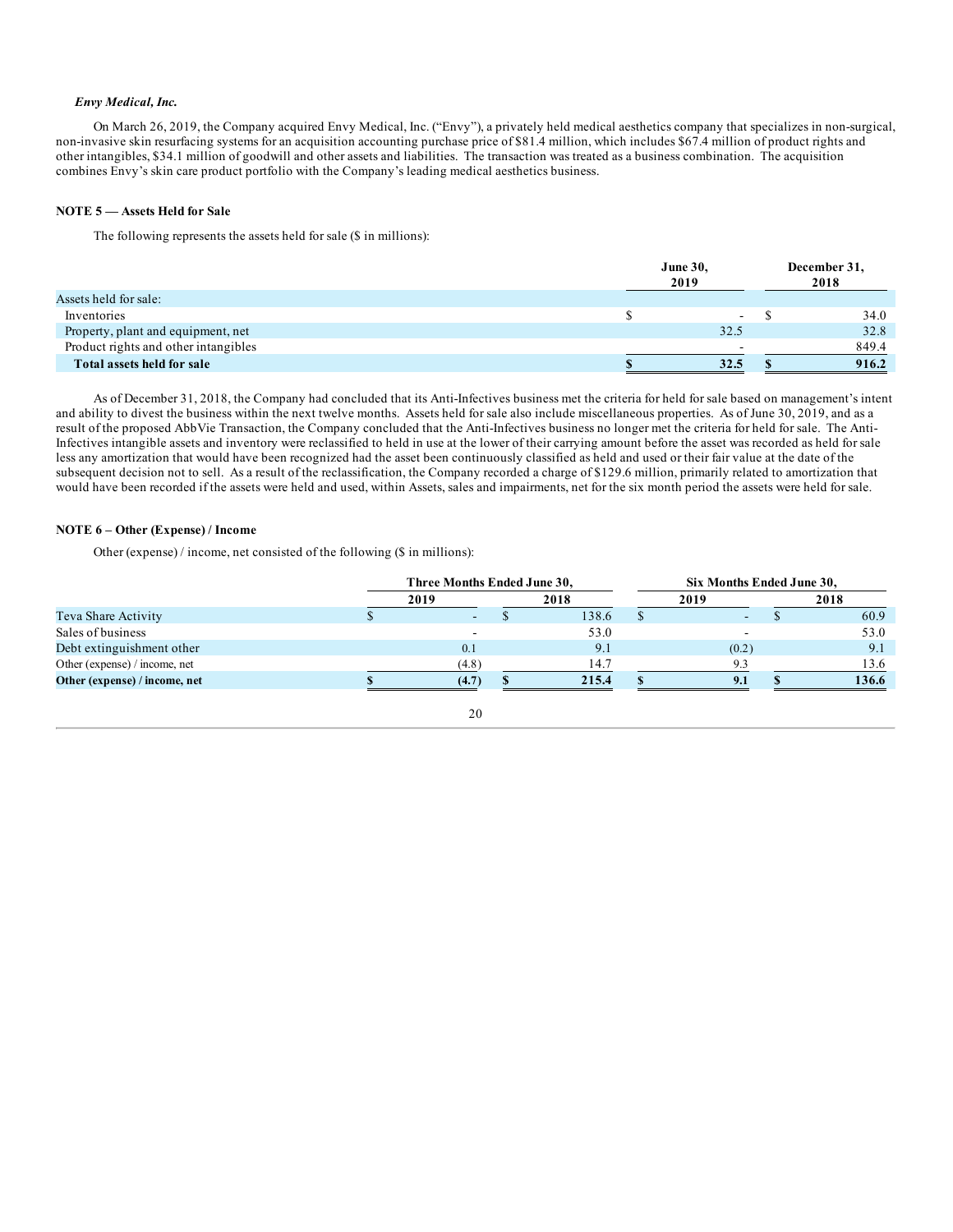### *Teva Share Activity*

During the three and six months ended June 30, 2018, the Company recorded the following movements in its investment in Teva securities ("Teva Share Activity") (\$ in millions except per share information):

|                                                                                                 | <b>Shares</b> | Carrying<br>Value<br>per Share |       | Market<br>Price |       | <b>Proceeds</b><br><b>Received</b> |    | Value of<br>Marketable<br><b>Securities</b> |               | <b>Unrealized</b><br>Gain / $(Loss)$ as<br>a Component<br>of Other<br>Comprehensive<br>Income |      | Gain / (Loss)<br>Recognized<br>in Other<br>Income/<br>(Expense),<br><b>Net</b> |    |              |  |       |  |  |  |  |  |  |  |  |  |  |  |  |  |  |  |  |  |  |  |  |  |  |  |  |  |  |  | <b>Derivative</b><br>Instrument<br>(Liability)/<br>Asset | Retained<br>Earnings |  |
|-------------------------------------------------------------------------------------------------|---------------|--------------------------------|-------|-----------------|-------|------------------------------------|----|---------------------------------------------|---------------|-----------------------------------------------------------------------------------------------|------|--------------------------------------------------------------------------------|----|--------------|--|-------|--|--|--|--|--|--|--|--|--|--|--|--|--|--|--|--|--|--|--|--|--|--|--|--|--|--|--|----------------------------------------------------------|----------------------|--|
| Teva securities as of<br>December 31, 2017                                                      | 95.9          | \$                             | 17.60 | \$18.95         |       | n.a.                               |    | 1,817.7                                     | $\mathbf{s}$  | 129.3                                                                                         | - \$ | ÷.                                                                             | S  | $(62.9)$ \$  |  |       |  |  |  |  |  |  |  |  |  |  |  |  |  |  |  |  |  |  |  |  |  |  |  |  |  |  |  |                                                          |                      |  |
| Impact of ASU No. 2016-01                                                                       |               |                                |       |                 |       |                                    |    |                                             |               | (129.3)                                                                                       |      |                                                                                |    |              |  | 129.3 |  |  |  |  |  |  |  |  |  |  |  |  |  |  |  |  |  |  |  |  |  |  |  |  |  |  |  |                                                          |                      |  |
| Settlement of initial accelerated<br>share repurchase ("ASR"), net                              | (25.0)        |                                | 18.95 | $16.53$ *       |       | 413.3                              |    | (473.8)                                     |               |                                                                                               |      | 2.5                                                                            |    | 62.9         |  |       |  |  |  |  |  |  |  |  |  |  |  |  |  |  |  |  |  |  |  |  |  |  |  |  |  |  |  |                                                          |                      |  |
| Forward sale entered into during<br>the three months ended<br>March 31, 2018                    | **            |                                | n.a.  | n.a.            |       | 372.3                              |    | n.a.                                        |               |                                                                                               |      | 19.0                                                                           |    | (353.3)      |  |       |  |  |  |  |  |  |  |  |  |  |  |  |  |  |  |  |  |  |  |  |  |  |  |  |  |  |  |                                                          |                      |  |
| Open market sales                                                                               | (11.5)        |                                | n.a.  | 19.95           |       | 229.9                              |    | (218.5)                                     |               |                                                                                               |      | 11.5                                                                           |    |              |  |       |  |  |  |  |  |  |  |  |  |  |  |  |  |  |  |  |  |  |  |  |  |  |  |  |  |  |  |                                                          |                      |  |
| Other fair value movements during<br>the three months ended<br>March 31, 2018                   |               |                                | n.a.  | n.a.            |       | n.a.                               |    | (110.7)                                     |               |                                                                                               |      | (110.7)                                                                        |    |              |  |       |  |  |  |  |  |  |  |  |  |  |  |  |  |  |  |  |  |  |  |  |  |  |  |  |  |  |  |                                                          |                      |  |
| Teva securities as of and for<br>the three months ended<br>March 31, 2018                       | 59.4          |                                | 17.09 | \$17.09         |       | \$1,015.5                          | \$ | 1,014.7                                     | <sup>\$</sup> |                                                                                               |      | (77.7)                                                                         | \$ | $(353.3)$ \$ |  | 129.3 |  |  |  |  |  |  |  |  |  |  |  |  |  |  |  |  |  |  |  |  |  |  |  |  |  |  |  |                                                          |                      |  |
| Settlement of forward sale entered<br>into during the three months<br>ended March 31, 2018, net | (25.0)        |                                | 17.09 | 18.61           | $***$ | 93.2                               |    | (427.3)                                     |               |                                                                                               |      | 19.2                                                                           |    | 353.3        |  |       |  |  |  |  |  |  |  |  |  |  |  |  |  |  |  |  |  |  |  |  |  |  |  |  |  |  |  |                                                          |                      |  |
| Open market sales                                                                               | (34.4)        |                                | n.a.  | 20.55           |       | 706.8                              |    | (587.4)                                     |               | ۰.                                                                                            |      | 119.4                                                                          |    |              |  |       |  |  |  |  |  |  |  |  |  |  |  |  |  |  |  |  |  |  |  |  |  |  |  |  |  |  |  |                                                          |                      |  |
| Teva securities as of and for<br>the six months ended<br>June 30, 2018                          |               |                                |       |                 |       | 1.815.5                            |    |                                             |               |                                                                                               |      | 60.9                                                                           |    |              |  | 129.3 |  |  |  |  |  |  |  |  |  |  |  |  |  |  |  |  |  |  |  |  |  |  |  |  |  |  |  |                                                          |                      |  |

\* Market price represented average price over the life of the contract. On the January 17, 2018 settlement date, the closing stock price of Teva securities was \$21.48. \*\* On February 13, 2018, the Company entered into a forward sale transaction under which we delivered 25.0 million Teva shares to the transaction counterparty and received proceeds of \$372.3 million in exchange for the shares. The forward sale transaction settled during the second quarter of 2018. As a result of the transaction, and in accordance with ASC Topic 860 - Transfers and Servicing, the marketable securities were reported on the Company's balance sheet until the contract settled on May 7, 2018. \*\*\*Market price represented average price over the life of the contract. On the May 7, 2018 settlement date, the closing stock price of Teva securities was \$18.62.

#### *Sale of Business*

During the three and six months ended June 30, 2018, the Company completed the sale of a non-strategic asset group held for sale as of December 31, 2017, which was deemed a business based on the applicable guidance at the time, for \$55.0 million in cash plus deferred consideration of \$20.0 million. As a result of this transaction, the Company recognized a gain of \$53.0 million.

#### *Debt Extinguishment Other*

During the three and six months ended June 30, 2019, the Company repurchased \$97.8 million and \$249.8 million, respectively, of senior notes in the open market. The net gain / (loss) on the debt extinguishments was not material.

During the three and six months ended June 30, 2018, the Company repurchased \$455.9 million of senior notes in the open market. As a result of the debt extinguishment, the Company recognized a net gain of \$9.1 million, within "Other income / (expense)" for the cash discount received of \$13.1 million, including the non-cash write-off of premiums and debt fees related to the repaid notes of \$4.0 million.

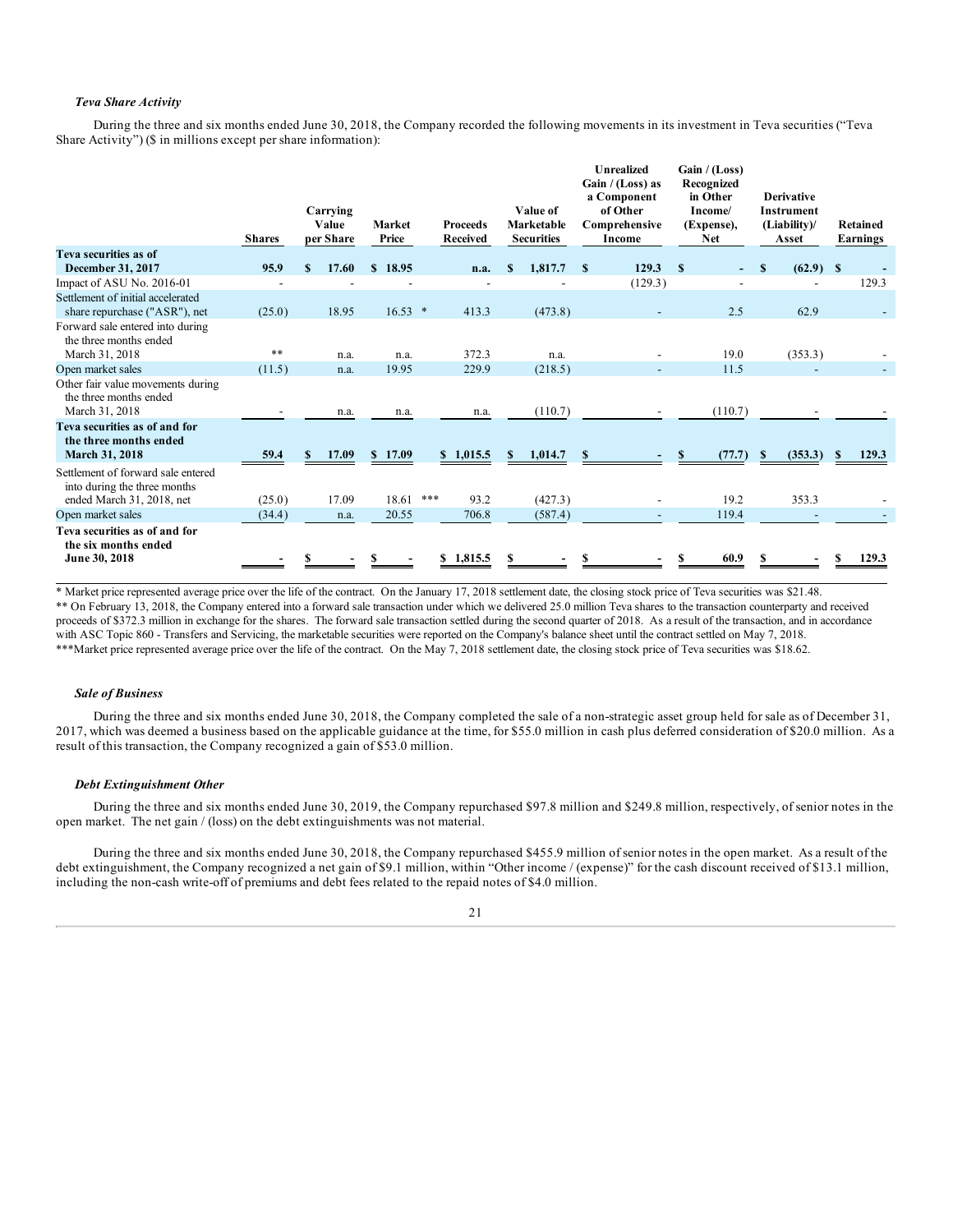During the three and six months ended June 30, 2019 and 2018, the Company redeemed and retired the following senior notes (\$ in millions):

|                 | Three Months Ended June 30, 2019    |  |                             | Six Months Ended June 30, 2019 |                                     |                             |       |  |                                            |  |  |
|-----------------|-------------------------------------|--|-----------------------------|--------------------------------|-------------------------------------|-----------------------------|-------|--|--------------------------------------------|--|--|
| Tranche         | <b>Face Value</b><br><b>Retired</b> |  | Cash Paid<br>for Retirement |                                | <b>Face Value</b><br><b>Retired</b> | Cash Paid<br>for Retirement |       |  | <b>Remaining Value at</b><br>June 30, 2019 |  |  |
| 3.000% due 2020 | 97.8                                |  | 97.8                        |                                | 180.7                               |                             | 180.7 |  | 2,526.0                                    |  |  |
| 3.450% due 2022 |                                     |  |                             |                                | 62.3                                |                             | 62.3  |  | 2,878.2                                    |  |  |
| 3.800% due 2025 |                                     |  |                             |                                | 6.8                                 |                             | 6.8   |  | 3,020.7                                    |  |  |
| <b>Total</b>    | 97.8                                |  | 97.8                        |                                | 249.8                               |                             | 249.8 |  | 8.424.9                                    |  |  |

|                 |                   | Three and Six Months Ended June 30, 2018 |  |                  |                           |
|-----------------|-------------------|------------------------------------------|--|------------------|---------------------------|
|                 | <b>Face Value</b> |                                          |  | <b>Cash Paid</b> | <b>Remaining Value at</b> |
| Tranche         |                   | <b>Retired</b>                           |  | for Retirement   | June 30, 2018             |
| 2.450% due 2019 |                   | 8.8                                      |  | 8.8              | 491.2                     |
| 3.000% due 2020 |                   | 40.7                                     |  | 40.6             | 3,459.3                   |
| 3.450% due 2022 |                   | 59.5                                     |  | 58.6             | 2,940.5                   |
| 3.850% due 2024 |                   | 11.2                                     |  | 10.9             | 1,188.8                   |
| 3.800% due 2025 |                   | 85.0                                     |  | 82.6             | 3,915.0                   |
| 4.550% due 2035 |                   | 115.0                                    |  | 110.1            | 2,385.0                   |
| 4.850% due 2044 |                   | 59.0                                     |  | 57.3             | 1,441.0                   |
| 4.750% due 2045 |                   | 76.7                                     |  | 73.9             | 1,123.3                   |
| <b>Total</b>    |                   | 455.9                                    |  | 442.8            | 16.944.1                  |

#### *Other (Expense) / Income, Net*

Other (expense) / income, net includes the mark to market losses of \$7.2 million and gains of \$3.2 million, respectively, on equity securities held by the Company during the three and six months ended June 30, 2019.

# **NOTE 7 — Share-Based Compensation**

The Company recognizes compensation expense for all share-based compensation awards made to employees and directors based on the fair value of the awards on the date of grant.

The Company grants awards with the following features:

- Time-based restricted stock and restricted stock unit awards (including, in certain foreign jurisdictions, cash-settled restricted stock unit awards, which are recorded as a liability);
- Performance-based restricted stock unit awards measured against performance-based targets defined by the Company, including, but not limited to, total shareholder return metrics and R&D milestones, as defined by the Company; and
- Non-qualified options to purchase outstanding shares.

The Company recognizes share-based compensation expense for granted awards over the applicable vesting period.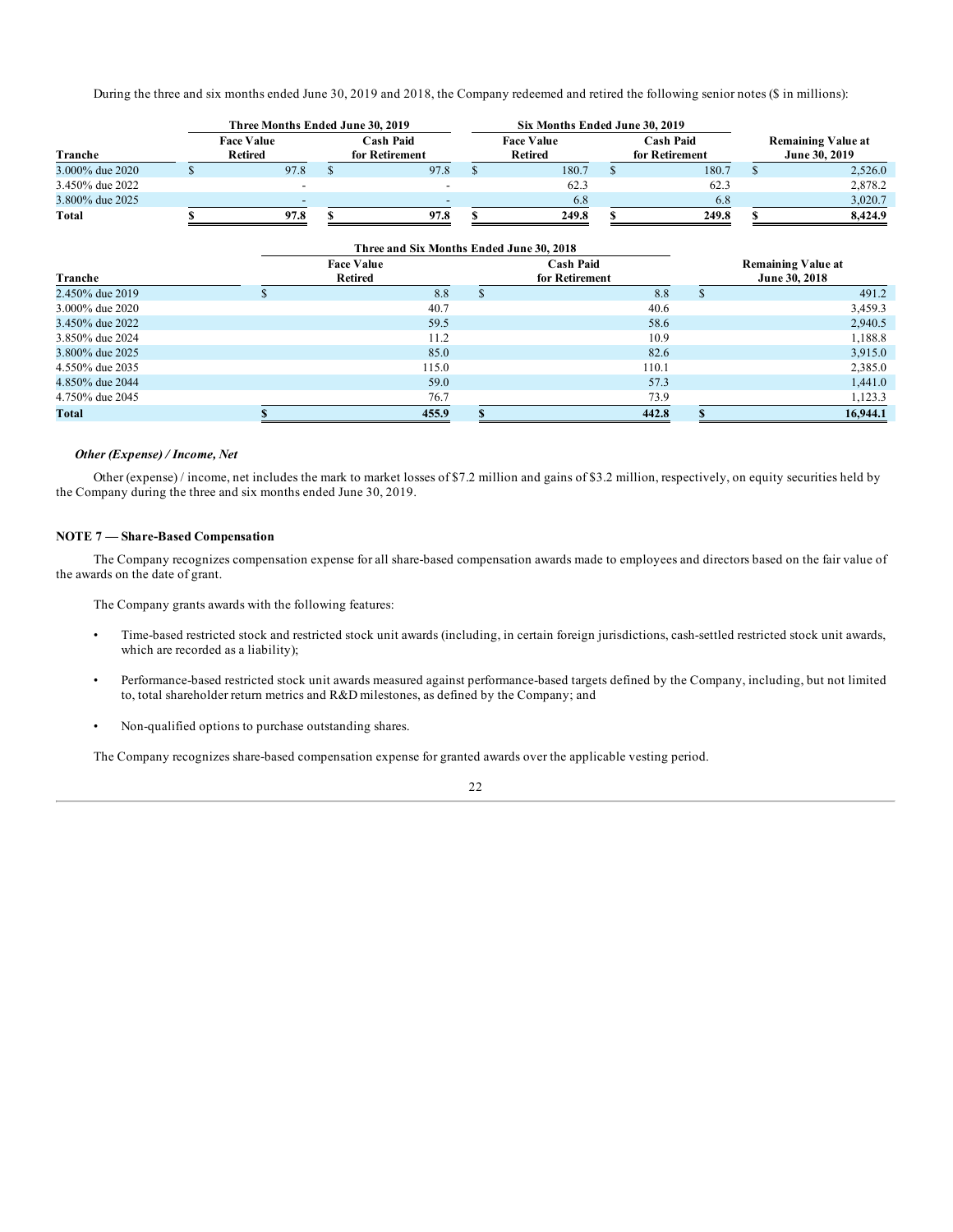#### *Fair Value Assumptions*

All restricted stock and restricted stock units (whether time-based or performance-based) are granted and expensed using the fair value per share on the applicable grant date, over the applicable vesting period. Non-qualified options to purchase ordinary shares are granted to employees at exercise prices per share equal to the closing market price per share on the date of grant. The fair value of non-qualified options is determined on the applicable grant dates using the Black-Scholes method of valuation and that amount is recognized as an expense over the vesting period. Using the Black-Scholes valuation model, the fair value of options is based on the following assumptions:

|                         | 2019          | 2018          |
|-------------------------|---------------|---------------|
|                         | <b>Grants</b> | Grants        |
| Dividend yield          | $1.7 - 1.8\%$ | $1.5\%$       |
| Expected volatility     | 26.4%         | 27.0%         |
| Risk-free interest rate | 1.9%          | $2.2 - 2.9\%$ |
| Expected term (years)   | 7.0           | 7.0           |

#### *Share-Based Compensation Expense*

Share-based compensation expense recognized in the Company's results of operations for the three and six months ended June 30, 2019 and 2018 was as follows (\$ in millions):

|                                        |      | Three Months Ended June 30. |      |      |  | Six Months Ended June 30. |  |       |
|----------------------------------------|------|-----------------------------|------|------|--|---------------------------|--|-------|
|                                        | 2019 |                             | 2018 |      |  | 2019                      |  | 2018  |
| Equity-based compensation awards       |      | 59.5                        |      | 54.9 |  |                           |  | 127.4 |
| Total share-based compensation expense |      | 59.5                        |      | 54.9 |  | 11.8                      |  | 127.4 |

Unrecognized future share-based compensation expense was \$409.1 million as of June 30, 2019. This amount will be recognized as an expense over a remaining weighted average period of 1.7 years. Share-based compensation is being amortized and charged to operations over the same period as the restrictions are eliminated for the participants, which is generally on a straight-line basis.

#### *Share Activity*

The following is a summary of equity award activity for unvested restricted stock and stock units in the period from December 31, 2018 through June 30, 2019 (in millions, except per share data):

|                                                            | <b>Shares</b> | Weighted<br>Average<br><b>Grant Date</b><br><b>Fair Value</b> | Weighted<br>Average<br>Remaining<br>Contractual<br>Term<br>(Years) | Aggregate<br><b>Grant Date</b><br><b>Fair Value</b> |
|------------------------------------------------------------|---------------|---------------------------------------------------------------|--------------------------------------------------------------------|-----------------------------------------------------|
| Restricted shares / units outstanding at December 31, 2018 | 2.5           | 190.27                                                        | 1.6                                                                | 472.9                                               |
| Granted                                                    | 1.5           | 139.83                                                        |                                                                    | 207.8                                               |
| Vested                                                     | (0.7)         | 209.91                                                        |                                                                    | (138.8)                                             |
| Forfeited                                                  | (0.1)         | 177.79                                                        |                                                                    | (19.3)                                              |
| Restricted shares / units outstanding at June 30, 2019     | 3.2           | 161.46                                                        | 1.8                                                                | 522.6                                               |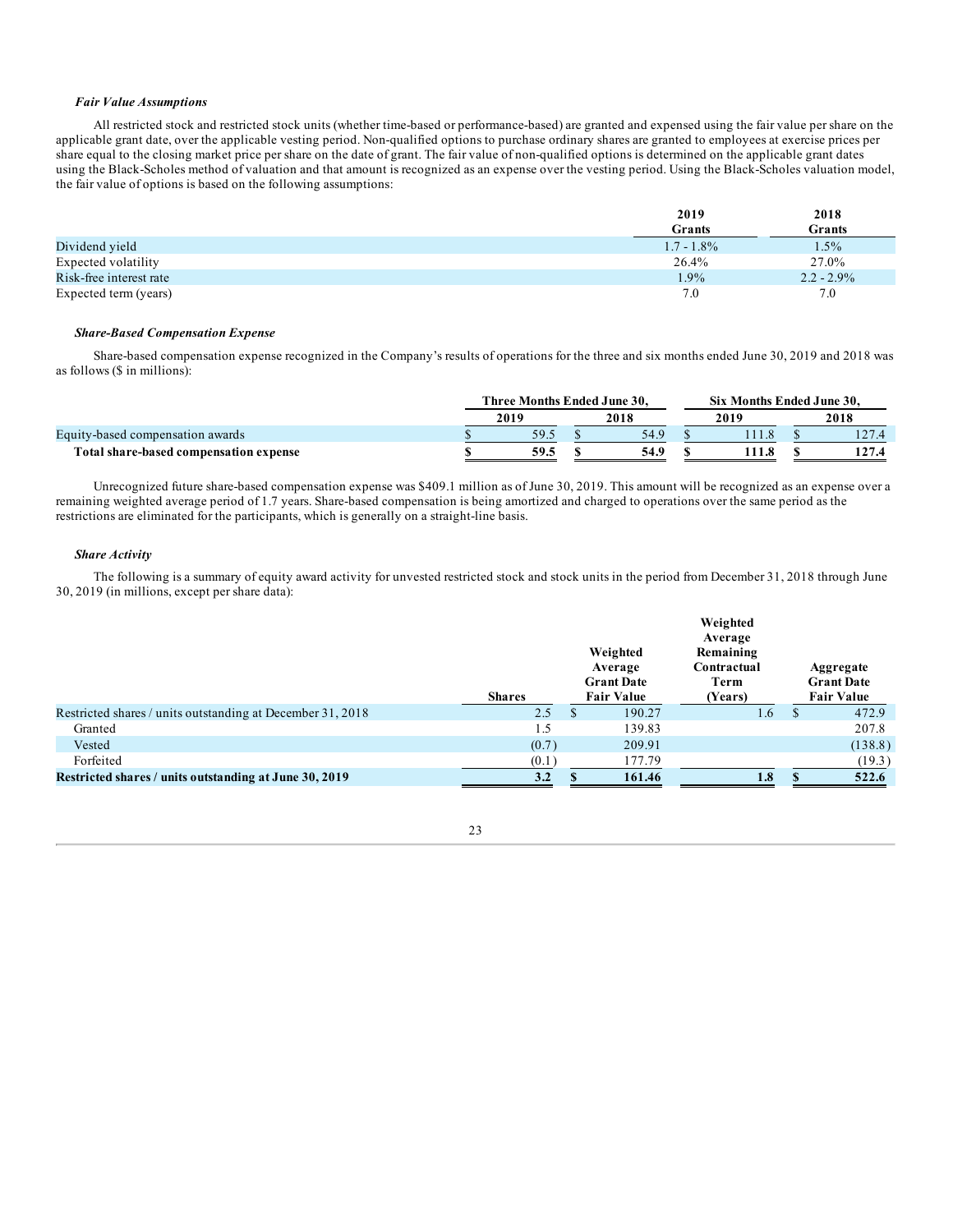The following is a summary of equity award activity for non-qualified options to purchase ordinary shares in the period from December 31, 2018 through June 30, 2019 (in millions, except per share data):

|                                                               | <b>Options</b> |    | Weighted<br>Average<br>Exercise<br>Price | Weighted<br>Average<br>Remaining<br>Contractual<br>Term<br>(Years) | Aggregate<br>Intrinsic<br>Value |
|---------------------------------------------------------------|----------------|----|------------------------------------------|--------------------------------------------------------------------|---------------------------------|
| Outstanding, vested and expected to vest at December 31, 2018 | 6.3            | .D | 122.74                                   | 4.4                                                                | 69.0                            |
| Granted                                                       | 0.3            |    | 140.29                                   |                                                                    |                                 |
| Exercised                                                     | (0.3)          |    | 82.45                                    |                                                                    |                                 |
| Cancelled                                                     | (0.1)          |    | 217.07                                   |                                                                    |                                 |
| Outstanding, vested and expected to vest at June 30, 2019     | 6.2            |    | 124.78                                   | 4.3                                                                | 265.2                           |

The increase in the aggregate intrinsic value of the options is primarily related to an increase in the Company's stock from \$133.66 as of December 31, 2018 to \$167.43 as of June 30, 2019.

#### **NOTE 8 — Reportable Segments**

The Company's businesses are organized into the following segments: US Specialized Therapeutics, US General Medicine and International. In addition, certain revenues and shared costs, and the results of corporate initiatives, are managed outside of the three segments. During the second quarter of 2019, the Company changed the operational and management structure for its in-development calcitonin gene-related peptide ("CGRP") receptors, Ubrogepant and Atogepant. These development products were previously reported within the US Specialized Therapeutics segment and have been transferred to the US General Medicine segment to align these development products with the management structure and reporting. The revenues and cost of sales related to these products in the prior periods were zero and any selling and marketing expenses and general and administrative expenses were de minimis and therefore it was not necessary to recast prior periods.

The operating segments are organized as follows:

- The US Specialized Therapeutics segment includes sales and expenses relating to branded products within the U.S., including Medical Aesthetics, Medical Dermatology through September 20, 2018, Eye Care and Neuroscience and Urology therapeutic products.
- The US General Medicine segment includes sales and expenses relating to branded products within the U.S. that do not fall into the US Specialized Therapeutics business units, including Central Nervous System, Gastrointestinal, Women's Health, Anti-Infectives and Diversified Brands.
- The International segment includes sales and expenses relating to products sold outside the U.S.

The Company evaluates segment performance based on segment contribution. Segment contribution for our segments represents net revenues less cost of sales (defined below), selling and marketing expenses, and select general and administrative expenses. The Company does not evaluate the following items at the segment level:

- Revenues and operating expenses within cost of sales, selling and marketing expenses, and general and administrative expenses that result from the impact of corporate initiatives. Corporate initiatives primarily include integration, restructuring, divestitures, acquisitions, certain milestones and other shared costs.
- General and administrative expenses that result from shared infrastructure, including certain expenses located within the United States.
- Other select revenues and operating expenses including R&D expenses, amortization, IPR&D impairments, goodwill impairments and asset sales and impairments, net as not all such information has been accounted for at the segment level, or such information has not been used by all segments.
- Total assets including capital expenditures.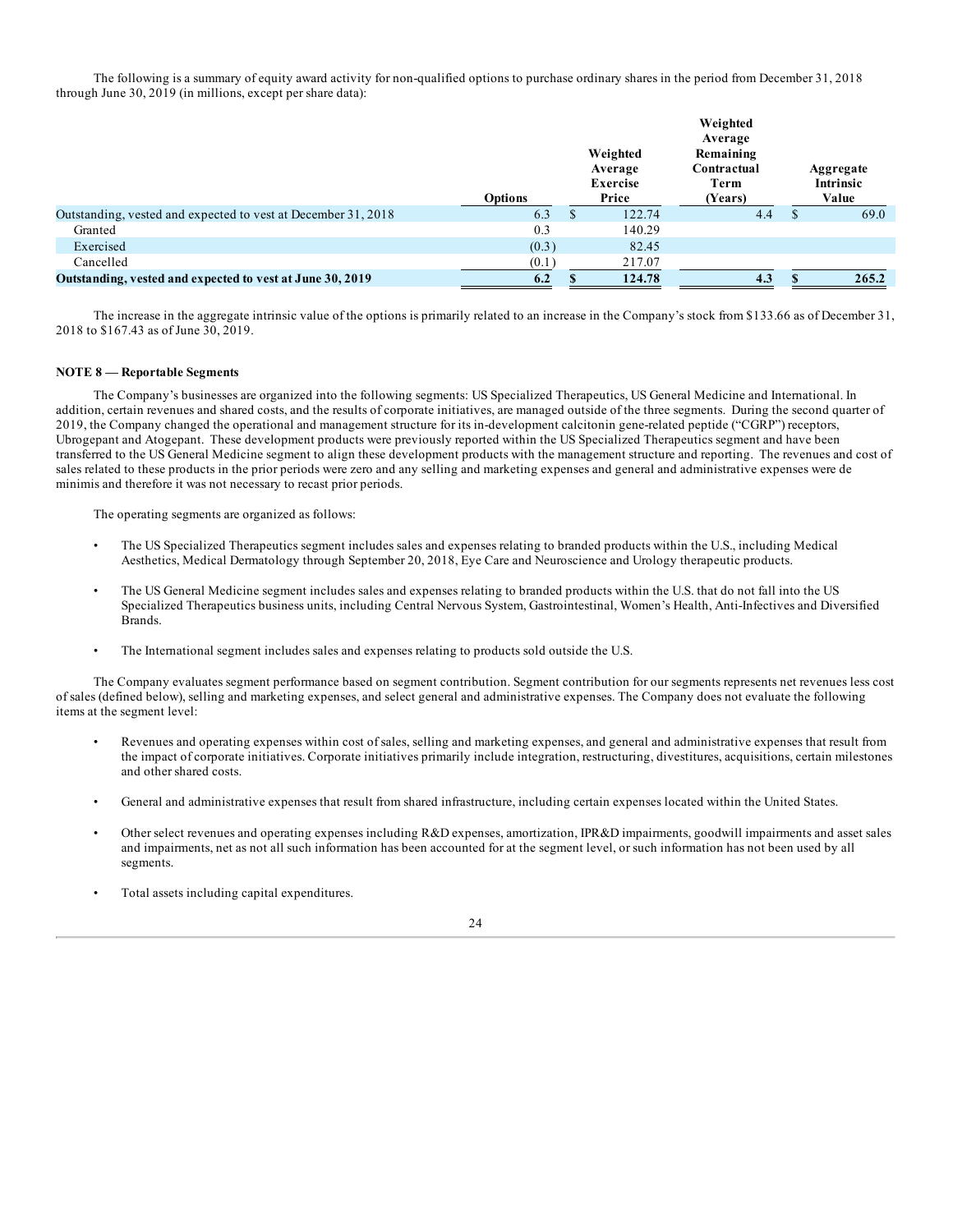The Company defines segment net revenues as product sales and other revenue derived from our products or licensing agreements.

Cost of sales within segment contribution includes standard production and packaging costs for the products we manufacture, third party acquisition costs for products manufactured by others, profit-sharing or royalty payments for products sold pursuant to licensing agreements and finished goods inventory reserve charges. Cost of sales within segment contribution excludes non-standard production costs, such as non-finished goods inventory obsolescence charges, manufacturing variances and excess capacity utilization charges, where applicable. Cost of sales does not include amortization or impairment costs for acquired product rights or other acquired intangibles.

Selling and marketing expenses consist mainly of personnel-related costs, product promotion costs, distribution costs, professional service costs, insurance, depreciation and travel costs.

General and administrative expenses consist mainly of personnel-related costs, facilities costs, transaction costs, insurance, depreciation, litigation costs and professional services costs which are general in nature and attributable to the segment.

Segment net revenues, segment operating expenses and segment contribution information consisted of the following for the three and six months ended June 30, 2019 and 2018 (\$ in millions):

|                                                 | Three Months Ended June 30, 2019             |                               |         |               |       |     |            |  |  |  |
|-------------------------------------------------|----------------------------------------------|-------------------------------|---------|---------------|-------|-----|------------|--|--|--|
|                                                 | <b>US Specialized</b><br><b>Therapeutics</b> | <b>US General</b><br>Medicine |         | International |       |     | Total      |  |  |  |
| Net revenues                                    | 1,785.1                                      | \$                            | 1,455.7 | \$            | 847.7 | \$. | 4,088.5    |  |  |  |
|                                                 |                                              |                               |         |               |       |     |            |  |  |  |
| Operating expenses:                             |                                              |                               |         |               |       |     |            |  |  |  |
| Cost of sales $(1)$                             | 151.0                                        |                               | 231.3   |               | 145.6 |     | 527.9      |  |  |  |
| Selling and marketing                           | 368.0                                        |                               | 250.1   |               | 253.6 |     | 871.7      |  |  |  |
| General and administrative                      | 37.6                                         |                               | 30.4    |               | 28.4  |     | 96.4       |  |  |  |
| <b>Segment contribution</b>                     | 1,228.5                                      | S                             | 943.9   | \$            | 420.1 | S.  | 2,592.5    |  |  |  |
| Contribution margin                             | 68.8%                                        |                               | 64.8%   |               | 49.6% |     | 63.4%      |  |  |  |
| Coporate(2)                                     |                                              |                               |         |               |       |     | 352.2      |  |  |  |
| Research and development                        |                                              |                               |         |               |       |     | 450.0      |  |  |  |
| Amortization                                    |                                              |                               |         |               |       |     | 1,402.0    |  |  |  |
| Goodwill impairments                            |                                              |                               |         |               |       |     | 1,085.8    |  |  |  |
| In-process research and development impairments |                                              |                               |         |               |       |     | 436.0      |  |  |  |
| Asset sales and impairments, net                |                                              |                               |         |               |       |     | 129.4      |  |  |  |
| Operating (loss)                                |                                              |                               |         |               |       |     | (1,262.9)  |  |  |  |
| Operating margin                                |                                              |                               |         |               |       |     | $(30.9)\%$ |  |  |  |

(1) Excludes amortization and impairment of acquired intangibles including product rights, as well as indirect cost of sales not attributable to segment results.

(2) Corporate includes net revenues of \$1.6 million.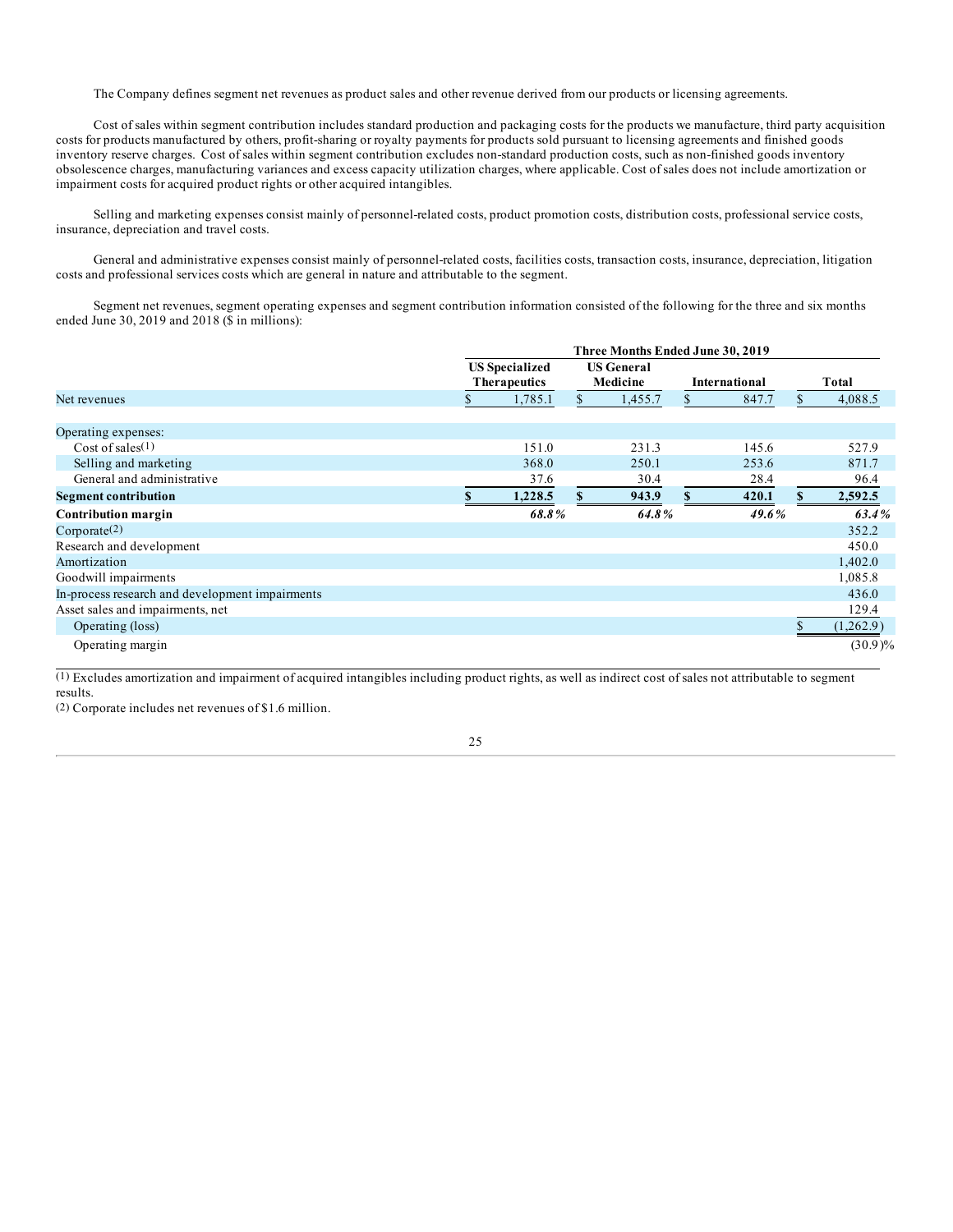|                                                 | Six Months Ended June 30, 2019                                                |    |         |    |               |     |            |  |  |  |
|-------------------------------------------------|-------------------------------------------------------------------------------|----|---------|----|---------------|-----|------------|--|--|--|
|                                                 | <b>US Specialized</b><br><b>US General</b><br><b>Therapeutics</b><br>Medicine |    |         |    | International |     | Total      |  |  |  |
| Net revenues                                    | 3,328.0                                                                       |    | 2,705.6 |    | 1,649.2       | \$. | 7,682.8    |  |  |  |
|                                                 |                                                                               |    |         |    |               |     |            |  |  |  |
| Operating expenses:                             |                                                                               |    |         |    |               |     |            |  |  |  |
| Cost of sales $(1)$                             | 271.1                                                                         |    | 421.8   |    | 255.3         |     | 948.2      |  |  |  |
| Selling and marketing                           | 724.8                                                                         |    | 460.6   |    | 491.2         |     | 1,676.6    |  |  |  |
| General and administrative                      | 92.2                                                                          |    | 74.2    |    | 54.1          |     | 220.5      |  |  |  |
| <b>Segment contribution</b>                     | 2,239.9                                                                       | \$ | 1,749.0 | \$ | 848.6         | \$. | 4,837.5    |  |  |  |
| <b>Contribution margin</b>                      | 67.3%                                                                         |    | 64.6%   |    | 51.5%         |     | 63.0%      |  |  |  |
| Corporate(2)                                    |                                                                               |    |         |    |               |     | 610.2      |  |  |  |
| Research and development                        |                                                                               |    |         |    |               |     | 885.0      |  |  |  |
| Amortization                                    |                                                                               |    |         |    |               |     | 2,801.4    |  |  |  |
| Goodwill impairments                            |                                                                               |    |         |    |               |     | 3,552.8    |  |  |  |
| In-process research and development impairments |                                                                               |    |         |    |               |     | 436.0      |  |  |  |
| Asset sales and impairments, net                |                                                                               |    |         |    |               |     | 124.2      |  |  |  |
| Operating (loss)                                |                                                                               |    |         |    |               |     | (3,572.1)  |  |  |  |
| Operating margin                                |                                                                               |    |         |    |               |     | $(46.5)\%$ |  |  |  |

(1) Excludes amortization and impairment of acquired intangibles including product rights, as well as indirect cost of sales not attributable to segment results.

(2) Corporate includes net revenues of \$4.4 million.

|                                                 | Three Months Ended June 30, 2018             |                               |         |               |       |    |            |  |  |  |  |
|-------------------------------------------------|----------------------------------------------|-------------------------------|---------|---------------|-------|----|------------|--|--|--|--|
|                                                 | <b>US</b> Specialized<br><b>Therapeutics</b> | <b>US General</b><br>Medicine |         | International |       |    | Total      |  |  |  |  |
| Net revenues                                    | 1,826.7                                      | \$                            | 1,320.0 | S             | 948.9 | S. | 4,095.6    |  |  |  |  |
| Operating expenses:                             |                                              |                               |         |               |       |    |            |  |  |  |  |
| Cost of sales(1)                                | 148.7                                        |                               | 201.8   |               | 139.4 |    | 489.9      |  |  |  |  |
| Selling and marketing                           | 343.3                                        |                               | 254.8   |               | 246.2 |    | 844.3      |  |  |  |  |
| General and administrative                      | 48.1                                         |                               | 34.7    |               | 33.9  |    | 116.7      |  |  |  |  |
| <b>Segment contribution</b>                     | 1,286.6                                      |                               | 828.7   | \$            | 529.4 |    | 2,644.7    |  |  |  |  |
| Contribution margin                             | 70.4%                                        |                               | 62.8%   |               | 55.8% |    | 64.6%      |  |  |  |  |
| Corporate(2)                                    |                                              |                               |         |               |       |    | 189.8      |  |  |  |  |
| Research and development                        |                                              |                               |         |               |       |    | 689.2      |  |  |  |  |
| Amortization                                    |                                              |                               |         |               |       |    | 1,697.1    |  |  |  |  |
| In-process research and development impairments |                                              |                               |         |               |       |    | 276.0      |  |  |  |  |
| Asset sales and impairments, net                |                                              |                               |         |               |       |    | 259.6      |  |  |  |  |
| Operating (loss)                                |                                              |                               |         |               |       |    | (467.0)    |  |  |  |  |
| Operating margin                                |                                              |                               |         |               |       |    | $(11.4)\%$ |  |  |  |  |

(1) Excludes amortization and impairment of acquired intangibles including product rights, as well as indirect cost of sales not attributable to segment results.

(2) Corporate includes net revenues of \$28.6 million.

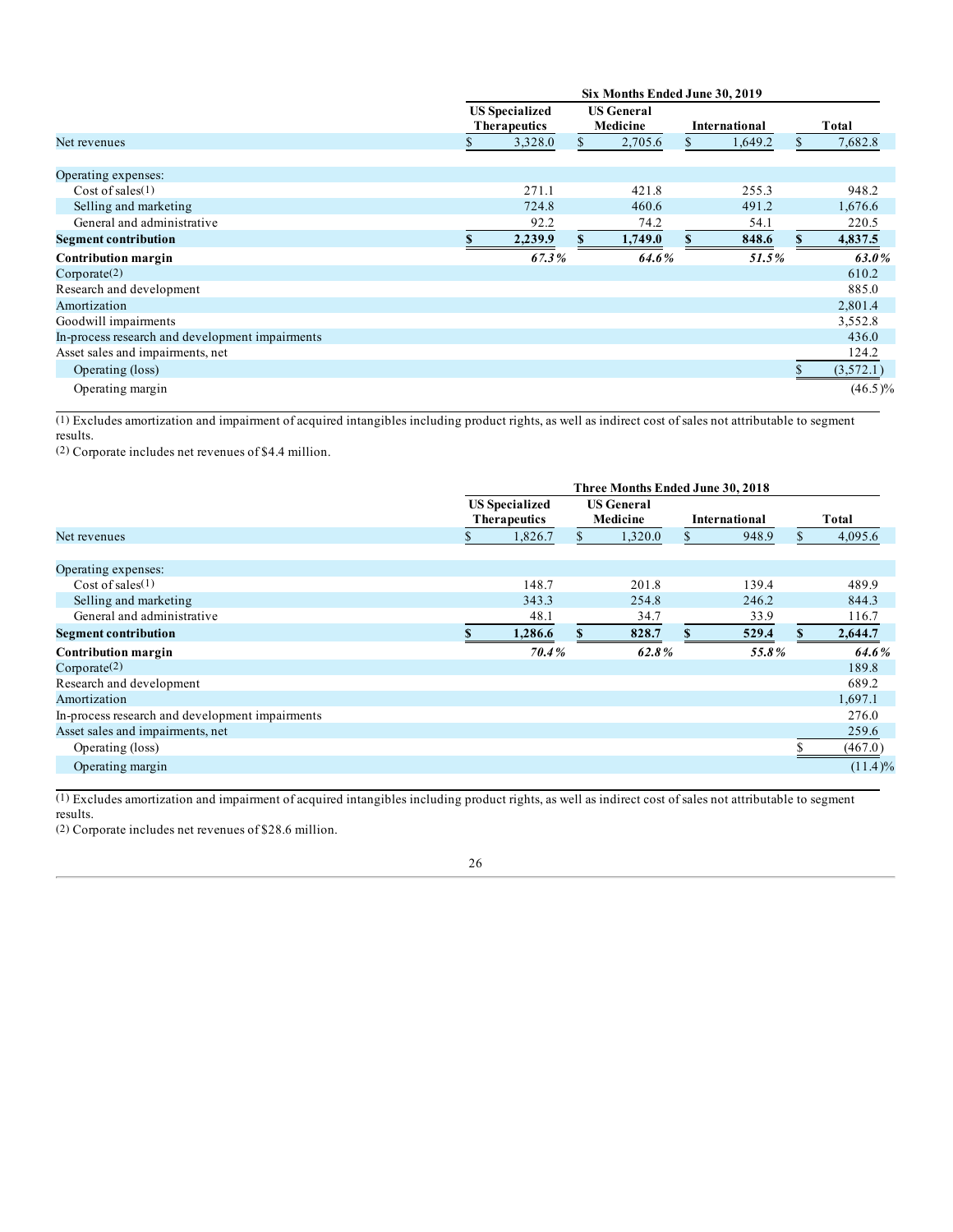|                                                 | Six Months Ended June 30, 2018 |                                              |  |                               |  |               |  |            |  |  |
|-------------------------------------------------|--------------------------------|----------------------------------------------|--|-------------------------------|--|---------------|--|------------|--|--|
|                                                 |                                | <b>US Specialized</b><br><b>Therapeutics</b> |  | <b>US General</b><br>Medicine |  | International |  | Total      |  |  |
| Net revenues                                    |                                | 3,405.3                                      |  | 2,543.7                       |  | 1,812.9       |  | 7,761.9    |  |  |
| Operating expenses:                             |                                |                                              |  |                               |  |               |  |            |  |  |
| Cost of sales(1)                                |                                | 282.9                                        |  | 384.4                         |  | 260.3         |  | 927.6      |  |  |
| Selling and marketing                           |                                | 656.5                                        |  | 480.3                         |  | 491.9         |  | 1,628.7    |  |  |
| General and administrative                      |                                | 98.3                                         |  | 73.6                          |  | 65.3          |  | 237.2      |  |  |
| <b>Segment contribution</b>                     |                                | 2,367.6                                      |  | 1,605.4                       |  | 995.4         |  | 4,968.4    |  |  |
| Contribution margin                             |                                | 69.5%                                        |  | 63.1%                         |  | 54.9%         |  | 64.0%      |  |  |
| Coporate(2)                                     |                                |                                              |  |                               |  |               |  | 460.1      |  |  |
| Research and development                        |                                |                                              |  |                               |  |               |  | 1,163.9    |  |  |
| Amortization                                    |                                |                                              |  |                               |  |               |  | 3,394.7    |  |  |
| In-process research and development impairments |                                |                                              |  |                               |  |               |  | 798.0      |  |  |
| Asset sales and impairments, net                |                                |                                              |  |                               |  |               |  | 272.7      |  |  |
| Operating (loss)                                |                                |                                              |  |                               |  |               |  | (1,121.0)  |  |  |
| Operating margin                                |                                |                                              |  |                               |  |               |  | $(14.4)\%$ |  |  |

(1) Excludes amortization and impairment of acquired intangibles including product rights, as well as indirect cost of sales not attributable to segment results.

(2) Corporate includes net revenues of \$34.4 million.

The following table presents our net revenue disaggregated by geography for our international segment for the three and six months ended June 30, 2019 and 2018 (\$ in millions):

|                                      | Three Months Ended June 30, |  | Six Months Ended June 30, |  |         |  |         |
|--------------------------------------|-----------------------------|--|---------------------------|--|---------|--|---------|
|                                      | 2019                        |  | 2018                      |  | 2019    |  | 2018    |
| Europe                               | 386.2                       |  | 413.3                     |  | 740.6   |  | 811.7   |
| Asia Pacific, Middle East and Africa | 261.5                       |  | 283.6                     |  | 512.2   |  | 524.4   |
| Latin America and Canada             | 182.1                       |  | 230.8                     |  | 360.3   |  | 442.9   |
| $Other*$                             | 17.9                        |  | 21.2                      |  | 36.1    |  | 33.9    |
| Total International                  | 847.7                       |  | 948.9                     |  | 1.649.2 |  | 1.812.9 |
| *Includes royalty and other revenue  |                             |  |                           |  |         |  |         |

Includes royalty and other revenue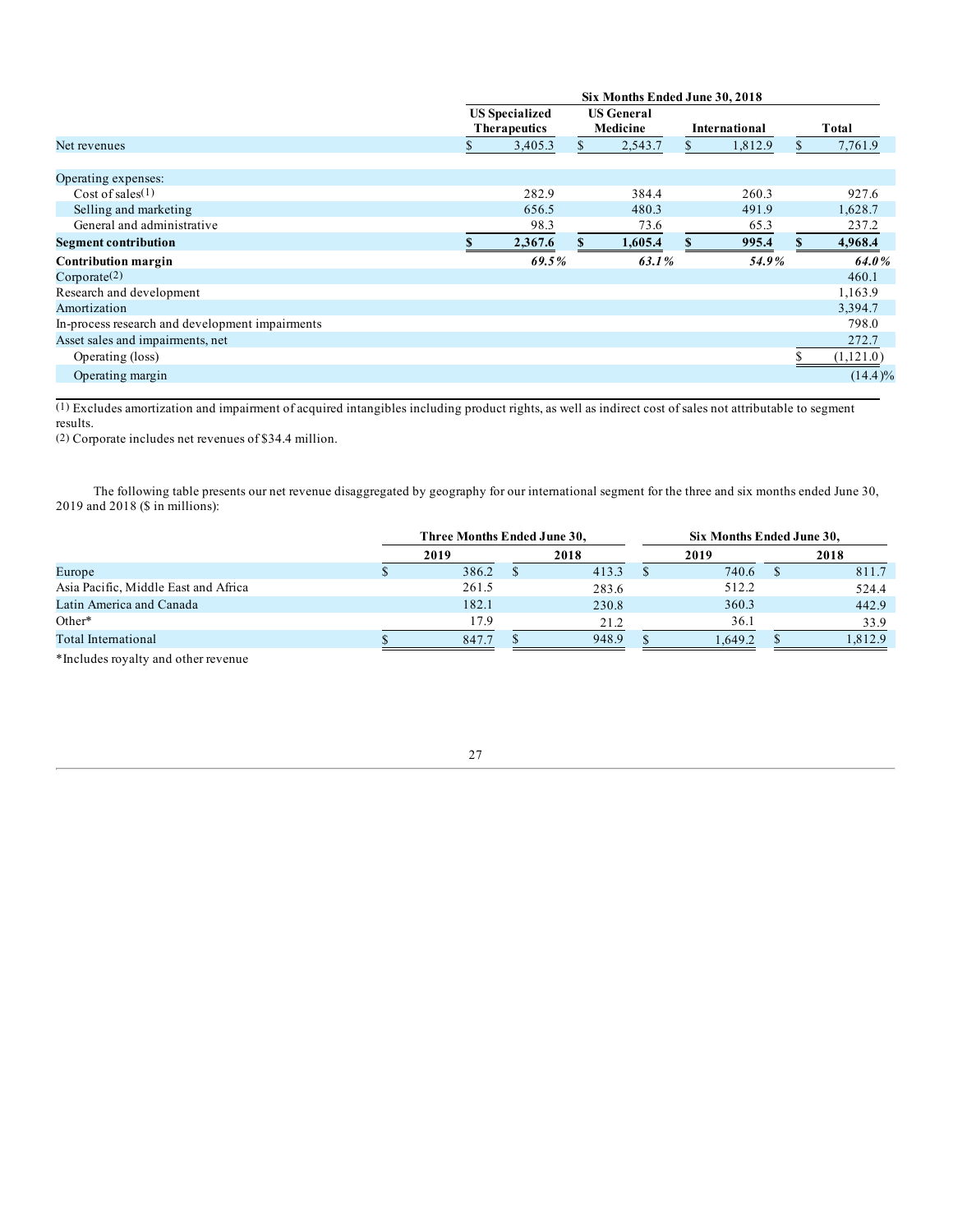The following tables present global net revenues for the top products greater than 10% of total revenues of the Company as well as a reconciliation of segment revenues to total net revenues for the three and six months ended June 30, 2019 and 2018 (\$ in millions):

|                                              |    |                                              |              | Three Months Ended June 30, 2019 |             |                |               |         |
|----------------------------------------------|----|----------------------------------------------|--------------|----------------------------------|-------------|----------------|---------------|---------|
|                                              |    | <b>US</b> Specialized<br><b>Therapeutics</b> |              | <b>US General</b><br>Medicine    |             | International  |               | Total   |
| <b>Botox®</b>                                | \$ | 699.4                                        | $\mathbb{S}$ | $\Box$                           | $\mathbb S$ | 274.6          | $\mathcal{S}$ | 974.0   |
| Juvederm <sup>®</sup> Collection             |    | 156.6                                        |              |                                  |             | 172.7          |               | 329.3   |
| Restasis@                                    |    | 310.9                                        |              | ÷                                |             | 11.9           |               | 322.8   |
| Linzess®/Constella®                          |    | $\overline{\phantom{a}}$                     |              | 196.0                            |             | 4.8            |               | 200.8   |
| Vraylar <sup>®</sup>                         |    |                                              |              | 196.1                            |             | $\sim$         |               | 196.1   |
| Lumigan <sup>®</sup> /Ganfort <sup>®</sup>   |    | 62.1                                         |              |                                  |             | 90.4           |               | 152.5   |
| Bystolic® / Byvalson®                        |    | $\omega$                                     |              | 150.5                            |             | 0.5            |               | 151.0   |
| Lo Loestrin®                                 |    | L.                                           |              | 145.5                            |             | $\overline{a}$ |               | 145.5   |
| Alphagan <sup>®</sup> /Combigan <sup>®</sup> |    | 91.6                                         |              | L,                               |             | 40.9           |               | 132.5   |
| Eye Drops                                    |    | 57.8                                         |              | L.                               |             | 57.3           |               | 115.1   |
| Ozurdex <sup>®</sup>                         |    | 29.9                                         |              |                                  |             | 81.0           |               | 110.9   |
| Viibryd®/Fetzima®                            |    |                                              |              | 107.8                            |             | 2.7            |               | 110.5   |
| Alloderm <sup>®</sup>                        |    | 101.2                                        |              |                                  |             | 2.2            |               | 103.4   |
| Coolsculpting ® Consumables                  |    | 60.7                                         |              |                                  |             | 20.3           |               | 81.0    |
| Zenpep®                                      |    | $\sim$                                       |              | 70.0                             |             | $\sim$         |               | 70.0    |
| Carafate ® / Sulcrate ®                      |    | $\overline{\phantom{a}}$                     |              | 56.2                             |             | 0.7            |               | 56.9    |
| Armour Thyroid                               |    |                                              |              | 56.7                             |             |                |               | 56.7    |
| Viberzi®                                     |    | ÷,                                           |              | 50.8                             |             | 0.3            |               | 51.1    |
| <b>Skin Care</b>                             |    | 42.6                                         |              |                                  |             | 3.7            |               | 46.3    |
| Asacol®/Delzicol®                            |    | $\sim$                                       |              | 31.6                             |             | 9.7            |               | 41.3    |
| Teflaro <sup>®</sup>                         |    | $\bar{\phantom{a}}$                          |              | 37.0                             |             | $\Box$         |               | 37.0    |
| <b>Breast Implants</b>                       |    | 67.6                                         |              |                                  |             | (31.4)         |               | 36.2    |
| Saphris <sup>®</sup>                         |    |                                              |              | 32.6                             |             |                |               | 32.6    |
| Coolsculpting ® Systems & Add On Applicators |    | 18.2                                         |              | L.                               |             | 11.6           |               | 29.8    |
| Avycaz <sup>®</sup>                          |    |                                              |              | 26.7                             |             |                |               | 26.7    |
| Namzaric®                                    |    |                                              |              | 22.6                             |             |                |               | 22.6    |
| <b>Dalvance</b> ®                            |    | $\sim$                                       |              | 20.3                             |             | 2.2            |               | 22.5    |
| Savella®                                     |    | $\sim$                                       |              | 22.3                             |             | ÷,             |               | 22.3    |
| Liletta <sup>®</sup>                         |    | ÷.                                           |              | 21.9                             |             | $\sim$         |               | 21.9    |
| Canasa®/Salofalk®                            |    |                                              |              | 8.0                              |             | 4.1            |               | 12.1    |
| Kybella® / Belkyra®                          |    | 8.5                                          |              |                                  |             | 0.6            |               | 9.1     |
| Namenda®                                     |    | $\sim$                                       |              | 6.1                              |             | $\sim$         |               | 6.1     |
| Rapaflo®                                     |    | 4.5                                          |              | ÷.                               |             | 1.4            |               | 5.9     |
| Aczone <sup>®</sup>                          |    | 1.8                                          |              |                                  |             | $\sim$         |               | 1.8     |
| Other                                        |    | 71.7                                         |              | 197.0                            |             | 85.5           |               | 354.2   |
| <b>Total segment revenues</b>                | S  | 1,785.1                                      | \$           | 1,455.7                          | \$          | 847.7          | \$            | 4,088.5 |
| Corporate revenues                           |    |                                              |              |                                  |             |                |               | 1.6     |
| <b>Total net revenues</b>                    |    |                                              |              |                                  |             |                | \$            | 4,090.1 |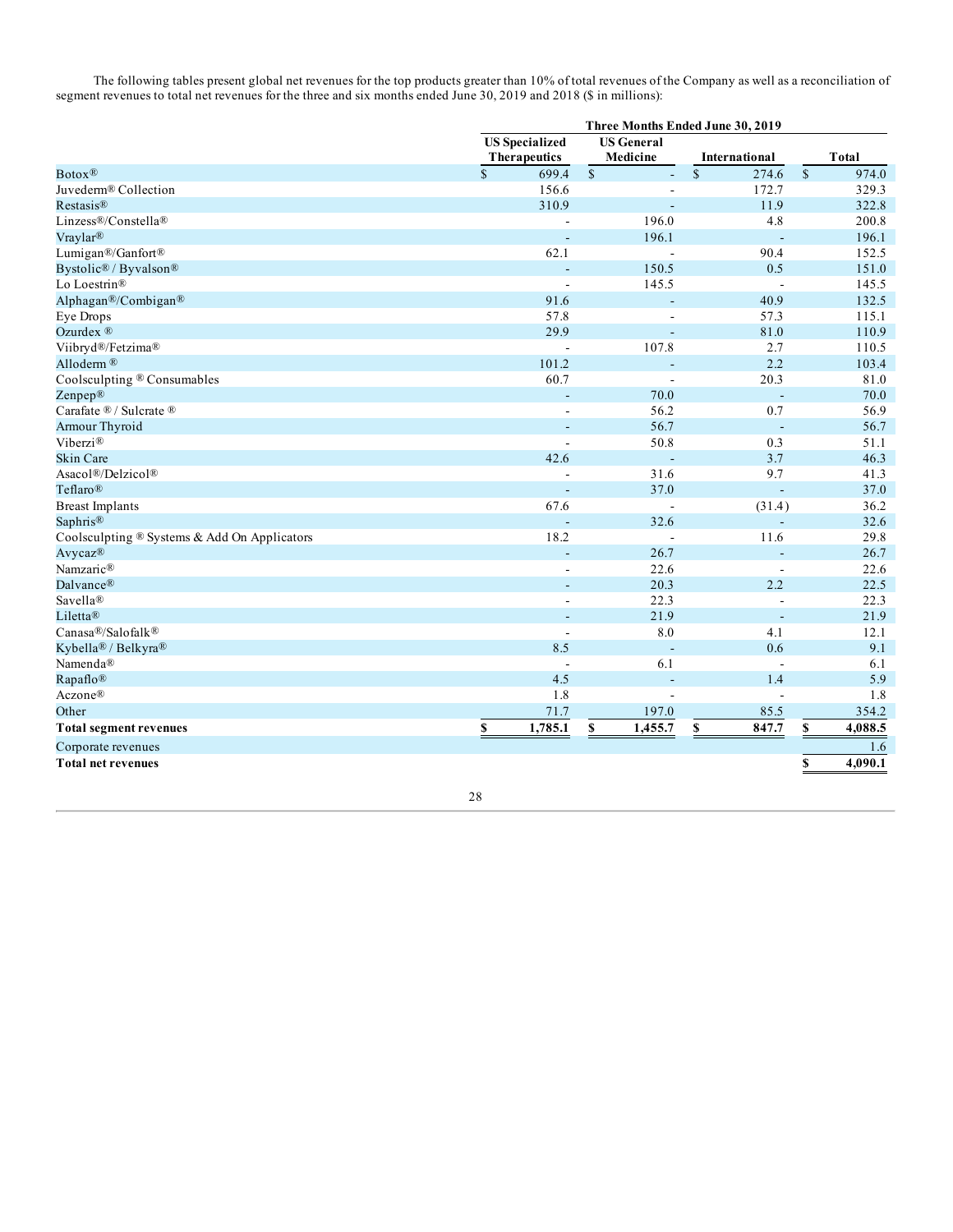|                                              |                        |                          | Six Months Ended June 30, 2019 |                         |
|----------------------------------------------|------------------------|--------------------------|--------------------------------|-------------------------|
|                                              | <b>US Specialized</b>  | <b>US General</b>        |                                |                         |
|                                              | <b>Therapeutics</b>    | Medicine                 | International                  | Total                   |
| $\text{Botox}$ <sup>®</sup>                  | $\mathbf S$<br>1,326.5 | $\mathbb{S}$<br>$\omega$ | $\mathbf S$<br>515.9           | $\mathbb{S}$<br>1,842.4 |
| Juvederm <sup>®</sup> Collection             | 286.3                  | L.                       | 330.5                          | 616.8                   |
| Restasis@                                    | 542.6                  |                          | 22.3                           | 564.9                   |
| Linzess®/Constella®                          | $\overline{a}$         | 357.3                    | 10.3                           | 367.6                   |
| Vraylar®                                     |                        | 339.8                    | $\Box$                         | 339.8                   |
| Lumigan <sup>®</sup> /Ganfort <sup>®</sup>   | 119.8                  | ÷.                       | 175.5                          | 295.3                   |
| Bystolic® / Byvalson®                        | ÷.                     | 278.8                    | 0.9                            | 279.7                   |
| Lo Loestrin®                                 | $\sim$                 | 271.3                    | $\sim$                         | 271.3                   |
| Alphagan®/Combigan®                          | 174.6                  | ÷.                       | 78.5                           | 253.1                   |
| Eye Drops                                    | 107.2                  | $\overline{a}$           | 112.7                          | 219.9                   |
| Ozurdex $\mathbb{R}$                         | 60.2                   |                          | 144.1                          | 204.3                   |
| Alloderm <sup>®</sup>                        | 196.2                  | $\overline{a}$           | 3.8                            | 200.0                   |
| Viibryd®/Fetzima®                            |                        | 192.8                    | 4.8                            | 197.6                   |
| Coolsculpting ® Consumables                  | 108.5                  | L.                       | 38.1                           | 146.6                   |
| Zenpep®                                      | ä,                     | 133.0                    | $\sim$                         | 133.0                   |
| Carafate ® / Sulcrate ®                      |                        | 110.5                    | 1.3                            | 111.8                   |
| <b>Breast Implants</b>                       | 128.8                  |                          | (20.2)                         | 108.6                   |
| Armour Thyroid                               |                        | 106.7                    | $\overline{\phantom{a}}$       | 106.7                   |
| Viberzi®                                     |                        | 88.0                     | 0.6                            | 88.6                    |
| Skin Care                                    | 77.3                   |                          | 6.4                            | 83.7                    |
| Asacol <sup>®</sup> /Delzicol <sup>®</sup>   | ÷                      | 56.3                     | 20.0                           | 76.3                    |
| Teflaro®                                     | ÷,                     | 70.5                     | 0.2                            | 70.7                    |
| Saphris®                                     | ÷                      | 64.5                     | $\overline{a}$                 | 64.5                    |
| Avycaz®                                      |                        | 56.4                     |                                | 56.4                    |
| Coolsculpting ® Systems & Add On Applicators | 33.3                   |                          | 22.2                           | 55.5                    |
| Namzaric®                                    |                        | 46.0                     | $\overline{\phantom{a}}$       | 46.0                    |
| Savella®                                     |                        | 43.0                     |                                | 43.0                    |
| Liletta®                                     | ÷,                     | 36.7                     | L,                             | 36.7                    |
| Dalvance®                                    | ÷,                     | 32.3                     | 2.2                            | 34.5                    |
| Canasa®/Salofalk®                            | L.                     | 18.2                     | 7.7                            | 25.9                    |
| Rapaflo®                                     | 16.3                   | $\overline{a}$           | 2.0                            | 18.3                    |
| Kybella® / Belkyra®                          | 15.8                   | $\overline{\phantom{a}}$ | 2.2                            | 18.0                    |
| Namenda®                                     | ä,                     | 15.6                     | $\mathbf{r}$                   | 15.6                    |
| Accone <sup>®</sup>                          | 3.4                    | $\overline{\phantom{a}}$ | $\overline{a}$                 | 3.4                     |
| Other                                        | 131.2                  | 387.9                    | 167.2                          | 686.3                   |
| <b>Total segment revenues</b>                | \$<br>3,328.0          | \$<br>2,705.6            | \$<br>1,649.2                  | \$<br>7,682.8           |
| Corporate revenues                           |                        |                          |                                | 4.4                     |
| <b>Total net revenues</b>                    |                        |                          |                                | \$<br>7,687.2           |
|                                              |                        |                          |                                |                         |
| 29                                           |                        |                          |                                |                         |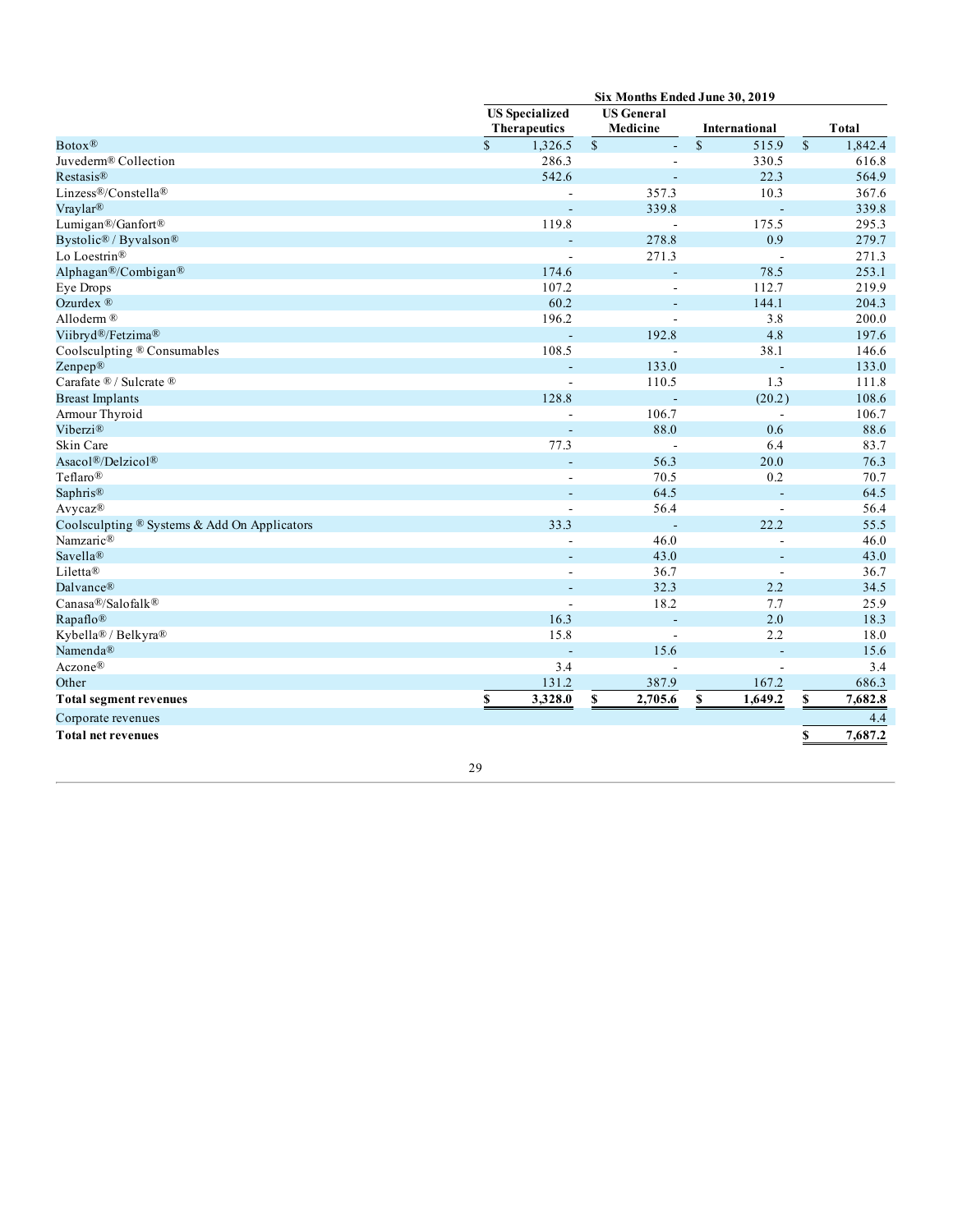|                                                    |                       | Three Months Ended June 30, 2018 |                          |               |                          |              |         |  |
|----------------------------------------------------|-----------------------|----------------------------------|--------------------------|---------------|--------------------------|--------------|---------|--|
|                                                    | <b>US</b> Specialized |                                  | <b>US General</b>        |               |                          |              |         |  |
|                                                    | <b>Therapeutics</b>   |                                  | Medicine                 | International |                          |              | Total   |  |
| <b>Botox®</b>                                      | $\mathbb{S}$          | 658.5                            | $\mathbb{S}$<br>$\omega$ | $\mathbf S$   | 276.0                    | $\mathbb{S}$ | 934.5   |  |
| Restasis®                                          |                       | 318.2                            | $\overline{a}$           |               | 16.0                     |              | 334.2   |  |
| Juvederm <sup>®</sup> Collection                   |                       | 139.8                            | ä,                       |               | 156.1                    |              | 295.9   |  |
| Linzess®/Constella®                                |                       | $\sim$                           | 191.8                    |               | 6.4                      |              | 198.2   |  |
| Lumigan <sup>®</sup> /Ganfort <sup>®</sup>         |                       | 73.0                             | ä,                       |               | 100.5                    |              | 173.5   |  |
| Bystolic® / Byvalson®                              |                       | $\overline{a}$                   | 148.1                    |               | 0.6                      |              | 148.7   |  |
| Alphagan <sup>®</sup> /Combigan <sup>®</sup>       |                       | 98.1                             |                          |               | 44.6                     |              | 142.7   |  |
| Lo Loestrin®                                       |                       | $\sim$                           | 127.8                    |               | $\sim$                   |              | 127.8   |  |
| Eye Drops                                          |                       | 53.8                             | L.                       |               | 72.4                     |              | 126.2   |  |
| <b>Breast Implants</b>                             |                       | 75.9                             | $\overline{\phantom{a}}$ |               | 39.9                     |              | 115.8   |  |
| Vraylar <sup>®</sup>                               |                       |                                  | 114.2                    |               | $\sim$                   |              | 114.2   |  |
| Alloderm <sup>®</sup>                              |                       | 107.1                            | $\overline{\phantom{a}}$ |               | 2.3                      |              | 109.4   |  |
| Ozurdex $\mathbb{R}$                               |                       | 27.6                             |                          |               | 67.9                     |              | 95.5    |  |
| Coolsculpting ® Consumables                        |                       | 71.9                             | $\overline{a}$           |               | 18.5                     |              | 90.4    |  |
| Viibryd <sup>®</sup> /Fetzima <sup>®</sup>         |                       |                                  | 86.7                     |               | 1.6                      |              | 88.3    |  |
| Zenpep®                                            |                       |                                  | 55.5                     |               | $\overline{\phantom{a}}$ |              | 55.5    |  |
| Carafate <sup>®</sup> / Sulcrate <sup>®</sup>      |                       | $\overline{a}$                   | 54.3                     |               | 0.7                      |              | 55.0    |  |
| Canasa®/Salofalk®                                  |                       | ÷,                               | 45.0                     |               | 4.5                      |              | 49.5    |  |
| Armour Thyroid                                     |                       | $\sim$                           | 49.2                     |               | $\omega$                 |              | 49.2    |  |
| Coolsculpting $\&$ Systems $\&$ Add On Applicators |                       | 36.4                             | $\overline{a}$           |               | 12.4                     |              | 48.8    |  |
| Viberzi®                                           |                       | L.                               | 44.9                     |               | 0.3                      |              | 45.2    |  |
| Asacol <sup>®</sup> /Delzicol <sup>®</sup>         |                       | $\overline{a}$                   | 32.6                     |               | 12.4                     |              | 45.0    |  |
| <b>Skin Care</b>                                   |                       | 34.3                             | L,                       |               | 4.1                      |              | 38.4    |  |
| Saphris®                                           |                       | L.                               | 33.8                     |               | L.                       |              | 33.8    |  |
| Teflaro $\mathbb{R}$                               |                       |                                  | 32.4                     |               | 0.6                      |              | 33.0    |  |
| Namzaric®                                          |                       | L.                               | 31.8                     |               | $\sim$                   |              | 31.8    |  |
| Avycaz®                                            |                       | ÷                                | 23.5                     |               | $\omega$                 |              | 23.5    |  |
| Rapaflo®                                           |                       | 19.7                             | $\overline{a}$           |               | 1.6                      |              | 21.3    |  |
| <b>Aczone®</b>                                     |                       | 21.1                             | $\blacksquare$           |               | 0.1                      |              | 21.2    |  |
| Savella®                                           |                       | ÷.                               | 19.1                     |               | $\blacksquare$           |              | 19.1    |  |
| Dalvance®                                          |                       | ÷.                               | 17.7                     |               | 1.3                      |              | 19.0    |  |
| Liletta®                                           |                       | L,                               | 15.5                     |               | $\overline{\phantom{a}}$ |              | 15.5    |  |
| Kybella® / Belkyra®                                |                       | 11.2                             | $\Box$                   |               | 2.3                      |              | 13.5    |  |
| Namenda®                                           |                       |                                  | 3.4                      |               | $\sim$                   |              | 3.4     |  |
| Other                                              |                       | 80.1                             | 192.7                    |               | 105.8                    |              | 378.6   |  |
| <b>Total segment revenues</b>                      | \$                    | 1,826.7                          | 1,320.0<br>\$            | \$            | 948.9                    | S            | 4,095.6 |  |
| Corporate revenues                                 |                       |                                  |                          |               |                          |              | 28.6    |  |
| <b>Total net revenues</b>                          |                       |                                  |                          |               |                          | \$           | 4,124.2 |  |
|                                                    |                       |                                  |                          |               |                          |              |         |  |
|                                                    | 30                    |                                  |                          |               |                          |              |         |  |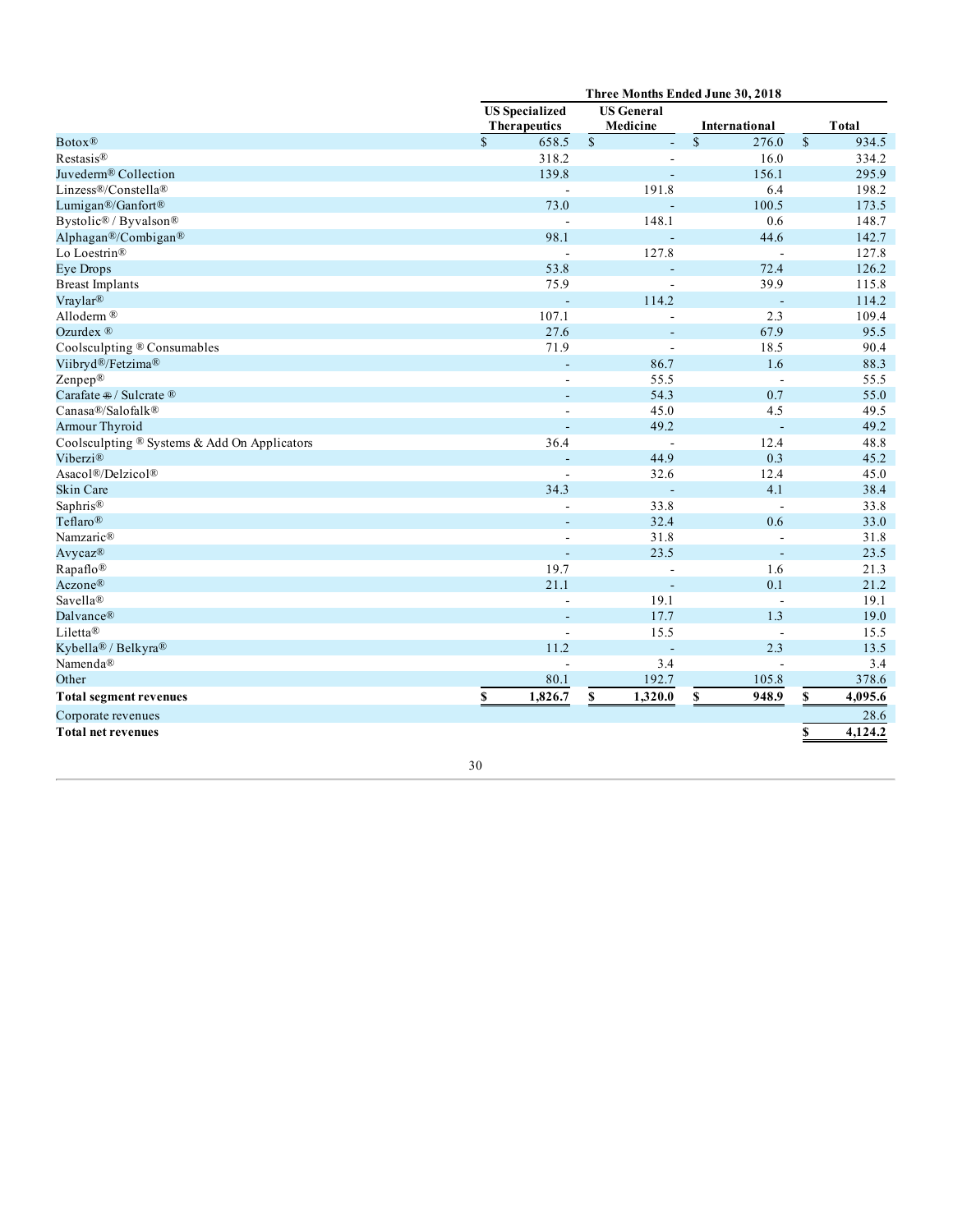|                                              | Six Months Ended June 30, 2018 |                          |               |                          |               |                          |              |         |
|----------------------------------------------|--------------------------------|--------------------------|---------------|--------------------------|---------------|--------------------------|--------------|---------|
|                                              | <b>US</b> Specialized          | <b>US General</b>        |               |                          |               |                          |              |         |
|                                              |                                | <b>Therapeutics</b>      | Medicine      |                          | International |                          |              | Total   |
| Botox <sup>®</sup>                           | \$                             | 1,231.0                  | $\mathbb{S}$  | $\blacksquare$           | \$            | 520.8                    | $\mathbb{S}$ | 1,751.8 |
| Restasis®                                    |                                | 574.0                    |               | $\overline{\phantom{a}}$ |               | 34.3                     |              | 608.3   |
| Juvederm <sup>®</sup> Collection             |                                | 262.6                    |               | ÷.                       |               | 302.2                    |              | 564.8   |
| Linzess®/Constella®                          |                                |                          | 351.1         |                          |               | 12.0                     |              | 363.1   |
| Lumigan <sup>®</sup> /Ganfort <sup>®</sup>   |                                | 139.8                    |               |                          |               | 200.9                    |              | 340.7   |
| Bystolic® / Byvalson®                        |                                |                          | 280.9         |                          |               | 1.1                      |              | 282.0   |
| Alphagan®/Combigan®                          |                                | 182.3                    |               |                          |               | 88.8                     |              | 271.1   |
| Lo Loestrin®                                 |                                |                          | 242.4         |                          |               |                          |              | 242.4   |
| Eye Drops                                    |                                | 100.0                    |               |                          |               | 141.2                    |              | 241.2   |
| <b>Breast Implants</b>                       |                                | 136.6                    |               | $\overline{\phantom{a}}$ |               | 84.0                     |              | 220.6   |
| Alloderm <sup>®</sup>                        |                                | 206.6                    |               | ÷                        |               | 4.5                      |              | 211.1   |
| Vraylar®                                     |                                |                          | 198.6         |                          |               |                          |              | 198.6   |
| Ozurdex <sup>®</sup>                         |                                | 53.1                     |               |                          |               | 132.3                    |              | 185.4   |
| Viibryd®/Fetzima®                            |                                |                          | 158.4         |                          |               | 3.1                      |              | 161.5   |
| Coolsculpting ® Consumables                  |                                | 125.3                    |               |                          |               | 26.6                     |              | 151.9   |
| Carafate ® / Sulcrate ®                      |                                |                          | 110.3         |                          |               | 1.4                      |              | 111.7   |
| Zenpep®                                      |                                |                          | 108.4         |                          |               | $\blacksquare$           |              | 108.4   |
| Armour Thyroid                               |                                | $\overline{\phantom{a}}$ | 97.4          |                          |               |                          |              | 97.4    |
| Asacol®/Delzicol®                            |                                |                          | 70.8          |                          |               | 24.1                     |              | 94.9    |
| Canasa®/Salofalk®                            |                                | $\overline{\phantom{a}}$ | 83.6          |                          |               | 8.7                      |              | 92.3    |
| Coolsculpting ® Systems & Add On Applicators |                                | 70.1                     |               | ÷                        |               | 13.5                     |              | 83.6    |
| Viberzi®                                     |                                |                          | 80.8          |                          |               | 0.4                      |              | 81.2    |
| <b>Skin Care</b>                             |                                | 66.2                     |               |                          |               | 7.9                      |              | 74.1    |
| Saphris®                                     |                                |                          | 66.5          |                          |               |                          |              | 66.5    |
| Namzaric <sup>®</sup>                        |                                |                          | 65.2          |                          |               | $\overline{a}$           |              | 65.2    |
| Teflaro®                                     |                                |                          | 64.6          |                          |               | 0.6                      |              | 65.2    |
| Rapaflo®                                     |                                | 42.5                     |               |                          |               | 2.8                      |              | 45.3    |
| Avycaz®                                      |                                | ä,                       | 45.3          |                          |               | $\sim$                   |              | 45.3    |
| Namenda®                                     |                                | ÷                        | 44.0          |                          |               | $\blacksquare$           |              | 44.0    |
| Savella®                                     |                                | $\blacksquare$           | 39.0          |                          |               | $\overline{\phantom{a}}$ |              | 39.0    |
| <b>Aczone®</b>                               |                                | 37.1                     |               |                          |               | 0.2                      |              | 37.3    |
| Dalvance®                                    |                                |                          | 29.6          |                          |               | 1.3                      |              | 30.9    |
| Liletta®                                     |                                | ÷                        | 23.6          |                          |               | $\blacksquare$           |              | 23.6    |
| Kybella® / Belkyra®                          |                                | 19.4                     |               |                          |               | 3.7                      |              | 23.1    |
| Other                                        |                                | 158.7                    | 383.2         |                          |               | 196.5                    |              | 738.4   |
| <b>Total segment revenues</b>                | \$                             | 3,405.3                  | \$<br>2,543.7 |                          | \$            | 1,812.9                  | \$           | 7,761.9 |
| Corporate revenues                           |                                |                          |               |                          |               |                          |              | 34.4    |
| <b>Total net revenues</b>                    |                                |                          |               |                          |               |                          | \$           | 7,796.3 |

On July 24, 2019, the Company announced a voluntary worldwide recall of BIOCELL® textured breast implants and tissue expanders as a precaution following notification of recently updated global safety information concerning the uncommon incidence of breast implant-associated anaplastic large cell lymphoma (BIA-ALCL) provided by the U.S. Food and Drug Administration ("FDA").

In connection with the voluntary recall, the Company recorded an unfavorable adjustment to operating income of \$95.9 million. Of this amount, \$43.5 million related to estimated customer returns of product previously sold and was recorded as a reduction of net revenues, \$44.2 million related to writeoffs of inventory and other costs and was recorded in cost of sales, and \$8.2 million related to the estimated penalties and costs to undertake the voluntary recall was recorded in selling, general and administrative expense.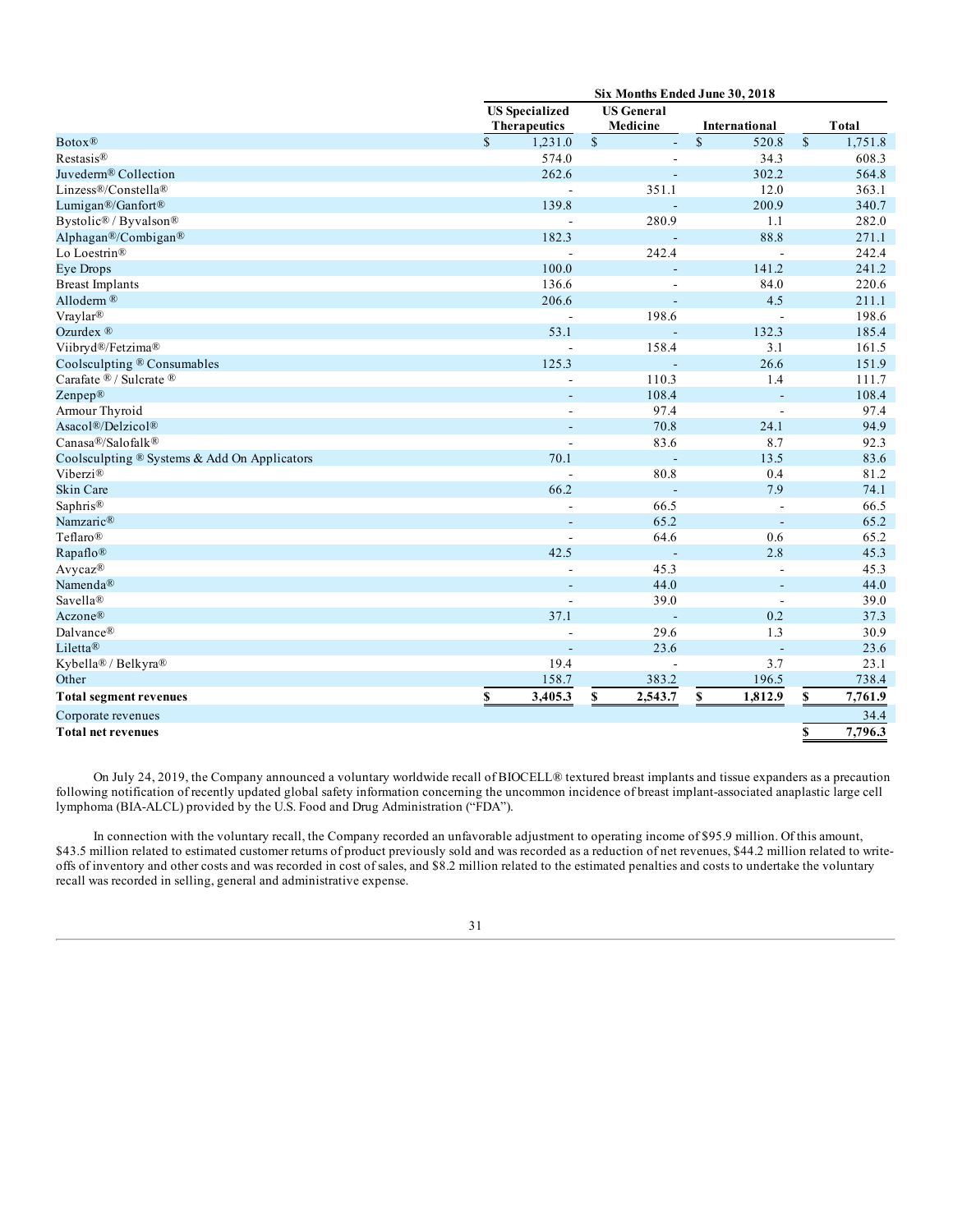# **NOTE 9 — Inventories**

Inventories consist of finished goods held for sale and distribution, raw materials and work-in-process. Inventories are stated at the lower of cost (firstin, first-out method) or net realizable value. The Company writes down inventories to net realizable value based on forecasted demand, market conditions or other factors, which may differ from actual results.

Inventories consisted of the following (\$ in millions):

|                          | <b>June 30,</b><br>2019 | December 31,<br>2018 |
|--------------------------|-------------------------|----------------------|
| Raw materials            | 335.8                   | 303.2                |
| Work-in-process          | 145.5                   | 145.7                |
| Finished goods           | 683.3                   | 520.2                |
|                          | 1,164.6                 | 969.1                |
| Less: inventory reserves | 160.1                   | 122.2                |
| <b>Total Inventories</b> | 1.004.5                 | 846.9                |

In connection with the voluntary recall, the Company recorded a \$44.2 million charge in Cost of Sales to write down inventory held by the Company and other costs related to the recall as of June 30, 2019.

# **NOTE 10 — Accounts Payable and Accrued Expenses**

Accounts payable and accrued expenses consisted of the following (\$ in millions):

|                                                         |   | <b>June 30,</b><br>2019 |     | December 31,<br>2018 |
|---------------------------------------------------------|---|-------------------------|-----|----------------------|
| Accrued expenses:                                       |   |                         |     |                      |
| Accrued third-party rebates                             | S | 1,934.4                 | \$. | 1,832.1              |
| Accrued returns and other allowances                    |   | 586.3                   |     | 527.8                |
| Accrued payroll and related benefits                    |   | 484.8                   |     | 694.3                |
| Accrued R&D expenditures                                |   | 189.8                   |     | 215.5                |
| Interest payable                                        |   | 187.5                   |     | 191.4                |
| Accrued pharmaceutical fees                             |   | 186.1                   |     | 145.3                |
| Royalties payable                                       |   | 161.8                   |     | 155.1                |
| Litigation-related reserves and legal fees              |   | 158.0                   |     | 92.0                 |
| Accrued non-provision taxes                             |   | 67.2                    |     | 68.5                 |
| Accrued selling and marketing expenditures              |   | 64.4                    |     | 61.1                 |
| Accrued severance, retention and other shutdown costs   |   | 24.6                    |     | 71.6                 |
| Current portion of contingent consideration obligations |   | 10.5                    |     | 8.3                  |
| Dividends payable                                       |   | 1.1                     |     | 1.4                  |
| Other accrued expenses                                  |   | 420.3                   |     | 373.0                |
| Total accrued expenses                                  |   | 4,476.8                 |     | 4,437.4              |
| Accounts payable                                        |   | 518.5                   |     | 349.8                |
| Total accounts payable and accrued expenses             |   | 4,995.3                 |     | 4,787.2              |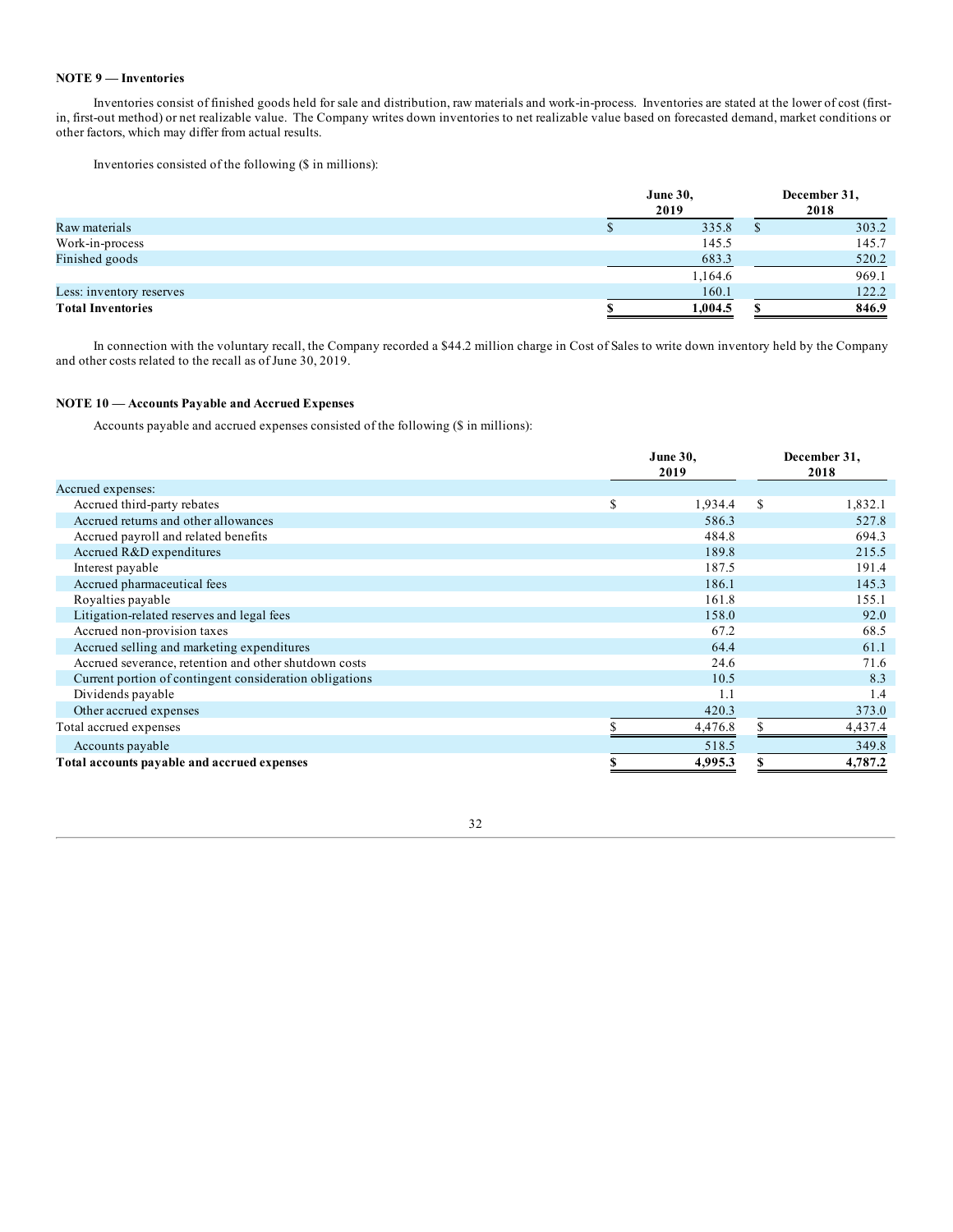# **NOTE 11 — Goodwill, Product Rights and Other Intangible Assets**

### *Goodwill*

Goodwill for the Company's reporting segments consisted of the following (\$ in millions):

| <b>Therapeutics</b> |                          |                       | <b>US General</b><br>Medicine |         | Total         |           |  |
|---------------------|--------------------------|-----------------------|-------------------------------|---------|---------------|-----------|--|
|                     | 20.675.6                 |                       | 17.936.6                      | 7.301.1 |               | 45,913.3  |  |
|                     | 34.1                     |                       | $\overline{\phantom{a}}$      |         |               | 34.1      |  |
|                     | $\overline{\phantom{a}}$ |                       | (3,552.8)                     |         |               | (3,552.8) |  |
|                     | (340.0)                  |                       | 340.0                         |         |               |           |  |
|                     |                          |                       |                               | (53.9)  |               | (53.9)    |  |
|                     | 20.369.7                 |                       | 14,723.8                      | 7.247.2 |               | 42,340.7  |  |
|                     |                          | <b>US Specialized</b> |                               |         | International |           |  |

During the second quarter of 2019, the Company changed the operational and management structure for its in-development CGRP receptors, Ubrogepant and Atogepant. The development products were previously reported within the US Specialized Therapeutics segment and have been transferred to the US General Medicine segment to align these development products with the management structure and reporting. These development products were acquired as part of an asset acquisition and were therefore expensed in prior years. Goodwill of \$340.0 million was re-allocated from the US Specialized Therapeutics segment to the US General Medicine segment based on relative fair value as of June 30, 2019. As a result of the transfer of these development projects, the Company performed its annual goodwill impairment test, both prior to and after, transfer.

#### *Annual Testing*

The Company performed its annual goodwill impairment test during the second quarter of 2019 by quantitatively evaluating its five Reporting Units. As of June 30, 2019, the net asset value of the General Medicine Reporting Unit exceeded its fair value prior to the transfer of the products noted above and the Company recorded a \$1,085.8 million goodwill impairment charge to its General Medicine Reporting Unit. The charge is due in part to delays in the clinical studies as well as a reduction in the expected value of certain R&D projects.

The fair value of each of the Company's other four reporting units exceeded its fair value by less than five percent except for the U.S. Botox Therapeutic Reporting Unit. The General Medicine Reporting Unit, International Reporting Unit, US Eye Care Reporting Unit and US Medical Aesthetics Reporting Unit were the most sensitive to change in future valuation assumptions. The Company's US Eye Care Reporting Unit and US Medical Aesthetics Reporting Unit, which are components of its US Specialized Therapeutics Segment and have an allocated goodwill balance of \$9,824.8 million and \$7,698.8 million, respectively. While management believes the assumptions used are reasonable and commensurate with the views of a market participant, changes in key assumptions for these Reporting Units, including increasing the discount rate, lowering revenue forecasts, lowering the operating margin, R&D pipeline delays, or lowering the long-term growth rate could result in a future impairment. Other market factors and conditions could also result in downward revisions of the Company's forecasts on future projected cash flows for these reporting units. Negative events regarding R&D pipeline assets including, but not limited to, Abicipar, Atogepant, Bimatoprost SR, Ceniciviroc, and Ubrogepant, as well as next generation aesthetic products, could lead to further goodwill impairment charges. As a result of the proposed AbbVie Transaction, a component of the Company's implied enterprise value contemplates the share price of AbbVie as attributed to the Company. If the AbbVie share price were to decline, the overall consideration associated with the AbbVie Transaction could be reduced which could result in a future goodwill impairment triggering event.

In performing the annual impairment test, the Company utilized discount rates ranging from 9.5% to 11.0%, which were consistent with the rates utilized in the impairment testing performed in the first quarter of 2019. These rates increased versus the prior year annual testing discount rates of 8.5% to 10.0% to reflect changes in market conditions. The Company also reduced long-term growth rate assumptions consistent with the implied enterprise value. The assumptions used in evaluating goodwill for impairment are significant estimates, are subject to change, are assessed against historical performance by management and could result in additional impairment charges.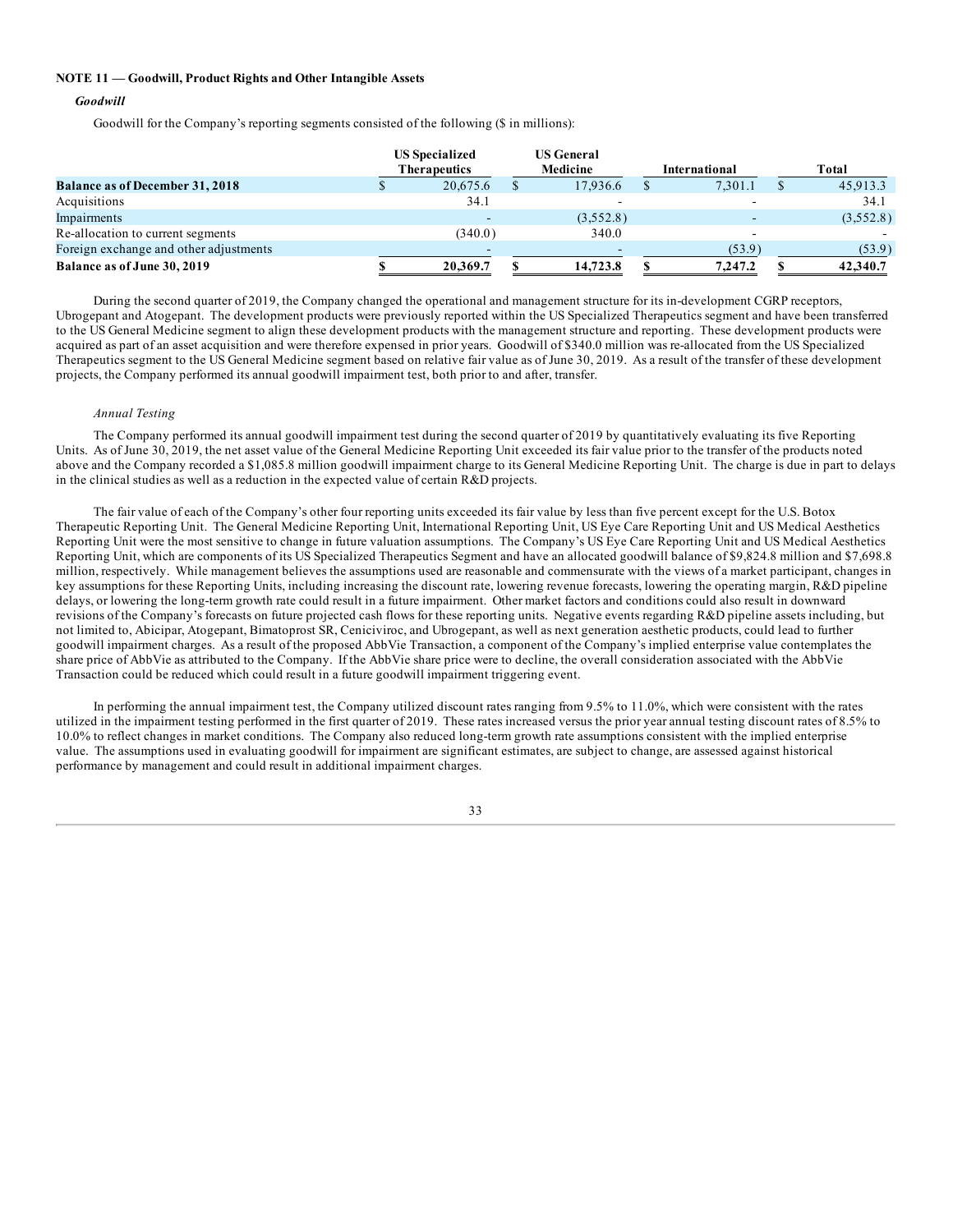# *Non-Annual Testing*

As of December 31, 2018, the net asset value of the General Medicine Reporting Unit equaled fair value. On March 6, 2019, Allergan announced negative topline results from three pivotal studies of rapastinel as an adjunctive treatment of Major Depressive Disorder (MDD). These results represented a triggering event to perform an impairment test for the Company's General Medicine Reporting Unit. During the first quarter of 2019, primarily as a result of the impairment test noted above and a delay in clinical studies and anticipated launch of brazikumab, the Company recorded a \$2,467.0 million goodwill impairment charge to its General Medicine Reporting Unit.

As of June 30, 2019 and December 31, 2018, the gross balance of goodwill, prior to the consideration of impairments, was \$48,751.9 million and \$48,771.7 million, respectively.

### *Product Rights and Other Intangible Assets*

Product rights and other intangible assets consisted of the following (\$ in millions):

| <b>Cost Basis</b>                             | <b>Balance as of</b><br>December 31.<br>2018 |              | <b>Additions</b> | <b>Impairments</b> |               | <b>IPR&amp;D</b> to<br><b>CMP</b><br><b>Transfers</b> |               | Foreign<br>Currency<br><b>Translation</b><br>Other |   | <b>Balance as of</b><br>June 30, 2019 |
|-----------------------------------------------|----------------------------------------------|--------------|------------------|--------------------|---------------|-------------------------------------------------------|---------------|----------------------------------------------------|---|---------------------------------------|
| Intangibles with definite lives:              |                                              |              |                  |                    |               |                                                       |               |                                                    |   |                                       |
| Product rights and other intangibles          | \$<br>70,235.1                               | \$           | 90.9             | \$<br>$\sim$       | S             | 75.6                                                  | <sup>\$</sup> | 1.809.8                                            | S | 72,211.4                              |
| Trade name                                    | 690.0                                        |              |                  |                    |               |                                                       |               |                                                    |   | 690.0                                 |
| Total definite lived intangible               |                                              |              |                  |                    |               |                                                       |               |                                                    |   |                                       |
| assets                                        | 70,925.1                                     |              | 90.9             |                    |               | 75.6                                                  |               | 1,809.8                                            |   | 72,901.4                              |
| Intangibles with indefinite lives:            |                                              |              |                  |                    |               |                                                       |               |                                                    |   |                                       |
| <b>IPR&amp;D</b>                              | 5,048.1                                      | -S           |                  | (436.0)            | -S            | (75.6)                                                | -S            |                                                    |   | 4,536.5                               |
| Total indefinite lived intangible             |                                              |              |                  |                    |               |                                                       |               |                                                    |   |                                       |
| assets                                        | 5,048.1                                      | <sup>S</sup> |                  | (436.0)            | <sup>\$</sup> | (75.6)                                                | <sup>S</sup>  |                                                    |   | 4,536.5                               |
| Total product rights and other<br>intangibles | 75,973.2                                     |              | 90.9             | (436.0)            | \$.           | $\sim$                                                |               | 1,809.8                                            |   | 77,437.9                              |

| <b>Accumulated Amortization</b><br>Intangibles with definite lives: | <b>Balance as of</b><br>December 31,<br>2018 | Amortization   | <b>Impairments</b> | <b>IPR&amp;D</b> to<br><b>CMP</b><br>Transfers | <b>TOTOL</b><br>Currency<br><b>Translation</b><br>Other | <b>Balance as of</b><br>June 30, 2019 |
|---------------------------------------------------------------------|----------------------------------------------|----------------|--------------------|------------------------------------------------|---------------------------------------------------------|---------------------------------------|
|                                                                     |                                              |                |                    |                                                |                                                         |                                       |
| Product rights and other intangibles                                | $(31,985.0)$ \$                              | $(2,761.4)$ \$ | $(129.6)$ \$       | $\sim$                                         | (997.6)                                                 | (35,873.6)                            |
| Trade name                                                          | (292.8)                                      | (40.0)         |                    |                                                |                                                         | (332.8)                               |
| Total definite lived intangible                                     |                                              |                |                    |                                                |                                                         |                                       |
| assets                                                              | (32, 277.8)                                  | (2,801.4)      | (129.6)            | $\sim$                                         | (997.6)                                                 | (36,206.4)                            |
| Total product rights and other                                      |                                              |                |                    |                                                |                                                         |                                       |
| intangibles                                                         | (32, 277.8)                                  | (2,801.4)      | (129.6)            | ۰                                              | (997.6)                                                 | (36,206.4)                            |
| <b>Net Product Rights and Other</b>                                 |                                              |                |                    |                                                |                                                         |                                       |
| Intangibles                                                         | 43,695.4                                     |                |                    |                                                |                                                         | 41,231.5                              |
|                                                                     |                                              |                |                    |                                                |                                                         |                                       |

**Foreign**

*Six Months Ended June 30, 2019*

During the second quarter of 2019, the Company performed its annual IPR&D impairment test and based on events occurring or decisions made within the quarter ended June 30, 2019, the Company recorded the following impairments:

- a \$133.0 million impairment as a result of competition and a decline in market opportunities of a facial aesthetic product obtained as part of the acquisition of Allergan, Inc. (the "Allergan Acquisition");
- a \$176.0 million impairment as a result of reduced cash flow projections including higher than anticipated clinical trial costs for a GI project obtained as part of the acquisition of Tobira Therapeutics, Inc.; and
- a \$127.0 million impairment for two pipeline programs that had previously been deprioritized and were subsequently deemed to have no alternative use in the period.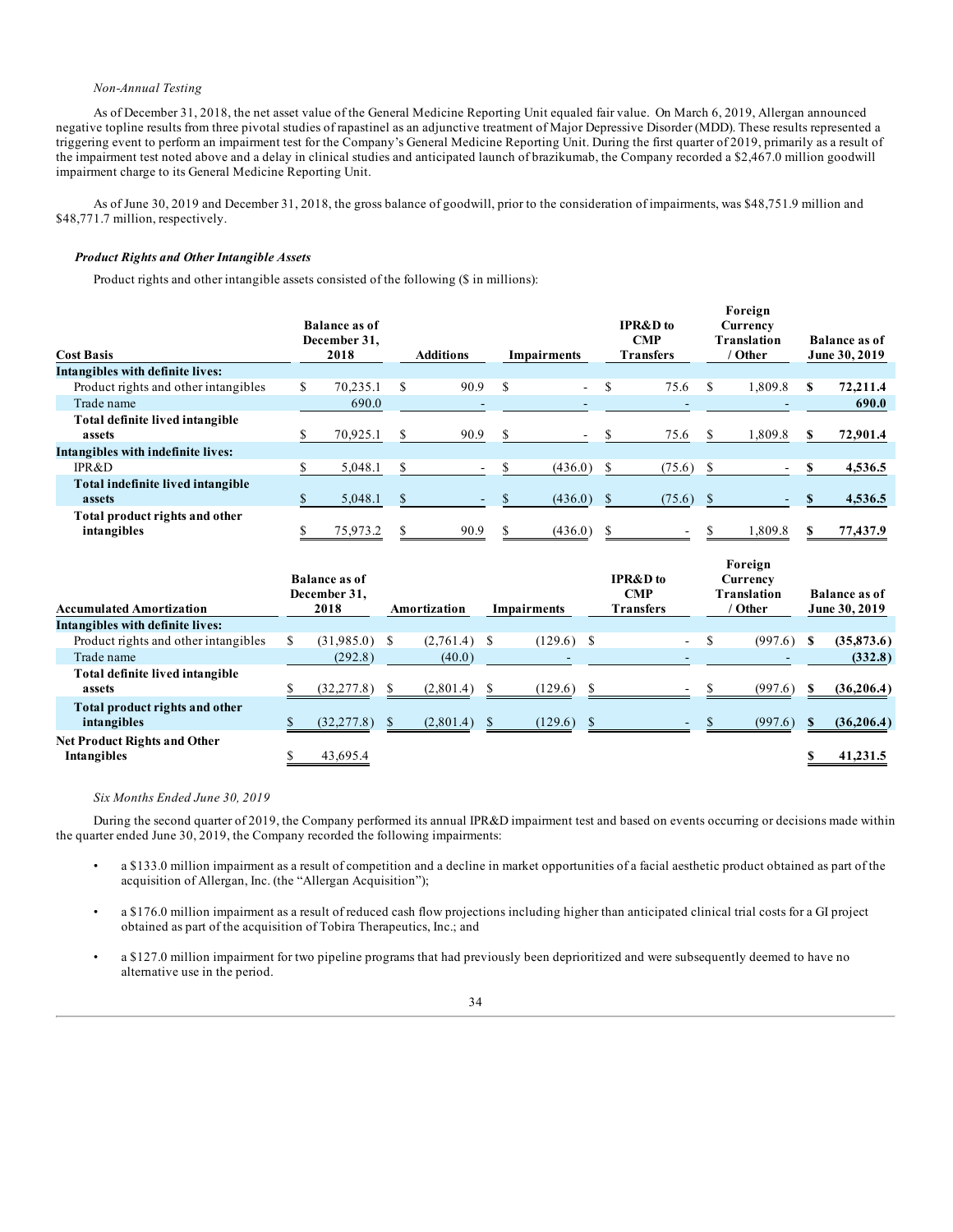#### *Six Months Ended June 30, 2018*

During the second quarter of 2018, the Company performed its annual IPR&D impairment test and based on events occurring or decisions made within the quarter ended June 30, 2018, the Company recorded the following impairments:

- a \$164.0 million impairment as a result of changes in launch plans based on clinical results of an eye care project obtained as part of the Allergan Acquisition;
- a \$40.0 million impairment due to a delay in clinical studies and anticipated approval date of a project obtained as part of the acquisition of Vitae Pharmaceuticals, Inc. (the "Vitae Acquisition");
- a \$27.0 million impairment due to a delay in clinical studies and anticipated approval date of a medical dermatology project obtained as part of the Allergan Acquisition;
- a \$20.0 million impairment as a result of a strategic decision to no longer pursue approval internationally of an eye care project obtained as part of the Allergan Acquisition;
- a \$19.0 million impairment due to a delay in clinical studies and anticipated approval date for a CNS project obtained as part of the Allergan Acquisition; and
- a \$6.0 million impairment due to a delay in clinical studies and anticipated approval date of an eye care project obtained as part of the Allergan Acquisition.

In addition to the Company's annual IPR&D impairment test, the Company impaired its retinoic acid receptor-related orphan receptor gamma ("RORyt") IPR&D project obtained as part of the Vitae Acquisition by \$522.0 million as a result of negative clinical data related to the oral psoriasis indication received in March 2018.

Assuming no additions, disposals or adjustments are made to the carrying values and/or useful lives of the intangible assets, annual amortization expense on product rights and other related intangibles as of June 30, 2019 over the remainder of 2019 and each of the next five years is estimated to be as follows (\$ in millions):

|                |    | Amortization<br><b>Expense</b> |
|----------------|----|--------------------------------|
| 2019 remaining |    | 2,884.3                        |
| 2020           |    | 5,485.6                        |
| 2021           | ٠Β | 4,560.6                        |
| 2022           |    | 4,211.9                        |
| 2023           |    | 3,787.8                        |
| 2024           |    | 2,955.6                        |

The above amortization expense is an estimate. Actual amounts may change from such estimated amounts due to fluctuations in foreign currency exchange rates, additional intangible asset acquisitions, finalization of preliminary fair value estimates, potential impairments, accelerated amortization or other events. Additional amortization may occur as products are approved. In addition, the Company has certain currently marketed products for which operating contribution performance has been below that which was originally assumed in the products' initial valuations, and certain IPR&D projects which are subject to delays in timing or other events which may negatively impact the asset's value. The Company, on a quarterly basis, monitors the related intangible assets for these products for potential impairments. It is reasonably possible that impairments may occur in future periods, which may have a material adverse effect on the Company's results of operations and financial position.

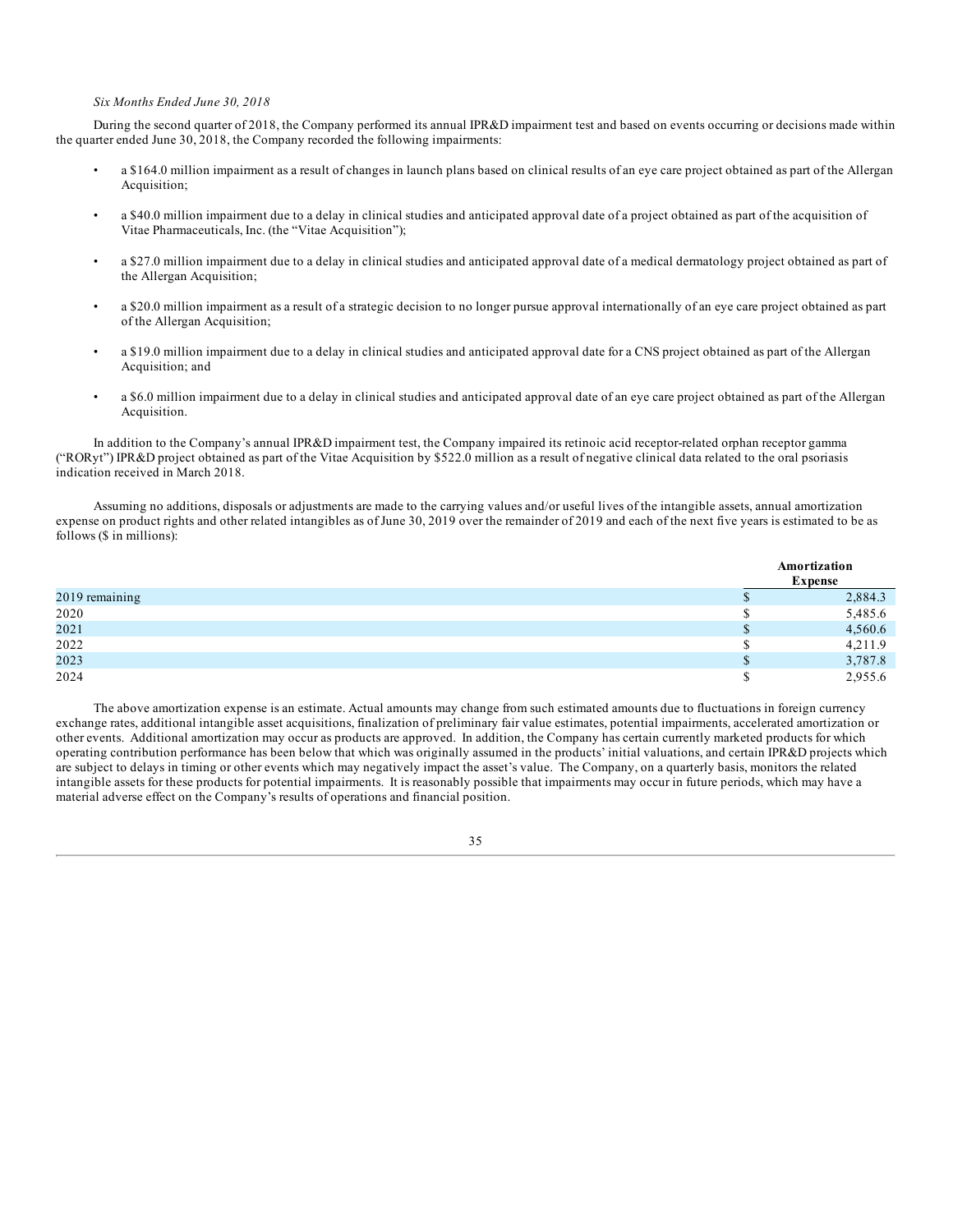### **NOTE 12 — Long-Term Debt**

Debt consisted of the following (\$ in millions):

|                                                                        |           |                                                  |                      |                  | <b>Balance As of</b> |                  | Fair Market Value As of |  |
|------------------------------------------------------------------------|-----------|--------------------------------------------------|----------------------|------------------|----------------------|------------------|-------------------------|--|
|                                                                        | Guarantor | <b>Issuance Date/</b><br><b>Acquisition Date</b> | Interest<br>Payments | June 30,<br>2019 | December 31,<br>2018 | June 30,<br>2019 | December 31,<br>2018    |  |
| <b>Senior Notes:</b>                                                   |           |                                                  |                      |                  |                      |                  |                         |  |
| <b>Floating Rate Notes</b>                                             |           |                                                  |                      |                  |                      |                  |                         |  |
| \$500.0 million floating rate notes due March 12, 2020 (1)             | (4)       | March 4, 2015                                    | Quarterly            | 500.0            | 500.0                | 503.6            | 501.9                   |  |
|                                                                        |           |                                                  |                      | 500.0            | 500.0                | 503.6            | 501.9                   |  |
| <b>Fixed Rate Notes</b>                                                |           |                                                  |                      |                  |                      |                  |                         |  |
| \$3,500.0 million 3,000% notes due March 12, 2020                      | (4)       | March 4, 2015                                    | Semi-annually        | 2,526.0          | 2,706.7              | 2,533.7          | 2,694.8                 |  |
| \$650.0 million 3.375% notes due September 15, 2020                    | (5)       | March 17, 2015                                   | Semi-annually        | 650.0            | 650.0                | 655.6            | 648.7                   |  |
| \$750.0 million 4.875% notes due February 15, 2021                     | (6)       | July 1, 2014                                     | Semi-annually        | 450.0            | 450.0                | 463.5            | 459.4                   |  |
| \$1,200.0 million 5.000% notes due December 15, 2021                   | (6)       | July 1, 2014                                     | Semi-annually        | 1,200.0          | 1,200.0              | 1,258.5          | 1,234.8                 |  |
| \$3,000.0 million 3.450% notes due March 15, 2022                      | (4)       | March 4, 2015                                    | Semi-annually        | 2,878.2          | 2,940.5              | 2,929.9          | 2,891.0                 |  |
| \$1,700.0 million 3.250% notes due October 1, 2022                     | (5)       | October 2, 2012                                  | Semi-annually        | 1,700.0          | 1,700.0              | 1,707.6          | 1,652.2                 |  |
| \$350.0 million 2.800% notes due March 15, 2023                        | (5)       | March 17, 2015                                   | Semi-annually        | 350.0            | 350.0                | 348.2            | 332.8                   |  |
| \$1,200.0 million 3.850% notes due June 15,2024                        | (4)       | June 10, 2014                                    | Semi-annually        | 1,036.7          | 1,036.7              | 1,073.1          | 1,021.0                 |  |
| \$4,000.0 million 3.800% notes due March 15, 2025                      | (4)       | March 4, 2015                                    | Semi-annually        | 3,020.7          | 3,027.5              | 3,119.0          | 2,956.0                 |  |
| \$2,500.0 million 4.550% notes due March 15, 2035                      | (4)       | March 4, 2015                                    | Semi-annually        | 1,789.0          | 1,789.0              | 1,818.0          | 1,690.7                 |  |
| \$1,000.0 million 4.625% notes due October 1, 2042                     | (5)       | October 2, 2012                                  | Semi-annually        | 456.7            | 456.7                | 447.9            | 412.4                   |  |
| \$1,500.0 million 4.850% notes due June 15,2044                        | (4)       | June 10, 2014                                    | Semi-annually        | 1,079.4          | 1,079.4              | 1,108.8          | 1,019.1                 |  |
| \$2,500.0 million 4.750% notes due March 15, 2045                      | (4)       | March 4, 2015                                    | Semi-annually        | 881.0            | 881.0                | 900.2            | 836.6                   |  |
|                                                                        |           |                                                  |                      | 18,017.7         | 18,267.5             | 18,364.0         | 17,849.5                |  |
|                                                                        |           |                                                  |                      |                  |                      |                  |                         |  |
| <b>Euro Denominated Notes</b>                                          |           |                                                  |                      |                  |                      |                  |                         |  |
| €700.0 million floating rate notes due June 1, 2019 (2)                | (4)       | May 26, 2017                                     | Quarterly            |                  | 802.7                |                  | 794.9                   |  |
| $\epsilon$ 700.0 million floating rate notes due November 15, 2020 (3) | (4)       | November 15, 2018                                | Quarterly            | 796.1            | 802.7                | 795.1            | 791.3                   |  |
| $\text{\textsterling}750.0$ million 0.500% notes due June 1, 2021      | (4)       | May 26, 2017                                     | Annually             | 853.0            | 860.0                | 859.4            | 849.7                   |  |
| €500.0 million 1.500% notes due November 15, 2023                      | (4)       | November 15, 2018                                | Annually             | 568.7            | 573.4                | 591.7            | 572.4                   |  |
| $\epsilon$ 700.0 million 1.250% notes due June 1,2024                  | (4)       | May 26, 2017                                     | Annually             | 796.1            | 802.7                | 815.8            | 775.5                   |  |
| €500.0 million 2.625% notes due November 15, 2028                      | (4)       | November 15, 2018                                | Annually             | 568.7            | 573.4                | 623.6            | 573.4                   |  |
| €550.0 million 2.125% notes due June 1, 2029                           | (4)       | May 26, 2017                                     | Annually             | 625.5            | 630.7                | 656.3            | 594.7                   |  |
|                                                                        |           |                                                  |                      | 4,208.1          | 5,045.6              | 4,341.9          | 4,951.9                 |  |
| <b>Total Senior Notes Gross</b>                                        |           |                                                  |                      | 22,725.8         | 23,813.1             | 23,209.5         | 23,303.3                |  |
| Unamortized premium                                                    |           |                                                  |                      | 52.0             | 64.3                 |                  |                         |  |
| Unamortized discount                                                   |           |                                                  |                      | (59.6)           | (64.5)               |                  |                         |  |
| <b>Total Senior Notes Net</b>                                          |           |                                                  |                      | \$22,718.2       | 23,812.9<br>S        | 23,209.5<br>s    | 23,303.3<br>S           |  |
| <b>Other Indebtedness</b>                                              |           |                                                  |                      |                  |                      |                  |                         |  |
| Debt Issuance Costs                                                    |           |                                                  |                      | (82.4)           | (92.1)               |                  |                         |  |
| Other                                                                  |           |                                                  |                      | 67.7             | 69.3                 |                  |                         |  |
| <b>Total Other Borrowings</b>                                          |           |                                                  |                      | (14.7)           | (22.8)               |                  |                         |  |
| Capital Leases (7)                                                     |           |                                                  |                      | n.a.             | 7.6                  |                  |                         |  |
| <b>Total Indebtedness</b>                                              |           |                                                  |                      | 22,703.5<br>S    | 23,797.7<br>S        |                  |                         |  |
|                                                                        |           |                                                  |                      |                  |                      |                  |                         |  |

(1) Interest on the 2020 floating rate note is three month USD LIBOR plus 1.255% per annum

(2) Interest on the 2019 floating rate notes is the three month EURIBOR plus 0.350% per annum

(3) Interest on the 2020 floating rate notes is the three month EURIBOR plus 0.350% per annum

(4) Guaranteed by Warner Chilcott Limited, Allergan Capital S.à r.l. and Allergan Finance, LLC

(5) Guaranteed by Allergan plc and Warner Chilcott Limited

(6) Guaranteed by Allergan plc

(7) The Company adopted ASU No. 2016-02 which changed the recognition of leases on the balance sheet. As of January 1, 2019, capital leases are no longer recognized within long-term

debt.

Fair market value in the table above is determined in accordance with Fair Value Leveling (defined below) under Level 2 based upon quoted prices for similar items in active markets.

Companies are required to use a fair value hierarchy as defined in ASC Topic 820 "Fair Value Measurement," ("ASC 820") which maximizes the use of observable inputs and minimizes the use of unobservable inputs when measuring fair value ("Fair Value Leveling"). There are three levels of inputs used to measure fair value with Level 1 having the highest priority and Level 3 having the lowest:

Level 1 — Quoted prices (unadjusted) in active markets for identical assets or liabilities.

Level 2 — Observable inputs other than Level 1 prices, such as quoted prices for similar assets or liabilities, or other inputs that are observable or can be corroborated by observable market data for substantially the full term of the assets or liabilities.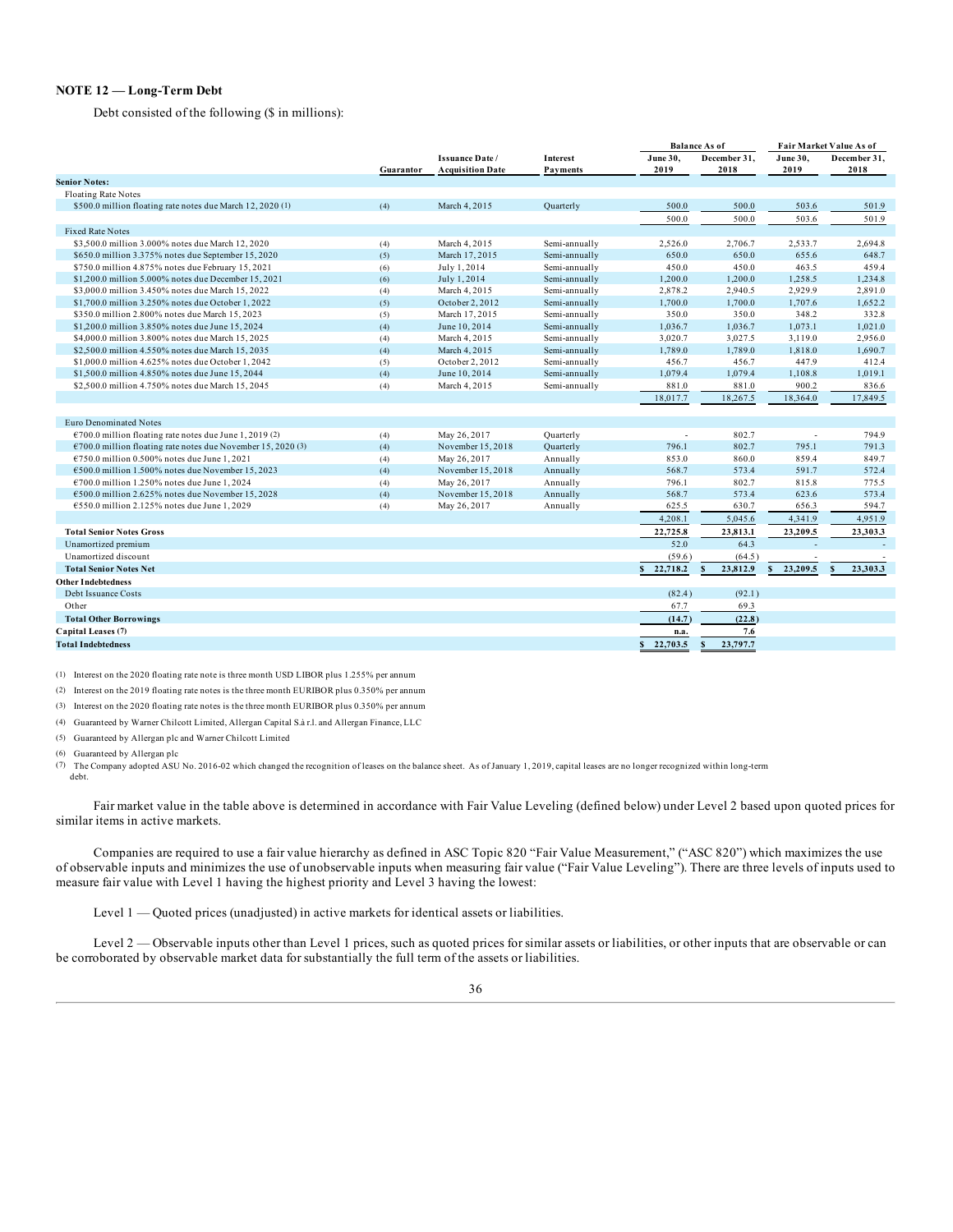Level 3 — Unobservable inputs that are supported by little or no market activity. The Level 3 assets are those whose values are determined using pricing models, discounted cash flow methodologies, or similar techniques with significant unobservable inputs, as well as instruments for which the determination of fair value requires significant judgment or estimation.

Fair value is the price that would be received to sell an asset or paid to transfer a liability (an exit price) in an orderly transaction between market participants.

The following represents the significant activity during the six months ended June 30, 2019 to the Company's total indebtedness:

- The Company repurchased and retired \$249.8 million of senior notes at face value as a result of open market redemptions; and
- The Company repaid the scheduled maturity of the  $\epsilon$ 700.0 million floating rate notes due June 1, 2019.

#### *Annual Debt Maturities*

As of June 30, 2019, annual debt maturities of senior notes gross were as follows (\$ in millions):

|                          | <b>Total Payments</b> |
|--------------------------|-----------------------|
| 2019 remaining           |                       |
| 2020                     | 4,472.1               |
| 2021                     | 2,503.0               |
| 2022                     | 4,578.2               |
| 2023                     | 918.7                 |
| 2024                     | 1,832.8               |
| 2025 and after           | 8,421.0               |
| Total senior notes gross | 22,725.8              |

Amounts represent total anticipated cash payments assuming scheduled repayments.

# **NOTE 13 — Leases**

Leases are accounted for under ASC Topic 842. The Company has entered into various lease contracts, mainly operating leases for the use of real estate, fleet, and operating equipment. The Company leases certain assets to limit exposure to the risks of ownership as well as to reduce administrative burdens inherent in the ownership of assets.

# *Term*

The remaining terms for leases other than real estate leases are between 1 and 9 years as of June 30, 2019. For real estate leases, the remaining lease terms are between 1 and 14 years as of June 30, 2019.

The Company has an option for certain lease contracts, mainly for real estate lease contracts, to renew the lease term beyond the noncancelable lease period. The payments associated with the renewal will only be included in the measurement of the lease liability and ROU asset if the exercise of the renewal option is determined to be reasonably certain. The Company considers the timing of the renewal period and other economic factors such as the financial consequences of a decision to extend or not to extend a lease in determining if the renewal option is reasonably certain to be exercised.

#### *Discount Rate*

The Company is primarily a lessee, not a lessor. The Company discounts future lease payments to calculate the present value when determining the lease classification and measuring the lease liability. The rate utilized is either the implicit rate or the incremental borrowing rate. The incremental borrowing rate is not a commonly quoted rate and is derived through a combination of inputs including the Company's credit rating and the impact of full collateralization. The incremental borrowing rate is based on the Company's collateralized borrowing capabilities over a similar term of the lease payments. The Company utilizes the consolidated group incremental borrowing rate for all leases as the Company has centralized treasury operations.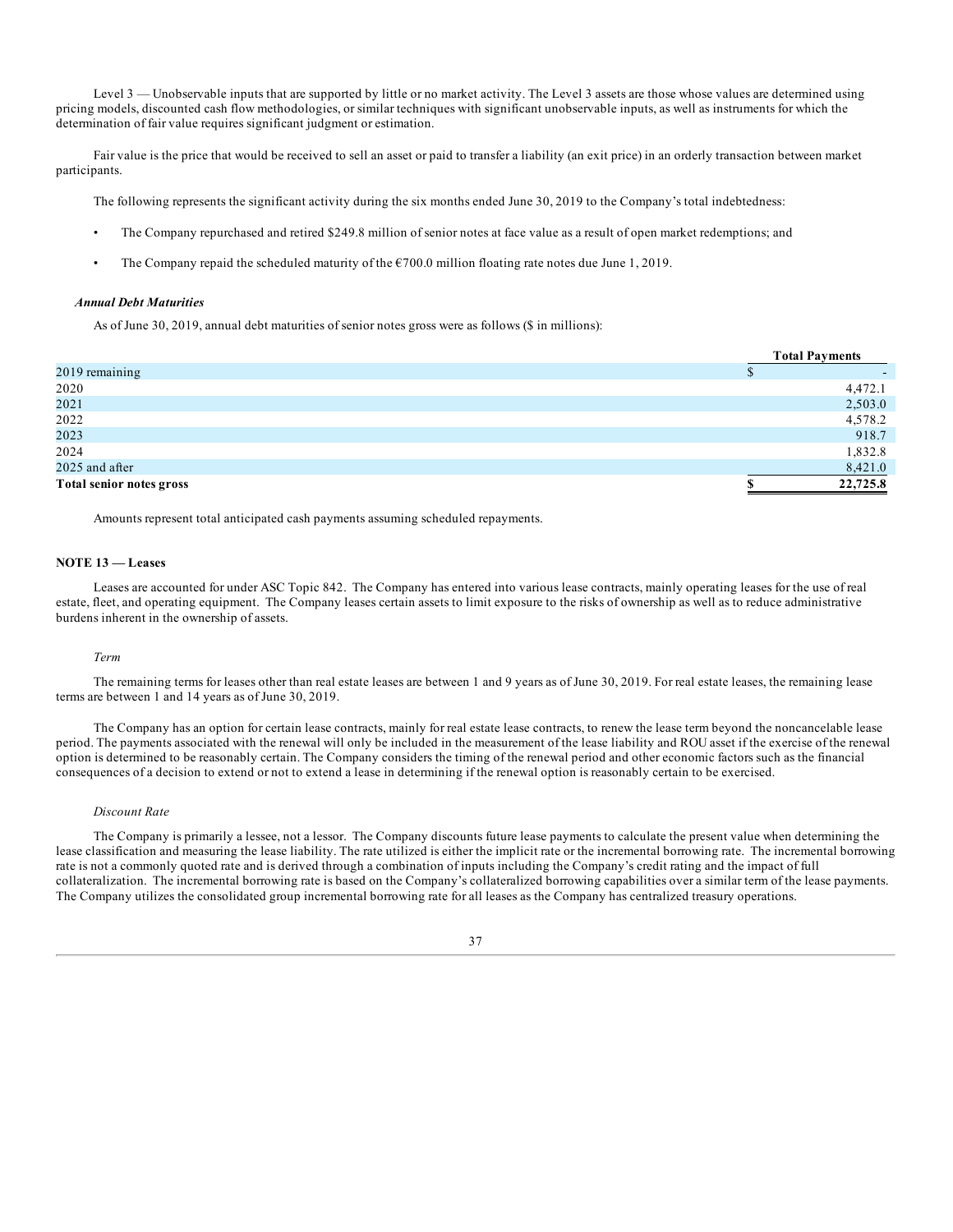*Other*

The Company does not have any material residual value guarantee terms in its lease contracts. The Company does not have material variable leases.

The Company has chosen to separate lease and non-lease components for its plant operations and research and development equipment. The Company allocates the contract consideration to the lease component using the standalone price from our supplier.

As of June 30, 2019, the Company had the following operating ROU assets and lease liabilities (\$ in millions):

|                               | June 30, 2019    |                        |                        |  |  |
|-------------------------------|------------------|------------------------|------------------------|--|--|
|                               | <b>ROU Asset</b> | <b>Lease Liability</b> |                        |  |  |
| Real estate                   | 283.9            |                        | 350.9                  |  |  |
| Fleet                         | 117.3            |                        | 117.3                  |  |  |
| Other                         | 56.7             |                        | 69.8                   |  |  |
| <b>Total operating leases</b> | 457.9            |                        | 538.0                  |  |  |
|                               |                  |                        | $I_{\rm{una}}$ 30 2010 |  |  |

|                                       | June 30, 2019 |
|---------------------------------------|---------------|
| Current lease liability - operating   |               |
| Long-term lease liability - operating | 414.8         |
| Total lease liability - operating     | 538.0         |

Finance leases are not material as of June 30, 2019.

For the three and six months ended June 30, 2019, the Company noted the following lease expense (\$ in millions):

|                             | <b>Three Months Ended</b><br>June 30, 2019 | <b>Six Months Ended</b><br>June 30, 2019 |       |  |
|-----------------------------|--------------------------------------------|------------------------------------------|-------|--|
| Operating lease expense*    | 40.1                                       |                                          | 72.4  |  |
| Sublease (income)           | (3.6)                                      |                                          | (7.0) |  |
| Net operating lease expense | 36.5                                       |                                          | 65.4  |  |

\* Includes short-term and variable lease expenses of \$0.7 million and \$1.6 million, respectively, for the three and six months ended June 30, 2019.

As of June 30, 2019, the Company had the following lease commitments (\$ in millions):

|                                      | <b>Total Payments</b> |
|--------------------------------------|-----------------------|
| 2019 remaining                       | 66.8                  |
| 2020                                 | 117.4                 |
| 2021                                 | 103.8                 |
| 2022                                 | 59.6                  |
| 2023                                 | 45.8                  |
| 2024                                 | 39.3                  |
| 2025 and after                       | 152.3                 |
| <b>Total undiscounted cash flows</b> | 585.0                 |
| Future interest                      | (47.0)                |
| Total lease liability - operating    | 538.0                 |

As of June 30, 2019, the weighted average remaining lease term for operating leases was 7.0 years with a weighted average discount rate of 2.7%.

The ROU assets obtained in exchange for operating lease obligations were \$40.4 million and \$63.8 million, respectively, for the three and six months ended June 30, 2019. The cash paid for amounts included in the measurement of operating lease liabilities were \$33.6 million and \$74.4 million, respectively, for the three and six months ended June 30, 2019.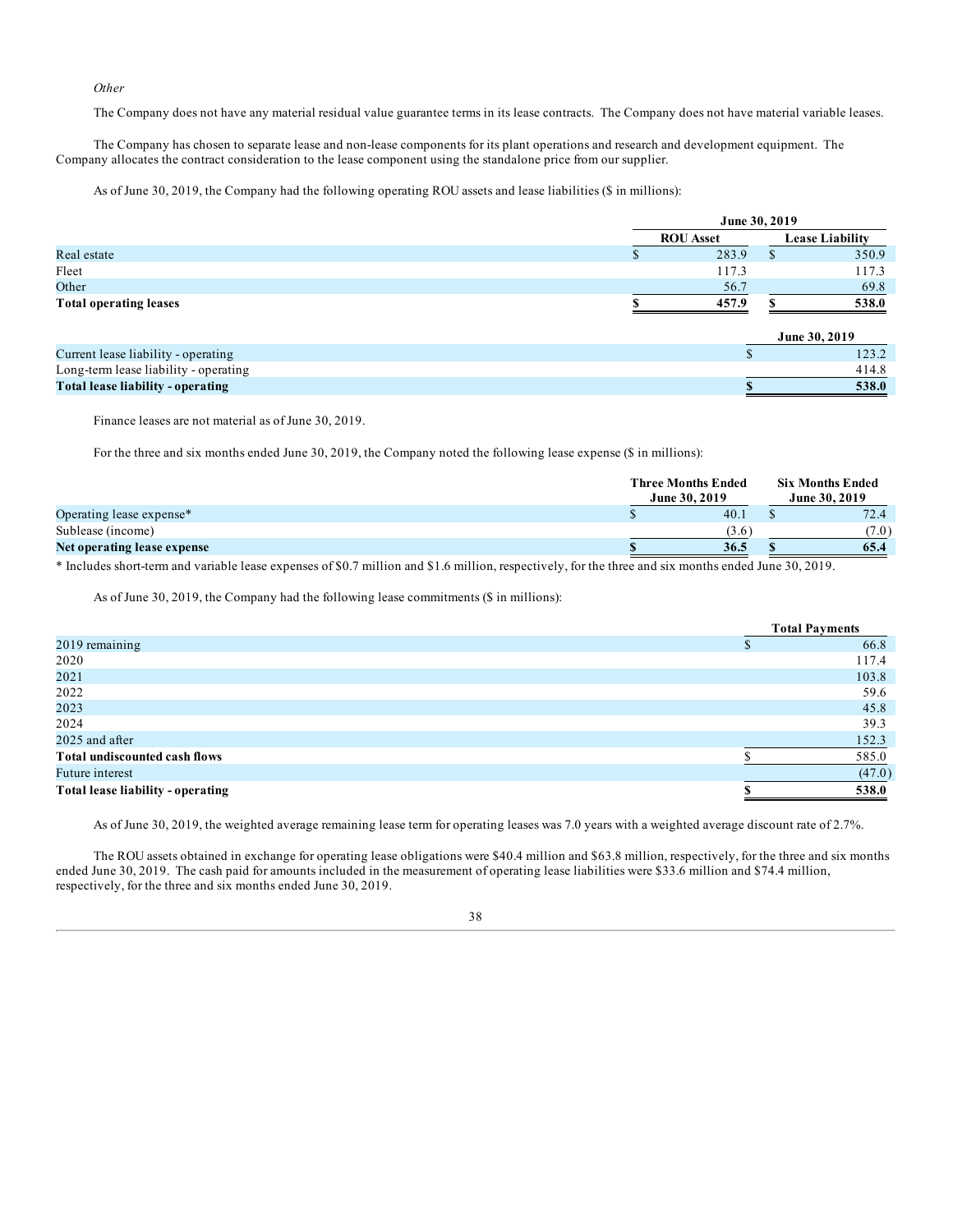As of December 31, 2018, the Company had operating leases for certain facilities, vehicles and equipment. Total property rental expense for operating leases for the year ended December 31, 2018 was \$63.2 million. Total fleet rental expense for operating leases for the year ended December 31, 2018 was \$41.1 million. The Company also had de minimis capital leases for certain facilities and equipment. As of December 31, 2018, the future anticipated property lease rental payments under both capital and operating leases that had remaining terms in excess of one year were (\$ in millions):

|                              | <b>Total Payments</b> |
|------------------------------|-----------------------|
| 2019                         | 62.5                  |
| 2020                         | 52.5                  |
| 2021                         | 47.9                  |
| 2022                         | 43.3                  |
| 2023                         | 39.0                  |
| Thereafter                   | 173.8                 |
| Total minimum lease payments | 419.0                 |

# **NOTE 14 — Other Long-Term Liabilities**

Other long-term liabilities consisted of the following (\$ in millions):

|                                                          | <b>June 30,</b> |       |  | December 31, |
|----------------------------------------------------------|-----------------|-------|--|--------------|
|                                                          |                 | 2019  |  | 2018         |
| Acquisition related contingent consideration liabilities |                 | 376.9 |  | 336.3        |
| Long-term pension and post retirement liability          |                 | 167.8 |  | 166.5        |
| Legacy Allergan deferred executive compensation          |                 | 92.9  |  | 90.8         |
| Accrued R&D milestone                                    |                 | 75.0  |  | 75.0         |
| Deferred revenue                                         |                 | 32.8  |  | 36.1         |
| Product warranties                                       |                 | 28.9  |  | 27.9         |
| Long-term severance and restructuring liabilities        |                 | 11.0  |  | 14.2         |
| Long-term contractual obligations                        |                 |       |  | 43.2         |
| Other long-term liabilities                              |                 | 36.1  |  | 92.0         |
| Total other long-term liabilities                        |                 | 821.4 |  | 882.0        |

# **NOTE 15 — Income Taxes**

The Company's effective tax rate for the six months ended June 30, 2019 was a provision of 5.9%, compared to a benefit of 47.7% for the six months ended June 30, 2018. The effective tax rate for the six months ended June 30, 2019 was favorably impacted by tax benefits of \$118.0 million related to excess tax over book basis in a U.S. subsidiary that will reverse in the foreseeable future, \$50.8 million for a U.S. capital loss and \$107.3 million related to the impairment of certain intangible assets. The effective tax rate was unfavorably impacted by a tax charge of \$375.0 million to establish a valuation allowance on certain non-U.S. deferred tax assets, \$49.0 million related to an uncertain tax position and the goodwill impairment charge of \$3,552.8 million, for which no tax benefit was recorded.

The effective tax rate for the six months ended June 30, 2018 was favorably impacted by income earned in jurisdictions with tax rates lower than the Irish statutory rate and U.S. losses tax benefited at rates greater than the Irish statutory rate. This was offset by the additional U.S. tax on the earnings of certain non-U.S. subsidiaries which are considered Global Intangible Low Taxed Income ("GILTI") and the tax impact of amortization of intangible assets at rates less than the Irish statutory rate. Additionally, the tax benefit for the six months ended June 30, 2018 included tax benefits of \$421.9 million related to the restructuring of an acquired business, \$231.0 million related to the impairment of certain intangible assets and \$79.8 million related to excess tax over book basis in a U.S. subsidiary expected to reverse in the foreseeable future. This was partially offset by tax detriments of \$21.2 million for the gain on sale of investments and \$25.9 million related to a change in the applicable tax rate on certain temporary differences.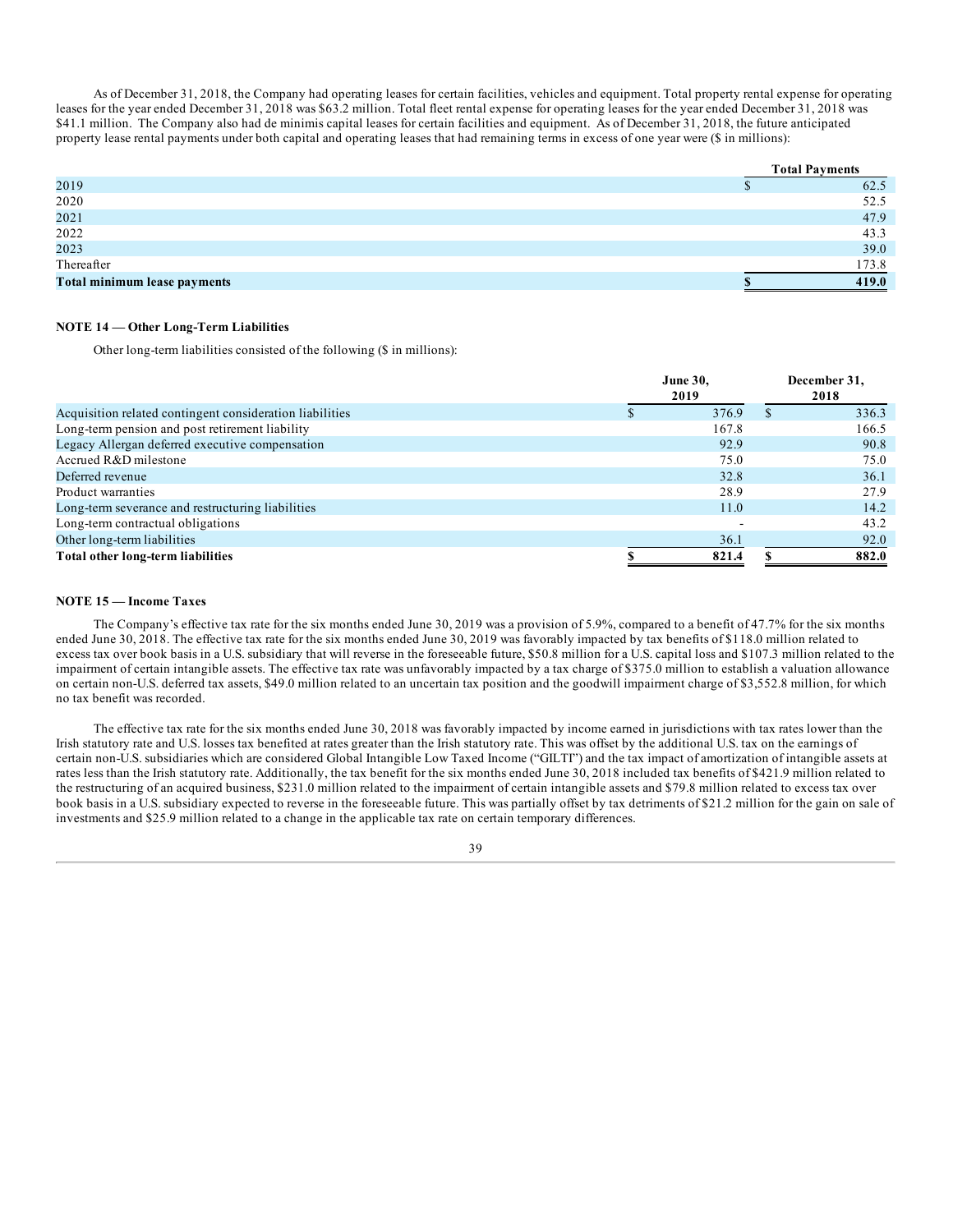### *Tax Audits*

The Company conducts business globally and, as a result, files U.S. federal, state and foreign tax returns. The Company strives to resolve open matters with each tax authority at the examination level and could reach agreement with a tax authority at any time. While the Company has accrued for amounts it believes are in accordance with the accounting standard, the final outcome with a tax authority may result in a tax liability that is different than that reflected in the consolidated financial statements. Furthermore, the Company may decide to challenge any assessments, if made, and may exercise its right to appeal. The uncertain tax positions are reviewed quarterly and adjusted as events occur that affect potential liabilities for additional taxes, such as lapsing of applicable statutes of limitations, proposed assessments by tax authorities, negotiations with tax authorities, identification of new issues and issuance of new legislation, regulations or case law.

The Company has several concurrent audits open and pending with the IRS as set forth below:

| <b>IRS</b> Audits                                          | <b>Taxable Years</b>                             |
|------------------------------------------------------------|--------------------------------------------------|
| Allergan W.C. Holding Inc. f/k/a Actavis W.C. Holding Inc. | 2013, 2014, 2015 and 2016                        |
| Warner Chilcott Corporation                                | 2010, 2011, 2012 and 2013                        |
| Forest Laboratories, Inc.                                  | 2010, 2011, 2012, 2013 and 2014                  |
| Allergan, Inc.                                             | 2009, 2010, 2011, 2012, 2013, 2014 and 3/17/2015 |

# **NOTE 16 — Shareholders' Equity**

#### *Share Repurchase Programs*

On January 29, 2019, the Company announced that its Board of Directors approved a \$2.0 billion share repurchase program, all of which remained outstanding as of June 30, 2019.

The Company's Board of Directors previously approved a \$2.0 billion share repurchase program in July 2018. As of June 30, 2019, the Company had completed the program and repurchased 12.5 million shares for \$2.0 billion under the program, including \$0.8 billion or 5.3 million shares in the six months ended June 30, 2019.

## *Preferred Shares*

In the six months ended June 30, 2018, the Company paid \$69.6 million of dividends on preferred shares. Each preferred share automatically converted to approximately 3.53 ordinary shares on March 1, 2018, for a total of 17,876,930 ordinary shares.

### **NOTE 17 — Derivative Instruments and Hedging Activities**

The Company's revenue, earnings, cash flows and fair value of its assets and liabilities can be impacted by fluctuations in foreign exchange and interest rates, as applicable. The Company manages the impact of foreign exchange risk and interest rate movements through operational means and through the use of various financial instruments, including derivative instruments such as foreign currency derivatives.

Internationally, the Company is a net recipient of currencies other than the U.S. dollar and, as such, benefits from a weaker dollar and is adversely affected by a stronger dollar relative to major currencies worldwide. Accordingly, changes in exchange rates, and in particular a strengthening of the U.S. dollar may negatively affect the Company's consolidated revenues and favorably impact operating expenses in U.S. dollars.

#### *Derivatives Not Designated as Hedging Instruments*

In November 2018, the Company entered into a 700.0 million Euro forward contract to buy Euros while selling USD. The derivative had a maturity of May 31, 2019. The derivative instrument was marked-to-market to the P&L, offsetting the revaluation (P&L) impact on the Euro 700.0 million variable interest debt which matured on June 1, 2019. As of December 31, 2018, the fair value of the Euro forward contract of \$5.9 million was recorded in prepaid expenses and other current assets. For the three and six months ended June 30, 2019, the Company recorded a loss of \$7.3 million and \$29.8 million, respectively, relating to this instrument in general and administrative expenses.

As of June 30, 2019 and December 31, 2018, the Company had additional outstanding third-party foreign currency forward instruments of \$21.7 million and \$42.1 million, respectively. For the three and six months ended June 30, 2019, these additional outstanding third-party foreign currency forward instruments did not have material mark-to-market adjustments.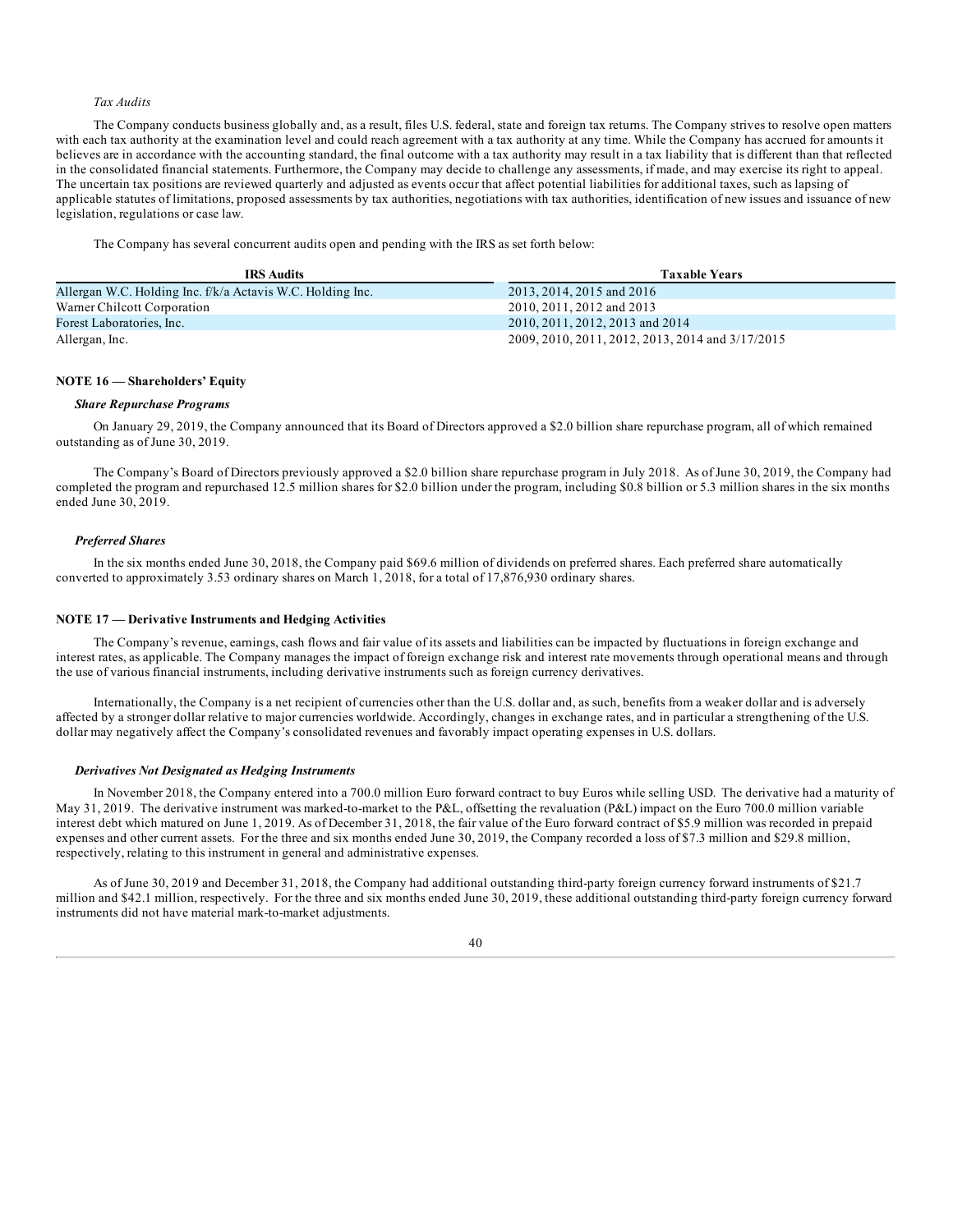#### *Derivatives Designated as Hedging Instruments*

# *Cash Flow Hedge*

In January 2019, Allergan entered into \$500.0 million notional floating to fixed interest rate swaps maturing on March 12, 2020 whereby it fixed the interest rates on \$500.0 million floating rate notes due March 12, 2020 to an average interest rate of 3.98%. The swaps are being accounted for using hedge accounting treatment. As of June 30, 2019, the fair value of the interest rate swaps of \$2.2 million was recorded in accounts payable and accrued expenses. For the three and six months ended June 30, 2019, the corresponding unrealized loss of \$1.2 million and \$2.2 million, respectively, was recorded in accumulated other comprehensive income / (loss).

### *Net Investment Hedge*

In the normal course of business, we manage certain foreign exchange risks through a variety of strategies, including hedging. Our hedging strategies include the use of derivatives, as well as net investment hedges. For net investment hedges, the effective portion of the gains and losses on the instruments arising from the effects of foreign exchange are recorded in the currency translation adjustment component of accumulated other comprehensive income / (loss), consistent with the underlying hedged item. Hedging transactions are limited to an underlying exposure. As a result, any change in the value of our hedging instruments would be substantially offset by an opposite change in the value of the underlying hedged items. The Company does not use derivative instruments for trading or speculative purposes.

The Company is exposed to foreign exchange risk in its international operations from foreign currency purchases, net investments in foreign subsidiaries, and foreign currency assets and liabilities created in the normal course of business, including its Euro Denominated Notes. In the six months ended June 30, 2019, we used effective net investment hedges to partially offset the effects of foreign currency on our investments in certain of our foreign subsidiaries. The total notional amount of our instruments designated as net investment hedges was \$5.1 billion as of June 30, 2019 and December 31, 2018. During the three and six months ended June 30, 2019, the impact of the net investment hedges recorded in other comprehensive loss was a loss of \$69.0 million and a gain of \$41.8 million, respectively, which offset the currency impact within our net investment in subsidiaries which are impacted by their Euro Denominated Notes. During the three and six months ended June 30, 2018, the impact of the net investment hedges on other comprehensive income was a gain of \$197.1 million and \$102.0 million, respectively, which offset the currency impact of the Euro Denominated Notes.

# **NOTE 18 — Fair Value Measurement**

Assets and liabilities that are measured at fair value using Fair Value Leveling or that are disclosed at fair value on a recurring basis as of June 30, 2019 and December 31, 2018 consisted of the following (\$ in millions):

|                                             | Fair Value Measurements as of June 30, 2019 Using: |         |    |                          |    |                          |    |                |  |
|---------------------------------------------|----------------------------------------------------|---------|----|--------------------------|----|--------------------------|----|----------------|--|
|                                             | Total                                              |         |    | <b>Level 1</b>           |    | <b>Level 2</b>           |    | <b>Level 3</b> |  |
| <b>Assets:</b>                              |                                                    |         |    |                          |    |                          |    |                |  |
| Cash equivalents*                           | S                                                  | 1,154.1 | S  | 1,154.1                  | -8 | $\sim 100$               | -S |                |  |
| Short-term investments                      |                                                    | 322.3   |    |                          |    | 322.3                    |    |                |  |
| Deferred executive compensation investments |                                                    | 92.9    |    | 78.0                     |    | 14.9                     |    |                |  |
| Royalty receivable                          |                                                    | 50.3    |    | $\overline{\phantom{a}}$ |    | $\overline{\phantom{a}}$ |    | 50.3           |  |
| Investments and other                       |                                                    | 55.1    |    | 39.6                     |    | 15.5                     |    |                |  |
| <b>Total assets</b>                         |                                                    | 1,674.7 |    | 1,271.7                  |    | 352.7                    |    | 50.3           |  |
| Liabilities:                                |                                                    |         |    |                          |    |                          |    |                |  |
| Deferred executive compensation liabilities | \$                                                 | 92.9    | £. | 78.0                     |    | 14.9                     | S. |                |  |
| Contingent consideration obligations        |                                                    | 387.4   |    |                          |    |                          |    | 387.4          |  |
| <b>Total liabilities</b>                    |                                                    | 480.3   |    | 78.0                     |    | 14.9                     |    | 387.4          |  |

\* Marketable securities with less than 90 days remaining until maturity at the time of acquisition are classified as cash equivalents.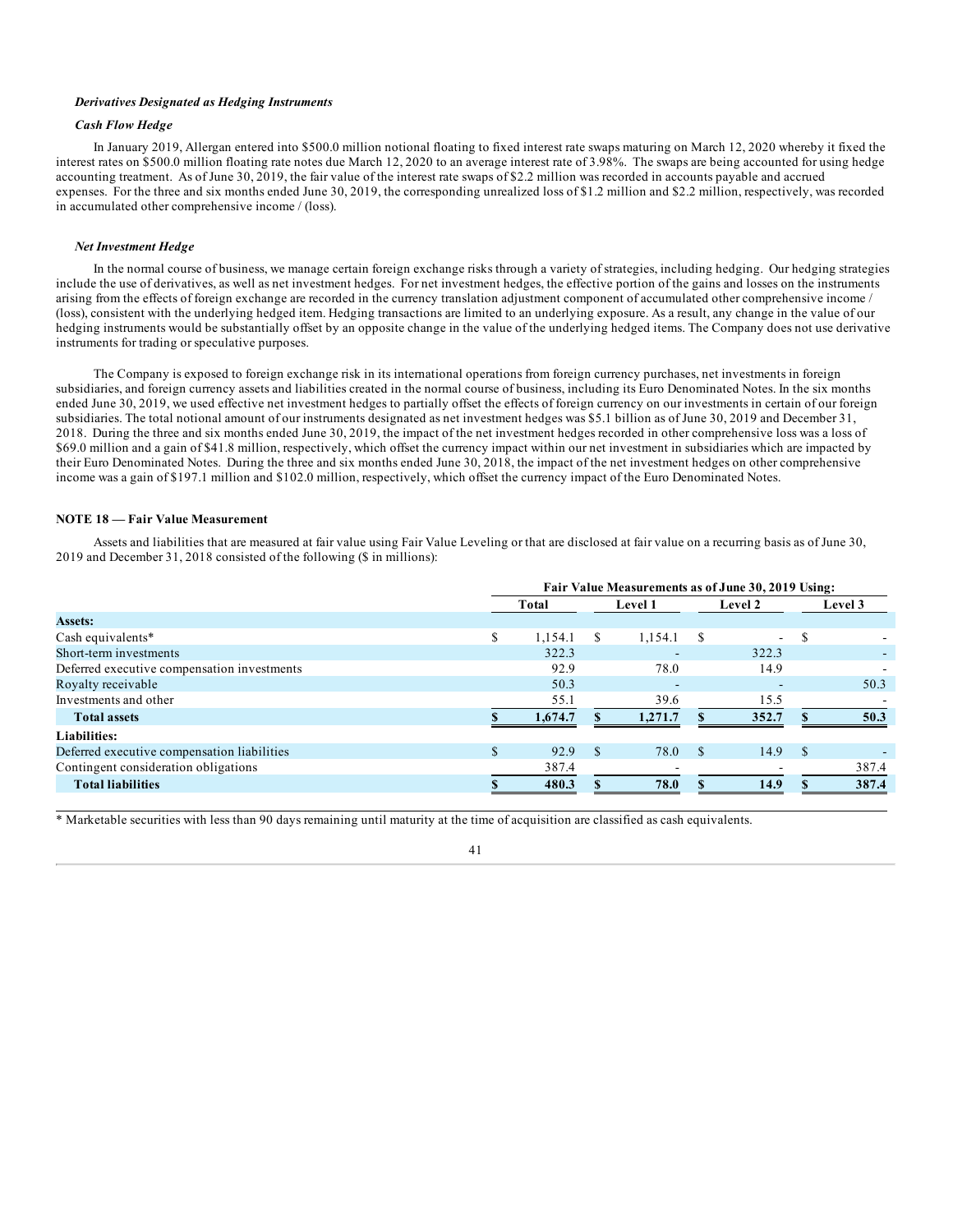|                                             | Fair Value Measurements as of December 31, 2018 Using: |         |               |                          |         |         |         |       |  |
|---------------------------------------------|--------------------------------------------------------|---------|---------------|--------------------------|---------|---------|---------|-------|--|
|                                             | Total<br>Level 1                                       |         |               |                          | Level 2 |         | Level 3 |       |  |
| <b>Assets:</b>                              |                                                        |         |               |                          |         |         |         |       |  |
| Cash equivalents*                           | \$.                                                    | 207.1   | \$.           | 207.1                    |         | $\sim$  |         |       |  |
| Short-term investments                      |                                                        | 1,026.9 |               |                          |         | 1.026.9 |         |       |  |
| Deferred executive compensation investments |                                                        | 90.8    |               | 73.8                     |         | 17.0    |         |       |  |
| Royalty receivable                          |                                                        | 50.3    |               | $\overline{\phantom{a}}$ |         |         |         | 50.3  |  |
| Investments and other                       |                                                        | 46.0    |               | 38.5                     |         | 7.5     |         |       |  |
| <b>Total assets</b>                         |                                                        | 1,421.1 |               | 319.4                    |         | 1,051.4 |         | 50.3  |  |
| Liabilities:                                |                                                        |         |               |                          |         |         |         |       |  |
| Deferred executive compensation liabilities | S                                                      | 90.8    | <sup>\$</sup> | 73.8                     |         | 17.0    | - \$    |       |  |
| Contingent consideration obligations        |                                                        | 344.6   |               |                          |         |         |         | 344.6 |  |
| <b>Total liabilities</b>                    |                                                        | 435.4   |               | 73.8                     |         | 17.0    |         | 344.6 |  |

\* Marketable securities with less than 90 days remaining until maturity at the time of acquisition are classified as cash equivalents.

Marketable securities and investments consist of money market securities, U.S. treasury and agency securities. Unrealized gains or losses on marketable securities are recorded in interest income, while unrealized gains or losses on marketable debt securities are recorded in accumulated other comprehensive income. Investments and other include equity and debt securities of publicly traded companies for which market prices are readily available. Unrealized gains or losses on long-term equity investments are recorded in other income / (expense), net. The Company's marketable securities and other long-term investments are recorded at fair value based on quoted market prices using the specific identification method. These investments are classified as either current or non-current, as appropriate, in the Company's consolidated balance sheets. The Company may sell certain of its marketable securities prior to their stated maturities for strategic reasons including, but not limited to, anticipation of credit deterioration and maturity management.

# *Contingent Consideration Obligations*

The fair value measurement of the contingent consideration obligations is determined using Level 3 inputs and is based on a probability-weighted income approach. The measurement is based upon unobservable inputs supported by little or no market activity, and is based on our own assumptions. Changes in the fair value of the contingent consideration obligations, including accretion, are recorded in our consolidated statements of operations as follows (\$ in millions):

|                          | Three Months Ended June 30. |             |  |         |  |      |      | Six Months Ended June 30. |  |  |  |  |
|--------------------------|-----------------------------|-------------|--|---------|--|------|------|---------------------------|--|--|--|--|
| Expense / (Income)       | 2019                        |             |  | 2018    |  | 2019 | 2018 |                           |  |  |  |  |
| Cost of sales            |                             | 25.8        |  | (128.8) |  | 42.0 |      | (125.4)                   |  |  |  |  |
| Research and development |                             | $2^{\circ}$ |  | 21.7    |  | 4.8  |      | 23.6                      |  |  |  |  |
| Total                    |                             | 28.1        |  | (107.1) |  | 46.8 |      | (101.8)                   |  |  |  |  |

The table below provides a summary of the changes in fair value, including net transfers in and/or out, of all financial assets and liabilities measured at fair value on a recurring basis using significant unobservable inputs (Level 3) for the six months ended June 30, 2019 and 2018 (\$ in millions):

|                                         |                                              | <b>Balance as of</b><br>December 31, 2018 |               | <b>Net transfers</b><br>in to (out of)<br>Level 3 | Purchases,<br>settlements,<br>and other net |        | <b>Net accretion</b><br>and fair value<br>adjustments |              |                                |       |  |  |  | Balance as of<br>June 30, 2019 |
|-----------------------------------------|----------------------------------------------|-------------------------------------------|---------------|---------------------------------------------------|---------------------------------------------|--------|-------------------------------------------------------|--------------|--------------------------------|-------|--|--|--|--------------------------------|
| Liabilities:                            |                                              |                                           |               |                                                   |                                             |        |                                                       |              |                                |       |  |  |  |                                |
| Contingent consideration<br>obligations | \$                                           | 344.6                                     | <sup>\$</sup> |                                                   | $-$ \$                                      | (4.0)  | - \$                                                  | 46.8         | S                              | 387.4 |  |  |  |                                |
|                                         | <b>Balance as of</b><br>December 31,<br>2017 |                                           |               | Net transfers<br>in to (out of)<br>Level 3        | Purchases,<br>settlements,<br>and other net |        | Net accretion<br>and fair value<br>adjustments        |              | Balance as of<br>June 30, 2018 |       |  |  |  |                                |
| Liabilities:                            |                                              |                                           |               |                                                   |                                             |        |                                                       |              |                                |       |  |  |  |                                |
| Contingent consideration<br>obligations | \$                                           | 476.9                                     | S             |                                                   | S<br>$\sim$                                 | (10.7) | - \$                                                  | $(101.8)$ \$ |                                | 364.4 |  |  |  |                                |
|                                         |                                              |                                           |               | 42                                                |                                             |        |                                                       |              |                                |       |  |  |  |                                |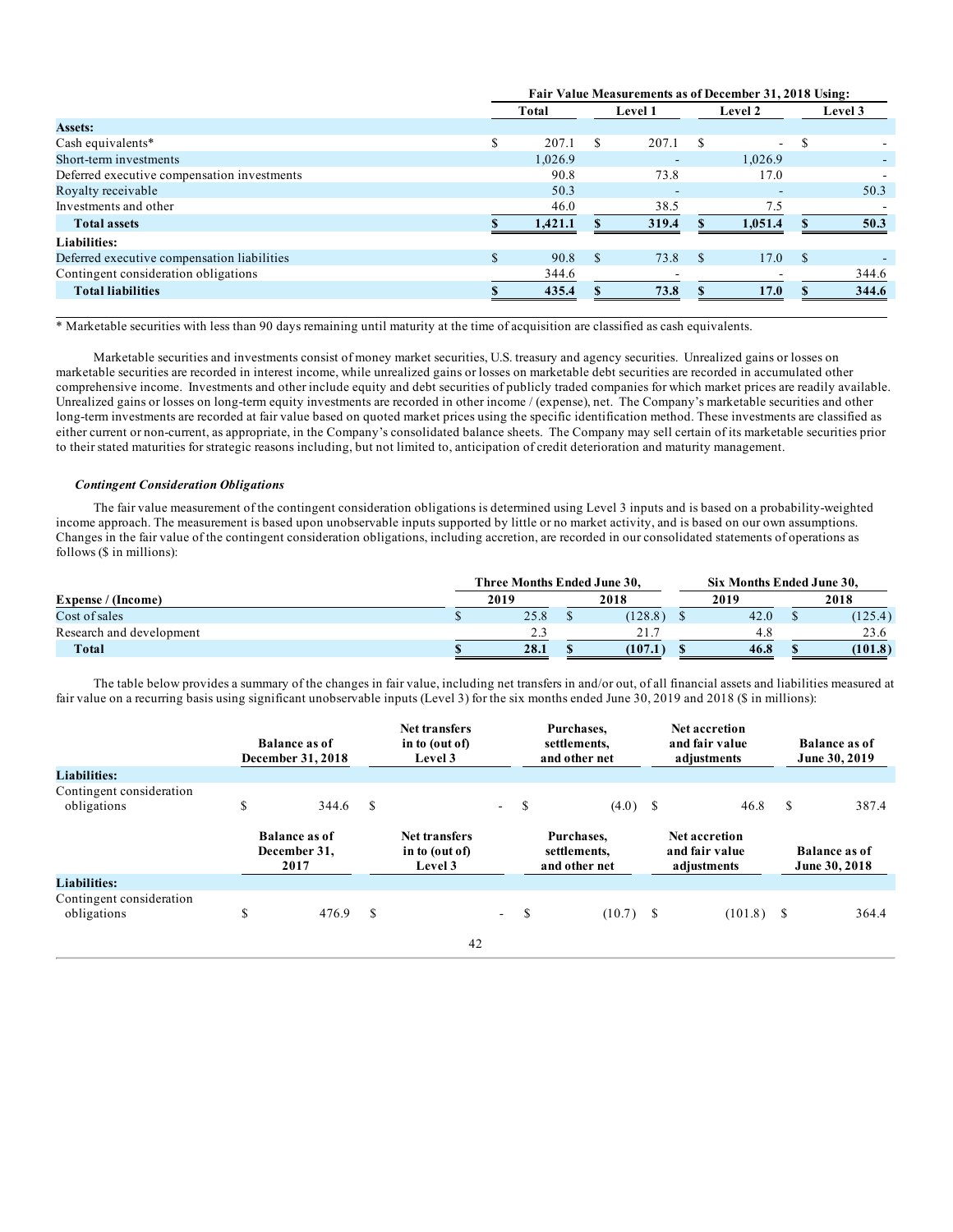During the six months ended June 30, 2019, the activity in contingent consideration obligations by acquisition consisted of the following (\$ in millions):

|                             |                      | <b>Fair Value</b>  |                 |                          |  |                      |
|-----------------------------|----------------------|--------------------|-----------------|--------------------------|--|----------------------|
|                             | <b>Balance as of</b> | <b>Adjustments</b> | <b>Payments</b> |                          |  | <b>Balance as of</b> |
| <b>Business Acquisition</b> | December 31, 2018    | and Accretion      |                 | and Other                |  | June 30, 2019        |
| Tobira acquisition          | 255.0                | 4.6                |                 | ۰                        |  | 259.6                |
| Medicines 360 acquisition   | 43.1                 | 42.2               |                 | (2.7)                    |  | 82.6                 |
| ForSight acquisition        | 24.1                 | 0.2                |                 | 0.1                      |  | 24.4                 |
| Forest acquisition          | 13.6                 | (0.2)              |                 | (1.2)                    |  | 12.2                 |
| AqueSys acquisition         | 5.4                  | 0.1                |                 | $\overline{\phantom{0}}$ |  | 5.5                  |
| Oculeve acquisition         | 1.7                  |                    |                 |                          |  | 1.7                  |
| Other                       | 1.7                  | (0.1)              |                 | (0.2)                    |  | 1.4                  |
| Total                       | 344.6                | 46.8               |                 | (4.0)                    |  | 387.4                |

# *Royalty Receivable*

The fair value measurement of the royalty receivable is determined using Level 3 inputs and is based on a probability-weighted income approach. The measurement is based upon unobservable inputs supported by little or no market activity, and is based on our own assumptions. There were no material changes noted in the fair value of the royalty receivable for the six months ended June 30, 2019.

### **NOTE 19 — Business Restructuring Charges**

Restructuring activities for the six months ended June 30, 2019 were as follows (\$ in millions):

|                                      | Severance and<br>Retention | Other | Total |        |  |
|--------------------------------------|----------------------------|-------|-------|--------|--|
| Reserve balance at December 31, 2018 | 71.4                       | 14.4  |       | 85.8   |  |
| Charged to expense                   |                            |       |       |        |  |
| Cost of sales                        | 1.2                        |       |       | 1.2    |  |
| Selling and marketing                | 0.3                        |       |       | 0.3    |  |
| General and administrative           | 3.7                        | 2.3   |       | 6.0    |  |
| Total expense                        |                            | 2.3   |       |        |  |
| Cash payments                        | (54.8)                     | (0.8) |       | (55.6) |  |
| Non-cash adjustments                 | (2.1)                      |       |       | (2.1)  |  |
| Reserve balance at June 30, 2019     | 19.7                       | 15.9  |       | 35.6   |  |

During the three and six months ended June 30, 2018, the Company recognized restructuring charges of \$6.4 million and \$24.3 million, respectively, including severance and other employee related charges of \$6.4 million and \$21.6 million. The majority of these restructuring severance costs were paid during 2018.

# **NOTE 20 — Commitments & Contingencies**

The Company and its affiliates are involved in various disputes, governmental and/or regulatory inspections, inquires, investigations and proceedings, and litigation matters that arise from time to time in the ordinary course of business. The process of resolving matters through litigation or other means is inherently uncertain and it is possible that an unfavorable resolution of these matters will adversely affect the Company, its results of operations, financial condition and cash flows. The Company's general practice is to expense legal fees as services are rendered in connection with legal matters, and to accrue for liabilities when losses are probable and reasonably estimable.

The Company evaluates, on a quarterly basis, developments in legal proceedings and other matters that could cause an increase or decrease in the amount of the liability that is accrued. As of June 30, 2019, the Company's consolidated balance sheet includes accrued loss contingencies of approximately \$80.0 million. As of December 31, 2018, the Company's consolidated balance sheet included accrued loss contingencies of approximately \$65.0 million.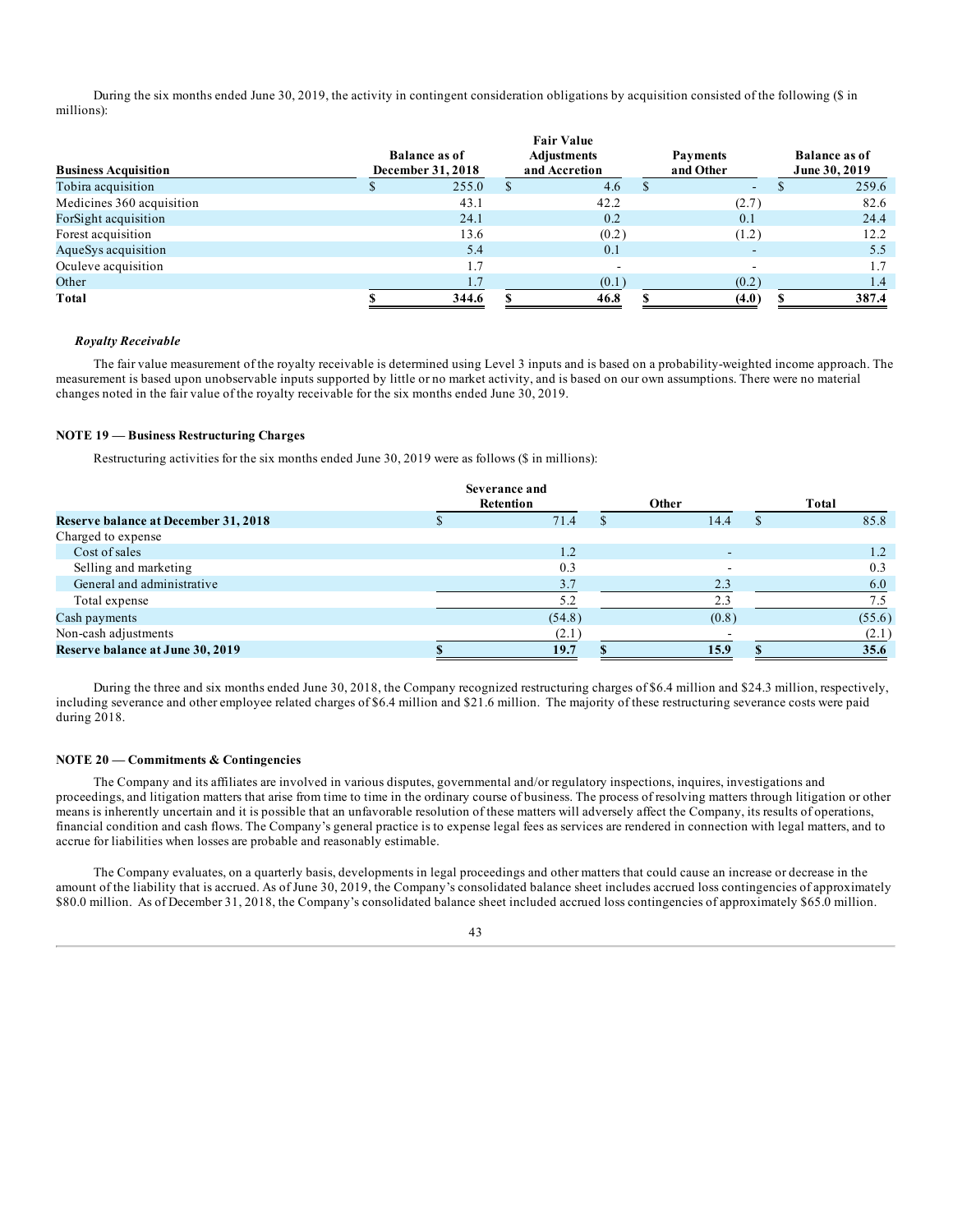The Company's legal proceedings range from cases brought by a single plaintiff to mass tort actions and class actions with thousands of putative class members. These legal proceedings, as well as other matters, involve various aspects of our business and a variety of claims (including, but not limited to, *qui tam* actions, antitrust, product liability, breach of contract, securities, patent infringement and trade practices), some of which present novel factual allegations and/or unique legal theories. In addition, a number of the matters pending against us are at very early stages of the legal process (which in complex proceedings of the sort faced by us often extend for several years). As a result, some matters have not yet progressed sufficiently through discovery and/or development of important factual information and legal issues to enable us to estimate a range of possible loss. In those proceedings in which plaintiffs do request publicly quantified amounts of relief, the Company does not believe that the quantified amounts are meaningful because they are merely stated jurisdictional limits, exaggerated and/or unsupported by the evidence or applicable burdens of proof.

In matters involving the assertion or defense of the Company's intellectual property, the Company believes it has meritorious claims and intends to vigorously assert or defend the patents or other intellectual property at issue in such litigation. Similarly, in matters where the Company is a defendant, the Company believes it has meritorious defenses and intends to defend itself vigorously. However, the Company can offer no assurances that it will be successful in a litigation or, in the case of patent enforcement matters, that a generic version of the product at issue will not be launched or enjoined. Failing to prevail in a litigation could adversely affect the Company and could have a material adverse effect on the Company's business, results of operations, financial condition and cash flows.

# *Intellectual Property Litigation*

#### *Patent Enforcement Matters*

*Bystolic®*. On July 2, 2019, subsidiaries of the Company brought an action for infringement of U.S. Patent No. 6,545,040 in the United States District Court for the District of Delaware against Ajanta Pharma Ltd. and Ajanta Pharma USA Inc. (collectively, "Ajanta") in connection with an abbreviated new drug application filed with the FDA by Ajanta seeking approval to market a generic version of Bystolic*®* and challenging said patent. No trial date or case schedule has been set.

*Combigan*®. On October 30, 2017, subsidiaries of the Company filed an action for infringement of U.S. Patent Number 9,770,453 (the "'453 Patent") against Sandoz, Inc. and Alcon Laboratories, Inc. ("Sandoz") in the U.S. District Court for the District of New Jersey, in connection with the abbreviated new drug applications respectively filed with the FDA by Sandoz and Alcon, seeking approval to market a generic version of Combigan®. On March 6, 2018, U.S. Patent Nos. 9,907,801 (the "'801 Patent") and 9,907,802 (the "'802 Patent") were added to the case. The '453, '801 and '802 Patents are listed in the Orange Book for Combigan® and expire on April 19, 2022. A trial date has not been set. On July 13, 2018, the district court adopted Allergan's proposed claim construction and granted Allergan's motion for preliminary injunction against Sandoz. On August 1, 2018, the district court entered an order setting a preliminary injunction bond in the amount of \$157,300,000 under Federal Rule of Civil Procedure 65(c), which Allergan posted. Sandoz has appealed the grant of the injunction, and the appeal is ongoing*.*

*Fetzima*®. In October and November 2017, subsidiaries of the Company and Pierre Fabre Medicament S.A.S. brought actions for infringement of U.S. Patent Nos. RE43,879 (the "'879 Patent"); 8,481,598 (the "'598 Patent"); and 8,865,937 (the "'937 Patent") against MSN Laboratories Private Limited and MSN Pharmaceuticals Inc. (collectively, "MSN"), Prinston Pharmaceutical Inc. and Solco Healthcare U.S., LLC (collectively, "Prinston"), Torrent Pharmaceuticals Limited and Torrent Pharma Inc. (collectively, "Torrent"), West-Ward Pharmaceuticals International Limited and West-Ward Pharmaceuticals Corp. (collectively, "West-Ward"), Zydus Pharmaceuticals (USA) Inc. ("Zydus"), Aurobindo Pharma USA, Inc. and Aurobindo Pharma Limited (collectively, "Aurobindo"), and Amneal Pharmaceuticals LLC and Amneal Pharmaceuticals Private Limited (collectively, "Amneal"), in connection with abbreviated new drug applications, respectively filed with the FDA by MSN, Prinston, Torrent, West-Ward, Zydus, Aurobindo, and Amneal, each seeking approval to market generic versions of Fetzima® and challenging said patents. The '879 Patent expires in June 2023 (not including a pending application for patent term extension ("PTE")), the '598 patent expires in March 2031, and the '937 Patent expires in May 2032. The case is currently in fact discovery, and no trial date has been set. Allergan entered into a settlement agreement with Amneal on December 18, 2018, and the case as against Amneal was dismissed. Allergan entered into a settlement agreement with Prinston on June 6, 2019, and the case as against Prinston was dismissed*.*

In April 2019, subsidiaries of the Company and Pierre Fabre Medicament S.A.S. brought an action for infringement of the '879, '598 and '937 Patents against Micro Labs Ltd. and Micro Labs USA, Inc. ("Micro") in connection with Micro's abbreviated new drug application seeking approval to market a generic version of Fetzima® and challenging said patents. No trial date has been set.

*Juvéderm* ®. On February 26, 2019, subsidiaries of the Company filed a complaint for infringement of U.S. Patent Nos. 8,450,475 (the "475 Patent), 8,357,795 (the "'795 Patent"), 8,822,676 (the "'676 Patent"), 9,089,519 (the "'519 Patent"), 9,238,013 (the "'013 Patent") and 9,358,322 (the "'322 Patent") in the U.S. District Court for the District of Delaware against Prollenium US Inc. and Prollenium Medical Technologies Inc. (collectively, "Prollenium"). The complaint seeks, among other things, a judgment that Defendants have infringed these patents by making, selling, offering to sell, and importing Prollenium's Revanesse® Versa+TM product within and into the United States. Plaintiffs seek injunctive relief and damages for Defendants' infringement. Trial is scheduled for June 14, 2021.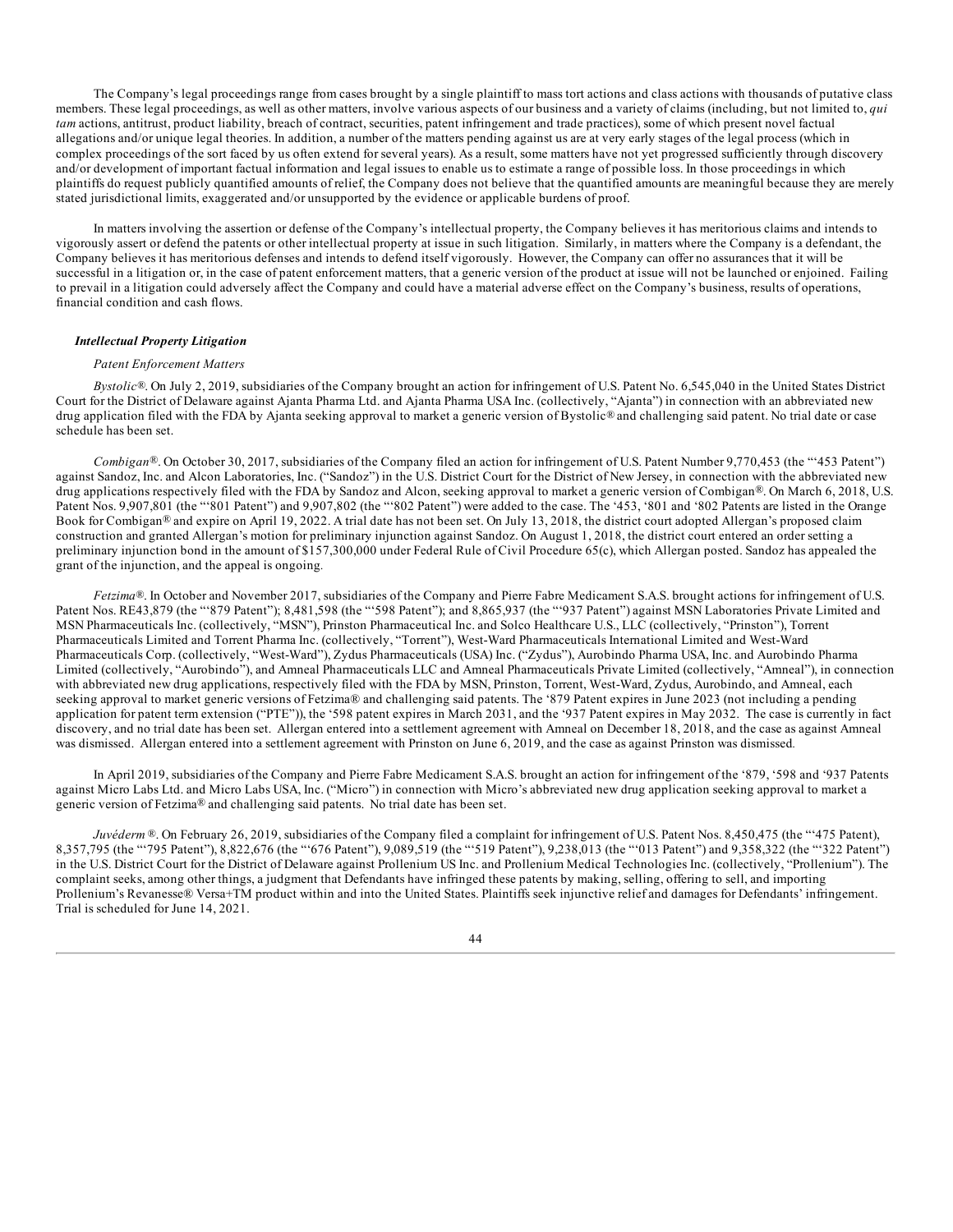*Kybella*<sup>®</sup>. On November 9, 2018, a subsidiary of the Company brought an action for infringement of U.S. Patent Nos. 8,101,593 (the "593 Patent"), 8,367,649 (the "'649 Patent") and 8,653,058 (the "'058 Patent") against Slayback Pharma LLC ("Slayback") in the U.S. District Court for the District of New Jersey in connection with an abbreviated new drug application filed with the FDA by Slayback seeking approval to market a generic version of Kybella® and challenging said patents. The '593, '649, and '058 Patents expire in March 2030. On April 10, 2019, a subsidiary of the Company, together with Los Angeles Biomedical Research Institute at Harbor UCLA-Medical Center ("LA BioMed") and The Regents of the University of California (the "Regents") (all collectively, "Plaintiffs"), filed an amended complaint against Slayback asserting infringement of the '593, '649 and '058 Patents and U.S. Patent Nos. 7,622,130 (the "'130 Patent"), 7,754,230 (the "'230 Patent"), 8,298,556 (the "'556 Patent") and 8,846,066 (the "'066 Patent"). The '130 and '230 Patents expire in December 2027 (not including pending applications for patent term extension ("PTE")), the '556 Patent expires in August 2025, and the '066 Patent expires in February 2025. Plaintiffs entered into a settlement agreement with Slayback on June 12, 2019, and the case was dismissed*.*

*Latisse® IV*. In December 2016, Sandoz announced the U.S. market launch of its generic copy of Latisse®. In July 2017, subsidiaries of the Company and Duke University (collectively, "Plaintiffs") filed a complaint for infringement of U.S. Patent Number 9,579,270 ("'270 Patent") against Defendants Sandoz Inc. ("Sandoz") and Alcon Laboratories, Inc. ("Alcon") in the U.S. District Court for the Eastern District of Texas (EDTX). The '270 patent expires in January 2021. In their complaint, Plaintiffs seek, among other things, a judgment that Defendants have infringed the '270 patent by making, selling, and offering to sell, and/or importing, their generic copy of Latisse® within the United States. Plaintiffs seek injunctive relief and damages for Defendants' infringement. On April 3, 2018, the EDTX court issued an order, among other things, severing Plaintiff's claims against Defendants and transferring Plaintiff's claims against Alcon to the District Court of Delaware and Plaintiff's claims against Sandoz to the District of Colorado. On October 5, 2018, the Delaware District Court entered an order dismissing the Delaware action against Alcon. Fact discovery is closed in the District of Colorado case against Sandoz and a trial date has not yet been set.

*Latisse® V*. On September 25, 2017, subsidiaries of the Company and Duke University brought an action for infringement of U.S. Patent No. 9,579,270 (the "'270 Patent") against Alembic Pharmaceuticals, Ltd., Alembic Global Holding SA, and Alembic Pharmaceuticals, Inc. (collectively, "Alembic") in the U.S. District Court for the District of New Jersey in connection with an abbreviated new drug application filed with FDA by Alembic, seeking approval to market a generic version of Latisse® and challenging the '270 patent. Subsidiaries of the Company and Duke entered into a settlement agreement with Alembic and the case was dismissed on April 4, 2019.

*Latisse® VI*. On September 19, 2018, subsidiaries of the Company and Duke University brought an action for infringement of U.S. Patent No. 9,579,270 (the "270 Patent") against Akorn, Inc. and Hi-Tech Pharmacal Co., Inc. (collectively, "Akorn") in the U.S. District Court for the District of New Jersey in connection with an abbreviated new drug application filed with FDA by Akorn seeking approval to market a generic version of Latisse® and challenging the '270 patent. The case is currently in fact discovery and a trial date has not yet been set.

*Linzess®*. Beginning in November 2016 subsidiaries of the Company and Ironwood Pharmaceuticals, Inc. (collectively, "Plaintiffs"), brought multiple actions for infringement of some or all of U.S. Patent Nos. 7,304,036 (the "'036 Patent"); 7,371,727 (the "'727 Patent"); 7,704,947 (the "'947 Patent"); 7,745,409 (the "'409 Patent"); 8,080,526 (the "'526 Patent"); 8,110,553 (the "'553 Patent"); 8,748,573 (the "'573 Patent"); 8,802,628 (the "'628 Patent"); and 8,933,030 (the "'030 Patent") against Teva Pharmaceuticals USA, Inc. ("Teva"), Aurobindo Pharma Ltd. ("Aurobindo"), Mylan Pharmaceuticals Inc. ("Mylan"), Sandoz Inc. ("Sandoz") and Sun Pharma Global FZE ("Sun") in the U.S. District Court for the District of Delaware in connection with abbreviated new drug applications respectively filed with the FDA by Teva, Aurobindo, Mylan, Sandoz and Sun, each seeking approval to market generic versions of Linzess® 145 mcg and 290 mcg capsules and challenging some or all of said patents ("November 2016 Action"). The '727, '947, '409, '526 and '553 Patents expire in January 2024; the '036 Patent expires in August 2026; and the '573, '628 and '030 Patents expire in 2031. In the November 2016 Action, expert discovery has been completed. On May 31, 2019, due to a scheduling conflict, the bench trial set for June 2019 was postponed. Trial is now scheduled to begin on January 7, 2020.

On October 20, 2017, November 30, 2017 and January 20, 2018, Plaintiffs brought actions for infringement of U.S. Patent No. 9,708,371 (the "'371 Patent") in the U.S. District Court for the District of Delaware against Teva, Mylan and Sandoz, respectively. The '371 Patent expires in 2033. The '371 patent actions have been consolidated with the November 2016 Action.

On February 2, 2018 and March 29, 2018, Plaintiffs brought actions for infringement of some or all of the '036, '727, '947, '409, '526, '553, '030 and '371 Patents against Teva and Mylan in the U.S. District Court for the District of Delaware in connection with abbreviated new drug applications respectively filed with the FDA by Teva and Mylan, each seeking approval to market generic versions generic versions of Linzess® 72 mcg capsules ("72 mcg ANDA") before the expiration said patents. The district court consolidated the 72 mcg ANDA actions with the November 2016 Action.

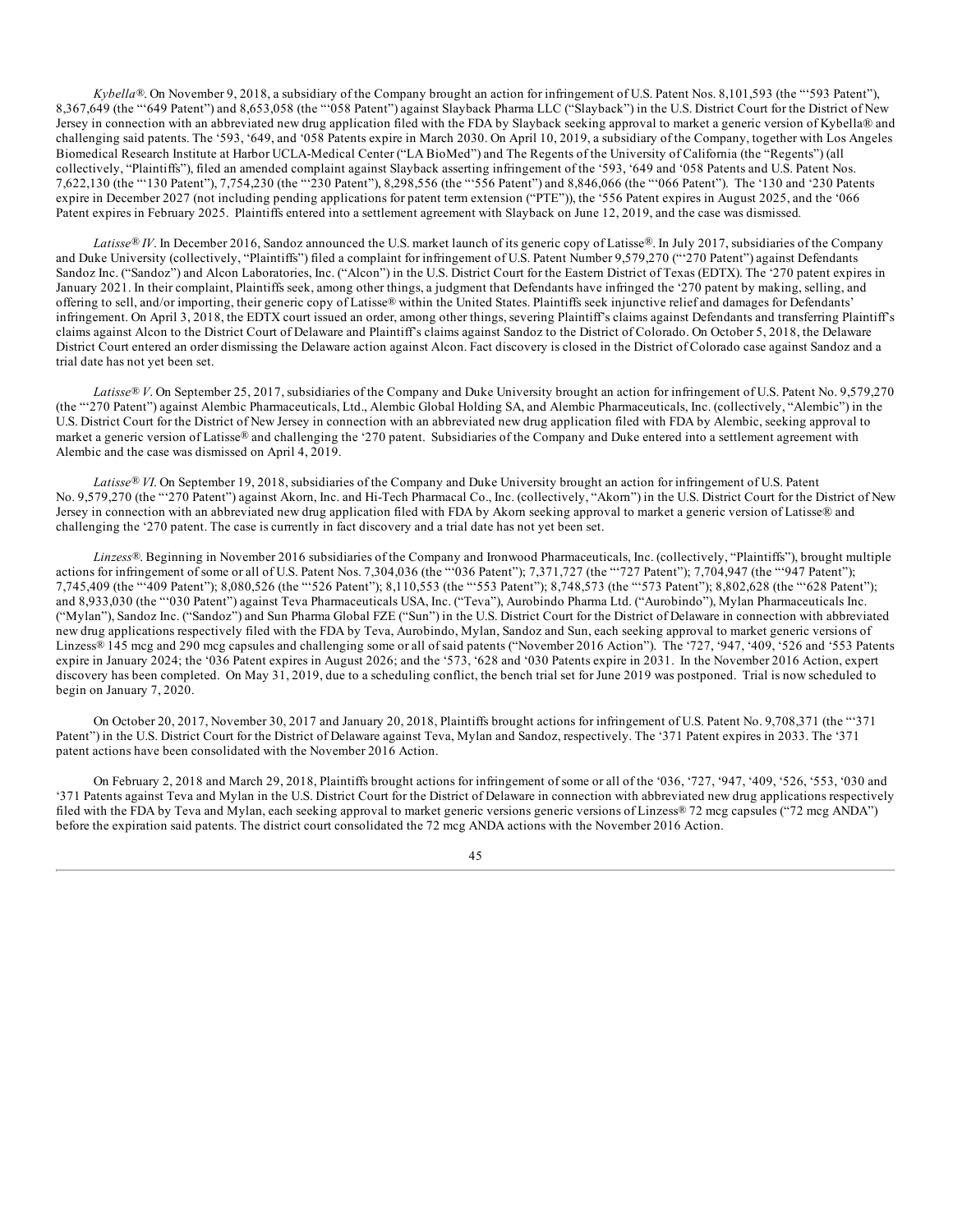In May and August 2018, the district court granted joint stipulations and orders to dismiss without prejudice all claims, counterclaims, and defenses in the November 2016 Action with respect to the '371 Patent and the '030 Patent, respectively, as between Plaintiffs, Teva, Mylan and Sandoz.

On September 4, 2018, Plaintiffs filed an amended complaint as to Mylan to assert the '628 patent against Mylan's 72 mcg ANDA product.

Plaintiffs entered into a settlement agreement with Sun and certain Sun affiliates and the case against Sun was dismissed on January 18, 2018. Plaintiffs entered into a settlement agreement with Aurobindo and the case against Aurobindo was dismissed on May 7, 2018. Plaintiffs entered into a settlement agreement with Mylan and the case against Mylan was dismissed on December 27, 2018. Under the terms of the settlement agreement, Plaintiffs will provide a license to Mylan to market its generic versions of Linzess® 145 mcg and 290 mcg in the United States beginning on February 5, 2030 (subject to FDA approval), and its generic version of Linzess® 72 mcg in the United States beginning on August 5, 2030, or earlier in certain circumstances.

*Restasis®*. Between August 2015 and July 2016, a subsidiary of the Company brought actions for infringement of U.S. Patent Nos. 8,629,111 (the "'111 patent"), 8,633,162 (the "'162 patent"), 8,642,556 (the "'556 patent"), 8,648,048 (the "'048 patent"), 8,685,930 (the "'930 patent") and 9,248,191 (the "'191 patent") in the U.S. District Court for the Eastern District of Texas against Akorn, Inc., Apotex, Inc., Mylan Pharmaceuticals, Inc., Teva Pharmaceuticals USA, Inc., InnoPharma, Inc., Famy Care Limited ("Famy Care"), TWi Pharmaceuticals, Inc. ("TWi") and related subsidiaries and affiliates thereof.

The subsidiary entered into settlement agreements with Apotex, TWi, Famy Care and InnoPharma. As a result of certain of these settlements, Allergan will provide a license to certain parties to launch their generic versions of Restasis® beginning on February 27, 2024, or earlier in certain circumstances. Additionally, under certain circumstances, the Company will supply and authorize certain parties to launch an authorized generic version of Restasis® on August 28, 2024 or earlier in certain circumstances.

On September 8, 2017, the Company assigned all Orange Book-listed patents for Restasis® to the Saint Regis Mohawk Tribe ("the Tribe"), a recognized sovereign tribal government, and concurrently was granted an exclusive field-of-use license to practice the patents in the United States for all FDA-approved uses of the products under the Restasis® NDAs.

On October 16, 2017, the District Court issued a decision and final judgment finding that the asserted claims of the '111 patent, the '048 patent, the '930 patent and the '191 patent were infringed, but invalid on the ground of obviousness. The District Court also held that the asserted claims were not invalid as anticipated, for lack of enablement, or for improper inventorship. On November 13, 2018, the U.S. Court of Appeals for the Federal Circuit issued a decision affirming the district court's finding of invalidity of the asserted claims of the '111, '048, '930 and '191 Patents. On March 6, 2019, the Federal Circuit denied Allergan and the Tribe's petition for rehearing, and a mandate issued on March 13, 2019. On April 10, 2019, Allergan and the Tribe filed a petition for a writ of certiorari with the United States Supreme Court, which was denied on June 3, 2019.

On December 22, 2016, a subsidiary of the Company filed a complaint for infringement of the '111 patent, '162 patent, '556 patent, '048 patent, '930 patent, and the '191 patent in the U.S. District Court for the Eastern District of Texas against Deva Holding A.S. ("Deva"). On March 6, 2018, the district court granted in part and denied in part the parties' joint motion for entry of a stipulated order, and stayed the case until such time as the Federal Circuit in the lead appeal case with Teva, Mylan and Akron issues a mandate. The parties' stipulation provides that Deva will be bound by the outcome of that appeal. On April 30, 2019, the district court granted Deva's motion for entry of final judgment and dismissal with prejudice, and the case was dismissed.

On August 10 and September 20, 2018, a subsidiary of the Company and the Tribe filed complaints for infringement of the '162 patent and the '556 patent in the U.S. District Court for the District of Delaware against Saptalis and against Amneal Pharmaceuticals, LLC and Amneal Pharmaceuticals Co. India Private Limited (collectively, "Amneal"), respectively. The cases were voluntarily dismissed on January 2, 2019.

*Restasis® IPR*. On June 6, 2016, a subsidiary of the Company received notification letters that Inter Partes Review of the USPTO ("IPR") petitions were filed by Mylan Pharmaceuticals Inc. ("Mylan") regarding U.S. Patent Nos. 8,629,111 (the "'111 patent"), 8,633,162 (the "'162 patent"), 8,642,556 (the "'556 patent"), 8,648,048 (the "'048 patent"), 8,685,930 (the "'930 patent"), and 9,248,191 (the "'191 patent"), which patents expire on August 27, 2024. Mylan filed the IPR petition on June 3, 2016. On June 23, 2016, a subsidiary of the Company received a notification letter that an IPR petition and motion for joinder was filed by Argentum Pharmaceuticals LLC ("Argentum") regarding the '111 patent. On December 7, 2016, the Company entered into a settlement agreement with Argentum and Argentum's petition was withdrawn. On December 8, 2016, the USPTO granted *Mylan's petitions to institute IPRs* with respect to these patents. On January 6, 2017, each of Akorn and Teva filed, and on January 9, 2017 the USPTO received, IPR petitions with respect to these patents and motions for joinder with the Mylan IPR. The USPTO granted Teva's and Akorn's joinder motions on March 31, 2017.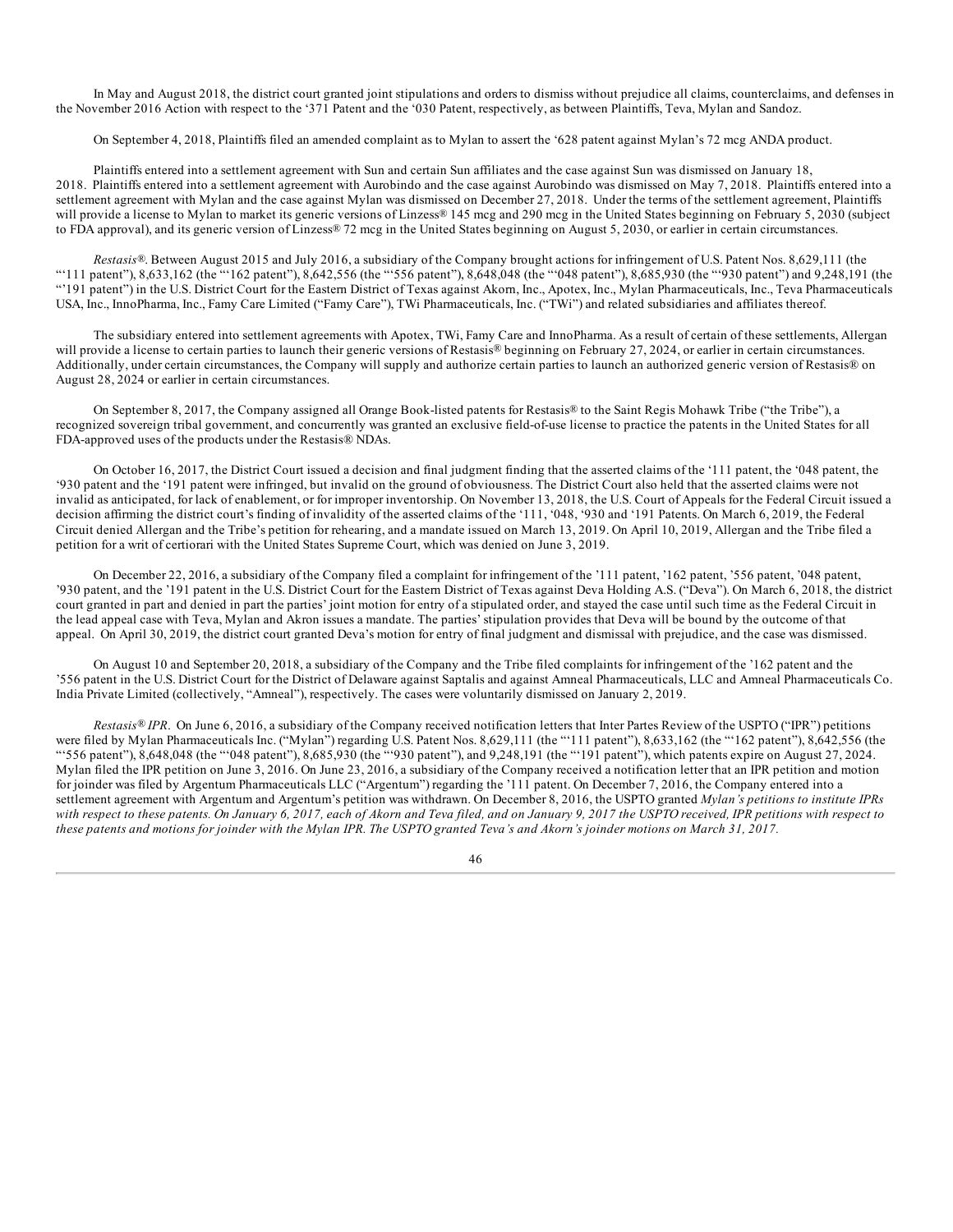On September 8, 2017, Allergan assigned all Orange Book-listed patents for Restasis® to the Saint Regis Mohawk Tribe ("the Tribe"), a recognized sovereign tribal government, and concurrently was granted an exclusive field-of-use license to practice the patents in the United States for all FDA-approved uses of the products under the Restasis® NDAs. That same day, the Tribe filed an updated Mandatory Notice with the USPTO to reflect that the Tribe is the patent owner, and sought permission to file a motion to dismiss based on tribal sovereign immunity.

On February 23, 2018, the USPTO issued orders denying the Tribe's motion to dismiss (or terminate).

On July 20, 2018, the Federal Circuit affirmed the USPTO's denial of the Tribe's motion to dismiss and Allergan's motion to withdraw. On August 20, 2018, the Tribe and Allergan filed a petition for rehearing en banc, which the Federal Circuit denied on October 22, 2018. On December 21, 2018, the Company and the Tribe filed a petition for a writ of certiorari with the United States Supreme Court, which was denied on April 15, 2019.

*Saphris®*. Between September 2014 and May 2015, subsidiaries of the Company brought actions for infringement of some or all of U.S. Patent Nos. 5,763,476 (the "'476 patent"), 7,741,358 (the "'358 patent") and 8,022,228 (the "'228 patent") against Sigmapharm Laboratories, LLC ("Sigmapharm"), Hikma Pharmaceuticals, LLC ("Hikma"), Breckenridge Pharmaceutical, Inc. ("Breckenridge"), Alembic Pharmaceuticals, Ltd. ("Alembic") and Amneal Pharmaceuticals, LLC ("Amneal"), and related subsidiaries and affiliates thereof in the U.S. District Court for the District of Delaware in connection with an abbreviated new drug applications respectively filed with FDA by Sigmapharm, Hikma, Breckenridge, Alembic and Amneal, each seeking approval to market a generic versions of Saphris® and challenging each of said patents. Including a 6-month pediatric extension of regulatory exclusivity, the '476 patent expires in December 2020, and the '358 and '228 patents expire in October 2026. In 2016, the parties agreed to dismiss all claims related to the '358 and '228 patents, leaving only the '476 patent at issue. On October 13, 2016, the court stayed trial as to Sigmapharm and extended the 30-month stay as to Sigmapharm. On June 30, 2017, the district court issued an opinion and order finding all asserted claims of the '476 patent valid, that claims 1, 2, 5 and 6 were infringed by Alembic, Amneal, Breckenridge and Hikma, and that claims 4, 9 and 10 were not infringed by Alembic and Breckenridge. On July 11, 2017, the district court entered a final judgment that ordered, among other things, that Alembic's, Amneal's, Breckenridge's and Hikma's respective ANDAs not be granted final approval by FDA earlier than the date of expiration of the '476 patent inclusive of any applicable adjustments, extensions or exclusivities.

On March 14, 2019, the Federal Circuit vacated the district court's July 2017 judgment that claims 1 and 4 are not invalid and remanded for the district court to consider a fact question and its impact on the obviousness analysis. On April 15, 2019, Plaintiffs filed a combined petition for panel rehearing and rehearing en banc with respect to this issue, which was denied on May 15, 2019. In its March 14, 2019 order, the Federal Circuit also vacated the judgment of non-infringement of claims 4, 9 and 10 as to Alembic and Breckenridge and remanded for the district court to consider their infringement under a revised claim construction.

A separate bench trial concerning Sigmapharm's infringement of claim 1 of the '476 patent began on June 20, 2018, and on November 16, 2018, the court held that Sigmapharms' proposed ANDA product would infringe claim 1 of the '476 patent On November 26, 2018, Sigmapharm sought relief from the November 16, 2018 decision. On November 30, 2018, the Company moved for entry of final judgment. Both motions are currently pending.

#### *Trade Secret Matters*

*Botulinum Neurotoxin ITC Investigation*. On January 30, 2019, subsidiaries of the Company and Medytox Inc. (collectively, "Complainants") filed a complaint with the United States International Trade Commission ("ITC") against Daewoong Pharmaceuticals Co., Ltd., Daewoong Co., Ltd., and Evolus Inc. (collectively, "Respondents") requesting the ITC commence an investigation with respect to the Respondents' importation into the United States of Respondents' botulinum neurotoxin products, including DWP-450 (also known as JeuveauTM), which Complainants assert were developed, made and/or imported using Medytox's trade secrets. Complainants seek, among other things, a permanent exclusionary order and cease and desist orders covering Respondents' botulinum neurotoxin products, including DWP-450/JeuveauTM. On February 28, 2019, the ITC instituted an investigation into Respondents' botulinum neurotoxin products, including DWP-450/JeuveauTM. Fact discovery closed on July 19, 2019. On July 24, 2019, the Administrative Law Judge issued an Order rescheduling the evidentiary hearing for February 4-7, 2020, and indicating that the target date for completion of the investigation would probably be extended to October 6, 2020.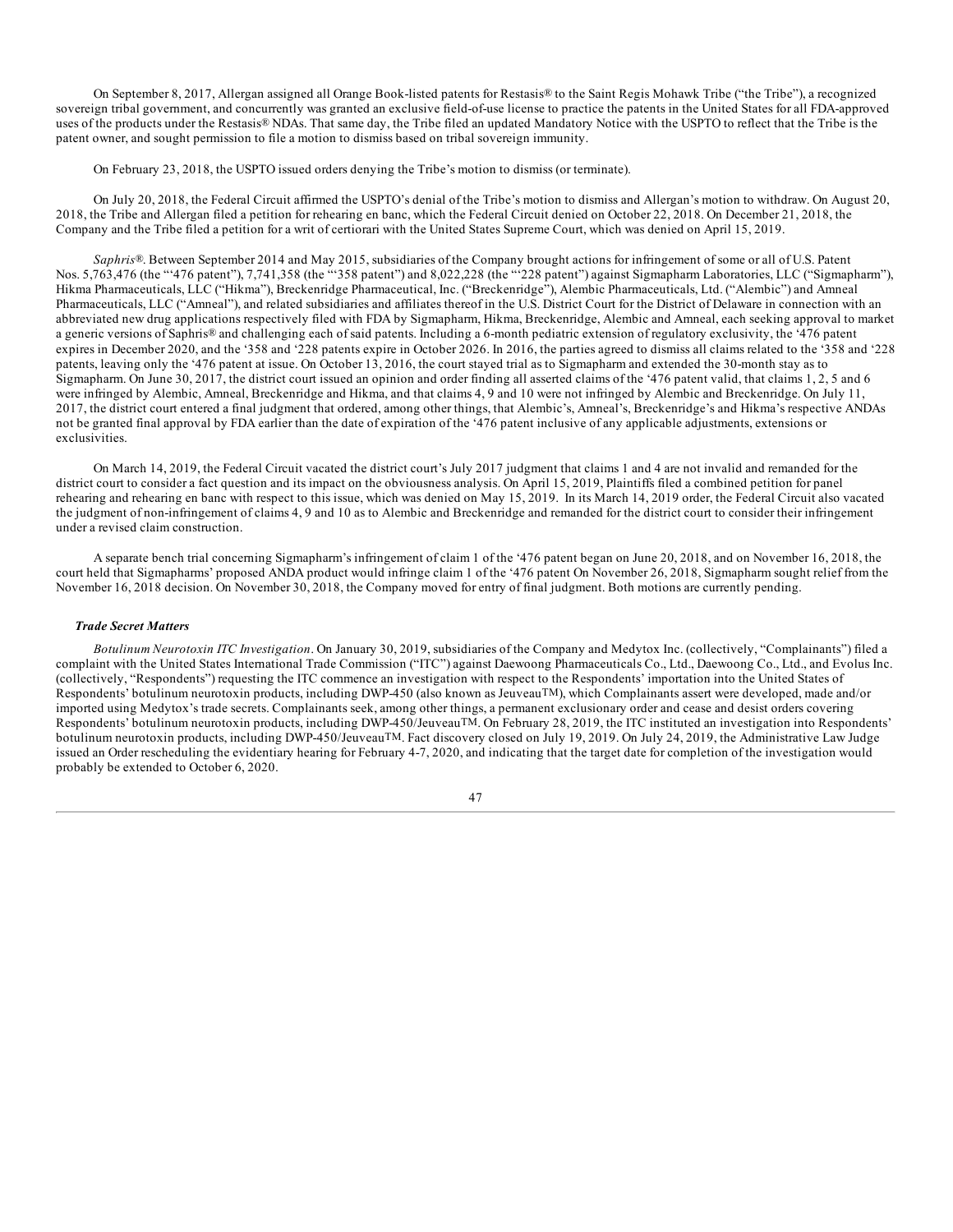#### *Trademark Enforcement Matters*

*Juvéderm®*. On April 5, 2017, a subsidiary of the Company brought an action for unfair competition, false advertising, dilution, conspiracy and infringement of Allergan's Juvéderm ® trademarks in the U.S. District Court for the Central District of California against Dermavita Limited Partnership ("Dermavita"), Dima Corp. S.A. ("Dima Corp.") and KBC Media Relations LLC ("KBC"). Dima Corp. had previously announced its acquisition of a license from Dermavita to develop and market in the U.S. cosmetic products under the Juvederm trademark. During June 2017, the Company entered into a settlement agreement with KBC. During July 2017, the Court preliminarily enjoined Dima Corp. from, inter alia, promoting or selling within the United States any product bearing the trademark Juvéderm® or any other trademark confusingly similar to it. During January 2018, the Court granted Dermavita's renewed motion to dismiss the Company's complaint based on purported lack of personal jurisdiction. During January 2019, the Company subsidiary and Dima Corp. resolved the action and the Court entered a permanent injunction and final judgment in favor of the Company subsidiary and against Dima Corp. for trademark infringement, unfair competition, dilution and false advertising.

Subsidiaries of the Company requested a preliminary injunction against Dermavita, Dima Corp, Aesthetic Services & Development, Jacqueline Sillam and Dimitri Sillam in the High Court of Paris, France. During June 2017, the Paris Court preliminarily enjoined the defendants, inter alia, to refrain from promoting or selling in France its Juvederm products, to transfer various domain names and to pay provisional damages to Allergan, on the basis that such use would infringe Allergan's EU and French Juvéderm® trademarks and would amount to unfair competition. This injunction has become final. A subsidiary of the Company has also filed against Dermavita, Dima Corp. and others a full action of trademark infringement in the Paris court. Dermavita has submitted two requests that the full action be stayed pending the outcome of the Nanterre action and the EUIPO trademark proceedings, both mentioned below. The Paris court rejected Dermavita's first stay request and subsequently ordered the defendants to pay more than 75,000 Euros in liquidated damages for violation of the preliminary injunction mentioned above. Dermavita's second request for a stay remains pending. Furthermore, Dermavita filed an action against subsidiaries of the Company in the Nanterre, France court alleging that the subsidiaries have not used its Juvéderm trademark and requesting the court to revoke the Company's trademark based on its purported lack of use or purportedly invalid license and assignment agreements. On February 21, 2019, the Nanterre Court ruled in the Company's favor, holding that the license and assignment agreements were valid and that Allergan has used its trademark in commerce. Dermavita has appealed this decision.

On January 22, 2019, subsidiaries of the Company brought a related action for infringement of the Company's Juvéderm*®* trademarks against Aesthetic Services and Development Limited, Juvederm Elite Clinics SARL and Jamal Hamadi in the (UK) High Court of Justice. The case is in its early stages and no trial date has been set.

Furthermore, more than 150 trademark opposition and cancellation actions between Allergan and Dermavita have been filed in front of the USPTO, EUIPO and various other national and regional trademark offices around the world. Most of these actions remain pending; however, Allergan has received favorable decisions in more than thirty (30) such actions.

#### *Antitrust Litigation*

*Asacol® Litigation*. Class action complaints have been filed against certain subsidiaries of the Company on behalf of putative classes of direct and indirect purchasers. The lawsuits have been consolidated in the U.S. District Court for the District of Massachusetts. The complaints allege that plaintiffs paid higher prices for Asacol® HD and Delzicol® as a result of alleged actions preventing or delaying generic competition in the market for an older Asacol® product in violation of U.S. federal antitrust laws and/or state laws. Plaintiffs seek unspecified injunctive relief, treble damages and/or attorneys' fees. The Company has settled the claims brought by the direct purchaser plaintiffs. While the district court granted the indirect purchaser plaintiffs' motion for class certification, the Court of Appeals for the First Circuit later issued a decision reversing the lower court's decision on class certification. The appellate court denied plaintiffs' motion for rehearing en banc and remanded the case back to the District Court where the court denied plaintiffs' renewed motion for class certification. Recently, defendants made offers of judgment to the three remaining individual plaintiffs pursuant to Rule 68 of the Federal Rules of Civil Procedures which the plaintiffs have accepted. The Rule 68 letters have been presented to the court so that it can enter final judgment in these cases.

*Loestrin® 24 Litigation*. Putative classes of direct and indirect purchasers as well as opt-out direct purchasers have filed complaints that have been consolidated in the U.S. District Court for the District of Rhode Island. The lawsuits allege that subsidiaries of the Company engaged in anticompetitive conduct, including when settling patent lawsuits related to Loestrin® 24 Fe, in violation of federal and state antitrust and consumer protection laws. The complaints each seek declaratory and injunctive relief and damages. The court recently granted the direct purchaser plaintiffs' class certification motion and has yet to rule on the indirect purchaser plaintiffs' class motion. Summary judgement briefs are now fully briefed.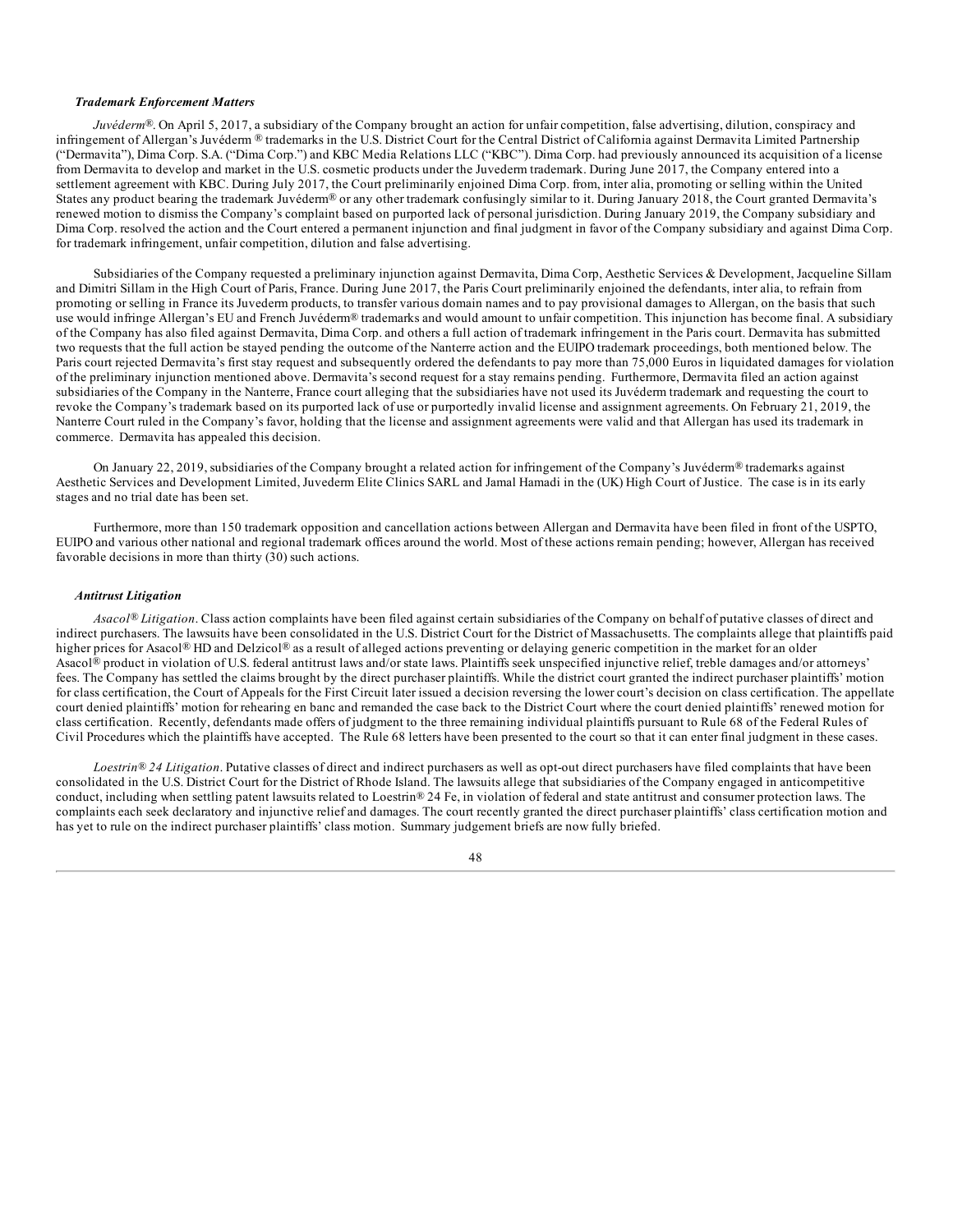*Namenda® Litigation*. In 2014, the State of New York filed a lawsuit in the U.S. District Court for the Southern District of New York alleging that Forest was acting to prevent or delay generic competition to Namenda® in violation of federal and New York antitrust laws and committed other fraudulent acts in connection with its commercial plans for Namenda® XR. The district court granted the state's motion for a preliminary injunction which was later affirmed by the Court of Appeals for the Second Circuit. The parties in that case then reached a settlement to resolve the dispute. Following the conclusion of the New York Attorney General Matter, putative class actions were filed on behalf of direct and indirect purchasers in the same federal court. The class action complaints make claims similar to those asserted by the New York Attorney General and also include claims that Namenda® patent litigation settlements between a Company subsidiary and generic companies also violated the antitrust laws. Plaintiffs seek unspecified injunctive relief, treble damages and attorneys' fees. The court has denied defendants' motion for summary judgement in the direct purchaser action, certified the direct purchaser class of plaintiffs and set a trial date for October 2019. The court granted defendants' motion to bifurcate the trial into separate phases in which the claims relating to the patent litigation settlements will be tried to verdict followed by the claims relating to Forest's plans for Namenda XR.

*Restasis® Competitor Litigation*. Shire, which offers the dry-eye disease drug Xiidra®, sued subsidiaries of the Company in U.S. District Court for the District of New Jersey alleging that defendants unlawfully harmed competition by foreclosing Xiidra® from sales to Medicare Part D plans (and the members of such plans) through the use of discounts (a) contingent on Restasis® receiving preferential formulary treatment; and/or (b) across a bundle of Allergan's products, including Restasis®. The complaint seeks injunctive relief and damages under federal and state law. The court issued a decision on March 22, 2019 granting the defendants' motion to dismiss the complaint. On April 25, 2019, Shire filed an amended complaint. Defendants have moved to dismiss the amended complaint. At the request of the parties, the court entered an Order on June 28, 2019, staying the action through December 27, 2019.

*Restasis® Class Action Litigation*. Several class actions were filed on behalf of putative classes of direct and indirect purchasers of Restasis® alleging that subsidiaries of the company harmed competition by engaging in conduct to delay the market entry of generic versions of Restasis® in violation of the federal antitrust laws as well as state antitrust and consumer-protection laws and unjust enrichment. The cases have been consolidated in the U.S. District Court for the District of New Jersey. All plaintiffs seek damages, declaratory relief, and injunctive relief. The parties are currently engaged in discovery.

### *Commercial Litigation*

*Celexa®/Lexapro® Class Actions*. Certain subsidiaries of the Company were named in federal court actions relating to the promotion of Celexa® and/or Lexapro® all of which were consolidated in an MDL proceeding in the U.S. District Court for the District of Massachusetts. Most of these claims were resolved through a settlement in September 2014. However, two lawsuits remain which assert claims under the federal Racketeer Influenced and Corrupt Organizations ("RICO") Act. The court had entered summary judgment in favor of the defendants in both actions and denied plaintiffs' class certification motions. Plaintiffs in both cases appealed the dismissal of their claims and denial of class certification to the United States Court of Appeals for the First Circuit and the appeals court issued a decision in January 2019 affirming the denial of the class certification motions but reversing the lower court's decision granting the defendants' summary judgment motions.

*Warner Chilcott Marketing Practices*. A putative nationwide class of private payer entities, or their assignees, that paid Medicare benefits on behalf of their beneficiaries filed a complaint against certain subsidiaries of the Company in the U.S. District Court for the District of Massachusetts. The complaint asserts claims under the federal RICO statute, state consumer protection statutes, common law fraud, and unjust enrichment with respect to the sale and marketing of certain products. The Court recently granted Defendants' motion to dismiss the amended complaint.

*Generic Drug Pricing Securities and ERISA Litigation*. Putative classes of shareholders and two individual opt-out plaintiffs filed class action lawsuits against the Company and certain of its current and former officers alleging that defendants made materially false and misleading statements between February 2014 and November 2016 regarding the Company's internal controls over its financial reporting and that it failed to disclose that its former Actavis generics unit had engaged in illegal, anticompetitive price-fixing with its generic industry peers. These lawsuits have been consolidated in the U.S. District Court for the District of New Jersey. The complaints seek unspecified monetary damages. On April 11, 2019, the court heard oral arguments on the Company's motion to dismiss the complaint. In addition, class action complaints have been filed premised on the same alleged underlying conduct that is at issue in the securities litigation but that assert claims under the Employee Retirement Income Security Act of 1974 ("ERISA"). These complaints have been consolidated in the district court in New Jersey. The court granted the Company's motion to dismiss this complaint. The ERISA plaintiffs have appealed this decision to the Third Circuit Court of Appeals.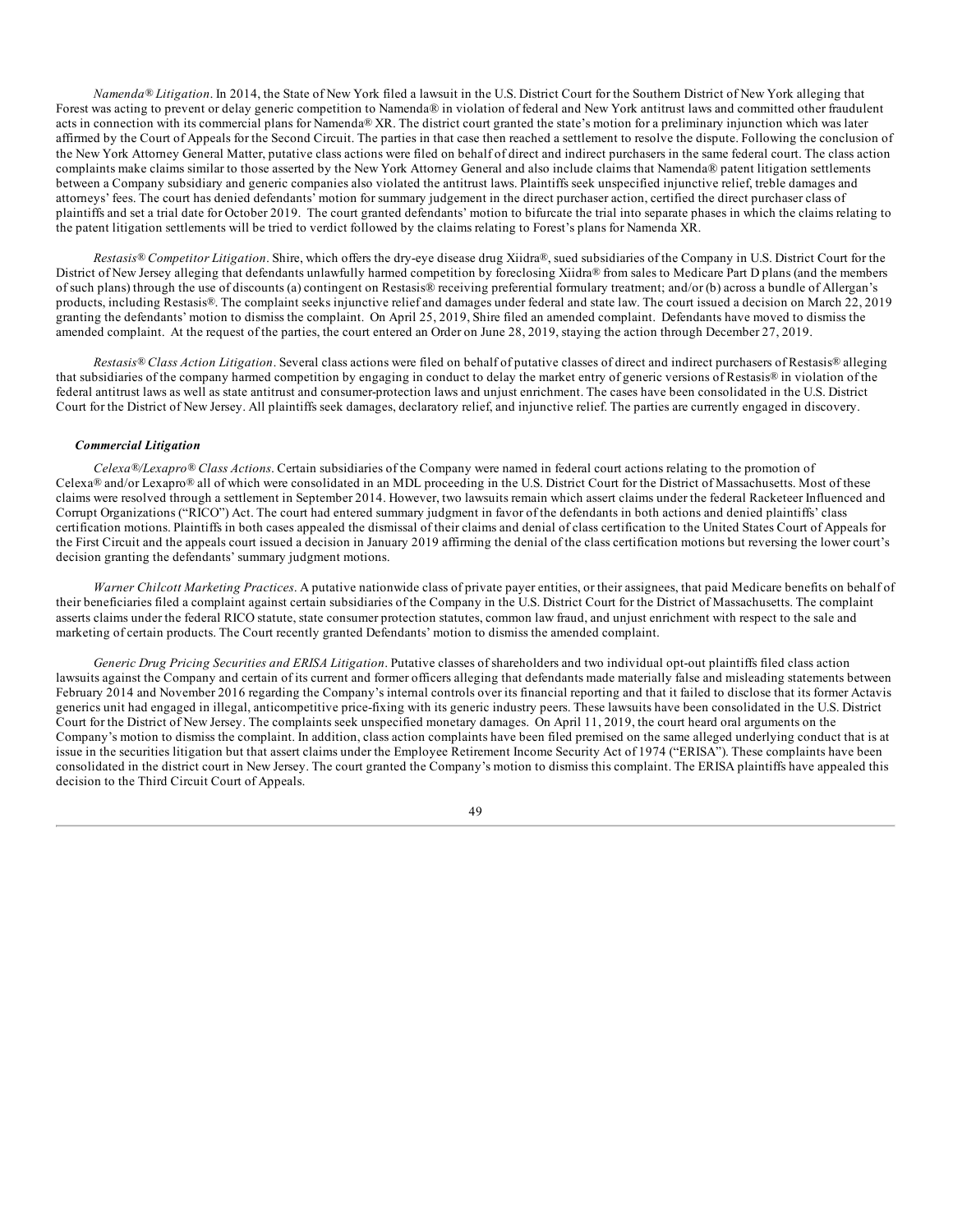*Prescription Opioid Drug Abuse Litigation*. The Company has been named as a defendant, along with several other manufacturers and distributors of opioid products, in over 2,000 matters relating to the promotion and sale of prescription opioid pain relievers and additional suits have been filed. The lawsuits allege generally that the manufacturer defendants engaged in a deceptive campaign to promote their products in violation of state laws and seek unspecified monetary damages, penalties and injunctive relief. Plaintiffs in these suits include states, political subdivisions of states (i.e., counties and municipalities), Native American tribes and other private litigants such as insurance plans, hospital systems and consumers who were prescribed opioid products and were subsequently treated for an overdose or addiction. Cases are pending in both federal and state courts. The federal court cases have been consolidated in an MDL in the U.S. District Court for the Northern District of Ohio, with a first set of cases set for trial in October 2019.

*Testosterone Replacement Therapy Class Action*. Subsidiaries of the Company were named in a class action complaint filed on behalf a putative class of third-party payers in the U.S. District Court for the Northern District of Illinois. The suit alleges that the Company's subsidiaries violated various laws including the federal RICO statute and state consumer protection laws in connection with the sale and marketing of Androderm®. The class plaintiffs seek to obtain certain equitable relief, including injunctive relief and an order requiring restitution and/or disgorgement, and to recover damages and multiple damages in an unspecified amount. While the lawsuit is ongoing, the court has denied plaintiff's class certification motion. On February 14, 2019, the court granted Defendants' motion for summary judgment, dismissing the case in its entirety. On June 12, 2019, plaintiffs/appellants filed their opening brief in the Seventh Circuit. Appellees' Seventh Circuit brief was filed on July 17, 2019.

*Oculeve Shareholder Dispute*. On February 26, 2019, Fortis Advisors LLC, as a representative of the former stockholders of Oculeve, Inc., filed a lawsuit against a subsidiary of the Company in state court in Delaware. The lawsuit centers on a claim that the Company breached the terms of a July 2015 merger agreement. The Company subsidiary has moved to dismiss the complaint.

## *Product Liability Litigation*

*Actonel® Litigation*. A subsidiary of the Company is a defendant in over 500 filed cases in federal and various state courts, relating to the bisphosphonate prescription drug Actonel®. In addition, there are three cases pending in provincial courts in Canada, two involving single plaintiffs, and a third on behalf of a purported class of injured plaintiffs. The complaints allege, among other things, that Actonel® caused them to suffer osteonecrosis of the jaw ("ONJ") and/or atypical fractures of the femur. Plaintiffs are seeking unspecified monetary and injunctive relief, as well as attorneys' fees. The Company subsidiary is being indemnified by Sanofi for certain claims pursuant to an agreement with Sanofi and is being partially indemnified by the Procter & Gamble Company ("P&G") for ONJ claims that were pending at the time the Company subsidiary acquired P&G's global pharmaceutical business in 2009. Settlements have been reached that have resolved most of the pending ONJ-related claims. Recently, all pending Actonel cases in New Jersey state court were dismissed without prejudice subject to refilling after the U.S. Supreme Court issues a decision in Merck Sharp & Dohme Corp. v. Albrecht, Doc. No. 17- 290. The U.S. Supreme Court issued its decision on May 20, 2019 and remanded the Merck case to the Third Circuit*.*

*Breast Implant Litigation*. Certain Company subsidiaries are defendants in more than a dozen cases alleging that Allergan's textured breast implants caused women to develop an uncommon condition known as breast implant associated anaplastic large cell lymphoma ("BIA-ALCL"), and that the defendants failed to properly warn against this risk and failed to promptly and properly report the results of the post-marketing studies relating to these products. These cases have been filed in both federal and state courts in the United States and well as provincial courts in Canada. Five of the Canadian cases have been asserted on behalf putative classes of consumers. On July 24, 2019, Allergan announced a voluntary worldwide recall of unused BIOCELL textured breast implants and tissue expanders. This announcement may impact the number of product liability lawsuits related to BIA-ALCL filed.

*Benicar® Litigation*. A subsidiary of the Company has been named in a number of lawsuits involving allegations that Benicar® caused certain gastrointestinal injuries. Under a co-promotion agreement, Daiichi Sankyo is defending the Company subsidiary in these lawsuits and has announced that it has agreed to enter into a program to settle all of the pending cases on behalf of all defendants, including the Company subsidiary.

*Celexa®/Lexapro® Litigation*. Certain Company subsidiaries are defendants in over 150 actions alleging that Celexa® or Lexapro® caused various birth defects. Several of the cases involve multiple minor-plaintiffs. The majority of these actions have been consolidated in state court in Missouri; none of the actions are set for trial.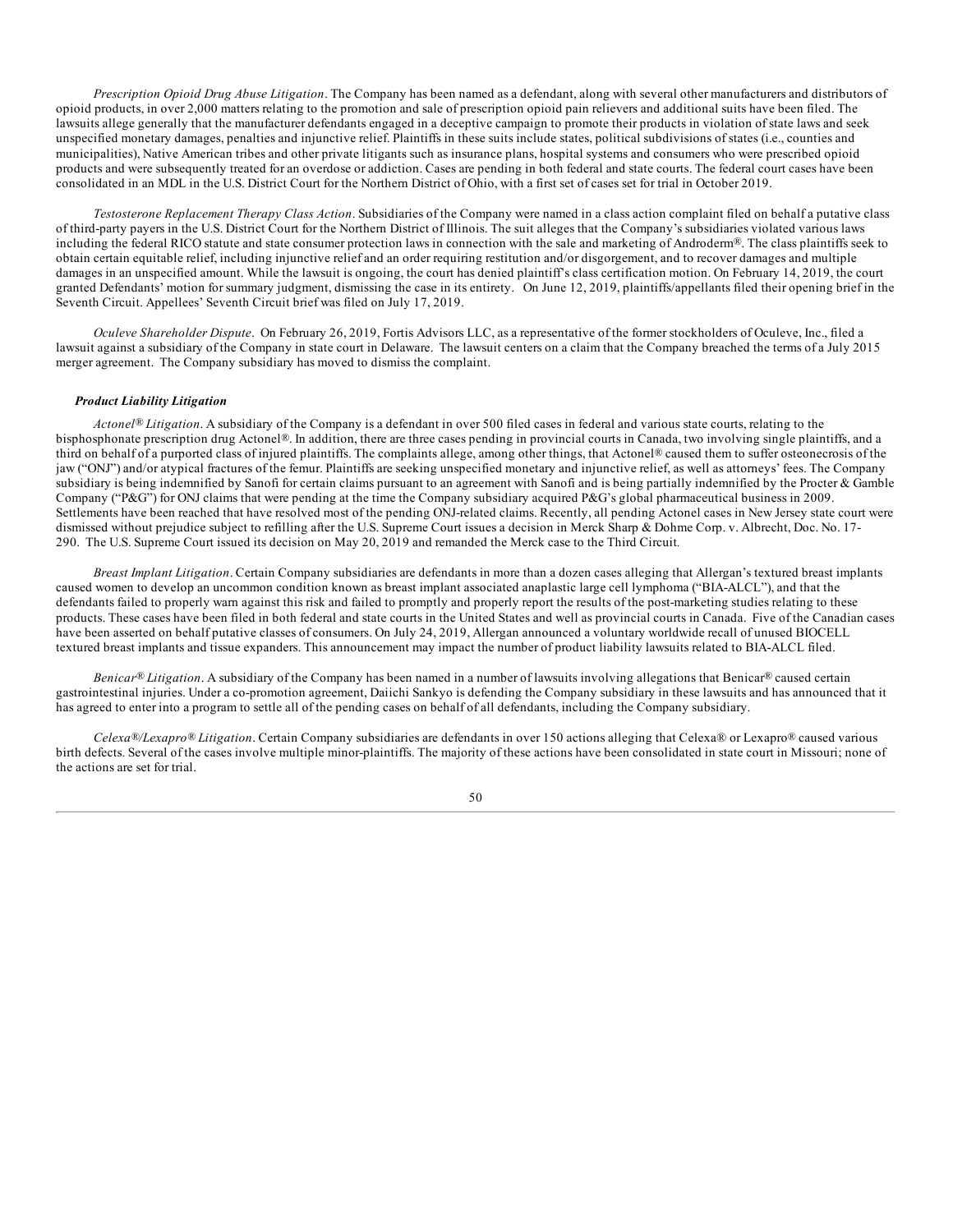*RepliForm® Litigation*. A Company subsidiary has been named as a defendant in over 300 cases alleging that its biologic mesh product RepliForm® did not perform as intended and caused various injuries. The majority of these cases have been consolidated in state court in Massachusetts, with the rest pending in state courts in Delaware and Minnesota and the federal court in West Virginia. Approximately 200 of these cases have been settled or dismissed.

*Testosterone Litigation*. A number of product liability suits were filed against certain Company subsidiaries as well as other manufacturers and distributors of testosterone products, for personal injuries including but not limited to cardiovascular events allegedly arising out of the use of Androderm®. The cases have been consolidated in an MDL in the U.S. District Court for Northern District of Illinois. In mid-2018, the parties reached an agreement to settle all of the pending cases.

#### *Government Investigations, Government Litigation and Qui Tam Litigation*

The Company and its subsidiaries are involved in various disputes, governmental and/or regulatory inspections, inquires, investigations and proceedings that could result in litigation, and other litigation matters that arise from time to time.

Company subsidiaries have received subpoenas and/or Civil Investigative Demands ("CID") from the United States Department of Justice, the United States Health and Human Services, Office of Inspector General, United States Congressional Committees as well as various state regulatory and enforcement authorities. Each of the subpoenas and CIDs seek documents and information relating to discrete topics, including but not limited to: the calculation and reporting by certain Company subsidiaries of their Average Manufacturer Prices, Average Wholesale Prices and Best Prices for several of their products; sales and marketing practices of Botox to urology practices; the promotion and sale of two gastroenterology products; the Saint Regis Mohawk Tribe's acquisition of six Restasis patents and the granting of exclusive licenses to the Restasis product to the Company; and, the promotion and sale of opioid products. In each case, the Company and its subsidiaries are cooperating fully with the governmental authority's requests.

Certain states have initiated lawsuits and qui tam lawsuits have been filed by private parties, also known as relators, on behalf of the federal or state governments. Certain Company subsidiaries have been named as defendants in lawsuits that allege generally that state Medicaid agencies were overcharged for their share of Medicaid drug reimbursement costs due to inflated Average Wholesale Prices ("AWP") reported by the Company subsidiaries. AWP lawsuits are currently pending in Illinois, Utah and Wisconsin.

*Namenda XR®/Namzaric® Qui Tam*. A relator filed a qui tam lawsuit on behalf of the United States government and several individual states against the Company and certain of its subsidiaries along with Adamas Pharma LLC and Adamas Pharmaceuticals, Inc. (collectively, "Adamas"). The lawsuit, filed in the U.S. District Court for the Northern District of California, was unsealed on February 6, 2019. The federal and state governments have declined to intervene in this action. The complaint alleges generally that the Adamas and Allergan defendants each engaged in conduct that delayed generic versions of Namenda  $XR^{\circledR}$  and/or Namzaric<sup>®</sup> from entering the market and that such conduct resulted in the submission of false claims to the government. The Company defendants and Adamas have moved to dismiss the complaint.

*Medical Aesthetics Qui Tam*. A subsidiary of the Company was recently served with a qui tam lawsuit that was filed in the U.S. District Court for the Central District of California on behalf of the United States and several individual states. The federal and state governments have declined to intervene in this action. The complaint alleges that certain promotional programs and sampling practices of the Company's Medical Aesthetics business result in price reporting violations and violate anti-kickback statutes. The Company subsidiary has moved to dismiss this complaint.

#### *Matters Relating to the Company's Divested Generics Business*

The following matters relate to the former generics business of the Company or the transaction pursuant to which that business was sold to Teva, effective August 2, 2016. Teva has agreed to indemnify and defend the Company against all matters asserted in litigation against the Company arising out of the former generics business, including litigations and investigations relating to generic opioid products including, without limitation, the actions described below.

*Lidoderm® Litigation*. The U.S. Federal Trade Commission filed a lawsuit in federal district court in the Eastern District of Pennsylvania against the Company and one of its former global generics business subsidiaries and others alleging that patent litigation settlements relating to Lidoderm were anticompetitive. The FTC voluntarily withdrew its complaint in Pennsylvania and filed a similar complaint in the U.S. District Court for the Northern District California where similar lawsuits filed by private plaintiffs were already pending and where the State of California filed a similar complaint against the same defendants. Defendants in the Pennsylvania action filed a declaratory judgment action against the FTC in the Pennsylvania federal court but the court granted the FTC's motion to dismiss this lawsuit. The FTC and State of California's actions were stayed pending the declaratory judgment action in the Eastern District of Pennsylvania. The former global generics entities reached agreements with the government and private plaintiffs to resolve this action in its entirety, including with respect to any claims against the Company.

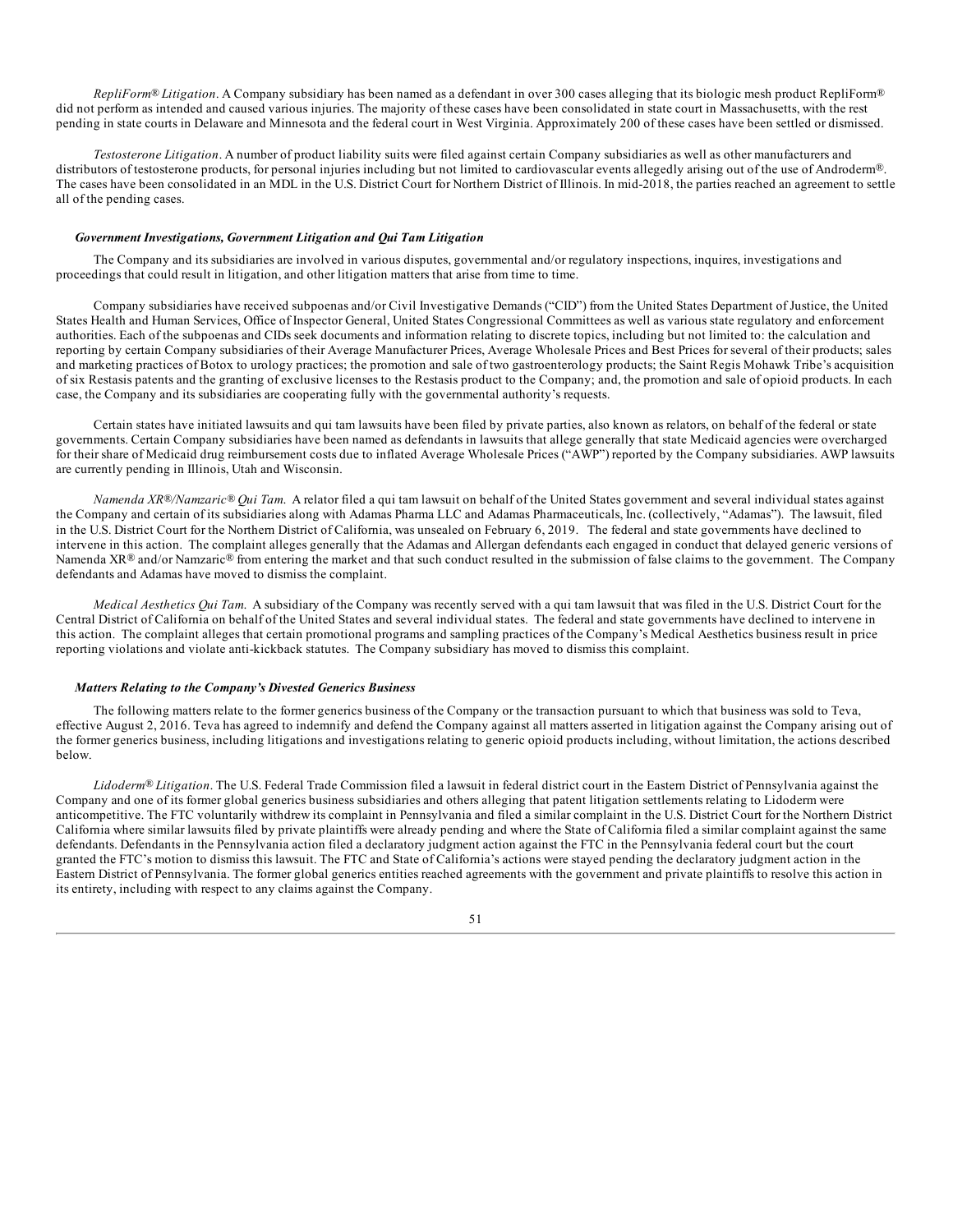*Hydrocortisone Investigation*. In 2016, the Company received notice from the UK Competition and Markets Authority ("CMA") that it would be included within the scope of the CMA's formal investigation under Section 25 of the Competition Act of 1998 ("CA98") into suspected abuse of dominance by a former generics business subsidiary of the Company in relation to the supply of 10mg and 20mg hydrocortisone tablets. The CMA is investigating: (i) alleged excessive and unfair prices with respect to hydrocortisone tablets and (ii) whether the former generics business subsidiary entered into anticompetitive agreements with a potential competitor for this product. The CMA has issued statements of objection with respect to both parts of its investigation. The Company intends to cooperate fully with the investigation.

*Teva Shareholder Derivative Litigation*. In 2017, the Company was named as defendant in a proposed Teva shareholder derivative litigation filed in the Economic Division of the Tel Aviv District Court in Israel. The lawsuit contains allegations that the Company aided and abetted Teva's board of directors violations of Israeli securities laws. To date, the court has not determined whether it will allow plaintiffs to proceed with this action.

# **NOTE 21 — Warner Chilcott Limited ("WCL") Guarantor and Non-Guarantor Condensed Consolidating Financial Information**

The following financial information is presented to segregate the financial results of WCL, Allergan Funding SCS, and Allergan Finance, LLC (the issuers of the long-term notes), the guarantor subsidiaries for the long-term notes and the non-guarantor subsidiaries. The guarantors jointly and severally, and fully and unconditionally, guarantee the Company's obligation under the long-term notes.

The information includes elimination entries necessary to consolidate the guarantor and the non-guarantor subsidiaries. Investments in subsidiaries are accounted for using the equity method of accounting. The principal elimination entries eliminate investments in subsidiaries, equity and intercompany balances and transactions.

WCL, Allergan Capital S.à.r.l. and Allergan Finance, LLC are guarantors of the long-term notes. The Company anticipates future legal entity structure changes which may impact the presentation of this footnote in the future.

WCL has revised its consolidating balance sheets as previously presented in Footnote 26 of the December 31, 2018 Annual Report on Form 10-K and its consolidating financial statements as previously presented in Footnote 20 of the June 30, 2018 Quarterly Report on Form 10-Q due to a change in the Company's legal entity structure and other reclassifications that occurred during the six months ended June 30, 2019. As a result, prior period information has been recast to conform to the current period presentation.

The following financial information presents the consolidating balance sheets as of June 30, 2019 and December 31, 2018, the related statements of operations for the three and six months ended June 30, 2019 and 2018 and the statements of cash flows for the six months ended June 30, 2019 and 2018.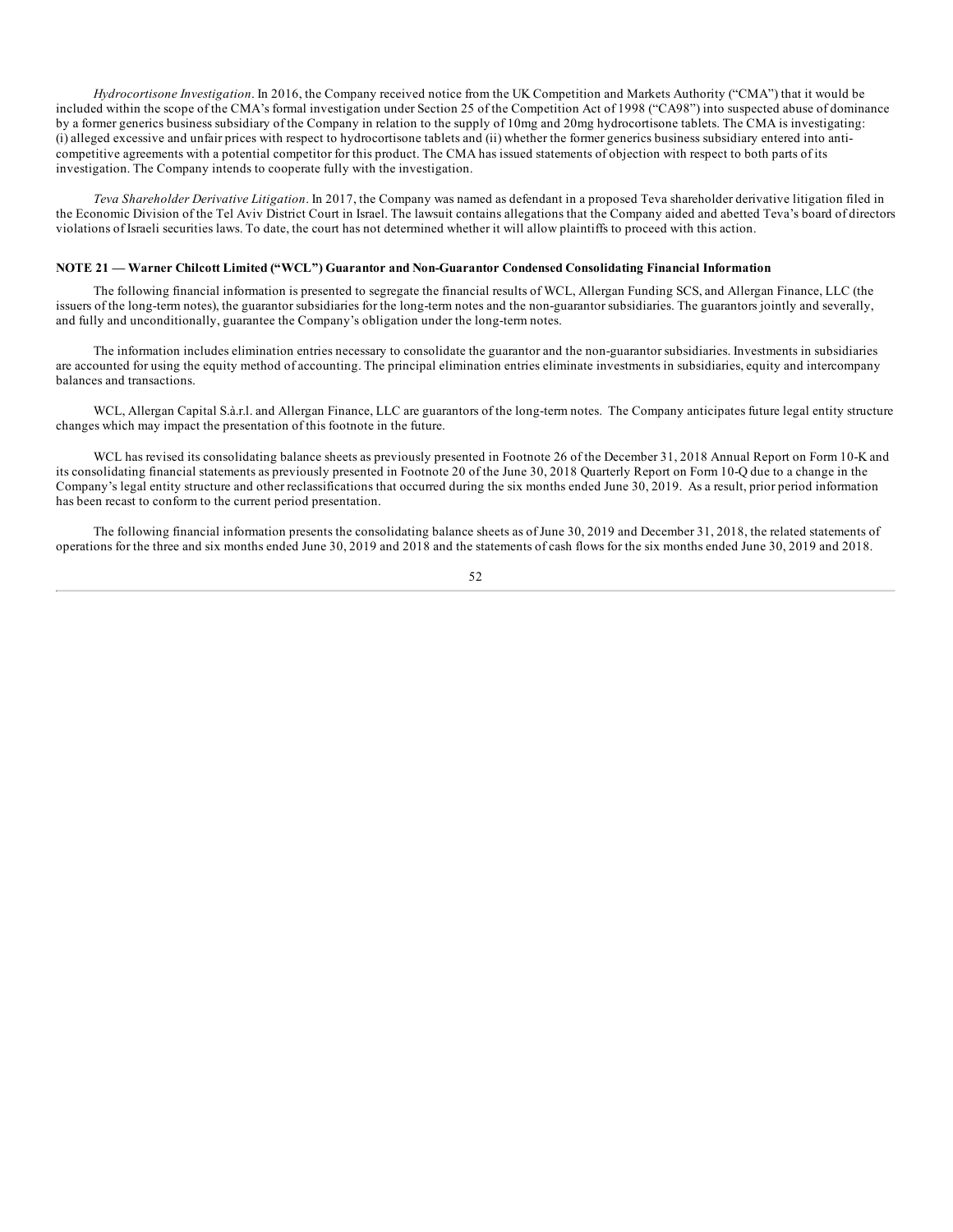# **Warner Chilcott Limited Consolidating Balance Sheets As of June 30, 2019 (Unaudited; in millions)**

|                                                | Warner<br><b>Chilcott</b><br>Limited<br>(Parent<br>Guarantor) | Allergan<br>Capital<br>S.a.r.l.<br>(Guarantor) | Allergan<br>Funding<br><b>SCS</b><br>(Issuer) | Allergan<br>Finance,<br><b>LLC</b><br>(Issuer and<br>Guarantor) | Non-<br>guarantors       | Eliminations                        | Consolidated<br>Warner<br><b>Chilcott</b><br>Limited |
|------------------------------------------------|---------------------------------------------------------------|------------------------------------------------|-----------------------------------------------|-----------------------------------------------------------------|--------------------------|-------------------------------------|------------------------------------------------------|
| <b>ASSETS</b>                                  |                                                               |                                                |                                               |                                                                 |                          |                                     |                                                      |
| Current assets:                                |                                                               |                                                |                                               |                                                                 |                          |                                     |                                                      |
| Cash and cash equivalents                      | $\mathbf{s}$<br>0.1                                           | \$<br>8.1                                      | $\mathcal{S}$<br>0.1                          | $\mathbf S$                                                     | 1.641.7<br>$\mathcal{S}$ | $\mathbb{S}$<br>$\omega_{\rm{eff}}$ | $\mathcal{S}$<br>1,650.0                             |
| Marketable securities                          | $\overline{a}$                                                | 100.1                                          | $\overline{a}$                                | $\overline{a}$                                                  | 222.2                    | $\sim$                              | 322.3                                                |
| Accounts receivable, net                       | ÷                                                             |                                                | $\overline{a}$                                | $\mathbf{r}$                                                    | 3.086.3                  | $\omega$                            | 3.086.3                                              |
| Receivables from Parents                       | ÷.                                                            |                                                | $\overline{a}$                                | ÷                                                               | 210.6                    | ä,                                  | 210.6                                                |
| Inventories                                    |                                                               |                                                | $\sim$                                        | $\sim$                                                          | 1,004.5                  | $\sim$                              | 1,004.5                                              |
| Intercompany receivables                       | $\overline{\phantom{a}}$                                      | 3,298.1                                        | 217.2                                         | 28.2                                                            | 27,235.6                 | (30, 779.1)                         |                                                      |
| Prepaid expenses and other current assets      | ÷,                                                            |                                                |                                               | 33.3                                                            | 2,471.7                  | $\sim$                              | 2,505.0                                              |
| Total current assets                           | 0.1                                                           | 3,406.3                                        | 217.3                                         | 61.5                                                            | 35,872.6                 | (30, 779.1)                         | 8,778.7                                              |
| Property, plant and equipment, net             | ÷.                                                            |                                                | ÷.                                            | ÷.                                                              | 1,821.0                  | L.                                  | 1,821.0                                              |
| Right of use asset - operating leases          | ä,                                                            |                                                |                                               | ÷.                                                              | 457.9                    | ÷.                                  | 457.9                                                |
| Investments and other assets                   | $\overline{\phantom{a}}$                                      |                                                |                                               | $\sim$                                                          | 335.2                    | ÷.                                  | 335.2                                                |
| Investment in subsidiaries                     | 57,413.8                                                      | 65,995.6                                       | 25,114.8                                      | 95,506.7                                                        | $\sim$                   | (244, 030.9)                        |                                                      |
| Non current intercompany receivables           | ÷.                                                            | 15,939.7                                       | ÷.                                            | ä,                                                              | 1,115.4                  | (17,055.1)                          | $\sim$                                               |
| Non current assets held for sale               |                                                               |                                                |                                               |                                                                 | 32.5                     | $\overline{\phantom{a}}$            | 32.5                                                 |
| Deferred tax assets                            |                                                               | 49.6                                           |                                               | $\overline{a}$                                                  | 639.5                    |                                     | 689.1                                                |
| Product rights and other intangibles           | ä,                                                            |                                                |                                               | ä,                                                              | 41,231.5                 | ÷,                                  | 41,231.5                                             |
| Goodwill                                       |                                                               |                                                |                                               | ÷                                                               | 42,340.7                 | $\overline{a}$                      | 42,340.7                                             |
| Total assets                                   | 57,413.9<br>S.                                                | 85,391.2<br>S                                  | 25,332.1<br>\$.                               | 95,568.2<br>S.                                                  | 123,846.3<br>\$.         | \$(291,865.1)                       | 95,686.6<br>\$.                                      |
| <b>LIABILITIES AND EQUITY</b>                  |                                                               |                                                |                                               |                                                                 |                          |                                     |                                                      |
| Current liabilities:                           |                                                               |                                                |                                               |                                                                 |                          |                                     |                                                      |
| Accounts payable and accrued expenses          | ÷                                                             | 0.1                                            | 154.5                                         | 95.6                                                            | 4,745.0                  | ä,                                  | 4.995.2                                              |
| Intercompany payables                          | ÷,                                                            | 16,431.5                                       | 356.5                                         | 10,447.6                                                        | 3,543.5                  | (30, 779.1)                         |                                                      |
| Payables to Parents                            | $\overline{a}$                                                |                                                | $\overline{a}$                                | ÷.                                                              | 2,491.7                  | ÷.                                  | 2.491.7                                              |
| Income taxes payable                           |                                                               |                                                | 2.4                                           | ÷.                                                              | 91.2                     | ÷.                                  | 93.6                                                 |
| Current portion of long-term debt              |                                                               |                                                | 3,006.4                                       |                                                                 | 87.8                     | ÷.                                  | 3,094.2                                              |
| Current portion of lease liability - operating | ×.                                                            |                                                | ÷,                                            | ×.                                                              | 123.2                    | ÷,                                  | 123.2                                                |
| Total current liabilities                      | ÷.                                                            | 16,431.6                                       | 3,519.8                                       | 10,543.2                                                        | 11,082.4                 | (30, 779.1)                         | 10,797.9                                             |
| Long-term debt                                 |                                                               |                                                | 14,795.2                                      | 2,141.0                                                         | 2,673.1                  | $\overline{a}$                      | 19,609.3                                             |
| Lease liability - operating                    |                                                               |                                                |                                               | ÷,                                                              | 414.8                    | $\sim$                              | 414.8                                                |
| Other long-term liabilities                    |                                                               |                                                |                                               | $\sim$                                                          | 821.4                    | $\overline{a}$                      | 821.4                                                |
| Long-term intercompany payables                |                                                               |                                                | $\overline{\phantom{a}}$                      | 1.115.4                                                         | 15,939.7                 | (17, 055.1)                         |                                                      |
| Other taxes payable                            |                                                               |                                                |                                               | $\overline{\phantom{a}}$                                        | 1,660.8                  | $\overline{\phantom{a}}$            | 1,660.8                                              |
| Deferred tax liabilities                       | ÷                                                             |                                                | $\sim$                                        | $\sim$                                                          | 4,968.5                  | $\sim$                              | 4,968.5                                              |
| <b>Total liabilities</b>                       | $\sim$                                                        | 16,431.6                                       | 18,315.0                                      | 13,799.6                                                        | 37,560.7                 | (47, 834.2)                         | 38,272.7                                             |
| Total equity / (deficit)                       | 57,413.9                                                      | 68,959.6                                       | 7,017.1                                       | 81,768.6                                                        | 86,285.6                 | (244, 030.9)                        | 57,413.9                                             |
| Total liabilities and equity                   | 57,413.9<br>S                                                 | \$<br>85,391.2                                 | 25,332.1                                      | \$<br>95,568.2                                                  | 123,846.3<br>S           | \$(291,865.1)                       | S<br>95,686.6                                        |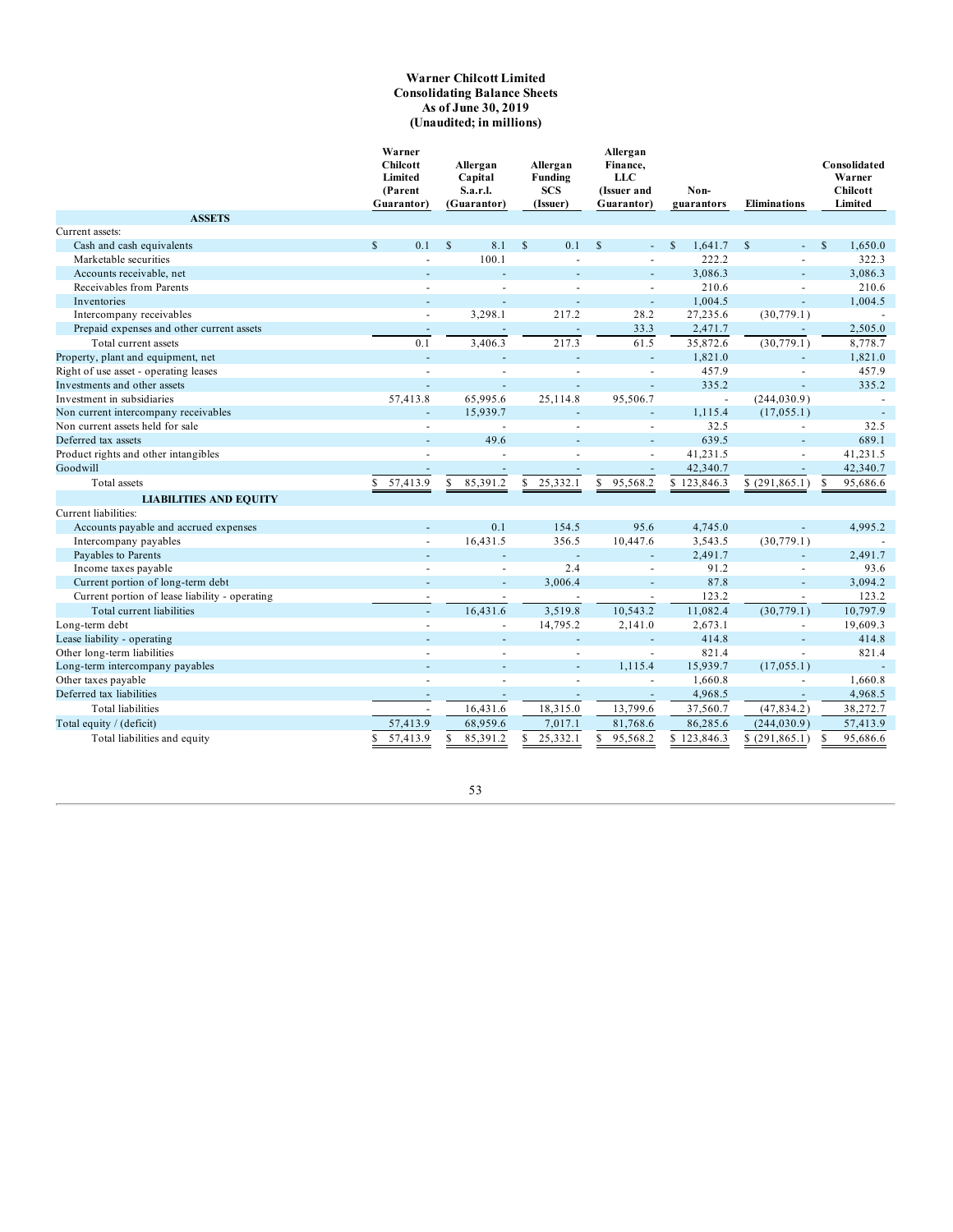# **Warner Chilcott Limited Consolidating Balance Sheets As of December 31, 2018 (Unaudited; in millions)**

|                                           | Warner<br>Chilcott<br>Limited<br>(Parent<br>Guarantor) | Allergan<br>Capital<br>S.a.r.l.<br>(Guarantor) | Allergan<br><b>Funding</b><br><b>SCS</b><br>(Issuer) | Allergan<br>Finance,<br><b>LLC</b><br>(Issuer and<br>Guarantor) | Non-<br>guarantors   | Eliminations             | Consolidated<br>Warner<br><b>Chilcott</b><br>Limited |
|-------------------------------------------|--------------------------------------------------------|------------------------------------------------|------------------------------------------------------|-----------------------------------------------------------------|----------------------|--------------------------|------------------------------------------------------|
| <b>ASSETS</b>                             |                                                        |                                                |                                                      |                                                                 |                      |                          |                                                      |
| Current assets:                           |                                                        |                                                |                                                      |                                                                 |                      |                          |                                                      |
| Cash and cash equivalents                 | $\mathbb{S}$<br>0.1                                    | $\mathbf S$<br>1.8                             | 0.8<br><sup>\$</sup>                                 | $\mathcal{S}$<br>$\sim$                                         | $\mathbf S$<br>875.9 | $\mathbf S$<br>$\sim$    | $\mathcal{S}$<br>878.6                               |
| Marketable securities                     | ÷.                                                     | 489.9                                          |                                                      | $\mathbf{r}$                                                    | 537.0                | $\sim$                   | 1,026.9                                              |
| Accounts receivable, net                  |                                                        |                                                |                                                      | ÷                                                               | 2,868.1              |                          | 2,868.1                                              |
| Receivables from Parents                  |                                                        |                                                |                                                      | $\overline{a}$                                                  | 640.9                |                          | 640.9                                                |
| Inventories                               |                                                        |                                                |                                                      | ÷                                                               | 846.9                | ÷                        | 846.9                                                |
| Intercompany receivables                  | ÷.                                                     | 3,534.7                                        | 961.0                                                | 16.7                                                            | 24,779.3             | (29, 291.7)              |                                                      |
| Current assets held for sale              |                                                        |                                                |                                                      | $\omega$                                                        | 34.0                 | $\sim$                   | 34.0                                                 |
| Prepaid expenses and other current assets |                                                        |                                                |                                                      | 33.3                                                            | 785.4                |                          | 818.7                                                |
| Total current assets                      | 0.1                                                    | 4,026.4                                        | 961.8                                                | 50.0                                                            | 31,367.5             | (29, 291.7)              | 7,114.1                                              |
| Property, plant and equipment, net        | ÷.                                                     | ÷.                                             | ÷.                                                   | $\sim$                                                          | 1,787.0              | $\sim$                   | 1,787.0                                              |
| Investments and other assets              | ÷.                                                     | ä,                                             | $\overline{a}$                                       | $\sim$                                                          | 1,970.6              | ÷.                       | 1,970.6                                              |
| Investment in subsidiaries                | 62,940.2                                               | 73,846.0                                       | 26,428.5                                             | 99,328.5                                                        | $\omega$             | (262, 543.2)             |                                                      |
| Non current intercompany receivables      | L,                                                     | 28,239.4                                       | 18,090.2                                             | ä,                                                              | 19,674.2             | (66,003.8)               |                                                      |
| Non current assets held for sale          |                                                        |                                                |                                                      |                                                                 | 882.2                |                          | 882.2                                                |
| Deferred tax assets                       |                                                        | 43.6                                           | ÷.                                                   | ÷                                                               | 1.020.1              | ÷.                       | 1.063.7                                              |
| Product rights and other intangibles      | $\ddot{\phantom{1}}$                                   |                                                |                                                      | ÷,                                                              | 43,695.4             | ÷,                       | 43,695.4                                             |
| Goodwill                                  |                                                        |                                                |                                                      |                                                                 | 45,913.3             |                          | 45,913.3                                             |
| Total assets                              | 62,940.3<br>S.                                         | \$106,155.4                                    | 45,480.5<br>\$.                                      | 99,378.5<br>\$                                                  | \$146,310.3          | \$ (357,838.7)           | S<br>102,426.3                                       |
| <b>LIABILITIES AND EQUITY</b>             |                                                        |                                                |                                                      |                                                                 |                      |                          |                                                      |
| Current liabilities:                      |                                                        |                                                |                                                      |                                                                 |                      |                          |                                                      |
| Accounts payable and accrued expenses     | $\overline{a}$                                         | 0.1                                            | 156.3                                                | 92.9                                                            | 4,538.1              | $\mathbf{r}$             | 4,787.4                                              |
| Intercompany payables                     |                                                        | 14,315.0                                       | 21.7                                                 | 10,442.6                                                        | 4,512.4              | (29, 291.7)              |                                                      |
| Payables to Parents                       | $\overline{a}$                                         |                                                | $\sim$                                               | $\sim$                                                          | 2,829.2              | $\sim$                   | 2,829.2                                              |
| Income taxes payable                      |                                                        |                                                |                                                      | ä,                                                              | 72.4                 |                          | 72.4                                                 |
| Current portion of long-term debt         |                                                        |                                                | 779.6                                                | $\sim$                                                          | 88.7                 |                          | 868.3                                                |
| Total current liabilities                 | ÷.                                                     | 14,315.1                                       | 957.6                                                | 10,535.5                                                        | 12,040.8             | (29, 291.7)              | 8,557.3                                              |
| Long-term debt                            | ÷.                                                     | ÷.                                             | 18,090.2                                             | 2,135.9                                                         | 2,703.3              | $\mathbf{r}$             | 22,929.4                                             |
| Other long-term liabilities               |                                                        |                                                |                                                      | ÷.                                                              | 882.0                |                          | 882.0                                                |
| Long-term intercompany payables           |                                                        | 18,597.4                                       | $\blacksquare$                                       | 1.076.8                                                         | 46,329.6             | (66,003.8)               |                                                      |
| Other taxes payable                       |                                                        |                                                |                                                      |                                                                 | 1,615.5              | $\overline{\phantom{a}}$ | 1,615.5                                              |
| Deferred tax liabilities                  | $\overline{a}$                                         |                                                | $\overline{a}$                                       | $\overline{a}$                                                  | 5,501.8              | $\sim$                   | 5,501.8                                              |
| <b>Total liabilities</b>                  | $\overline{a}$                                         | 32,912.5                                       | 19,047.8                                             | 13,748.2                                                        | 69,073.0             | (95, 295.5)              | 39,486.0                                             |
| Total equity / (deficit)                  | 62,940.3                                               | 73,242.9                                       | 26,432.7                                             | 85,630.3                                                        | 77,237.3             | (262, 543.2)             | 62,940.3                                             |
| Total liabilities and equity              | 62,940.3<br>S.                                         | 106,155.4<br>Ŝ.                                | 45,480.5<br>S.                                       | 99,378.5<br>\$                                                  | \$146,310.3          | \$ (357,838.7)           | 102,426.3<br>S                                       |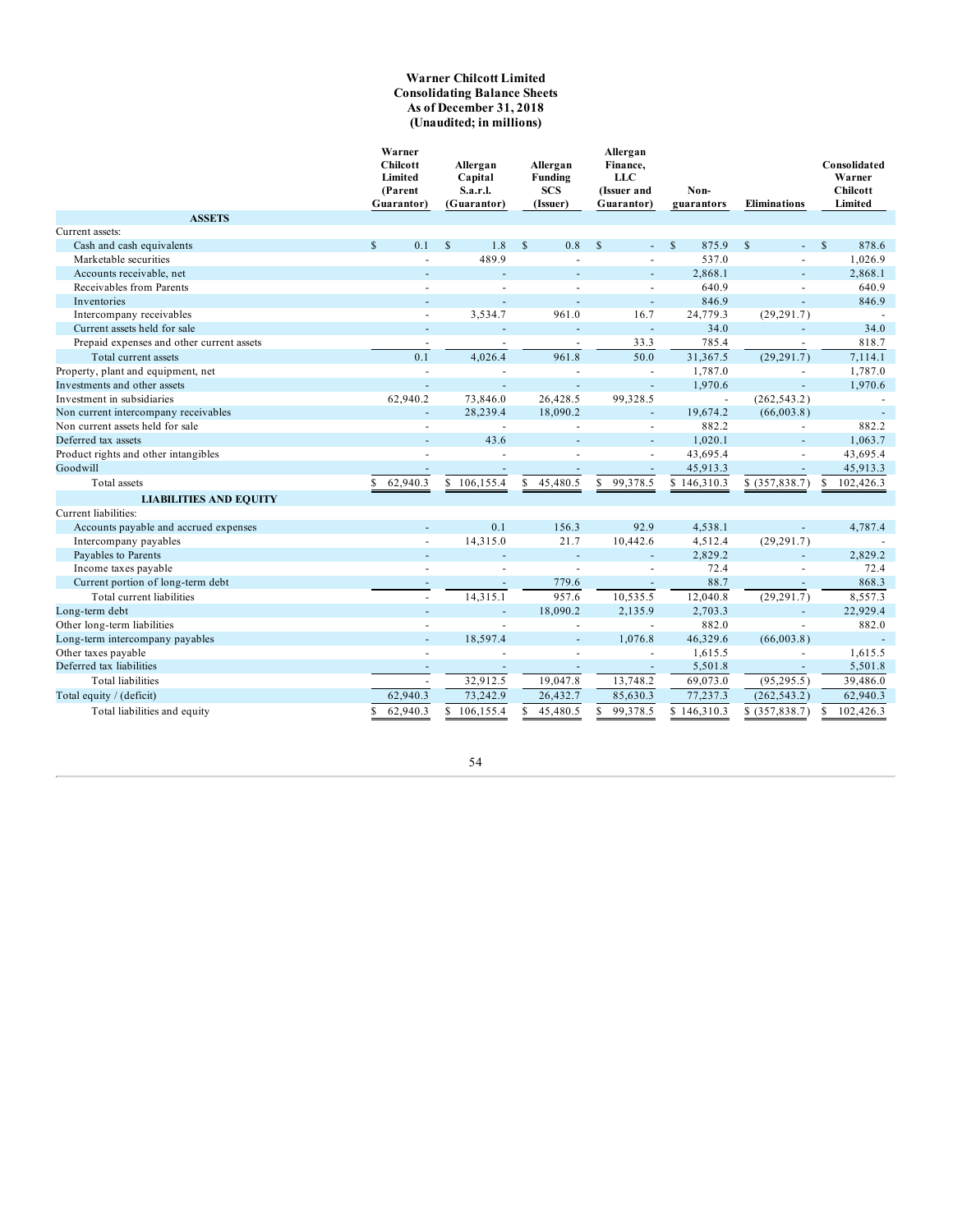## **Warner Chilcott Limited Consolidating Statements of Operations For the Three Months Ended June 30, 2019 (Unaudited; in millions)**

|                                                                                          | Warner<br><b>Chilcott</b><br>Limited<br>(Parent<br>Guarantor) | Allergan<br>Capital<br>S.a.r.l.<br>(Guarantor) | Allergan<br>Funding<br><b>SCS</b><br>(Issuer) | Allergan<br>Finance,<br><b>LLC</b><br>(Issuer and<br>Guarantor) | Non-<br>guarantors | <b>Eliminations</b> | Consolidated<br>Warner<br><b>Chilcott</b><br>Limited |
|------------------------------------------------------------------------------------------|---------------------------------------------------------------|------------------------------------------------|-----------------------------------------------|-----------------------------------------------------------------|--------------------|---------------------|------------------------------------------------------|
| Net revenues                                                                             | S.                                                            |                                                | $\mathcal{S}$                                 | $\mathbf{\hat{S}}$                                              | 4.090.1<br>\$      | $\mathbf{\hat{S}}$  | $\mathbf S$<br>4.090.1                               |
| Operating expenses:                                                                      |                                                               |                                                |                                               |                                                                 |                    |                     |                                                      |
| Cost of sales (excludes amortization and<br>impairment of acquired intangibles including |                                                               |                                                |                                               |                                                                 | 652.3              |                     | 652.3                                                |
| product rights)<br>Research and development                                              |                                                               |                                                |                                               |                                                                 | 450.0              |                     | 450.0                                                |
| Selling and marketing                                                                    |                                                               |                                                |                                               | ٠                                                               | 873.3              |                     | 873.3                                                |
| General and administrative                                                               |                                                               |                                                |                                               | $\sim$                                                          | 316.4              |                     | 316.4                                                |
| Amortization                                                                             |                                                               |                                                |                                               |                                                                 | 1,402.0            |                     | 1,402.0                                              |
| Goodwill impairments                                                                     |                                                               |                                                |                                               |                                                                 | 1,085.8            |                     | 1,085.8                                              |
| In-process research and development impairments                                          |                                                               |                                                |                                               |                                                                 | 436.0              |                     | 436.0                                                |
| Asset sales and impairments, net                                                         |                                                               |                                                |                                               |                                                                 | 129.4              |                     | 129.4                                                |
| Total operating expenses                                                                 |                                                               |                                                |                                               |                                                                 | 5,345.2            |                     | 5,345.2                                              |
| Operating (loss)                                                                         |                                                               |                                                |                                               |                                                                 | (1, 255.1)         |                     | (1, 255.1)                                           |
|                                                                                          |                                                               |                                                |                                               |                                                                 |                    |                     |                                                      |
| Interest (expense) / income, net                                                         |                                                               | (23.5)                                         | 48.0                                          | (20.0)                                                          | (190.2)            |                     | (185.7)                                              |
| Other (expense), net                                                                     |                                                               |                                                |                                               |                                                                 | (4.7)              |                     | (4.7)                                                |
| Total other (expense) / income, net                                                      |                                                               | (23.5)                                         | 48.0                                          | (20.0)                                                          | (194.9)            |                     | (190.4)                                              |
| (Loss) / income before income taxes and<br>noncontrolling interest                       |                                                               | (23.5)                                         | 48.0                                          | (20.0)                                                          | (1,450.0)          |                     | (1,445.5)                                            |
| Provision for income taxes                                                               |                                                               | 1.8                                            |                                               |                                                                 | 299.8              |                     | 301.6                                                |
| Losses / (earnings) of equity interest subsidiaries                                      | 1,751.2                                                       | 1,715.8                                        | 373.9                                         | 1,004.6                                                         |                    | (4,845.5)           |                                                      |
| Net (loss) / income                                                                      | S<br>(1,751.2)                                                | S<br>(1,741.1)                                 | (325.9)<br>S                                  | (1,024.6)<br>S.                                                 | (1,749.8)<br>S     | 4,845.5<br>S        | (1,747.1)<br>S                                       |
| (Income) attributable to noncontrolling interest                                         |                                                               |                                                |                                               |                                                                 | (4.1)              |                     | (4.1)                                                |
| Net (loss) / income attributable to members                                              | (1,751.2)                                                     | S<br>(1,741.1)                                 | (325.9)                                       | (1,024.6)<br>\$                                                 | (1,753.9)<br>\$    | 4,845.5             | S.<br>(1,751.2)                                      |
| Other comprehensive income / (loss), net of tax                                          | 65.3                                                          | (33.0)                                         | 42.6                                          | 145.9                                                           | 65.3               | (220.8)             | 65.3                                                 |
| Comprehensive (loss) / income attributable to<br>members                                 | (1.685.9)<br>S                                                | (1.774.1)<br>S                                 | (283.3)                                       | (878.7)<br>S                                                    | (1.688.6)<br>S     | 4.624.7             | (1,685.9)<br>S                                       |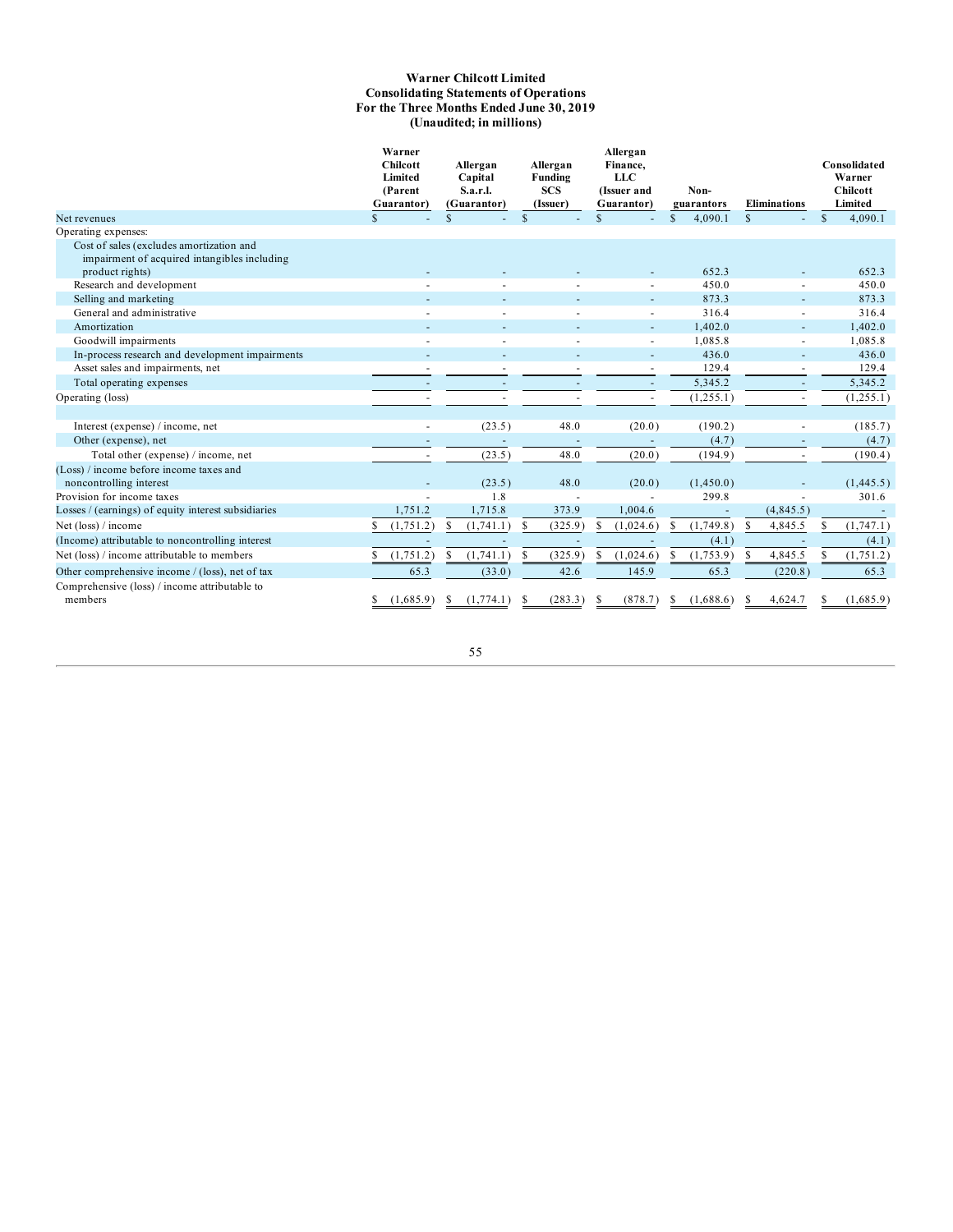## **Warner Chilcott Limited Consolidating Statements of Operations For the Six Months Ended June 30, 2019 (Unaudited; in millions)**

|                                                                                          | Warner<br><b>Chilcott</b><br>Limited<br>(Parent<br>Guarantor) |              | Allergan<br>Capital<br>S.a.r.l.<br>(Guarantor) |               | Allergan<br>Funding<br><b>SCS</b><br>(Issuer) |               | Allergan<br>Finance,<br><b>LLC</b><br>(Issuer and<br>Guarantor) |               | Non-<br>guarantors |                    | <b>Eliminations</b> |               | Consolidated<br>Warner<br><b>Chilcott</b><br>Limited |
|------------------------------------------------------------------------------------------|---------------------------------------------------------------|--------------|------------------------------------------------|---------------|-----------------------------------------------|---------------|-----------------------------------------------------------------|---------------|--------------------|--------------------|---------------------|---------------|------------------------------------------------------|
| Net revenues                                                                             | $\mathbf{s}$<br>$\sim$                                        | $\mathbf{s}$ |                                                | $\mathcal{S}$ |                                               | $\mathcal{S}$ | $\sim$                                                          | $\mathcal{S}$ | 7.687.2            | $\mathbf{\hat{s}}$ | $\sim$              | $\mathcal{S}$ | 7.687.2                                              |
| Operating expenses:                                                                      |                                                               |              |                                                |               |                                               |               |                                                                 |               |                    |                    |                     |               |                                                      |
| Cost of sales (excludes amortization and<br>impairment of acquired intangibles including |                                                               |              |                                                |               |                                               |               |                                                                 |               | 1,150.1            |                    |                     |               | 1,150.1                                              |
| product rights)<br>Research and development                                              |                                                               |              |                                                |               |                                               |               |                                                                 |               | 885.0              |                    |                     |               | 885.0                                                |
| Selling and marketing                                                                    |                                                               |              |                                                |               |                                               |               | $\overline{a}$                                                  |               | 1.677.3            |                    | $\overline{a}$      |               | 1,677.3                                              |
| General and administrative                                                               |                                                               |              |                                                |               |                                               |               | $\overline{a}$                                                  |               | 622.5              |                    |                     |               | 622.5                                                |
| Amortization                                                                             |                                                               |              |                                                |               |                                               |               | $\overline{a}$                                                  |               | 2,801.4            |                    |                     |               | 2,801.4                                              |
| Goodwill impairments                                                                     |                                                               |              |                                                |               |                                               |               | $\overline{a}$                                                  |               | 3,552.8            |                    |                     |               | 3,552.8                                              |
| In-process research and development<br>impairments                                       |                                                               |              |                                                |               |                                               |               |                                                                 |               | 436.0              |                    |                     |               | 436.0                                                |
| Asset sales and impairments, net                                                         |                                                               |              |                                                |               |                                               |               |                                                                 |               | 124.2              |                    |                     |               | 124.2                                                |
| Total operating expenses                                                                 |                                                               |              |                                                |               |                                               |               |                                                                 |               | 11,249.3           |                    |                     |               | 11,249.3                                             |
| Operating (loss)                                                                         |                                                               |              |                                                |               |                                               |               |                                                                 |               | (3,562.1)          |                    |                     |               | (3, 562.1)                                           |
|                                                                                          |                                                               |              |                                                |               |                                               |               |                                                                 |               |                    |                    |                     |               |                                                      |
| Interest (expense), net                                                                  |                                                               |              | (46.9)                                         |               | (11.6)                                        |               | (39.9)                                                          |               | (267.8)            |                    |                     |               | (366.2)                                              |
| Other (expense) / income, net                                                            |                                                               |              |                                                |               | (0.1)                                         |               |                                                                 |               | 9.2                |                    |                     |               | 9.1                                                  |
| Total other (expense), net                                                               |                                                               |              | (46.9)                                         |               | (11.7)                                        |               | (39.9)                                                          |               | (258.6)            |                    |                     |               | (357.1)                                              |
| (Loss) before income taxes and                                                           |                                                               |              |                                                |               |                                               |               |                                                                 |               |                    |                    |                     |               |                                                      |
| noncontrolling interest                                                                  |                                                               |              | (46.9)                                         |               | (11.7)                                        |               | (39.9)                                                          |               | (3,820.7)          |                    |                     |               | (3,919.2)                                            |
| Provision for income taxes                                                               |                                                               |              | 1.8                                            |               | ä,                                            |               | $\sim$                                                          |               | 231.1              |                    |                     |               | 232.9                                                |
| Losses / (earnings) of equity interest subsidiaries                                      | 4,156.9                                                       |              | 4,060.8                                        |               | 1,183.4                                       |               | 3,382.7                                                         |               | $\sim$             |                    | (12, 783.8)         |               |                                                      |
| Net (loss) / income                                                                      | S.<br>(4,156.9)                                               | S            | (4,109.5)                                      |               | (1, 195.1)                                    | S             | (3,422.6)                                                       | \$            | (4,051.8)          | S                  | 12,783.8            | S             | (4, 152.1)                                           |
| (Income) attributable to noncontrolling interest                                         |                                                               |              |                                                |               |                                               |               |                                                                 |               | (4.8)              |                    |                     |               | (4.8)                                                |
| Net (loss) / income attributable to members                                              | (4,156.9)                                                     | s            | (4,109.5)                                      |               | (1, 195.1)                                    |               | (3,422.6)                                                       | S             | (4,056.6)          | S                  | 12,783.8            | S             | (4,156.9)                                            |
| Other comprehensive (loss) / income, net of tax                                          | (63.5)                                                        |              | (173.8)                                        |               | (130.3)                                       |               | (439.1)                                                         |               | (63.5)             |                    | 806.7               |               | (63.5)                                               |
| Comprehensive (loss) / income attributable to<br>members                                 | (4,220.4)<br>s                                                | S            | (4, 283.3)                                     | S             | (1,325.4)                                     | S             | (3,861.7)                                                       | \$            | (4,120.1)          | S                  | 13,590.5            | S             | (4,220.4)                                            |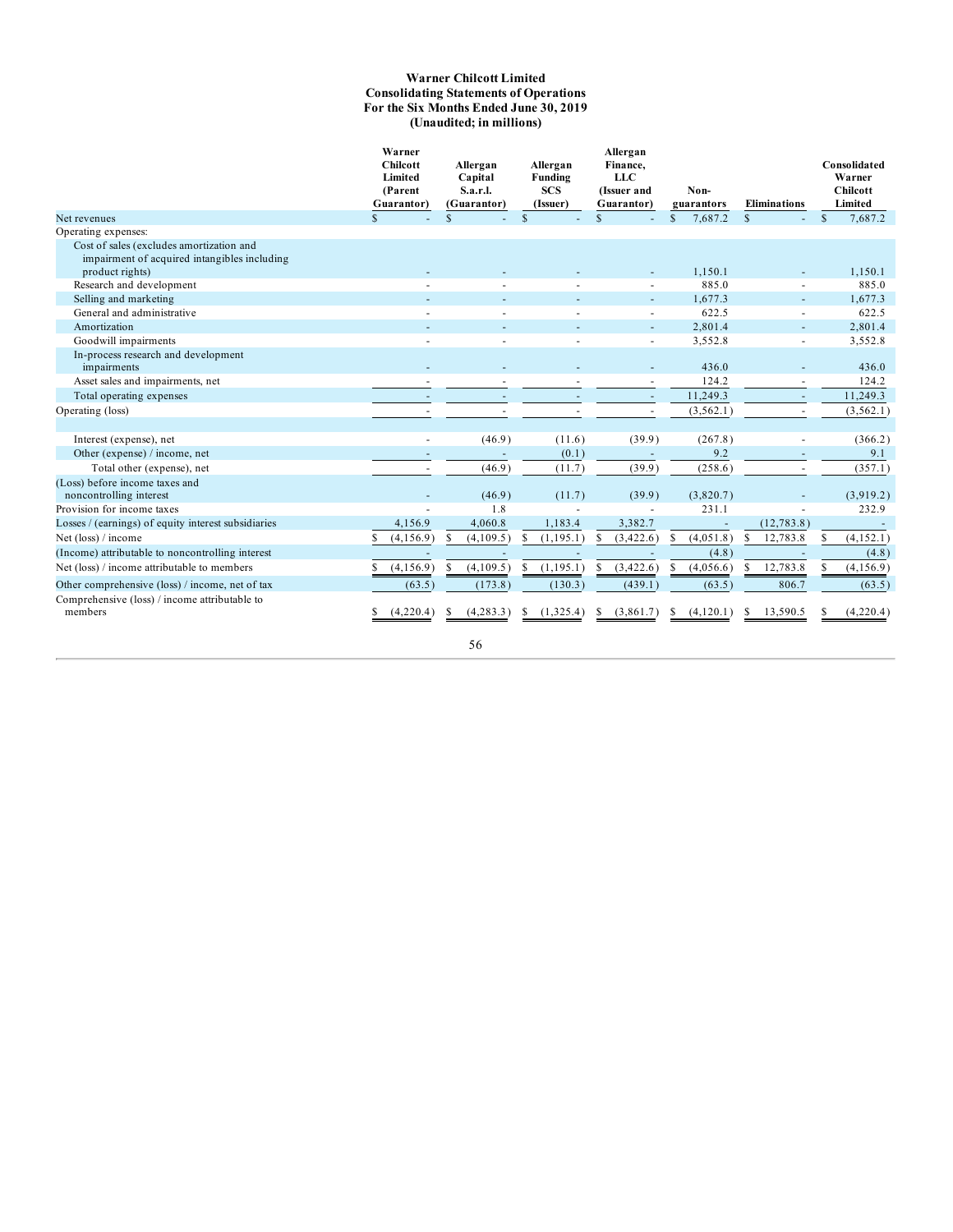### **Warner Chilcott Limited Consolidating Statements of Operations For the Three Months Ended June 30, 2018 (Unaudited; in millions)**

|                                                                                          | Warner<br><b>Chilcott</b><br>Limited<br>(Parent<br>Guarantor) | Allergan<br>Capital<br>S.a.r.l.<br>(Guarantor) | Allergan<br>Funding<br><b>SCS</b><br>(Issuer) | Allergan<br>Finance,<br><b>LLC</b><br>(Issuer and<br>Guarantor) | Non-<br>guarantors       | Eliminations             | Consolidated<br>Warner<br><b>Chilcott</b><br>Limited |
|------------------------------------------------------------------------------------------|---------------------------------------------------------------|------------------------------------------------|-----------------------------------------------|-----------------------------------------------------------------|--------------------------|--------------------------|------------------------------------------------------|
| Net revenues                                                                             | $\mathbf{s}$                                                  |                                                |                                               |                                                                 | 4,124.2<br>\$            |                          | 4,124.2<br>S.                                        |
| Operating expenses:                                                                      |                                                               |                                                |                                               |                                                                 |                          |                          |                                                      |
| Cost of sales (excludes amortization and<br>impairment of acquired intangibles including |                                                               |                                                |                                               |                                                                 |                          |                          |                                                      |
| product rights)                                                                          |                                                               |                                                |                                               |                                                                 | 481.8                    |                          | 481.8                                                |
| Research and development                                                                 |                                                               |                                                |                                               |                                                                 | 689.2                    |                          | 689.2                                                |
| Selling and marketing<br>General and administrative                                      |                                                               |                                                |                                               | $\blacksquare$                                                  | 853.4<br>298.3           |                          | 853.4                                                |
| Amortization                                                                             |                                                               |                                                | 1.2                                           |                                                                 | 1,697.1                  |                          | 299.5<br>1,697.1                                     |
| In-process research and development                                                      |                                                               |                                                |                                               | $\overline{\phantom{a}}$                                        |                          |                          |                                                      |
| impairments                                                                              |                                                               |                                                |                                               |                                                                 | 276.0                    |                          | 276.0                                                |
| Asset sales and impairments, net                                                         |                                                               |                                                |                                               | ٠                                                               | 259.6                    |                          | 259.6                                                |
| Total operating expenses                                                                 |                                                               |                                                | 1.2                                           |                                                                 | 4,555.4                  |                          | 4,556.6                                              |
| Operating (loss)                                                                         |                                                               |                                                | (1.2)                                         |                                                                 | (431.2)                  |                          | (432.4)                                              |
|                                                                                          |                                                               |                                                |                                               |                                                                 |                          |                          |                                                      |
| Interest income / (expense), net                                                         |                                                               | 267.4                                          | (5.1)                                         | (20.7)                                                          | (399.8)                  |                          | (158.2)                                              |
| Other (expense) / income, net                                                            |                                                               |                                                | 9.2                                           | $\overline{\phantom{a}}$                                        | 206.2                    | $\overline{\phantom{a}}$ | 215.4                                                |
| Total other income / (expense), net                                                      |                                                               | 267.4                                          | 4.1                                           | (20.7)                                                          | (193.6)                  |                          | 57.2                                                 |
| Income / (loss) before income taxes and                                                  |                                                               |                                                |                                               |                                                                 |                          |                          |                                                      |
| noncontrolling interest                                                                  |                                                               | 267.4                                          | 2.9                                           | (20.7)                                                          | (624.8)                  |                          | (375.2)                                              |
| (Benefit) / provision for income taxes                                                   |                                                               |                                                |                                               | (4.4)                                                           | (0.8)                    |                          | (5.2)                                                |
| Losses / (earnings) of equity interest subsidiaries                                      | 372.4                                                         | 512.4                                          | (118.7)                                       | (550.8)                                                         |                          | (215.3)                  |                                                      |
| Net (loss) / income                                                                      | (372.4)                                                       | $\mathbb{S}$<br>(245.0)                        | $\mathbb{S}$<br>121.6                         | 534.5<br>S.                                                     | $\mathcal{S}$<br>(624.0) | $\mathbb{S}$<br>215.3    | $\mathbf{s}$<br>(370.0)                              |
| (Income) attributable to noncontrolling interest                                         |                                                               |                                                |                                               |                                                                 | (2.4)                    |                          | (2.4)                                                |
| Net (loss) / income attributable to members                                              | (372.4)                                                       | (245.0)<br>$\mathbb{S}$                        | 121.6<br><sup>\$</sup>                        | 534.5<br>$\mathbf{s}$                                           | (626.4)<br>$\mathcal{S}$ | 215.3<br>$\mathcal{S}$   | S.<br>(372.4)                                        |
| Other comprehensive (loss) / income, net of tax                                          | (448.6)                                                       | (295.6)                                        | (59.7)                                        | (195.6)                                                         | (448.6)                  | 999.5                    | (448.6)                                              |
| Comprehensive (loss) / income attributable to<br>members                                 | (821.0)<br>S                                                  | (540.6)<br><sup>\$</sup>                       | 61.9<br>-S                                    | 338.9                                                           | (1,075.0)<br>S           | 1,214.8                  | (821.0)<br>S.                                        |
|                                                                                          |                                                               |                                                |                                               |                                                                 |                          |                          |                                                      |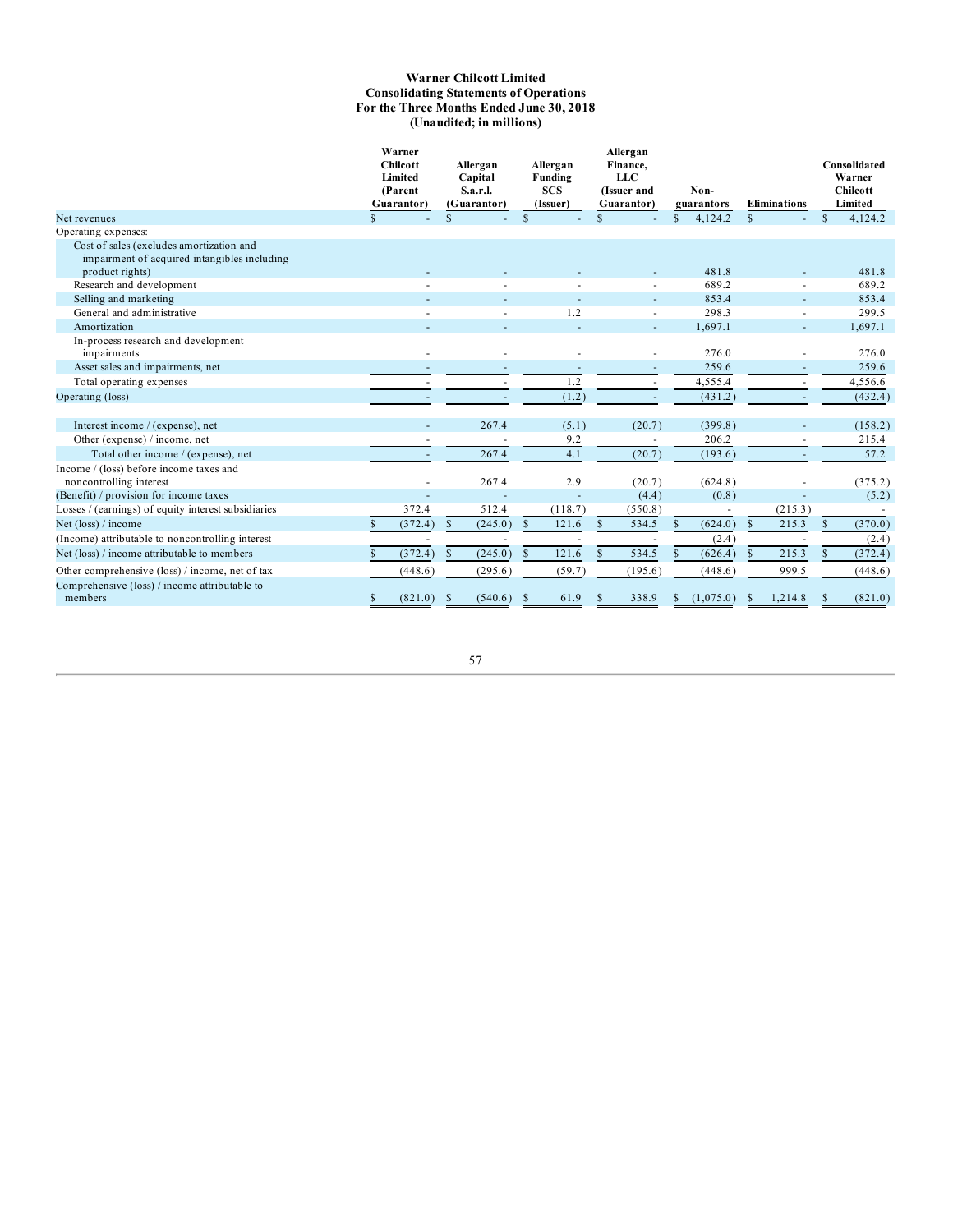## **Warner Chilcott Limited Consolidating Statements of Operations For the Six Months Ended June 30, 2018 (Unaudited; in millions)**

| Warner<br><b>Chilcott</b><br>Limited<br>(Parent<br>Guarantor)                            |         | Allergan<br>Capital<br>S.a.r.l.<br>(Guarantor) | Allergan<br>Funding<br><b>SCS</b><br>(Issuer) | Allergan<br>Finance,<br><b>LLC</b><br>(Issuer and<br>Guarantor) |                          | Non-<br>guarantors       | <b>Eliminations</b> |             | Consolidated<br>Warner<br><b>Chilcott</b><br>Limited |
|------------------------------------------------------------------------------------------|---------|------------------------------------------------|-----------------------------------------------|-----------------------------------------------------------------|--------------------------|--------------------------|---------------------|-------------|------------------------------------------------------|
| Net revenues<br>$\mathcal{S}$                                                            |         |                                                | $\mathbf{s}$                                  |                                                                 |                          | 7,796.3<br>$\mathcal{S}$ | $\mathcal{S}$       | S.          | 7,796.3                                              |
| Operating expenses:                                                                      |         |                                                |                                               |                                                                 |                          |                          |                     |             |                                                      |
| Cost of sales (excludes amortization and<br>impairment of acquired intangibles including |         |                                                |                                               |                                                                 |                          |                          |                     |             |                                                      |
| product rights)<br>Research and development                                              |         |                                                |                                               |                                                                 | $\overline{a}$           | 1,004.6<br>1,163.9       |                     |             | 1,004.6<br>1,163.9                                   |
| Selling and marketing                                                                    |         |                                                |                                               |                                                                 | $\overline{a}$           | 1,653.4                  |                     |             | 1,653.4                                              |
| General and administrative                                                               |         |                                                | 0.5                                           |                                                                 | ÷,                       | 593.1                    |                     |             | 593.6                                                |
| Amortization                                                                             |         |                                                |                                               |                                                                 | ٠                        | 3,394.7                  |                     |             | 3,394.7                                              |
| In-process research and development<br>impairments                                       |         |                                                |                                               |                                                                 |                          | 798.0                    |                     |             | 798.0                                                |
| Asset sales and impairments, net                                                         |         |                                                |                                               |                                                                 |                          | 272.7                    |                     |             | 272.7                                                |
| Total operating expenses                                                                 |         |                                                | 0.5                                           |                                                                 |                          | 8,880.4                  |                     |             | 8,880.9                                              |
| Operating (loss)                                                                         |         |                                                | (0.5)                                         |                                                                 |                          | (1,084.1)                |                     |             | (1,084.6)                                            |
|                                                                                          |         |                                                |                                               |                                                                 |                          |                          |                     |             |                                                      |
| Interest income / (expense), net                                                         |         | 526.4                                          | (8.4)                                         | (41.9)                                                          |                          | (814.6)                  |                     |             | (338.5)                                              |
| Other income, net                                                                        |         |                                                | 9.2                                           |                                                                 | $\overline{\phantom{a}}$ | 127.4                    |                     |             | 136.6                                                |
| Total other income / (expense), net                                                      |         | 526.4                                          | 0.8                                           | (41.9)                                                          |                          | (687.2)                  |                     |             | (201.9)                                              |
| Income / (loss) before income taxes and                                                  |         |                                                |                                               |                                                                 |                          |                          |                     |             |                                                      |
| noncontrolling interest                                                                  |         | 526.4                                          | 0.3                                           | (41.9)                                                          |                          | (1,771.3)                |                     |             | (1, 286.5)                                           |
| Provision / (benefit) for income taxes                                                   |         |                                                | 0.3                                           | (16.6)                                                          |                          | (671.1)                  |                     |             | (687.4)                                              |
| Losses / (earnings) of equity interest subsidiaries                                      | 603.7   | 1,018.4                                        | 214.4                                         | 99.2                                                            |                          |                          | (1,935.7)           |             |                                                      |
| Net (loss) / income<br>$\mathcal{S}$                                                     | (603.7) | $\mathbb{S}$<br>(492.0)                        | $\mathbf{s}$<br>(214.4)                       | $\mathbf S$<br>(124.5)                                          |                          | (1,100.2)<br>S           | 1,935.7             | $\mathbf S$ | (599.1)                                              |
| (Income) attributable to noncontrolling interest                                         |         |                                                |                                               |                                                                 |                          | (4.6)                    |                     |             | (4.6)                                                |
| Net (loss) / income attributable to members<br>\$                                        | (603.7) | (492.0)<br>$\mathbb{S}$                        | (214.4)                                       | $\mathbf{s}$<br>(124.5)                                         |                          | (1,104.8)<br>\$          | 1,935.7             | S.          | (603.7)                                              |
| Other comprehensive (loss) / income, net of tax                                          | (264.8) | (25.0)                                         | 59.2                                          | 164.4                                                           |                          | (264.8)                  | 66.2                |             | (264.8)                                              |
| Comprehensive (loss) / income attributable to<br>members<br>S                            | (868.5) | (517.0)<br>S                                   | (155.2)                                       | 39.9<br>S                                                       |                          | (1,369.6)<br>S           | 2,001.9             | S           | (868.5)                                              |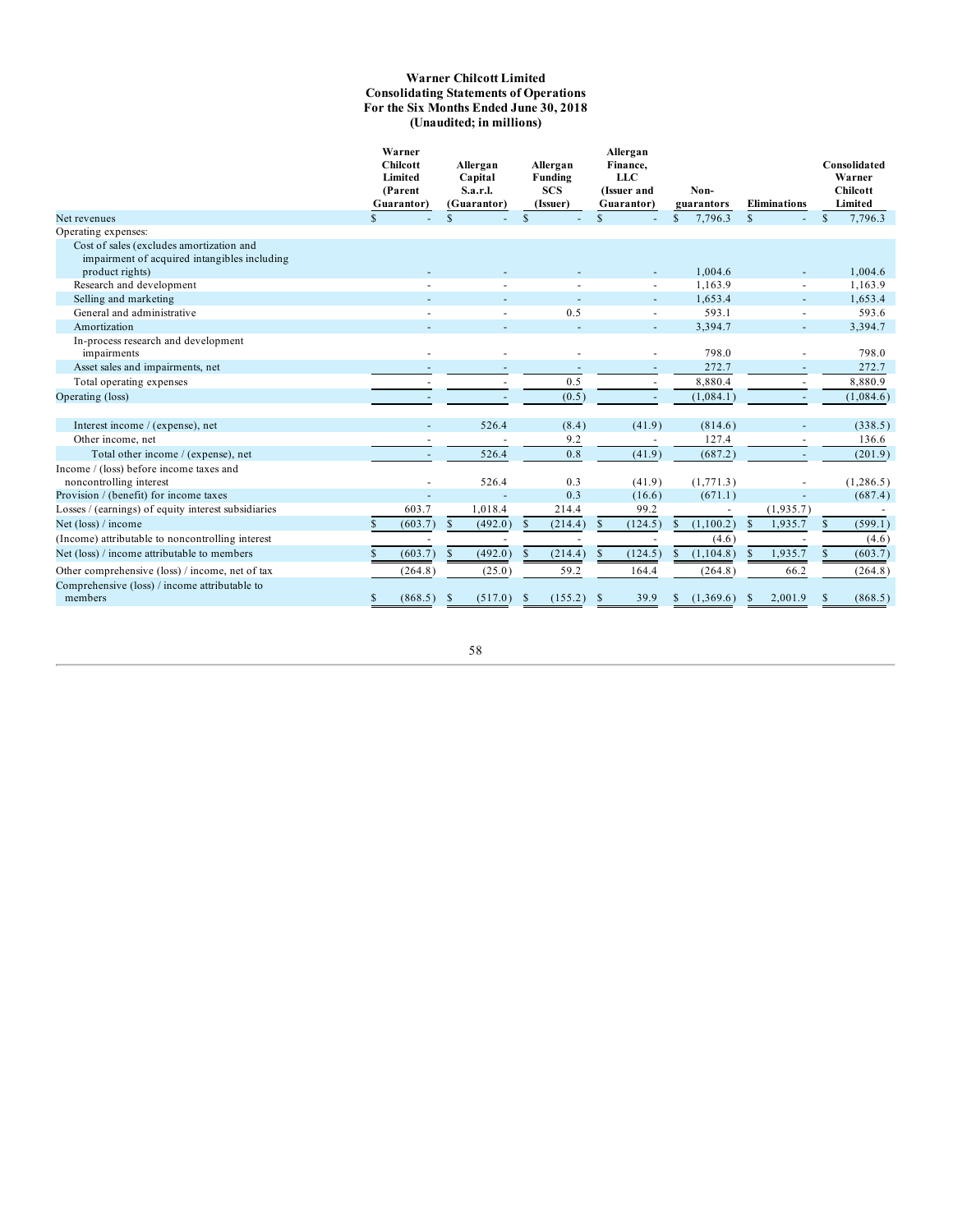# **Warner Chilcott Limited Consolidating Statements of Cash Flows For the Six Months Ended June 30, 2019 (Unaudited; in millions)**

|                                                                                  | Warner<br>Chilcott<br>Limited<br>(Parent<br>Guarantor) | Allergan<br>Capital<br>S.a.r.l.<br>(Guarantor) | Allergan<br>Funding<br><b>SCS</b><br>(Issuer) | Allergan<br>Finance,<br><b>LLC</b><br>(Issuer and<br>Guarantor) | Non-<br>guarantors | Eliminations             | Consolidated<br>Warner<br><b>Chilcott</b><br>Limited |
|----------------------------------------------------------------------------------|--------------------------------------------------------|------------------------------------------------|-----------------------------------------------|-----------------------------------------------------------------|--------------------|--------------------------|------------------------------------------------------|
| <b>Cash Flows From Operating Activities:</b>                                     |                                                        |                                                |                                               |                                                                 |                    |                          |                                                      |
| Net (loss) / income                                                              | S<br>(4,156.9)                                         | (4,109.5)<br>\$                                | (1, 195.1)<br>\$                              | \$<br>(3,422.6)                                                 | (4,051.8)<br>\$    | $\mathbb{S}$<br>12,783.8 | \$<br>(4, 152.1)                                     |
| Reconciliation to net cash provided by / (used in)<br>operating activities:      |                                                        |                                                |                                               |                                                                 |                    |                          |                                                      |
| Losses / (earnings) of equity interest subsidiaries                              | 4,156.9                                                | 4,060.8                                        | 1,183.4                                       | 3,382.7                                                         |                    | (12, 783.8)              |                                                      |
| Depreciation                                                                     |                                                        |                                                |                                               | $\overline{a}$                                                  | 96.2               | $\overline{a}$           | 96.2                                                 |
| Amortization                                                                     |                                                        | L.                                             | $\overline{a}$                                | L.                                                              | 2,801.4            | $\sim$                   | 2,801.4                                              |
| Provision for inventory reserve                                                  |                                                        | $\overline{a}$                                 |                                               |                                                                 | 83.4               |                          | 83.4                                                 |
| Share-based compensation                                                         |                                                        |                                                |                                               | ä,                                                              | 111.8              | ÷.                       | 111.8                                                |
| Deferred income tax benefit<br>Goodwill impairments                              | ÷.                                                     | ÷                                              |                                               | $\overline{\phantom{a}}$                                        | (166.4)<br>3,552.8 | $\overline{a}$<br>÷,     | (166.4)<br>3,552.8                                   |
| In-process research and development impairments                                  |                                                        |                                                |                                               | $\overline{a}$                                                  | 436.0              |                          | 436.0                                                |
| Loss on asset sales and impairments, net                                         |                                                        |                                                |                                               | $\overline{a}$                                                  | 124.2              |                          | 124.2                                                |
| Non-cash extinguishment of debt                                                  |                                                        |                                                |                                               |                                                                 | 0.2                |                          | 0.2                                                  |
| Amortization of deferred financing costs                                         |                                                        |                                                | 8.3                                           | 0.8                                                             | $\overline{a}$     | υ,                       | 9.1                                                  |
| Non-cash lease expense                                                           |                                                        |                                                |                                               |                                                                 | 68.0               |                          | 68.0                                                 |
| Contingent consideration adjustments, including<br>accretion                     |                                                        |                                                |                                               |                                                                 | 46.8               |                          | 46.8                                                 |
| Dividends from subsidiaries                                                      | 1.288.5                                                |                                                |                                               |                                                                 |                    | (1, 288.5)               |                                                      |
| Other, net                                                                       |                                                        | L.                                             | (2.5)                                         | (0.9)                                                           | (15.9)             | ÷.                       | (19.3)                                               |
| Changes in assets and liabilities (net of effects<br>of acquisitions)            |                                                        | (134.4)                                        | 1,036.8                                       | 40.0                                                            | (1,300.0)          |                          | (357.6)                                              |
| Net cash provided by / (used in) operating<br>activities                         | 1,288.5                                                | (183.1)                                        | 1,030.9                                       |                                                                 | 1,786.7            | (1,288.5)                | 2,634.5                                              |
| <b>Cash Flows From Investing Activities:</b>                                     |                                                        |                                                |                                               |                                                                 |                    |                          |                                                      |
| Additions to property, plant and equipment                                       | $\overline{a}$                                         | $\overline{a}$                                 |                                               | $\overline{a}$                                                  | (152.3)            | ÷,                       | (152.3)                                              |
| Additions to product rights and other intangibles                                |                                                        |                                                |                                               |                                                                 | (46.0)             | ÷.                       | (46.0)                                               |
| Additions to investments                                                         | $\overline{\phantom{a}}$                               | (100.0)                                        |                                               | $\sim$                                                          | (638.2)            | ÷,                       | (738.2)                                              |
| Proceeds from sale of investments and other assets                               | $\overline{a}$                                         | 289.4                                          |                                               |                                                                 | 1,172.6            | $\overline{a}$           | 1,462.0                                              |
| Proceeds from sales of property, plant and equipment                             |                                                        |                                                |                                               | $\overline{a}$                                                  | 17.7               | ÷,                       | 17.7                                                 |
| Acquisitions of businesses, net of cash acquired                                 |                                                        |                                                |                                               |                                                                 | (80.6)             |                          | (80.6)                                               |
| Net cash provided by investing activities                                        | ł,                                                     | 189.4                                          |                                               |                                                                 | 273.2              | L.                       | 462.6                                                |
| <b>Cash Flows From Financing Activities:</b>                                     |                                                        |                                                |                                               |                                                                 |                    |                          |                                                      |
| Proceeds from borrowings of long-term indebtedness,<br>including credit facility |                                                        |                                                |                                               |                                                                 | 3.3                |                          | 3.3                                                  |
| Payments on debt, including finance lease<br>obligations and credit facility     |                                                        |                                                | (1,031.6)                                     |                                                                 | (7.5)              |                          | (1,039.1)                                            |
| Payments of contingent consideration and other<br>financing                      |                                                        |                                                |                                               |                                                                 | (4.1)              |                          | (4.1)                                                |
| Dividends to Parents                                                             | (1, 288.5)                                             |                                                |                                               |                                                                 | (1,288.5)          | 1,288.5                  | (1,288.5)                                            |
| Net cash (used in) / provided by financing<br>activities                         | (1, 288.5)                                             |                                                | (1,031.6)                                     |                                                                 | (1, 296.8)         | 1,288.5                  | (2,328.4)                                            |
| Effect of currency exchange rate changes on cash<br>and cash equivalents         |                                                        |                                                |                                               |                                                                 | 2.7                |                          | 2.7                                                  |
| Net increase / (decrease) in cash and cash<br>equivalents                        |                                                        | 6.3                                            | (0.7)                                         |                                                                 | 765.8              |                          | 771.4                                                |
| Cash and cash equivalents at beginning of period                                 | 0.1                                                    | 1.8                                            | 0.8                                           |                                                                 | 875.9              |                          | 878.6                                                |
| Cash and cash equivalents at end of period                                       | \$<br>0.1                                              | \$<br>8.1                                      | 0.1<br>\$                                     | \$<br>$\overline{\phantom{a}}$                                  | \$<br>1,641.7      | ÷,<br>S                  | \$<br>1,650.0                                        |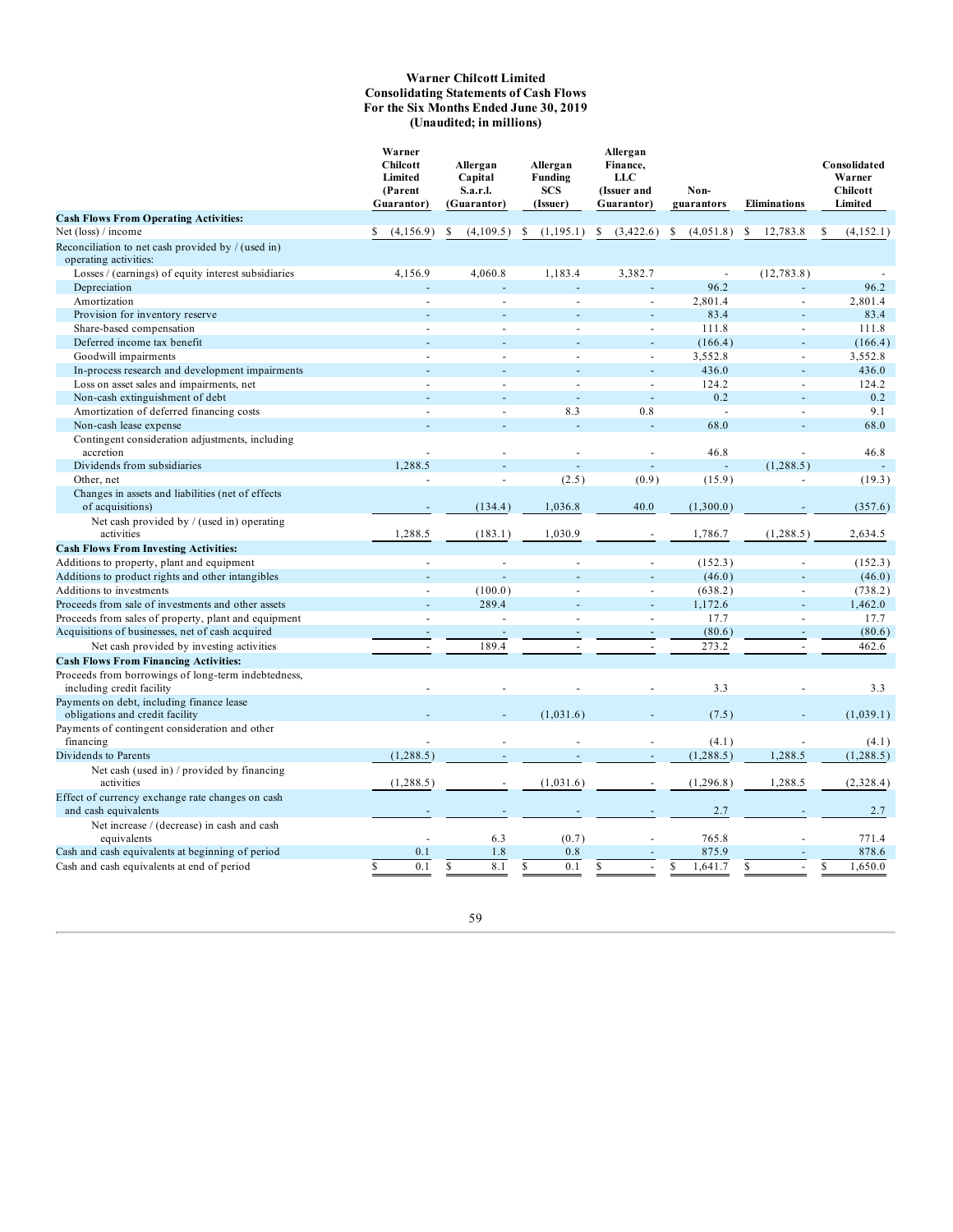## **Warner Chilcott Limited Consolidating Statements of Cash Flows For the Six Months Ended June 30, 2018 (Unaudited; in millions)**

|                                                                                  | Warner<br>Chilcott<br>Limited<br>(Parent<br>Guarantor) | Allergan<br>Capital<br>S.a.r.l.<br>(Guarantor) |         | Allergan<br>Funding<br><b>SCS</b><br>(Issuer) | Allergan<br>Finance,<br><b>LLC</b><br>(Issuer and<br>Guarantor) | Non-<br>guarantors | <b>Eliminations</b> | Consolidated<br>Warner<br>Chilcott<br>Limited |
|----------------------------------------------------------------------------------|--------------------------------------------------------|------------------------------------------------|---------|-----------------------------------------------|-----------------------------------------------------------------|--------------------|---------------------|-----------------------------------------------|
| <b>Cash Flows From Operating Activities:</b><br>Net (loss) / income              | \$                                                     | \$                                             | (492.0) | \$                                            | \$                                                              | \$<br>(1,100.2)    | S<br>1,935.7        | $\mathsf S$<br>(599.1)                        |
| Reconciliation to net cash provided by / (used in)                               | (603.7)                                                |                                                |         | (214.4)                                       | (124.5)                                                         |                    |                     |                                               |
| operating activities:                                                            |                                                        |                                                |         |                                               |                                                                 |                    |                     |                                               |
| Losses / (earnings) of equity interest subsidiaries                              | 603.7                                                  | 1,018.4                                        |         | 214.4                                         | 99.2                                                            |                    | (1,935.7)           |                                               |
| Depreciation                                                                     |                                                        |                                                |         |                                               |                                                                 | 105.2              |                     | 105.2                                         |
| Amortization                                                                     |                                                        |                                                |         |                                               | $\overline{a}$                                                  | 3,394.7            | $\overline{a}$      | 3,394.7                                       |
| Provision for inventory reserve                                                  |                                                        |                                                |         |                                               |                                                                 | 45.4               |                     | 45.4                                          |
| Share-based compensation                                                         |                                                        |                                                |         | L                                             | $\bar{a}$                                                       | 127.4              | $\sim$              | 127.4                                         |
| Deferred income tax benefit                                                      |                                                        |                                                |         |                                               |                                                                 | (1,359.6)          |                     | (1,359.6)                                     |
| In-process research and development impairments                                  |                                                        |                                                |         |                                               | ÷.                                                              | 798.0              | ÷,                  | 798.0                                         |
| Loss on asset sales and impairments, net                                         |                                                        |                                                |         |                                               |                                                                 | 272.7              |                     | 272.7                                         |
| Gain on sale of Teva securities, net                                             |                                                        |                                                | L.      | L.                                            | ä,                                                              | (60.9)             | L.                  | (60.9)                                        |
| Gain on sale of business                                                         |                                                        |                                                |         | L                                             | L.                                                              | (53.0)             | $\overline{a}$      | (53.0)                                        |
| Non-cash extinguishment of debt                                                  |                                                        |                                                |         | 4.0                                           | L,                                                              |                    |                     | 4.0                                           |
| Cash charge related to extinguishment of debt                                    |                                                        |                                                |         | (13.1)                                        | ÷,                                                              |                    |                     | (13.1)                                        |
| Amortization of deferred financing costs                                         |                                                        |                                                | ä,      | 11.1                                          | 0.8                                                             | $\overline{a}$     |                     | 11.9                                          |
| Contingent consideration adjustments, including                                  |                                                        |                                                |         |                                               |                                                                 |                    |                     |                                               |
| accretion                                                                        |                                                        |                                                |         |                                               |                                                                 | (101.8)            |                     | (101.8)                                       |
| Dividends from subsidiaries                                                      | 2.103.7                                                |                                                | ä,      |                                               |                                                                 |                    | (2,103.7)           |                                               |
| Other, net                                                                       |                                                        |                                                |         | (1.5)                                         | (0.4)                                                           | 1.6                | L.                  | (0.3)                                         |
| Changes in assets and liabilities (net of effects<br>of acquisitions)            |                                                        | (1,225.0)                                      |         | 3,942.3                                       | 24.9                                                            | (2,578.4)          |                     | 163.8                                         |
| Net cash provided by / (used in) operating<br>activities                         | 2,103.7                                                |                                                | (698.6) | 3,942.8                                       |                                                                 | (508.9)            | (2,103.7)           | 2,735.3                                       |
| <b>Cash Flows From Investing Activities:</b>                                     |                                                        |                                                |         |                                               |                                                                 |                    |                     |                                               |
| Additions to property, plant and equipment                                       |                                                        |                                                |         |                                               |                                                                 | (106.5)            |                     | (106.5)                                       |
| Additions to investments                                                         | $\sim$                                                 |                                                | (400.0) | L.                                            | $\overline{a}$                                                  | (1,055.9)          | $\bar{\phantom{a}}$ | (1,455.9)                                     |
| Proceeds from sale of investments and other assets                               |                                                        |                                                | 800.0   |                                               |                                                                 | 4,851.3            |                     | 5,651.3                                       |
| Payments to settle Teva related matters                                          | ÷.                                                     |                                                | L.      | L.                                            | $\bar{a}$                                                       | (466.0)            | $\sim$              | (466.0)                                       |
| Proceeds from sales of property, plant and equipment                             | ÷                                                      |                                                |         |                                               | ÷,                                                              | 11.5               | ÷,                  | 11.5                                          |
| Net cash provided by investing activities                                        | $\overline{\phantom{a}}$                               |                                                | 400.0   | ÷,                                            | $\blacksquare$                                                  | 3,234.4            | ÷                   | 3,634.4                                       |
| <b>Cash Flows From Financing Activities:</b>                                     |                                                        |                                                |         |                                               |                                                                 |                    |                     |                                               |
| Proceeds from borrowings of long-term indebtedness,<br>including credit facility |                                                        |                                                | 700.0   |                                               |                                                                 | 9.0                |                     | 709.0                                         |
| Payments on debt, including finance lease<br>obligations and credit facility     |                                                        |                                                | (700.0) | (3,956.0)                                     |                                                                 | (710.8)            |                     | (5,366.8)                                     |
| Cash charge related to extinguishment of debt                                    |                                                        |                                                | J.      | 13.1                                          |                                                                 |                    |                     | 13.1                                          |
| Payments of contingent consideration and other<br>financing                      |                                                        |                                                |         |                                               |                                                                 | (10.6)             |                     | (10.6)                                        |
| Proceeds from forward sale of Teva securities                                    |                                                        |                                                | ÷.      | L.                                            | $\bar{a}$                                                       | 465.5              | ÷,                  | 465.5                                         |
| Payments to settle Teva related matters                                          | L.                                                     |                                                |         |                                               | $\overline{a}$                                                  | (234.0)            |                     | (234.0)                                       |
| Dividends to Parents                                                             | (2,103.7)                                              |                                                | L.      | J.                                            | $\bar{a}$                                                       | (2,103.7)          | 2,103.7             | (2,103.7)                                     |
| Net cash (used in) / provided by financing<br>activities                         | (2,103.7)                                              |                                                |         | (3,942.9)                                     |                                                                 | (2, 584.6)         | 2,103.7             | (6,527.5)                                     |
| Effect of currency exchange rate changes on cash                                 |                                                        |                                                |         |                                               |                                                                 |                    |                     |                                               |
| and cash equivalents                                                             |                                                        |                                                |         | (0.1)                                         |                                                                 | 15.0<br>155.9      |                     | 15.0<br>(142.8)                               |
| Net (decrease) / increase in cash and cash equivalents                           |                                                        |                                                | (298.6) | 0.1                                           |                                                                 |                    |                     |                                               |
| Cash and cash equivalents at beginning of period                                 | 0.1                                                    |                                                | 593.1   |                                               | $\overline{\phantom{a}}$                                        | 1,223.0            | $\blacksquare$      | 1,816.3                                       |
| Cash and cash equivalents at end of period                                       | 0.1<br>$\mathbb{S}$                                    | \$                                             | 294.5   | \$<br>L.                                      | $\mathbf S$<br>L.                                               | 1,378.9<br>\$      | \$<br>L,            | \$<br>1,673.5                                 |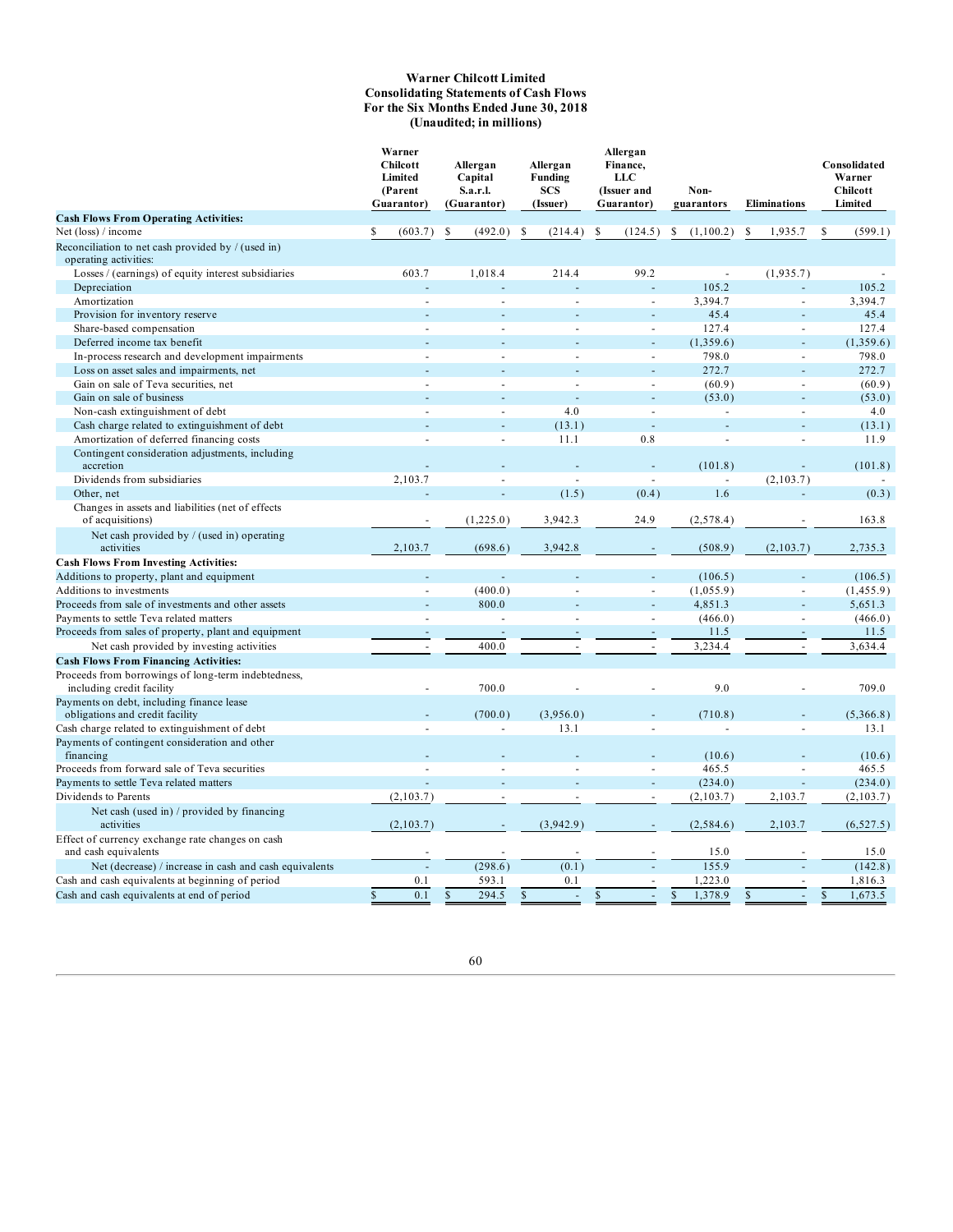# **ITEM 2. MANAGEMENT'S DISCUSSION AND ANALYSIS OF FINANCIAL CONDITION AND RESULTS OF OPERATIONS**

The following discussion of our financial condition and the results of operations should be read in conjunction with the "Consolidated Financial Statements" and notes thereto included elsewhere in this Quarterly Report on Form 10-Q ("Quarterly Report") and our audited consolidated financial statements included in our Annual Report on Form 10-K for the year ended December 31, 2018 (the "Annual Report"). This discussion contains forwardlooking statements that are subject to known and unknown risks, uncertainties and other factors that may cause our actual results to differ materially from those expressed or implied by such forward-looking statements. These risks, uncertainties and other factors include, among others, those identified under "Risk Factors" in our Annual Report, and elsewhere in this Quarterly Report.

References throughout to "we," "our," "us," the "Company" or "Allergan" refer to financial information and transactions of Allergan plc. References to "Warner Chilcott Limited" refer to Warner Chilcott Limited, the Company's indirect wholly-owned subsidiary, and, unless the context otherwise requires, its subsidiaries. Warner Chilcott Limited is an indirect wholly-owned subsidiary of Allergan plc, the ultimate parent of the group (together with other direct or indirect parents of Warner Chilcott Limited, the "Parents"). The results of Warner Chilcott Limited are consolidated into the results of Allergan plc. Due to the deminimis activity between Warner Chilcott Limited and the Parents (including Allergan plc), content throughout this filing relates to both Allergan plc and Warner Chilcott Limited. Warner Chilcott Limited disclosures relate only to itself and not to any other company.

#### **Recent Business Transactions**

The following are the significant transactions that were completed or announced in the six months ended June 30, 2019.

#### *AbbVie Inc.*

On June 25, 2019, the Company announced that it entered into a transaction agreement (the "AbbVie Agreement") under which AbbVie Inc. ("AbbVie"), a global, research-driven biopharmaceutical company, would acquire Allergan plc in a stock and cash transaction (the "AbbVie Transaction"), valued at \$188.24 per Allergan share, or approximately \$63.0 billion, based on AbbVie's then-current stock price at the time the AbbVie Transaction was announced. At the closing of the proposed AbbVie Transaction, Company shareholders will receive 0.8660 shares of AbbVie common stock and \$120.30 in cash for each of their existing shares. The AbbVie Transaction is subject to customary regulatory and shareholder approvals and other customary closing conditions. The AbbVie Transaction is anticipated to close in early 2020.

#### *Envy Medical, Inc.*

On March 26, 2019, the Company acquired Envy Medical, Inc. ("Envy"), a privately held medical aesthetics company that specializes in non-surgical, non-invasive skin resurfacing systems for an acquisition accounting purchase price of \$81.4 million, which includes \$67.4 million of product rights and other intangibles, \$34.1 million of goodwill and other assets and liabilities. The transaction was treated as a business combination. The acquisition combines Envy's skin care product portfolio with the Company's leading medical aesthetics business.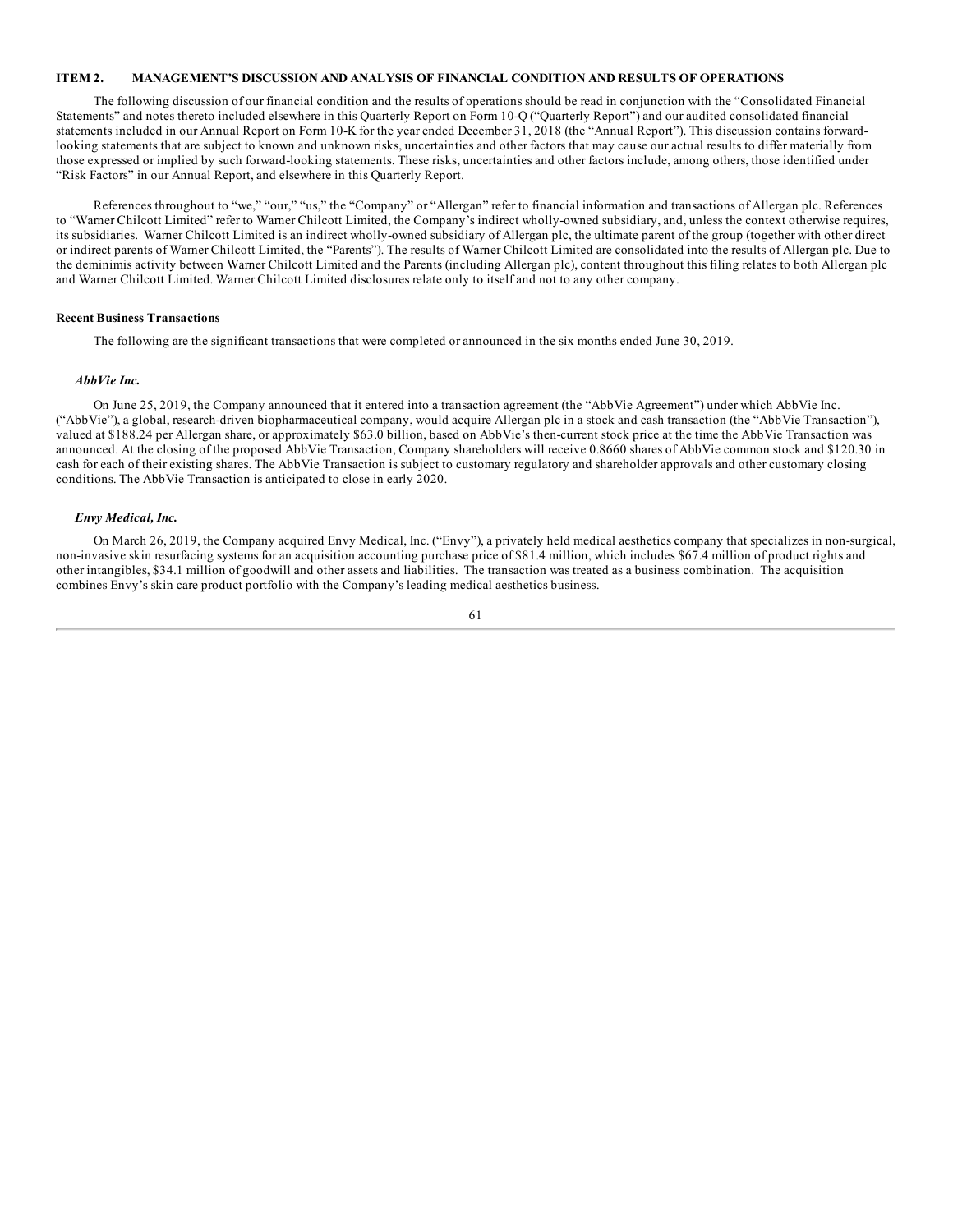# **Operating Results for the Three and Six Months Ended June 30, 2019 and 2018**

Results of operations, including segment net revenues, segment operating expenses and segment contribution consisted of the following for the three and six months ended June 30, 2019 and 2018 (\$ in millions):

|                                                 |                                              |                               | Three Months Ended June 30, 2019 |               |       |               |
|-------------------------------------------------|----------------------------------------------|-------------------------------|----------------------------------|---------------|-------|---------------|
|                                                 | <b>US</b> Specialized<br><b>Therapeutics</b> | <b>US General</b><br>Medicine |                                  | International |       | Total         |
| Net revenues                                    | 1,785.1                                      | \$                            | 1,455.7                          | S.            | 847.7 | 4,088.5       |
| Operating expenses:                             |                                              |                               |                                  |               |       |               |
| Cost of sales(1)                                | 151.0                                        |                               | 231.3                            |               | 145.6 | 527.9         |
| Selling and marketing                           | 368.0                                        |                               | 250.1                            |               | 253.6 | 871.7         |
| General and administrative                      | 37.6                                         |                               | 30.4                             |               | 28.4  | 96.4          |
| <b>Segment contribution</b>                     | 1,228.5                                      | S                             | 943.9                            | S             | 420.1 | \$<br>2,592.5 |
| Contribution margin                             | 68.8%                                        |                               | 64.8%                            |               | 49.6% | 63.4%         |
| Coporate(2)                                     |                                              |                               |                                  |               |       | 352.2         |
| Research and development                        |                                              |                               |                                  |               |       | 450.0         |
| Amortization                                    |                                              |                               |                                  |               |       | 1,402.0       |
| Goodwill impairments                            |                                              |                               |                                  |               |       | 1,085.8       |
| In-process research and development impairments |                                              |                               |                                  |               |       | 436.0         |
| Asset sales and impairments, net                |                                              |                               |                                  |               |       | 129.4         |
| Operating (loss)                                |                                              |                               |                                  |               |       | (1,262.9)     |
| Operating margin                                |                                              |                               |                                  |               |       | $(30.9)\%$    |

(1) Excludes amortization and impairment of acquired intangibles including product rights, as well as indirect cost of sales not attributable to segment results.

(2) Corporate includes net revenues of \$1.6 million.

|                                                 |                                              | Six Months Ended June 30, 2019 |               |     |            |
|-------------------------------------------------|----------------------------------------------|--------------------------------|---------------|-----|------------|
|                                                 | <b>US Specialized</b><br><b>Therapeutics</b> | <b>US General</b><br>Medicine  | International |     | Total      |
| Net revenues                                    | 3,328.0                                      | \$<br>2,705.6                  | 1,649.2       | S.  | 7,682.8    |
| Operating expenses:                             |                                              |                                |               |     |            |
| Cost of sales(1)                                | 271.1                                        | 421.8                          | 255.3         |     | 948.2      |
| Selling and marketing                           | 724.8                                        | 460.6                          | 491.2         |     | 1,676.6    |
| General and administrative                      | 92.2                                         | 74.2                           | 54.1          |     | 220.5      |
| <b>Segment contribution</b>                     | 2,239.9                                      | \$<br>1,749.0                  | \$<br>848.6   | \$. | 4,837.5    |
| Contribution margin                             | 67.3%                                        | 64.6%                          | 51.5%         |     | 63.0%      |
| Corporate(2)                                    |                                              |                                |               |     | 610.2      |
| Research and development                        |                                              |                                |               |     | 885.0      |
| Amortization                                    |                                              |                                |               |     | 2,801.4    |
| Goodwill impairments                            |                                              |                                |               |     | 3,552.8    |
| In-process research and development impairments |                                              |                                |               |     | 436.0      |
| Asset sales and impairments, net                |                                              |                                |               |     | 124.2      |
| Operating (loss)                                |                                              |                                |               |     | (3,572.1)  |
| Operating margin                                |                                              |                                |               |     | $(46.5)\%$ |

(1) Excludes amortization and impairment of acquired intangibles including product rights, as well as indirect cost of sales not attributable to segment results.

(2) Corporate includes net revenues of \$4.4 million.

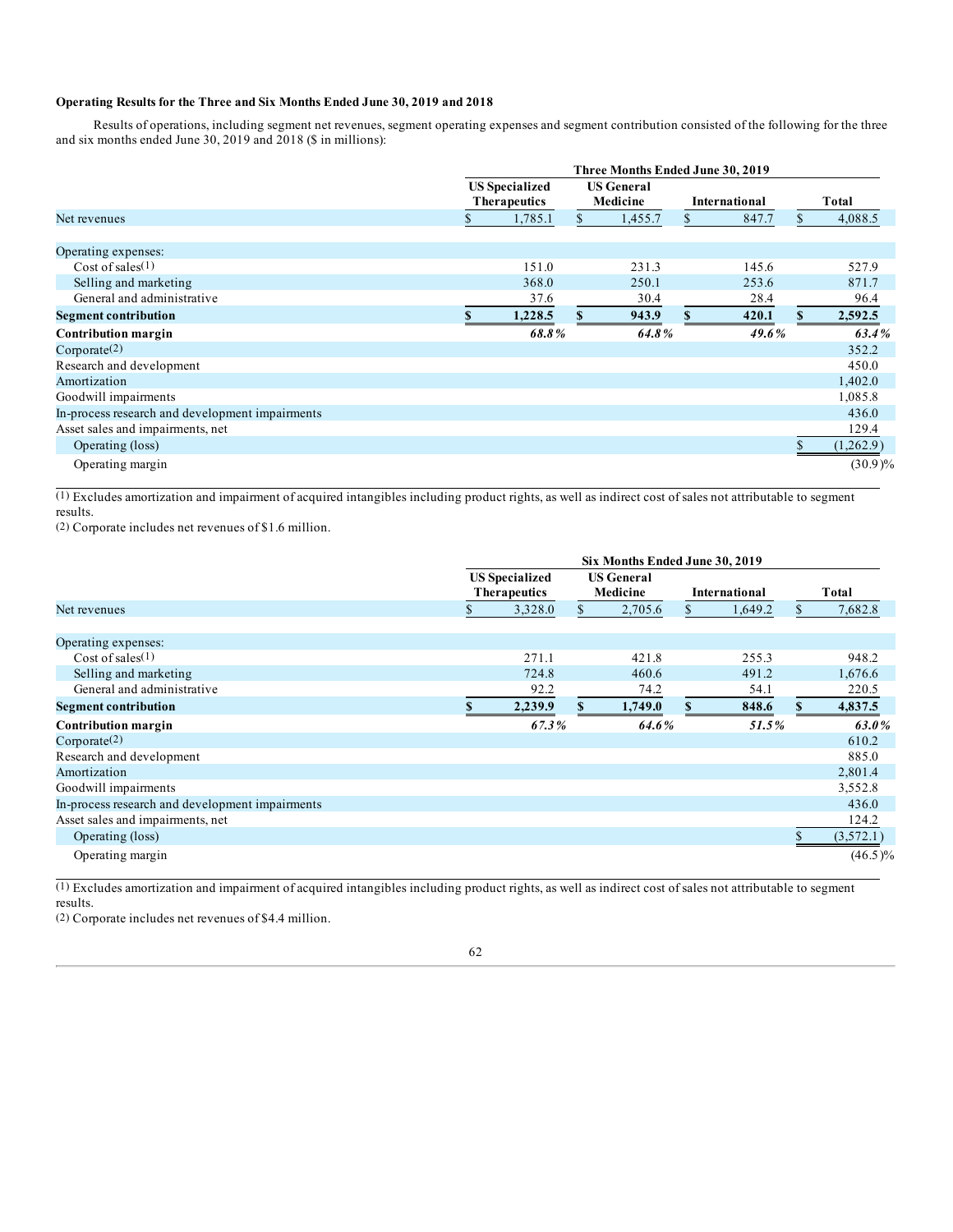|                                                 |                                              |   | Three Months Ended June 30, 2018 |               |            |
|-------------------------------------------------|----------------------------------------------|---|----------------------------------|---------------|------------|
|                                                 | <b>US</b> Specialized<br><b>Therapeutics</b> |   | <b>US General</b><br>Medicine    | International | Total      |
| Net revenues                                    | 1,826.7                                      | S | 1,320.0                          | 948.9         | 4,095.6    |
| Operating expenses:                             |                                              |   |                                  |               |            |
| Cost of sales(1)                                | 148.7                                        |   | 201.8                            | 139.4         | 489.9      |
| Selling and marketing                           | 343.3                                        |   | 254.8                            | 246.2         | 844.3      |
| General and administrative                      | 48.1                                         |   | 34.7                             | 33.9          | 116.7      |
| <b>Segment contribution</b>                     | 1,286.6                                      |   | 828.7                            | \$<br>529.4   | 2,644.7    |
| Contribution margin                             | 70.4%                                        |   | 62.8%                            | 55.8%         | 64.6%      |
| Corporate(2)                                    |                                              |   |                                  |               | 189.8      |
| Research and development                        |                                              |   |                                  |               | 689.2      |
| Amortization                                    |                                              |   |                                  |               | 1,697.1    |
| In-process research and development impairments |                                              |   |                                  |               | 276.0      |
| Asset sales and impairments, net                |                                              |   |                                  |               | 259.6      |
| Operating (loss)                                |                                              |   |                                  |               | (467.0)    |
| Operating margin                                |                                              |   |                                  |               | $(11.4)\%$ |

(1) Excludes amortization and impairment of acquired intangibles including product rights, as well as indirect cost of sales not attributable to segment results.

(2) Corporate includes net revenues of \$28.6 million.

|                                                 |                                              | Six Months Ended June 30, 2018 |               |            |
|-------------------------------------------------|----------------------------------------------|--------------------------------|---------------|------------|
|                                                 | <b>US Specialized</b><br><b>Therapeutics</b> | <b>US General</b><br>Medicine  | International | Total      |
| Net revenues                                    | 3,405.3                                      | \$<br>2,543.7                  | 1,812.9       | 7,761.9    |
| Operating expenses:                             |                                              |                                |               |            |
| Cost of sales(1)                                | 282.9                                        | 384.4                          | 260.3         | 927.6      |
| Selling and marketing                           | 656.5                                        | 480.3                          | 491.9         | 1,628.7    |
| General and administrative                      | 98.3                                         | 73.6                           | 65.3          | 237.2      |
| <b>Segment contribution</b>                     | 2,367.6                                      | 1,605.4                        | 995.4         | 4,968.4    |
| <b>Contribution margin</b>                      | 69.5%                                        | 63.1%                          | 54.9%         | 64.0%      |
| Corporate(2)                                    |                                              |                                |               | 460.1      |
| Research and development                        |                                              |                                |               | 1,163.9    |
| Amortization                                    |                                              |                                |               | 3,394.7    |
| In-process research and development impairments |                                              |                                |               | 798.0      |
| Asset sales and impairments, net                |                                              |                                |               | 272.7      |
| Operating (loss)                                |                                              |                                |               | (1,121.0)  |
| Operating margin                                |                                              |                                |               | $(14.4)\%$ |
|                                                 |                                              |                                |               |            |

(1) Excludes amortization and impairment of acquired intangibles including product rights, as well as indirect cost of sales not attributable to segment results.

(2) Corporate includes net revenues of \$34.4 million.

On July 24, 2019, the Company announced a voluntary worldwide recall of BIOCELL® textured breast implants and tissue expanders as a precaution following notification of recently updated global safety information concerning the uncommon incidence of breast implant-associated anaplastic large cell lymphoma (BIA-ALCL) provided by the U.S. Food and Drug Administration ("FDA").

In connection with the voluntary recall, the Company recorded an unfavorable adjustment to operating income of \$95.9 million. Of this amount, \$43.5 million related to estimated customer returns of product previously sold and was recorded as a reduction of net revenues, \$44.2 million related to writeoffs of inventory and other costs and was recorded in cost of sales, and \$8.2 million related to the estimated penalties and costs to undertake the voluntary recall was recorded in selling, general and administrative expense.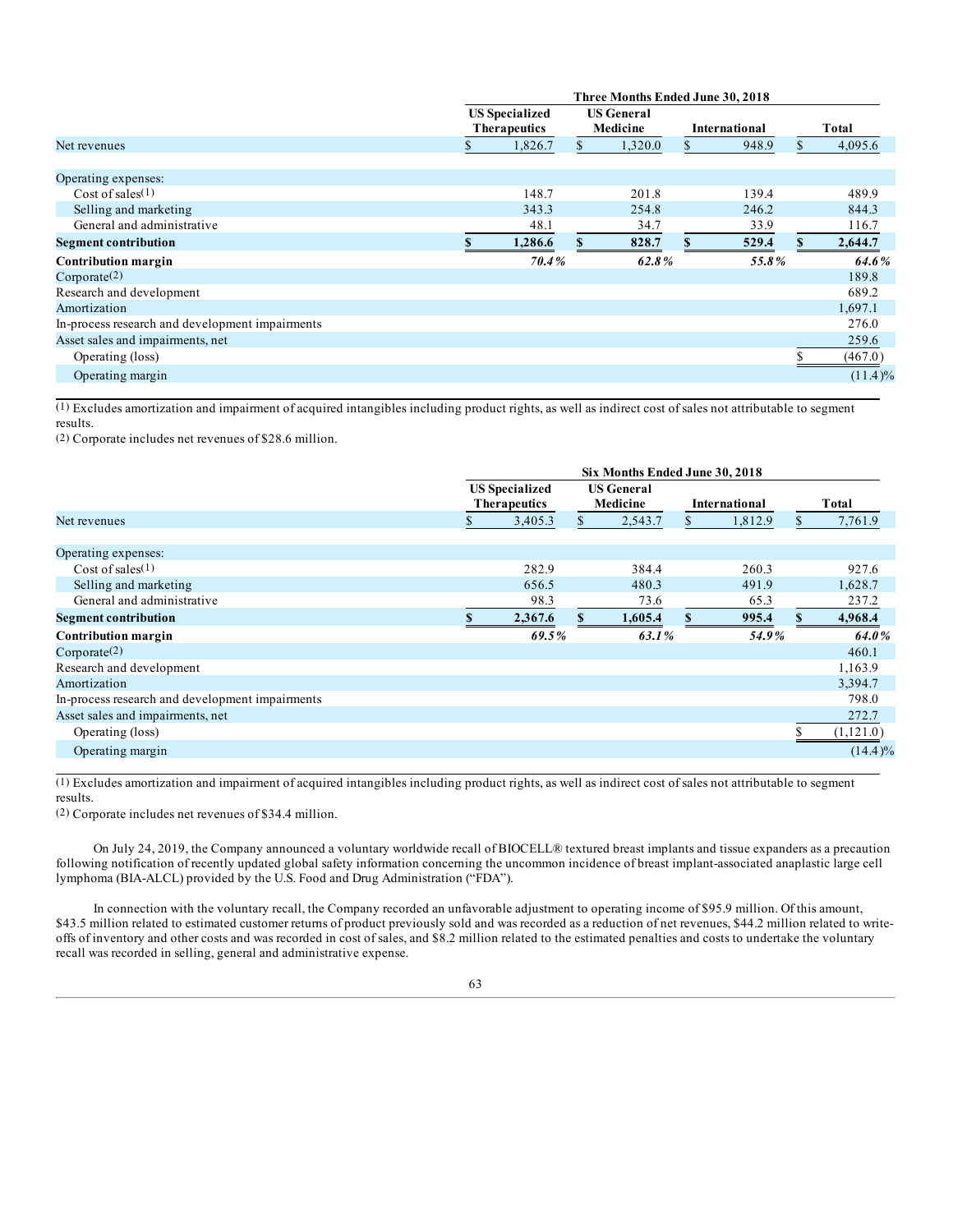# *US Specialized Therapeutics Segment*

The following table presents top product sales and net contribution for the US Specialized Therapeutics segment for the three and six months ended June 30, 2019 and 2018 (\$ in millions):

|                                              |              | Three Months Ended June 30, |              |         |              | Change         |               |  |  |
|----------------------------------------------|--------------|-----------------------------|--------------|---------|--------------|----------------|---------------|--|--|
|                                              |              | 2019                        |              | 2018    |              | <b>Dollars</b> | $\frac{0}{0}$ |  |  |
| <b>Total Eye Care</b>                        | $\mathbf{s}$ | 572.0                       | $\mathbf{s}$ | 587.0   | $\mathbf{s}$ | (15.0)         | $(2.6)\%$     |  |  |
| Restasis®                                    |              | 310.9                       |              | 318.2   |              | (7.3)          | $(2.3)\%$     |  |  |
| Alphagan <sup>®</sup> /Combigan <sup>®</sup> |              | 91.6                        |              | 98.1    |              | (6.5)          | $(6.6)\%$     |  |  |
| Lumigan <sup>®</sup> /Ganfort <sup>®</sup>   |              | 62.1                        |              | 73.0    |              | (10.9)         | $(14.9)\%$    |  |  |
| Eye Drops                                    |              | 57.8                        |              | 53.8    |              | 4.0            | $7.4\%$       |  |  |
| Ozurdex <sup>®</sup>                         |              | 29.9                        |              | 27.6    |              | 2.3            | $8.3\,\%$     |  |  |
| Other Eye Care                               |              | 19.7                        |              | 16.3    |              | 3.4            | 20.9%         |  |  |
| <b>Total Medical Aesthetics</b>              |              | 735.5                       |              | 743.6   |              | (8.1)          | $(1.1)\%$     |  |  |
| <b>Facial Aesthetics</b>                     |              | 417.5                       |              | 387.5   |              | 30.0           | $7.7\%$       |  |  |
| Botox <sup>®</sup> Cosmetics                 |              | 252.4                       |              | 236.5   |              | 15.9           | 6.7%          |  |  |
| Juvederm <sup>®</sup> Collection             |              | 156.6                       |              | 139.8   |              | 16.8           | $12.0\%$      |  |  |
| Kybella®                                     |              | 8.5                         |              | 11.2    |              | (2.7)          | $(24.1)\%$    |  |  |
| <b>Plastic Surgery</b>                       |              | 67.6                        |              | 75.9    |              | (8.3)          | $(10.9)\%$    |  |  |
| <b>Breast Implants</b>                       |              | 67.6                        |              | 75.9    |              | (8.3)          | (10.9)%       |  |  |
| <b>Regenerative Medicine</b>                 |              | 128.9                       |              | 137.6   |              | (8.7)          | $(6.3)\%$     |  |  |
| Alloderm®                                    |              | 101.2                       |              | 107.1   |              | (5.9)          | $(5.5)\%$     |  |  |
| Other Regenerative Medicine                  |              | 27.7                        |              | 30.5    |              | (2.8)          | $(9.2)\%$     |  |  |
| <b>Body Contouring</b>                       |              | 78.9                        |              | 108.3   |              | (29.4)         | $(27.1)\%$    |  |  |
| Coolsculpting® Consumables                   |              | 60.7                        |              | 71.9    |              | (11.2)         | $(15.6)\%$    |  |  |
| Coolsculpting® Systems & Add On Applicators  |              | 18.2                        |              | 36.4    |              | (18.2)         | $(50.0)\%$    |  |  |
| Skin $Care(3)$                               |              | 42.6                        |              | 34.3    |              | 8.3            | 24.2%         |  |  |
| <b>Total Medical Dermatology</b>             |              | 9.3                         |              | 39.2    |              | (29.9)         | $(76.3)\%$    |  |  |
| $Accone^{\circledR}$                         |              | 1.8                         |              | 21.1    |              | (19.3)         | $(91.5)\%$    |  |  |
| Other Medical Dermatology(4)                 |              | 7.5                         |              | 18.1    |              | (10.6)         | $(58.6)\%$    |  |  |
| <b>Total Neuroscience and Urology</b>        |              | 451.5                       |              | 441.7   |              | 9.8            | $2.2\%$       |  |  |
| Botox <sup>®</sup> Therapeutics(5)           |              | 447.0                       |              | 422.0   |              | 25.0           | 5.9%          |  |  |
| Rapaflo®                                     |              | 4.5                         |              | 19.7    |              | (15.2)         | $(77.2)\%$    |  |  |
| Other revenues                               |              | 16.8                        |              | 15.2    |              | 1.6            | $10.5\%$      |  |  |
| <b>Net revenues</b>                          | $\mathbf{s}$ | 1,785.1                     | \$           | 1,826.7 | $\mathbf{s}$ | (41.6)         | $(2.3)\%$     |  |  |
| Operating expenses:                          |              |                             |              |         |              |                |               |  |  |
| Cost of sales(1)                             |              | 151.0                       |              | 148.7   |              | 2.3            | $1.5\%$       |  |  |
| Selling and marketing                        |              | 368.0                       |              | 343.3   |              | 24.7           | $7.2\%$       |  |  |
| General and administrative                   |              | 37.6                        |              | 48.1    |              | (10.5)         | $(21.8)\%$    |  |  |
| <b>Segment contribution</b>                  | S            | 1,228.5                     | S            | 1,286.6 | \$           | (58.1)         | $(4.5)\%$     |  |  |
| Segment margin                               |              | 68.8%                       |              | 70.4%   |              |                | $(1.6)\%$     |  |  |
| Segment gross margin $(2)$                   |              | 91.5%                       |              | 91.9%   |              |                | $(0.4)\%$     |  |  |

(1) Excludes amortization and impairment of acquired intangibles including product rights, as well as indirect cost of sales not attributable to segment results.

(2) Defined as net revenues less segment related cost of sales as a percentage of net revenues.

(3) Includes SkinMedica® and Latisse®.

(4) Includes Tazorac® sales of \$6.4 million which were previously disclosed separately in the three months ended June 30, 2018.

(5) Includes Botox® Hyperhidrosis sales of \$17.3 million which were previously disclosed under Medical Dermatology in the three months ended June 30, 2018.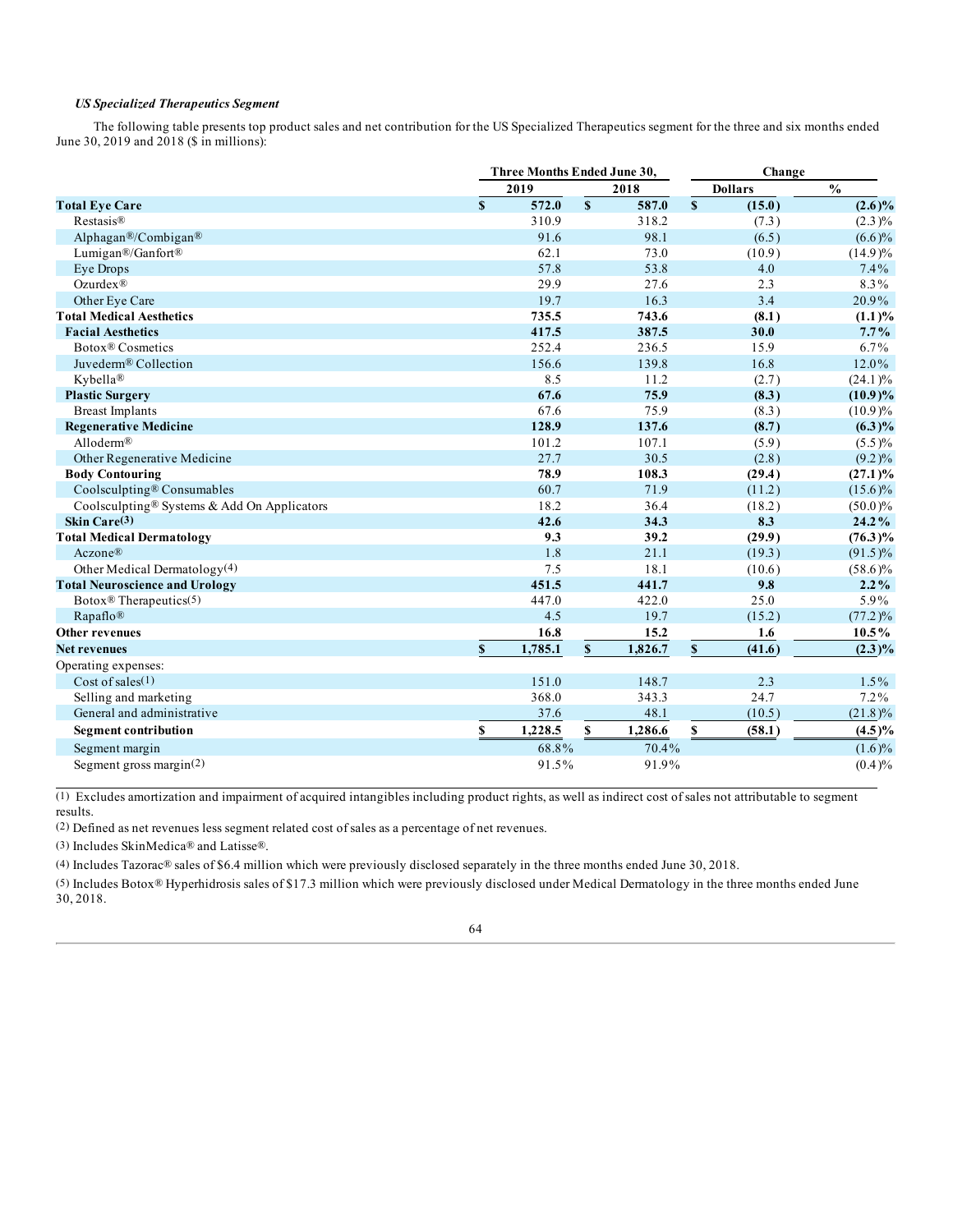|                                                |              | Six Months Ended June 30, |              |         |              | Change         |               |  |  |
|------------------------------------------------|--------------|---------------------------|--------------|---------|--------------|----------------|---------------|--|--|
|                                                |              | 2019                      |              | 2018    |              | <b>Dollars</b> | $\frac{0}{0}$ |  |  |
| <b>Total Eve Care</b>                          | $\mathbf{s}$ | 1,037.1                   | $\mathbf{s}$ | 1,078.1 | $\mathbf{s}$ | (41.0)         | $(3.8)\%$     |  |  |
| Restasis®                                      |              | 542.6                     |              | 574.0   |              | (31.4)         | $(5.5)\%$     |  |  |
| Alphagan®/Combigan®                            |              | 174.6                     |              | 182.3   |              | (7.7)          | $(4.2)\%$     |  |  |
| Lumigan <sup>®</sup> /Ganfort <sup>®</sup>     |              | 119.8                     |              | 139.8   |              | (20.0)         | $(14.3)\%$    |  |  |
| Eye Drops                                      |              | 107.2                     |              | 100.0   |              | 7.2            | $7.2\%$       |  |  |
| $Ozurdex$ <sup>®</sup>                         |              | 60.2                      |              | 53.1    |              | 7.1            | 13.4%         |  |  |
| Other Eye Care                                 |              | 32.7                      |              | 28.9    |              | 3.8            | $13.1\%$      |  |  |
| <b>Total Medical Aesthetics</b>                |              | 1,383.7                   |              | 1,379.2 |              | 4.5            | $0.3\%$       |  |  |
| <b>Facial Aesthetics</b>                       |              | 784.0                     |              | 715.2   |              | 68.8           | $9.6\%$       |  |  |
| Botox <sup>®</sup> Cosmetics                   |              | 481.9                     |              | 433.2   |              | 48.7           | 11.2%         |  |  |
| Juvederm <sup>®</sup> Collection               |              | 286.3                     |              | 262.6   |              | 23.7           | $9.0\%$       |  |  |
| Kybella®                                       |              | 15.8                      |              | 19.4    |              | (3.6)          | $(18.6)\%$    |  |  |
| <b>Plastic Surgery</b>                         |              | 128.8                     |              | 136.6   |              | (7.8)          | $(5.7)\%$     |  |  |
| <b>Breast Implants</b>                         |              | 128.8                     |              | 136.6   |              | (7.8)          | (5.7)%        |  |  |
| <b>Regenerative Medicine</b>                   |              | 251.8                     |              | 265.8   |              | (14.0)         | $(5.3)\%$     |  |  |
| Alloderm®                                      |              | 196.2                     |              | 206.6   |              | (10.4)         | $(5.0)\%$     |  |  |
| Other Regenerative Medicine                    |              | 55.6                      |              | 59.2    |              | (3.6)          | $(6.1)\%$     |  |  |
| <b>Body Contouring</b>                         |              | 141.8                     |              | 195.4   |              | (53.6)         | $(27.4)\%$    |  |  |
| Coolsculpting <sup>®</sup> Consumables         |              | 108.5                     |              | 125.3   |              | (16.8)         | $(13.4)\%$    |  |  |
| Coolsculpting® Systems & Add On Applicators    |              | 33.3                      |              | 70.1    |              | (36.8)         | $(52.5)\%$    |  |  |
| Skin Care(3)                                   |              | 77.3                      |              | 66.2    |              | 11.1           | 16.8%         |  |  |
| <b>Total Medical Dermatology</b>               |              | 15.4                      |              | 75.9    |              | (60.5)         | $(79.7)\%$    |  |  |
| <b>Aczone®</b>                                 |              | 3.4                       |              | 37.1    |              | (33.7)         | $(90.8)\%$    |  |  |
| Other Medical Dermatology(4)                   |              | 12.0                      |              | 38.8    |              | (26.8)         | $(69.1)\%$    |  |  |
| <b>Total Neuroscience and Urology</b>          |              | 860.9                     |              | 840.3   |              | 20.6           | $2.5\%$       |  |  |
| Botox <sup>®</sup> Therapeutics <sup>(5)</sup> |              | 844.6                     |              | 797.8   |              | 46.8           | 5.9%          |  |  |
| Rapaflo®                                       |              | 16.3                      |              | 42.5    |              | (26.2)         | $(61.6)\%$    |  |  |
| <b>Other Revenues</b>                          |              | 30.9                      |              | 31.8    |              | (0.9)          | $(2.8)\%$     |  |  |
| <b>Net revenues</b>                            | \$           | 3,328.0                   | \$           | 3,405.3 | \$           | (77.3)         | $(2.3)\%$     |  |  |
| Operating expenses:                            |              |                           |              |         |              |                |               |  |  |
| Cost of sales $(1)$                            |              | 271.1                     |              | 282.9   |              | (11.8)         | $(4.2)\%$     |  |  |
| Selling and marketing                          |              | 724.8                     |              | 656.5   |              | 68.3           | $10.4\%$      |  |  |
| General and administrative                     |              | 92.2                      |              | 98.3    |              | (6.1)          | $(6.2)\%$     |  |  |
| <b>Segment contribution</b>                    | \$           | 2,239.9                   | \$           | 2,367.6 | \$           | (127.7)        | $(5.4)\%$     |  |  |
| Segment margin                                 |              | 67.3%                     |              | 69.5%   |              |                | $(2.2)\%$     |  |  |
| Segment gross margin $(2)$                     |              | 91.9%                     |              | 91.7%   |              |                | $0.2\%$       |  |  |

 $(1)$  Excludes amortization and impairment of acquired intangibles including product rights, as well as indirect cost of sales not attributable to segment results.

(2) Defined as net revenues less segment related cost of sales as a percentage of net revenues.

(3) Includes SkinMedica® and Latisse®.

(4) Includes Tazorac® sales of \$15.8 million which were previously disclosed separately in the six months ended June 30, 2018.

(5) Includes Botox® Hyperhidrosis sales of \$34.6 million which were previously disclosed under Medical Dermatology in the six months ended June 30, 2018.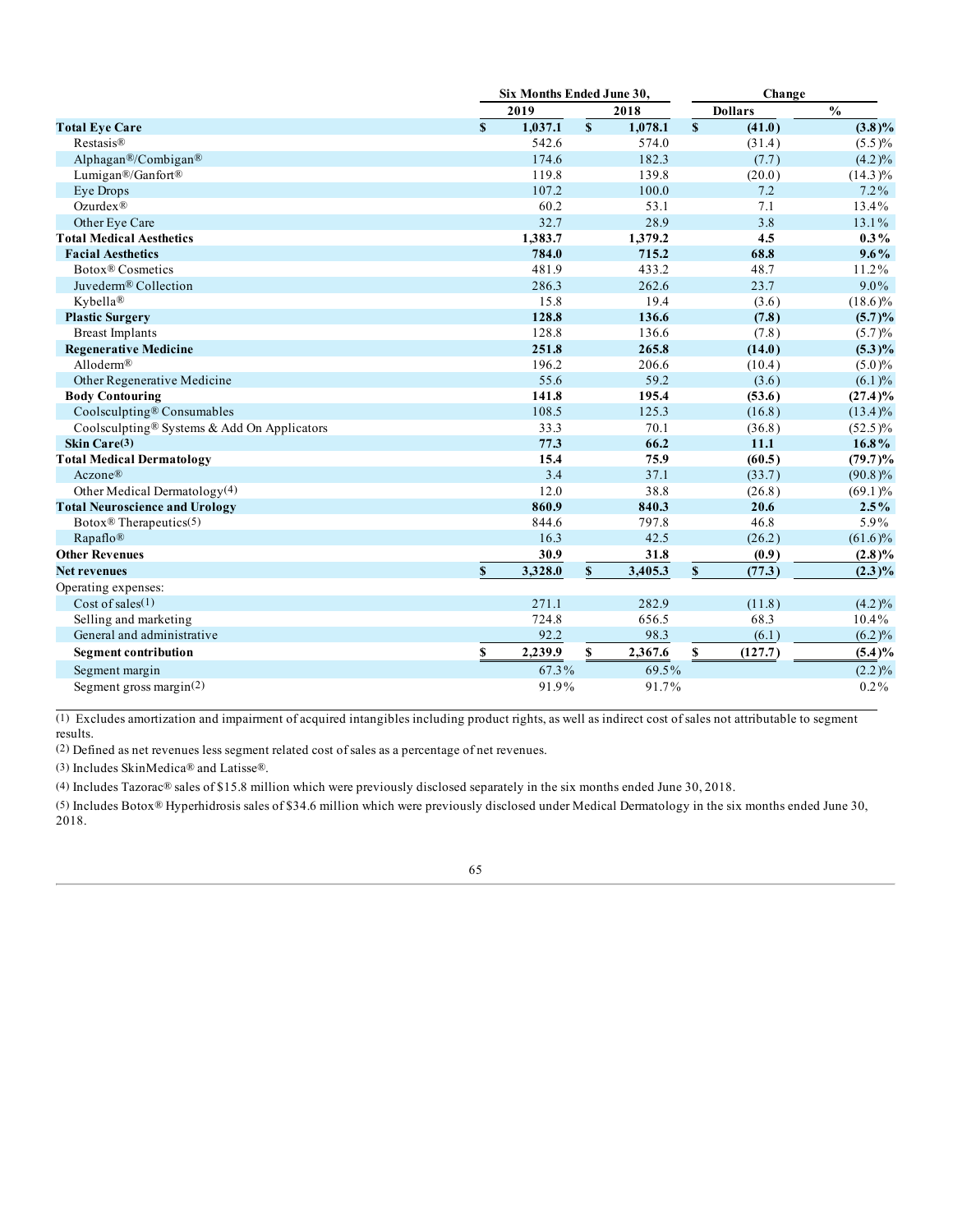# *Net Revenues*

# *Three and Six Months Ended June 30, 2019 and 2018*

The decrease in net revenues in the three and six months ended June 30, 2019 was primarily driven by decreases in Restasis®, Body Contouring and the third quarter 2018 divestiture of our Medical Dermatology business, partially offset by growth in Botox® Cosmetics, Botox® Therapeutics and Juvederm® Collection. The decline in Restasis® revenues was primarily due to price and volume declines. Body Contouring decreased versus the prior year period primarily due to a lower volume of system sales. Botox® Cosmetics, Botox® Therapeutics and Juvederm® Collection increased versus the prior year period primarily due to demand growth. Within Total Medical Aesthetics, the voluntary worldwide recall of textured breast implants and tissue expanders announced on July 24, 2019 lowered revenues by \$3.0 million in the three and six months ended June 30, 2019.

## *Cost of Sales*

### *Six Months Ended June 30, 2019 and 2018*

The decrease in cost of sales in the six months ended June 30, 2019 was primarily due to the decrease in net revenues and product mix.

#### *Selling and Marketing Expenses*

# *Three and Six Months Ended June 30, 2019 and 2018*

The increase in selling and marketing expenses in the three and six months ended June 30, 2019 was primarily related to increased promotional costs and sales force expansion for Facial Aesthetics products and additional promotional expenses for anticipated launches.

#### *General and Administrative Expenses*

*Three and Six Months Ended June 30, 2019 and 2018*

General and administrative expenses decreased \$10.5 million and \$6.1 million in the three and six months ended June 30, 2019, respectively, period over period.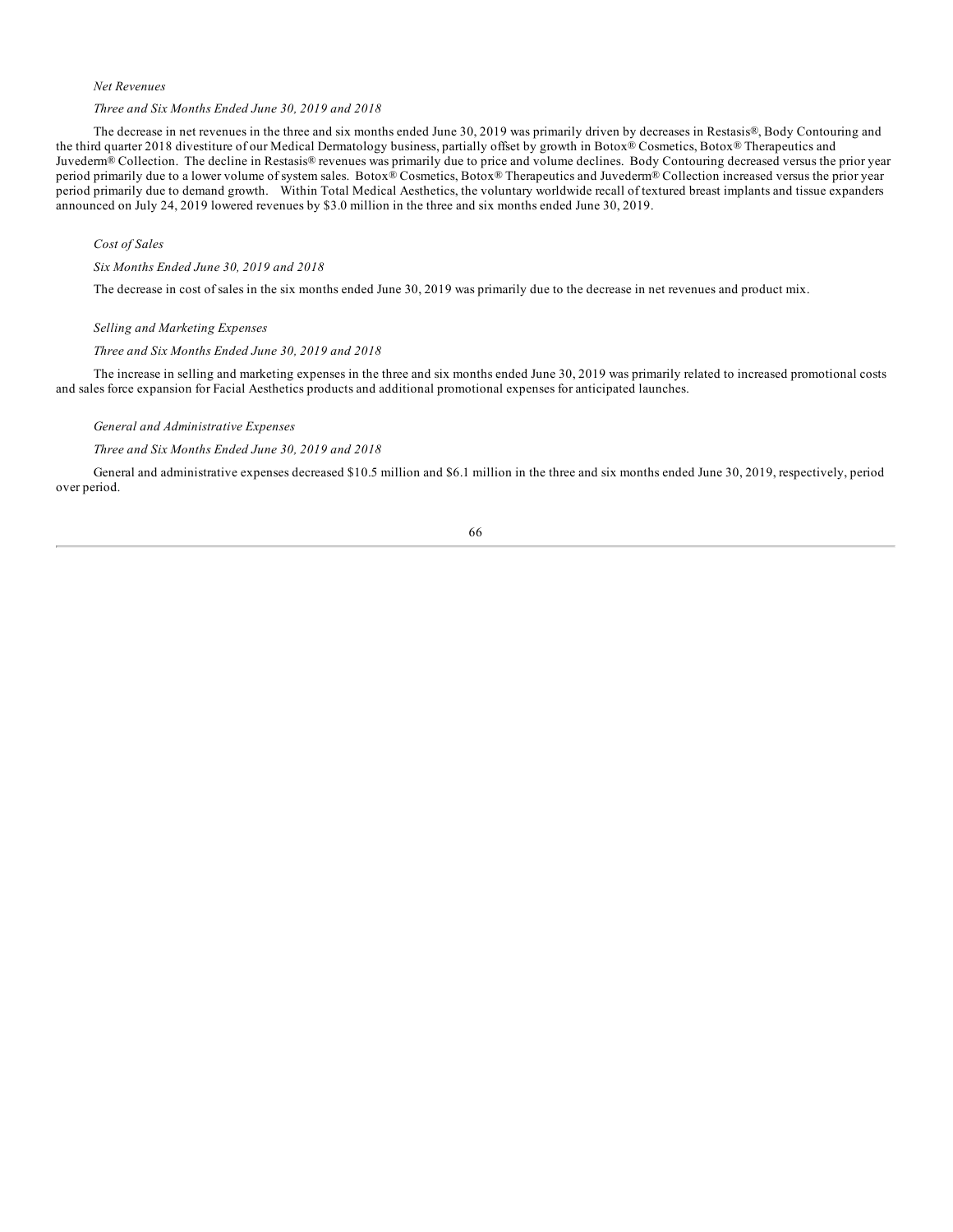# *US General Medicine Segment*

The following table presents top product sales and net contribution for the US General Medicine segment for the three and six months ended June 30, 2019 and 2018 (\$ in millions):

|                                              |              | Three Months Ended June 30, |              |         |              | Change         |               |
|----------------------------------------------|--------------|-----------------------------|--------------|---------|--------------|----------------|---------------|
|                                              |              | 2019                        |              | 2018    |              | <b>Dollars</b> | $\frac{0}{0}$ |
| <b>Total Central Nervous System (CNS)</b>    | S            | 365.2                       | $\mathbf{s}$ | 269.9   | $\mathbf{s}$ | 95.3           | 35.3%         |
| Vraylar®                                     |              | 196.1                       |              | 114.2   |              | 81.9           | 71.7%         |
| Viibryd®/Fetzima®                            |              | 107.8                       |              | 86.7    |              | 21.1           | 24.3%         |
| Saphris®                                     |              | 32.6                        |              | 33.8    |              | (1.2)          | $(3.6)\%$     |
| Namzaric®                                    |              | 22.6                        |              | 31.8    |              | (9.2)          | $(28.9)\%$    |
| Namenda® $(3)$                               |              | 6.1                         |              | 3.4     |              | 2.7            | 79.4%         |
| <b>Total Gastrointestinal (GI)</b>           |              | 419.2                       |              | 431.9   |              | (12.7)         | $(2.9)\%$     |
| Linzess <sup>®</sup>                         |              | 196.0                       |              | 191.8   |              | 4.2            | $2.2\%$       |
| Zenpep®                                      |              | 70.0                        |              | 55.5    |              | 14.5           | $26.1\%$      |
| Carafate <sup>®</sup> /Sulcrate <sup>®</sup> |              | 56.2                        |              | 54.3    |              | 1.9            | $3.5\%$       |
| Viberzi®                                     |              | 50.8                        |              | 44.9    |              | 5.9            | 13.1%         |
| Asacol <sup>®</sup> /Delzicol <sup>®</sup>   |              | 31.6                        |              | 32.6    |              | (1.0)          | $(3.1)\%$     |
| Canasa®/Salofalk®                            |              | 8.0                         |              | 45.0    |              | (37.0)         | $(82.2)\%$    |
| Other GI                                     |              | 6.6                         |              | 7.8     |              | (1.2)          | $(15.4)\%$    |
| <b>Total Women's Health</b>                  |              | 226.0                       |              | 196.5   |              | 29.5           | 15.0%         |
| Lo Loestrin®                                 |              | 145.5                       |              | 127.8   |              | 17.7           | 13.8%         |
| Liletta®                                     |              | 21.9                        |              | 15.5    |              | 6.4            | 41.3%         |
| Other Women's Health(4)                      |              | 58.6                        |              | 53.2    |              | 5.4            | 10.2%         |
| <b>Total Anti-Infectives</b>                 |              | 91.4                        |              | 79.8    |              | 11.6           | 14.5%         |
| Teflaro <sup>®</sup>                         |              | 37.0                        |              | 32.4    |              | 4.6            | 14.2%         |
| Avycaz®                                      |              | 26.7                        |              | 23.5    |              | 3.2            | 13.6%         |
| Dalvance <sup>®</sup>                        |              | 20.3                        |              | 17.7    |              | 2.6            | 14.7%         |
| Other Anti-Infectives                        |              | 7.4                         |              | 6.2     |              | 1.2            | 19.4%         |
| <b>Diversified Brands</b>                    |              | 306.0                       |              | 284.9   |              | 21.1           | $7.4\%$       |
| Bystolic <sup>®</sup> /Byvalson <sup>®</sup> |              | 150.5                       |              | 148.1   |              | 2.4            | $1.6\%$       |
| Armour Thyroid                               |              | 56.7                        |              | 49.2    |              | 7.5            | 15.2%         |
| Savella®                                     |              | 22.3                        |              | 19.1    |              | 3.2            | $16.8\%$      |
| Other Diversified Brands(5)                  |              | 76.5                        |              | 68.5    |              | 8.0            | 11.7%         |
| <b>Other revenues</b>                        |              | 47.9                        |              | 57.0    |              | (9.1)          | $(16.0)\%$    |
| <b>Net revenues</b>                          | $\mathbf{s}$ | 1,455.7                     | \$           | 1,320.0 | $\mathbf{s}$ | 135.7          | $10.3\%$      |
| Operating expenses:                          |              |                             |              |         |              |                |               |
| Cost of sales $(1)$                          |              | 231.3                       |              | 201.8   |              | 29.5           | 14.6%         |
| Selling and marketing                        |              | 250.1                       |              | 254.8   |              | (4.7)          | $(1.8)\%$     |
| General and administrative                   |              | 30.4                        |              | 34.7    |              | (4.3)          | $(12.4)\%$    |
| <b>Segment contribution</b>                  | $\mathbf S$  | 943.9                       | $\mathbf{s}$ | 828.7   | $\mathbf{s}$ | 115.2          | 13.9%         |
| Segment margin                               |              | 64.8%                       |              | 62.8%   |              |                | 2.0%          |
| Segment gross margin $(2)$                   |              | 84.1%                       |              | 84.7%   |              |                | $(0.6)\%$     |

(1) Excludes amortization and impairment of acquired intangibles including product rights, as well as indirect cost of sales not attributable to segment results.

(2) Defined as net revenues less segment related cost of sales as a percentage of net revenues.

(3) Includes Namenda XR® and Namenda® IR.

(4) Includes Estrace® Cream and Minastrin® 24 sales of \$13.1 million and \$0.8 million, respectively, which were previously disclosed separately in the three months ended June 30, 2018.

(5) Includes Lexapro® and PacPharma sales of \$14.5 million and \$3.7 million, respectively, which were previously disclosed separately in the three months ended June 30, 2018.

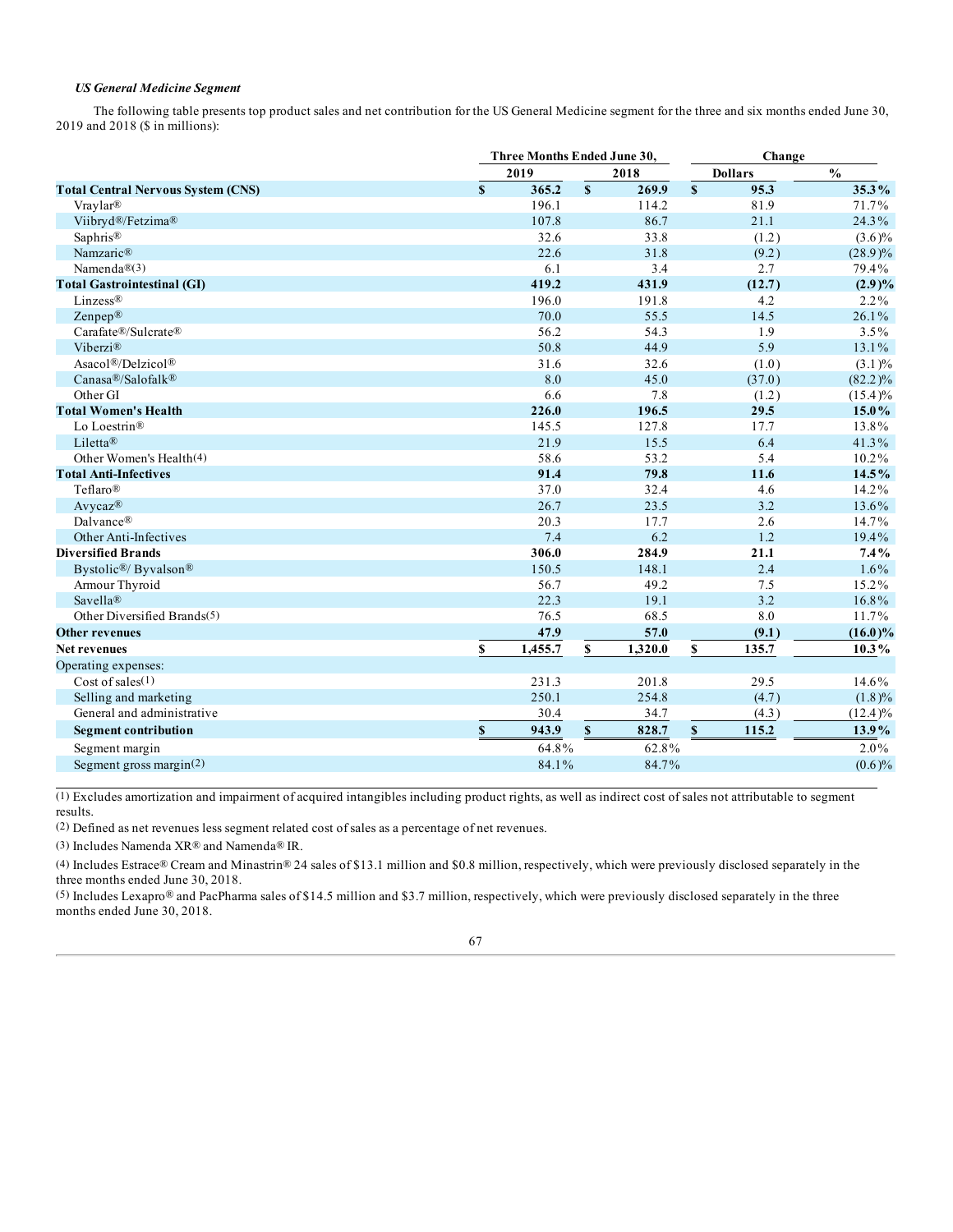|                                            |                           | Six Months Ended June 30, |             |         |              | Change         |               |  |  |
|--------------------------------------------|---------------------------|---------------------------|-------------|---------|--------------|----------------|---------------|--|--|
|                                            |                           | 2019                      |             | 2018    |              | <b>Dollars</b> | $\frac{0}{0}$ |  |  |
| <b>Total Central Nervous System (CNS)</b>  | S                         | 658.7                     | $\mathbf S$ | 532.7   | $\mathbf{s}$ | 126.0          | 23.7%         |  |  |
| Vraylar <sup>®</sup>                       |                           | 339.8                     |             | 198.6   |              | 141.2          | 71.1%         |  |  |
| Viibryd®/Fetzima®                          |                           | 192.8                     |             | 158.4   |              | 34.4           | 21.7%         |  |  |
| Saphris®                                   |                           | 64.5                      |             | 66.5    |              | (2.0)          | $(3.0)\%$     |  |  |
| Namzaric®                                  |                           | 46.0                      |             | 65.2    |              | (19.2)         | $(29.4)\%$    |  |  |
| Namenda® $(3)$                             |                           | 15.6                      |             | 44.0    |              | (28.4)         | $(64.5)\%$    |  |  |
| <b>Total Gastrointestinal (GI)</b>         |                           | 777.4                     |             | 820.6   |              | (43.2)         | $(5.3)\%$     |  |  |
| Linzess®                                   |                           | 357.3                     |             | 351.1   |              | 6.2            | 1.8%          |  |  |
| Zenpep®                                    |                           | 133.0                     |             | 108.4   |              | 24.6           | 22.7%         |  |  |
| Carafate®/Sulcrate®                        |                           | 110.5                     |             | 110.3   |              | 0.2            | $0.2\%$       |  |  |
| Viberzi®                                   |                           | 88.0                      |             | 80.8    |              | 7.2            | 8.9%          |  |  |
| Asacol <sup>®</sup> /Delzicol <sup>®</sup> |                           | 56.3                      |             | 70.8    |              | (14.5)         | $(20.5)\%$    |  |  |
| Canasa®/Salofalk®                          |                           | 18.2                      |             | 83.6    |              | (65.4)         | $(78.2)\%$    |  |  |
| Other GI                                   |                           | 14.1                      |             | 15.6    |              | (1.5)          | $(9.6)\%$     |  |  |
| <b>Total Women's Health</b>                |                           | 427.0                     |             | 359.8   |              | 67.2           | 18.7%         |  |  |
| Lo Loestrin®                               |                           | 271.3                     |             | 242.4   |              | 28.9           | 11.9%         |  |  |
| Liletta®                                   |                           | 36.7                      |             | 23.6    |              | 13.1           | 55.5%         |  |  |
| Other Women's Health <sup>(4)</sup>        |                           | 119.0                     |             | 93.8    |              | 25.2           | 26.9%         |  |  |
| <b>Total Anti-Infectives</b>               |                           | 173.0                     |             | 151.4   |              | 21.6           | 14.3%         |  |  |
| Teflaro®                                   |                           | 70.5                      |             | 64.6    |              | 5.9            | $9.1\%$       |  |  |
| Avycaz®                                    |                           | 56.4                      |             | 45.3    |              | 11.1           | 24.5%         |  |  |
| Dalvance <sup>®</sup>                      |                           | 32.3                      |             | 29.6    |              | 2.7            | $9.1\%$       |  |  |
| Other Anti-Infectives                      |                           | 13.8                      |             | 11.9    |              | 1.9            | 16.0%         |  |  |
| <b>Diversified Brands</b>                  |                           | 576.9                     |             | 559.8   |              | 17.1           | $3.1\%$       |  |  |
| Bystolic®/Byvalson®                        |                           | 278.8                     |             | 280.9   |              | (2.1)          | (0.7)%        |  |  |
| Armour Thyroid                             |                           | 106.7                     |             | 97.4    |              | 9.3            | $9.5\%$       |  |  |
| Savella®                                   |                           | 43.0                      |             | 39.0    |              | 4.0            | 10.3%         |  |  |
| Other Diversified Brands $(5)$             |                           | 148.4                     |             | 142.5   |              | 5.9            | $4.1\%$       |  |  |
| <b>Other revenues</b>                      |                           | 92.6                      |             | 119.4   |              | (26.8)         | $(22.4)\%$    |  |  |
| <b>Net revenues</b>                        | \$                        | 2,705.6                   | \$          | 2,543.7 | \$           | 161.9          | $6.4\%$       |  |  |
| Operating expenses:                        |                           |                           |             |         |              |                |               |  |  |
| Cost of sales(1)                           |                           | 421.8                     |             | 384.4   |              | 37.4           | 9.7%          |  |  |
| Selling and marketing                      |                           | 460.6                     |             | 480.3   |              | (19.7)         | $(4.1)\%$     |  |  |
| General and administrative                 |                           | 74.2                      |             | 73.6    |              | 0.6            | $0.8\,\%$     |  |  |
| <b>Segment contribution</b>                | $\boldsymbol{\mathsf{s}}$ | 1,749.0                   | \$          | 1,605.4 | $\mathbf{s}$ | 143.6          | $8.9\%$       |  |  |
| Segment margin                             |                           | 64.6%                     |             | 63.1%   |              |                | $1.5\%$       |  |  |
| Segment gross margin $(2)$                 |                           | 84.4%                     |             | 84.9%   |              |                | $(0.5)\%$     |  |  |

(1) Excludes amortization and impairment of acquired intangibles including product rights, as well as indirect cost of sales not attributable to segment results.

(2) Defined as net revenues less segment related cost of sales as a percentage of net revenues.

(3) Includes Namenda XR® and Namenda® IR.

(4) Includes Estrace® Cream and Minastrin® 24 sales of \$19.5 million and \$6.0 million, respectively, which were previously disclosed separately in the six months ended June 30, 2018.

(5) Includes Lexapro® and PacPharma sales of \$29.2 million and \$8.1 million, respectively, which were previously disclosed separately in the six months ended June 30, 2018.

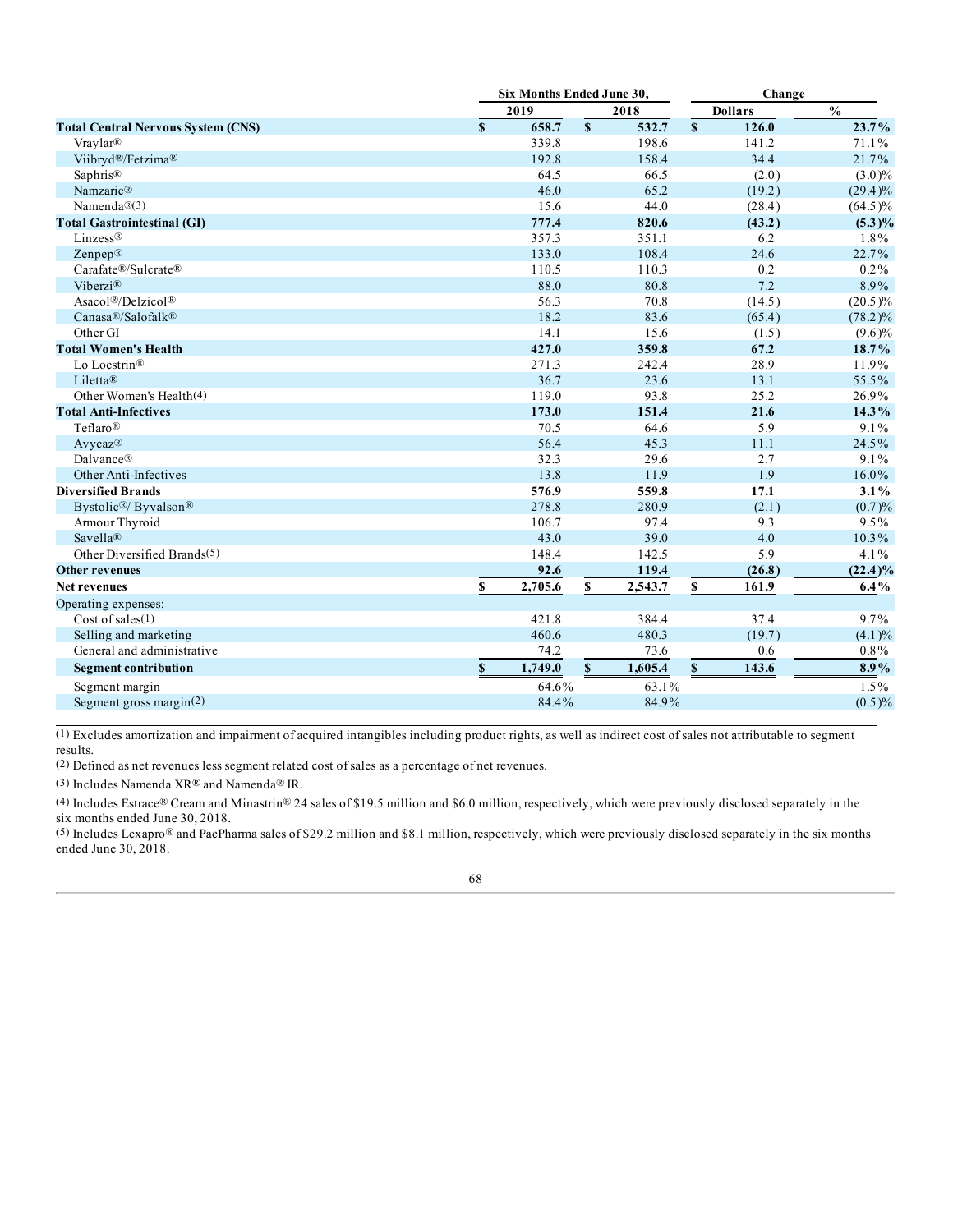### *Net Revenues*

#### *Three Months Ended June 30, 2019 and 2018*

The increase in net revenues in the three months ended June 30, 2019 was primarily due to growth in CNS and Women's Health, offset, in part, by a decline in GI revenues. CNS revenues increased primarily due to strong demand growth for Vraylar® and Viibryd®. Women's Health revenues increased primarily due to an increase in demand for Lo Loestrin®. GI was negatively affected by the generic impact on Canasa®/Salofalk®, offset, in part by an increase in demand growth for Zenpep®.

# *Six Months Ended June 30, 2019 and 2018*

The increase in net revenues in the six months ended June 30, 2019 was primarily due to growth in CNS and Women's Health, offset, in part, by a decline in GI revenues. CNS revenues increased primarily due to strong demand growth for Vraylar® and Viibryd®, offset, in part by the decline in Namenda® as a result of loss of exclusivity. Women's Health revenues increased primarily due to an increase in demand for Lo Loestrin®. GI was negatively affected by the generic impact on Canasa®/Salofalk® and Asacol®, offset, in part by an increase in demand growth for Zenpep®.

## *Cost of Sales*

*Three and Six Months Ended June 30, 2019 and 2018*

The increase in cost of sales in the three and six months ended June 30, 2019 was primarily due to an increase in net revenues.

# *Selling and Marketing Expenses*

*Three Months Ended June 30, 2019 and 2018*

Selling and marketing expenses are consistent period over period reflecting lower promotional costs offset by field force investments.

#### *Six Months Ended June 30, 2019 and 2018*

The decrease in selling and marketing expenses in the six months ended June 30, 2019 was related to lower promotional costs.

#### *General and Administrative Expenses*

*Three Months Ended June 30, 2019 and 2018*

General and administrative expenses decreased \$4.3 million period over period.

# *Six Months Ended June 30, 2019 and 2018*

General and administrative expenses are consistent period over period.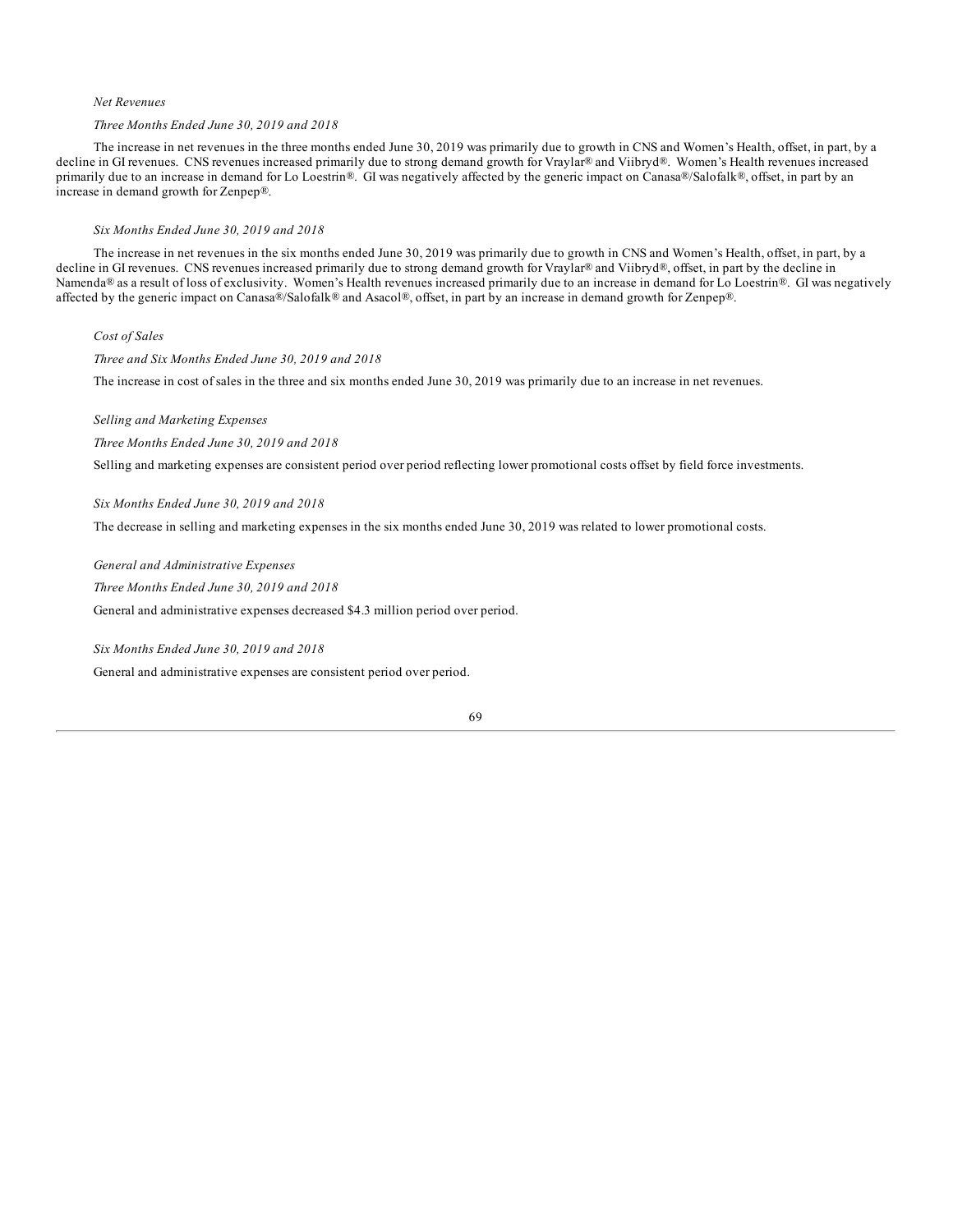# *International Segment*

The following table presents top product sales and net contribution for the International segment for the three and six months ended June 30, 2019 and 2018 (\$ in millions):

|                                                  |              | <b>June 30,</b> | <b>Three Months Ended</b>   | Change |                         |                         |                                 |              |                                    |                                    |                                            |                                     |  |  |
|--------------------------------------------------|--------------|-----------------|-----------------------------|--------|-------------------------|-------------------------|---------------------------------|--------------|------------------------------------|------------------------------------|--------------------------------------------|-------------------------------------|--|--|
|                                                  | 2019         |                 | 2018                        |        | \$<br>Overall<br>Change |                         | \$<br>Operational<br>Change (3) |              | $\mathbf{s}$<br>Currency<br>Change | $\frac{0}{0}$<br>Overall<br>Change | $\frac{0}{0}$<br>Operational<br>Change (3) | $\frac{0}{0}$<br>Currency<br>Change |  |  |
| <b>Total Eve Care</b>                            | $\mathbf{s}$ | 327.0           | $\mathbf{s}$<br>353.7       |        | (26.7)                  | $\mathbf{s}$            | (3.5)                           | $\mathbf{s}$ | (23.2)                             | $(7.5)\%$                          | $(1.0)\%$                                  | $(6.5)\%$                           |  |  |
| Lumigan®/Ganfort®                                |              | 90.4            | 100.5                       |        | (10.1)                  |                         | (4.3)                           |              | (5.8)                              | $(10.0)\%$                         | $(4.3)\%$                                  | (5.7)%                              |  |  |
| $Ozurdex^{\circledR}$                            |              | 81.0            | 67.9                        |        | 13.1                    |                         | 19.1                            |              | (6.0)                              | 19.3%                              | 28.1%                                      | $(8.8)\%$                           |  |  |
| Eye $Drops(4)$                                   |              | 57.3            | 72.4                        |        | (15.1)                  |                         | (11.2)                          |              | (3.9)                              | $(20.9)\%$                         | $(15.5)\%$                                 | $(5.4)\%$                           |  |  |
| Alphagan <sup>®</sup> /Combigan <sup>®</sup>     |              | 40.9            | 44.6                        |        | (3.7)                   |                         | (0.8)                           |              | (2.9)                              | $(8.3)\%$                          | $(1.8)\%$                                  | $(6.5)\%$                           |  |  |
| Restasis®                                        |              | 11.9            | 16.0                        |        | (4.1)                   |                         | (2.8)                           |              | (1.3)                              | $(25.6)\%$                         | $(17.5)\%$                                 | $(8.1)\%$                           |  |  |
| Other Eye Care                                   |              | 45.5            | 52.3                        |        | (6.8)                   |                         | (3.5)                           |              | (3.3)                              | $(13.0)\%$                         | (6.7)%                                     | $(6.3)\%$                           |  |  |
| <b>Total Medical Aesthetics</b>                  |              | 357.2           | 409.8                       |        | (52.6)                  |                         | (24.7)                          |              | (27.9)                             | $(12.8)\%$                         | $(6.0)\%$                                  | $(6.8)\%$                           |  |  |
| <b>Facial Aesthetics</b>                         |              | 349.1           | 329.8                       |        | 19.3                    |                         | 44.5                            |              | (25.2)                             | 5.9%                               | 13.5%                                      | $(7.6)\%$                           |  |  |
| Botox <sup>®</sup> Cosmetics                     |              | 175.8           | 171.4                       |        | 4.4                     |                         | 18.3                            |              | (13.9)                             | 2.6%                               | 10.7%                                      | $(8.1)\%$                           |  |  |
| Juvederm <sup>®</sup> Collection                 |              | 172.7           | 156.1                       |        | 16.6                    |                         | 27.8                            |              | (11.2)                             | 10.6%                              | 17.8%                                      | $(7.2)\%$                           |  |  |
| Belkyra® (Kybella®)                              |              | 0.6             | 2.3                         |        | (1.7)                   |                         | (1.6)                           |              | (0.1)                              | $(73.9)\%$                         | $(69.6)\%$                                 | $(4.3)\%$                           |  |  |
| <b>Plastic Surgery</b>                           |              | (31.1)          | 40.3                        |        | (71.4)                  |                         | (70.2)                          |              | (1.2)                              | $(177.2)\%$                        | $(174.2)\%$                                | $(3.0)\%$                           |  |  |
| <b>Breast Implants</b>                           |              | (31.4)          | 39.9                        |        | (71.3)                  |                         | (70.1)                          |              | (1.2)                              | $(178.7)\%$                        | $(175.7)\%$                                | $(3.0)\%$                           |  |  |
| Other Plastic Surgery                            |              | 0.3             | 0.4                         |        | (0.1)                   |                         | (0.1)                           |              | $\blacksquare$                     | $(25.0)\%$                         | $(25.0)\%$                                 | $0.0\%$                             |  |  |
| <b>Regenerative Medicine</b>                     |              | 3.6             | 4.7                         |        | (1.1)                   |                         | (0.9)                           |              | (0.2)                              | $(23.4)\%$                         | $(19.1)\%$                                 | $(4.3)\%$                           |  |  |
| Alloderm <sup>®</sup>                            |              | 2.2             | 2.3                         |        | (0.1)                   |                         | $\overline{a}$                  |              | (0.1)                              | $(4.3)\%$                          | $0.0\%$                                    | $(4.3)\%$                           |  |  |
| Other Regenerative<br>Medicine                   |              | 1.4             | 2.4                         |        | (1.0)                   |                         | (0.9)                           |              | (0.1)                              | (41.7)%                            | $(37.5)\%$                                 | $(4.2)\%$                           |  |  |
| <b>Body Contouring</b>                           |              | 31.9            | 30.9                        |        | 1.0                     |                         | 2.2                             |              | (1.2)                              | $3.2\%$                            | 7.1%                                       | $(3.9)\%$                           |  |  |
| Coolsculpting® Consumables                       |              | 20.3            | 18.5                        |        | 1.8                     |                         | 2.4                             |              | (0.6)                              | 9.7%                               | 13.0%                                      | $(3.3)\%$                           |  |  |
| Coolsculpting® Systems $&$<br>Add On Applicators |              | 11.6            | 12.4                        |        | (0.8)                   |                         | (0.2)                           |              | (0.6)                              | $(6.5)\%$                          | $(1.6)\%$                                  | $(4.9)\%$                           |  |  |
| <b>Skin Care</b>                                 |              | 3.7             | 4.1                         |        | (0.4)                   |                         | (0.3)                           |              | (0.1)                              | $(9.8)\%$                          | $(7.3)\%$                                  | $(2.5)\%$                           |  |  |
| <b>Botox®</b> Therapeutics and                   |              |                 |                             |        |                         |                         |                                 |              |                                    |                                    |                                            |                                     |  |  |
| Other                                            |              | 148.9           | 166.6                       |        | (17.7)                  |                         | (8.6)                           |              | (9.1)                              | $(10.6)\%$                         | $(5.2)\%$                                  | $(5.4)\%$                           |  |  |
| Botox <sup>®</sup> Therapeutics                  |              | 98.8            | 104.6                       |        | (5.8)                   |                         | 1.3                             |              | (7.1)                              | $(5.5)\%$                          | 1.2%                                       | (6.7)%                              |  |  |
| Asacol®/Delzicol®                                |              | 9.7             | 12.4                        |        | (2.7)                   |                         | (2.2)                           |              | (0.5)                              | $(21.8)\%$                         | $(17.7)\%$                                 | $(4.1)\%$                           |  |  |
| Constella <sup>®</sup>                           |              | 4.8             | 6.4                         |        | (1.6)                   |                         | (1.4)                           |              | (0.2)                              | $(25.0)\%$                         | $(21.9)\%$                                 | $(3.1)\%$                           |  |  |
| <b>Other Products</b>                            |              | 35.6            | 43.2                        |        | (7.6)                   |                         | (6.3)                           |              | (1.3)                              | $(17.6)\%$                         | $(14.6)\%$                                 | $(3.0)\%$                           |  |  |
| <b>Other revenues</b>                            |              | 14.6            | 18.8                        |        | (4.2)                   |                         | (4.1)                           |              | (0.1)                              | $(22.3)\%$                         | $(21.8)\%$                                 | $(0.5)\%$                           |  |  |
| <b>Net revenues</b>                              | $\mathbf{s}$ | 847.7           | $\pmb{\mathbb{S}}$<br>948.9 |        | (101.2)                 | \$                      | (40.9)                          | \$           | (60.3)                             | $(10.7)\%$                         | $(4.3)\%$                                  | $(6.4)\%$                           |  |  |
| Operating expenses:                              |              |                 |                             |        |                         |                         |                                 |              |                                    |                                    |                                            |                                     |  |  |
| Cost of sales $(1)$                              |              | 145.6           | 139.4                       |        | 6.2                     |                         | 14.7                            |              | (8.5)                              | 4.4%                               | 10.5%                                      | $(6.1)\%$                           |  |  |
| Selling and marketing                            |              | 253.6           | 246.2                       |        | 7.4                     |                         | 23.7                            |              | (16.3)                             | 3.0%                               | 9.6%                                       | $(6.6)\%$                           |  |  |
| General and administrative                       |              | 28.4            | 33.9                        |        | (5.5)                   |                         | (4.9)                           |              | (0.6)                              | $(16.2)\%$                         | $(14.5)\%$                                 | (1.7)%                              |  |  |
| <b>Segment contribution</b>                      | \$           | 420.1           | 529.4<br>S                  |        | (109.3)                 | $\overline{\mathbf{S}}$ | (74.4)                          | \$           | (34.9)                             | $(20.6)\%$                         | $(14.1)\%$                                 | $(6.5)\%$                           |  |  |
| Segment margin                                   |              | 49.6%           | 55.8%                       |        |                         |                         |                                 |              |                                    | (6.2)%                             |                                            |                                     |  |  |
| Segment gross margin $(2)$                       |              | 82.8%           | 85.3%                       |        |                         |                         |                                 |              |                                    | $(2.5)\%$                          |                                            |                                     |  |  |

(1) Excludes amortization and impairment of acquired intangibles including product rights, as well as indirect cost of sales not attributable to segment results.

(2) Defined as net revenues less segment related cost of sales as a percentage of net revenues.

(3) Defined as overall change excluding foreign exchange impact.

(4) Includes Optive® sales of \$30.7 million which were previously disclosed separately in the three months ended June 30, 2018.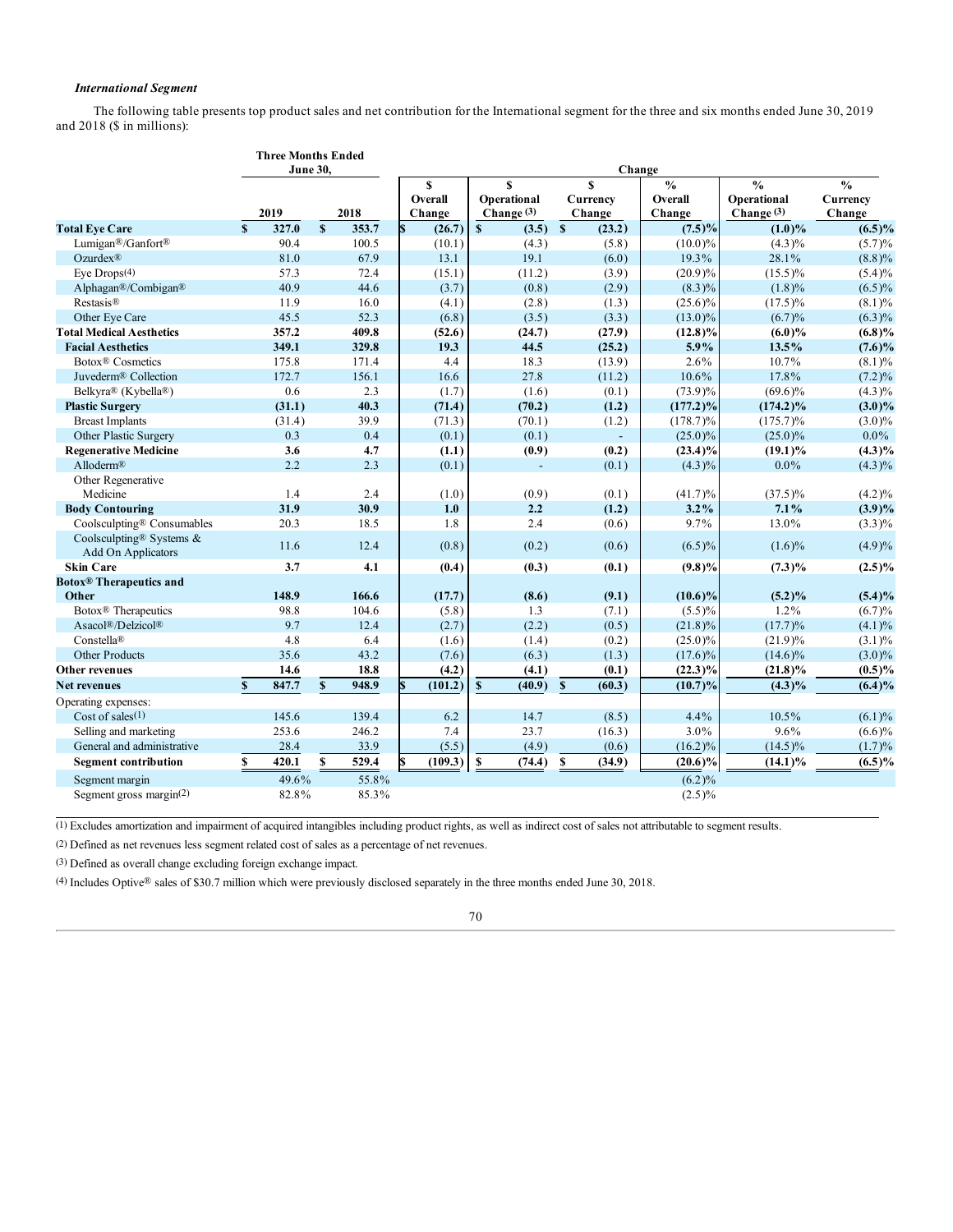|                                                               |                    | Six Months Ended June 30, |                    |         |                         | Change           |                                          |              |                                   |                                    |                                            |                                     |  |  |
|---------------------------------------------------------------|--------------------|---------------------------|--------------------|---------|-------------------------|------------------|------------------------------------------|--------------|-----------------------------------|------------------------------------|--------------------------------------------|-------------------------------------|--|--|
|                                                               |                    | 2019                      |                    | 2018    | \$<br>Overall<br>Change |                  | $\mathbf S$<br>Operational<br>Change (3) |              | $\mathbf S$<br>Currency<br>Change | $\frac{0}{0}$<br>Overall<br>Change | $\frac{0}{0}$<br>Operational<br>Change (3) | $\frac{0}{0}$<br>Currency<br>Change |  |  |
| <b>Total Eve Care</b>                                         | $\mathbf{\hat{s}}$ | 618.8                     | $\mathbf{\hat{s}}$ | 697.4   | (78.6)                  | $\mathbf{s}$     | (25.8)                                   | $\mathbf{s}$ | (52.8)                            | $(11.3)\%$                         | $(3.7)\%$                                  | $(7.6)\%$                           |  |  |
| Lumigan®/Ganfort®                                             |                    | 175.5                     |                    | 200.9   | (25.4)                  |                  | (12.1)                                   |              | (13.3)                            | $(12.6)\%$                         | $(6.0)\%$                                  | $(6.6)\%$                           |  |  |
| Ozurdex $\mathbb{R}$                                          |                    | 144.1                     |                    | 132.3   | 11.8                    |                  | 23.4                                     |              | (11.6)                            | 8.9%                               | 17.7%                                      | $(8.8)\%$                           |  |  |
| Eye Drops <sup>(4)</sup>                                      |                    | 112.7                     |                    | 141.2   | (28.5)                  |                  | (18.5)                                   |              | (10.0)                            | $(20.2)\%$                         | $(13.1)\%$                                 | $(7.1)\%$                           |  |  |
| Alphagan <sup>®</sup> /Combigan <sup>®</sup>                  |                    | 78.5                      |                    | 88.8    | (10.3)                  |                  | (3.2)                                    |              | (7.1)                             | $(11.6)\%$                         | $(3.6)\%$                                  | $(8.0)\%$                           |  |  |
| Restasis®                                                     |                    | 22.3                      |                    | 34.3    | (12.0)                  |                  | (9.3)                                    |              | (2.7)                             | $(35.0)\%$                         | $(27.1)\%$                                 | $(7.9)\%$                           |  |  |
| Other Eye Care                                                |                    | 85.7                      |                    | 99.9    | (14.2)                  |                  | (6.1)                                    |              | (8.1)                             | $(14.2)\%$                         | $(6.1)\%$                                  | $(8.1)\%$                           |  |  |
| <b>Total Medical Aesthetics</b>                               |                    | 710.0                     |                    | 768.3   | (58.3)                  |                  | 1.3                                      |              | (59.6)                            | $(7.6)\%$                          | $0.2\%$                                    | $(7.8)\%$                           |  |  |
| <b>Facial Aesthetics</b>                                      |                    | 655.9                     |                    | 625.9   | 30.0                    |                  | 84.1                                     |              | (54.1)                            | 4.8%                               | 13.4%                                      | $(8.6)\%$                           |  |  |
| Juvederm <sup>®</sup> Collection                              |                    | 330.5                     |                    | 302.2   | 28.3                    |                  | 54.5                                     |              | (26.2)                            | 9.4%                               | $18.0\%$                                   | $(8.6)\%$                           |  |  |
| Botox <sup>®</sup> Cosmetics                                  |                    | 323.2                     |                    | 320.0   | 3.2                     |                  | 30.9                                     |              | (27.7)                            | 1.0%                               | 9.7%                                       | $(8.7)\%$                           |  |  |
| Belkyra® (Kybella®)                                           |                    | 2.2                       |                    | 3.7     | (1.5)                   |                  | (1.3)                                    |              | (0.2)                             | $(40.5)\%$                         | $(35.1)\%$                                 | $(5.4)\%$                           |  |  |
| <b>Plastic Surgery</b>                                        |                    | (19.5)                    |                    | 84.8    | (104.3)                 |                  | (102.0)                                  |              | (2.3)                             | $(123.0)\%$                        | $(120.3)\%$                                | $(2.7)\%$                           |  |  |
| <b>Breast Implants</b>                                        |                    | (20.2)                    |                    | 84.0    | (104.2)                 |                  | (101.9)                                  |              | (2.3)                             | $(124.0)\%$                        | $(121.3)\%$                                | (2.7)%                              |  |  |
| Other Plastic Surgery                                         |                    | 0.7                       |                    | 0.8     | (0.1)                   |                  | (0.1)                                    |              | $\mathcal{L}$                     | $(12.5)\%$                         | $(12.5)\%$                                 | $0.0\%$                             |  |  |
| <b>Regenerative Medicine</b>                                  |                    | 6.9                       |                    | 9.6     | (2.7)                   |                  | (2.3)                                    |              | (0.4)                             | $(28.1)\%$                         | $(24.0)\%$                                 | $(4.1)\%$                           |  |  |
| Alloderm <sup>®</sup>                                         |                    | 3.8                       |                    | 4.5     | (0.7)                   |                  | (0.6)                                    |              | (0.1)                             | $(15.6)\%$                         | $(13.3)\%$                                 | $(2.3)\%$                           |  |  |
| Other Regenerative                                            |                    |                           |                    |         |                         |                  |                                          |              |                                   |                                    |                                            |                                     |  |  |
| Medicine                                                      |                    | 3.1                       |                    | 5.1     | (2.0)                   |                  | (1.7)                                    |              | (0.3)                             | $(39.2)\%$                         | $(33.3)\%$                                 | $(5.9)\%$                           |  |  |
| <b>Body Contouring</b>                                        |                    | 60.3                      |                    | 40.1    | 20.2                    |                  | 22.7                                     |              | (2.5)                             | 50.4%                              | 56.6%                                      | $(6.2)\%$                           |  |  |
| Coolsculpting® Consumables                                    |                    | 38.1                      |                    | 26.6    | 11.5                    |                  | 12.9                                     |              | (1.4)                             | 43.2%                              | 48.5%                                      | $(5.3)\%$                           |  |  |
| Coolsculpting <sup>®</sup> Systems $\&$<br>Add On Applicators |                    | 22.2                      |                    | 13.5    | 8.7                     |                  | 9.8                                      |              | (1.1)                             | 64.4%                              | 72.6%                                      | $(8.2)\%$                           |  |  |
| <b>Skin Care</b>                                              |                    | 6.4                       |                    | 7.9     | (1.5)                   |                  | (1.2)                                    |              | (0.3)                             | $(19.0)\%$                         | $(15.2)\%$                                 | $(3.8)\%$                           |  |  |
| <b>Botox®</b> Therapeutics and                                |                    |                           |                    |         |                         |                  |                                          |              |                                   |                                    |                                            |                                     |  |  |
| Other                                                         |                    | 287.7                     |                    | 316.3   | (28.6)                  |                  | (7.8)                                    |              | (20.8)                            | $(9.0)\%$                          | $(2.5)\%$                                  | $(6.5)\%$                           |  |  |
| Botox <sup>®</sup> Therapeutics                               |                    | 192.7                     |                    | 200.8   | (8.1)                   |                  | 7.7                                      |              | (15.8)                            | $(4.0)\%$                          | 3.8%                                       | $(7.8)\%$                           |  |  |
| Asacol®/Delzicol®                                             |                    | 20.0                      |                    | 24.1    | (4.1)                   |                  | (2.9)                                    |              | (1.2)                             | $(17.0)\%$                         | $(12.0)\%$                                 | $(5.0)\%$                           |  |  |
| Constella®                                                    |                    | 10.3                      |                    | 12.0    | (1.7)                   |                  | (1.1)                                    |              | (0.6)                             | $(14.2)\%$                         | $(9.2)\%$                                  | $(5.0)\%$                           |  |  |
| <b>Other Products</b>                                         |                    | 64.7                      |                    | 79.4    | (14.7)                  |                  | (11.5)                                   |              | (3.2)                             | $(18.5)\%$                         | $(14.5)\%$                                 | $(4.0)\%$                           |  |  |
| Other revenues                                                |                    | 32.7                      |                    | 30.9    | 1.8                     |                  | 2.2                                      |              | (0.4)                             | 5.8%                               | 7.1%                                       | $(1.3)\%$                           |  |  |
| Net revenues                                                  | $\mathbf{s}$       | 1,649.2                   | $\mathbf{s}$       | 1,812.9 | (163.7)                 | $\boldsymbol{s}$ | (30.1)                                   | $\mathbf{s}$ | (133.6)                           | $(9.0)\%$                          | $(1.7)\%$                                  | $(7.3)\%$                           |  |  |
| Operating expenses:                                           |                    |                           |                    |         |                         |                  |                                          |              |                                   |                                    |                                            |                                     |  |  |
| Cost of sales $(1)$                                           |                    | 255.3                     |                    | 260.3   | (5.0)                   |                  | 12.8                                     |              | (17.8)                            | (1.9)%                             | 4.9%                                       | $(6.8)\%$                           |  |  |
| Selling and marketing                                         |                    | 491.2                     |                    | 491.9   | (0.7)                   |                  | 35.9                                     |              | (36.6)                            | $(0.1)\%$                          | 7.3%                                       | $(7.4)\%$                           |  |  |
| General and administrative                                    |                    | 54.1                      |                    | 65.3    | (11.2)                  |                  | (8.3)                                    |              | (2.9)                             | $(17.2)\%$                         | $(12.7)\%$                                 | $(4.5)\%$                           |  |  |
| <b>Segment contribution</b>                                   | \$                 | 848.6                     | \$                 | 995.4   | (146.8)                 | \$               | (70.5)                                   | \$           | (76.3)                            | $(14.7)\%$                         | $(7.1)\%$                                  | $(7.6)\%$                           |  |  |
| Segment margin                                                |                    | 51.5%                     |                    | 54.9%   |                         |                  |                                          |              |                                   | $(3.4)\%$                          |                                            |                                     |  |  |
| Segment gross margin $(2)$                                    |                    | 84.5%                     |                    | 85.6%   |                         |                  |                                          |              |                                   | $(1.1)\%$                          |                                            |                                     |  |  |

(1) Excludes amortization and impairment of acquired intangibles including product rights, as well as indirect cost of sales not attributable to segment results.

(2) Defined as net revenues less segment related cost of sales as a percentage of net revenues.

(3) Defined as overall change excluding foreign exchange impact.

(4) Includes Optive® sales of \$58.5 million which were previously disclosed separately in the six months ended June 30, 2018.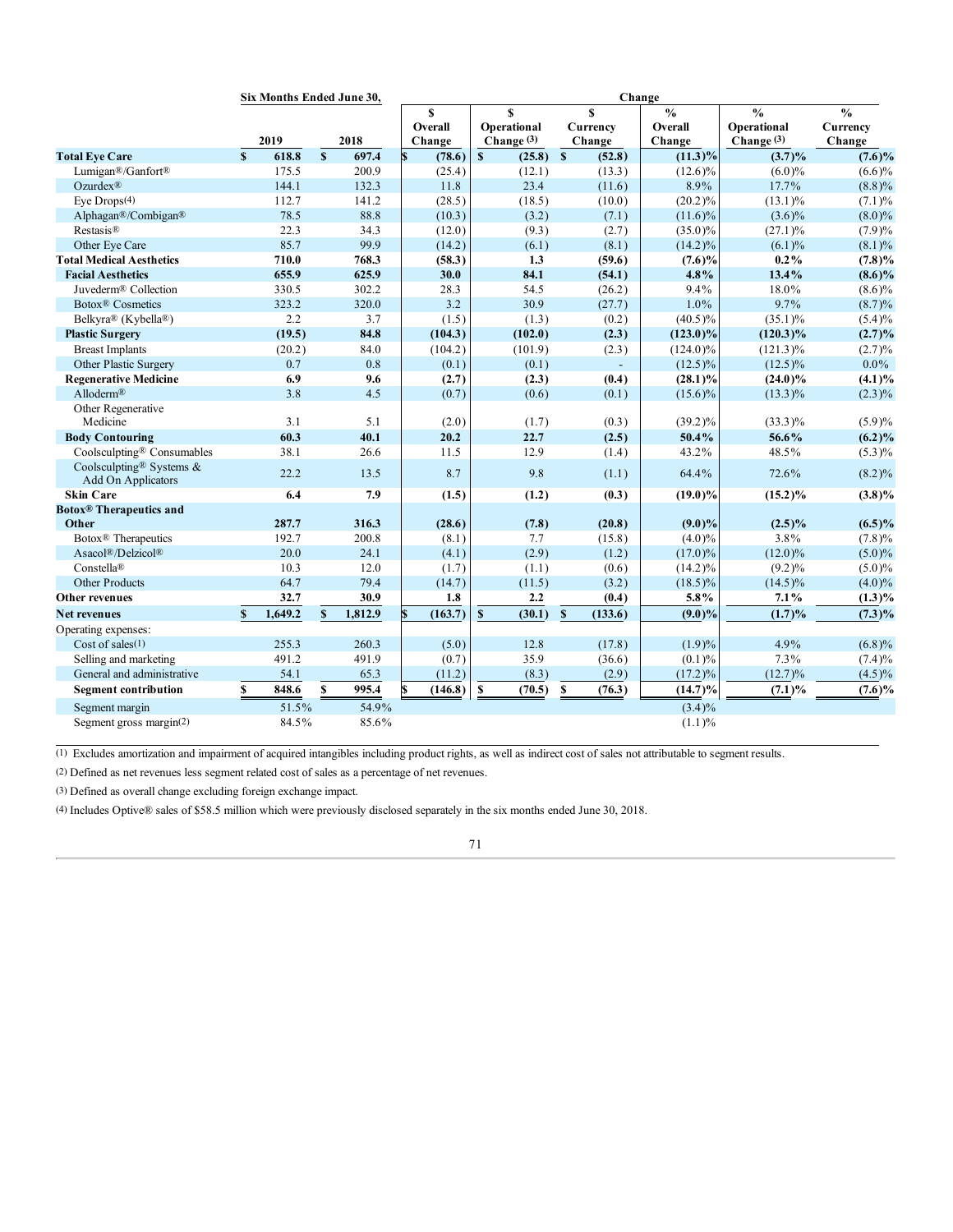The following table presents our revenue disaggregated by geography for our International segment (\$ in millions):

|                                      | Three Months Ended June 30. |  |       |  |                   |  |                       |                                    |                                        |  |  |  |  |
|--------------------------------------|-----------------------------|--|-------|--|-------------------|--|-----------------------|------------------------------------|----------------------------------------|--|--|--|--|
|                                      | 2019                        |  | 2018  |  | Overall<br>Change |  | Operational<br>Change | $\frac{0}{0}$<br>Overall<br>Change | $\frac{0}{0}$<br>Operational<br>Change |  |  |  |  |
| Europe                               | 386.2                       |  | 413.3 |  | (27.1)            |  | 2.3                   | $(6.6)\%$                          | $0.6\%$                                |  |  |  |  |
| Asia Pacific, Middle East and Africa | 261.5                       |  | 283.6 |  | (22.1)            |  | (6.4)                 | $(7.8)\%$                          | $(2.3)\%$                              |  |  |  |  |
| Latin America and Canada             | 182.1                       |  | 230.8 |  | (48.7)            |  | (33.6)                | $(21.1)\%$                         | $(14.6)\%$                             |  |  |  |  |
| $Other*$                             | 17.9                        |  | 21.2  |  | (3.3)             |  | (3.2)                 | $(15.6)\%$                         | $(15.1)\%$                             |  |  |  |  |
| Total International                  | 847.7                       |  | 948.9 |  | (101.2)           |  | (40.9)                | $(10.7)\%$                         | $(4.3)\%$                              |  |  |  |  |

\*Includes royalty and other revenue

|                                      | Six Months Ended June 30. |  |         |  |                   |  |                       |                                    |                                        |  |  |  |  |
|--------------------------------------|---------------------------|--|---------|--|-------------------|--|-----------------------|------------------------------------|----------------------------------------|--|--|--|--|
|                                      | 2019                      |  | 2018    |  | Overall<br>Change |  | Operational<br>Change | $\frac{0}{0}$<br>Overall<br>Change | $\frac{6}{9}$<br>Operational<br>Change |  |  |  |  |
| Europe                               | 740.6                     |  | 811.7   |  | (71.1)            |  | (4.2)                 | $(8.8)\%$                          | $(0.5)\%$                              |  |  |  |  |
| Asia Pacific, Middle East and Africa | 512.2                     |  | 524.4   |  | (12.2)            |  | 19.5                  | $(2.3)\%$                          | $3.7\%$                                |  |  |  |  |
| Latin America and Canada             | 360.3                     |  | 442.9   |  | (82.6)            |  | (48.3)                | $(18.6)\%$                         | $(10.9)\%$                             |  |  |  |  |
| Other*                               | 36.1                      |  | 33.9    |  | 2.2               |  | 2.9                   | $6.5\%$                            | $8.6\%$                                |  |  |  |  |
| Total International                  | 1.649.2                   |  | 1.812.9 |  | (163.7)           |  | (30.1)                | $(9.0)\%$                          | (1.7)%                                 |  |  |  |  |

\*Includes royalty and other revenue

## *Net Revenues*

# *Three Months Ended June 30, 2019 and 2018*

The decrease in net revenues in the three months ended June 30, 2019 was primarily due to the negative impact of foreign currency exchange of \$60.3 million as well as declines in Eye Care and Plastic Surgery, offset, in part, by operational growth in Facial Aesthetics. Within Eye Care, the decrease in sales is due to a loss from foreign currency and a decline in Eye Drops due to market competition, timing of shipments and supply constraints in certain markets, offset by an increase in Ozurdex® due to a replenishment of supply and demand growth. Plastic Surgery decreased versus the prior year period, primarily driven by a fourth quarter 2018 suspension of sales and voluntary recall of the remaining textured breast implants from the market in Europe as well as the voluntary worldwide recall of textured breast implants and tissue expanders announced on July 24, 2019 which lowered revenues by \$40.5 million in the three months ended June 30, 2019. The operational growth in Facial Aesthetics was due to an increase in demand growth.

#### *Six Months Ended June 30, 2019 and 2018*

The decrease in net revenues in the six months ended June 30, 2019 was primarily due to the negative impact of foreign currency exchange of \$133.6 million as well as declines in Eye Care and Plastic Surgery, offset, in part, by operational growth in Facial Aesthetics and Body Contouring. Within Eye Care, the decrease in sales is due to a loss from foreign currency and a decline in Eye Drops due to market competition, timing of shipments and supply constraints in certain markets, offset by an increase in Ozurdex® due to a replenishment of supply and demand growth. Plastic Surgery decreased versus the prior year period, primarily driven by a fourth quarter 2018 suspension of sales and voluntary recall of the remaining textured breast implants from the market in Europe as well as the voluntary worldwide recall of textured breast implants and tissue expanders announced on July 24, 2019 which lowered revenues by \$40.5 million in the six months ended June 30, 2019. The operational growth in Facial Aesthetics and Body Contouring was due to an increase in demand growth.

## *Cost of Sales*

### *Three Months Ended June 30, 2019 and 2018*

The increase in cost of sales in the three months ended June 30, 2019 was primarily due to higher costs related to the voluntary worldwide recall of textured breast implants and tissue expanders, offset, in part, by a decrease in net revenues, a loss from foreign currency and favorable product mix. Segment gross margin was negatively impacted by the voluntary worldwide recall of textured breast implants and tissue expanders which resulted in inventory writeoffs of \$15.7 million.

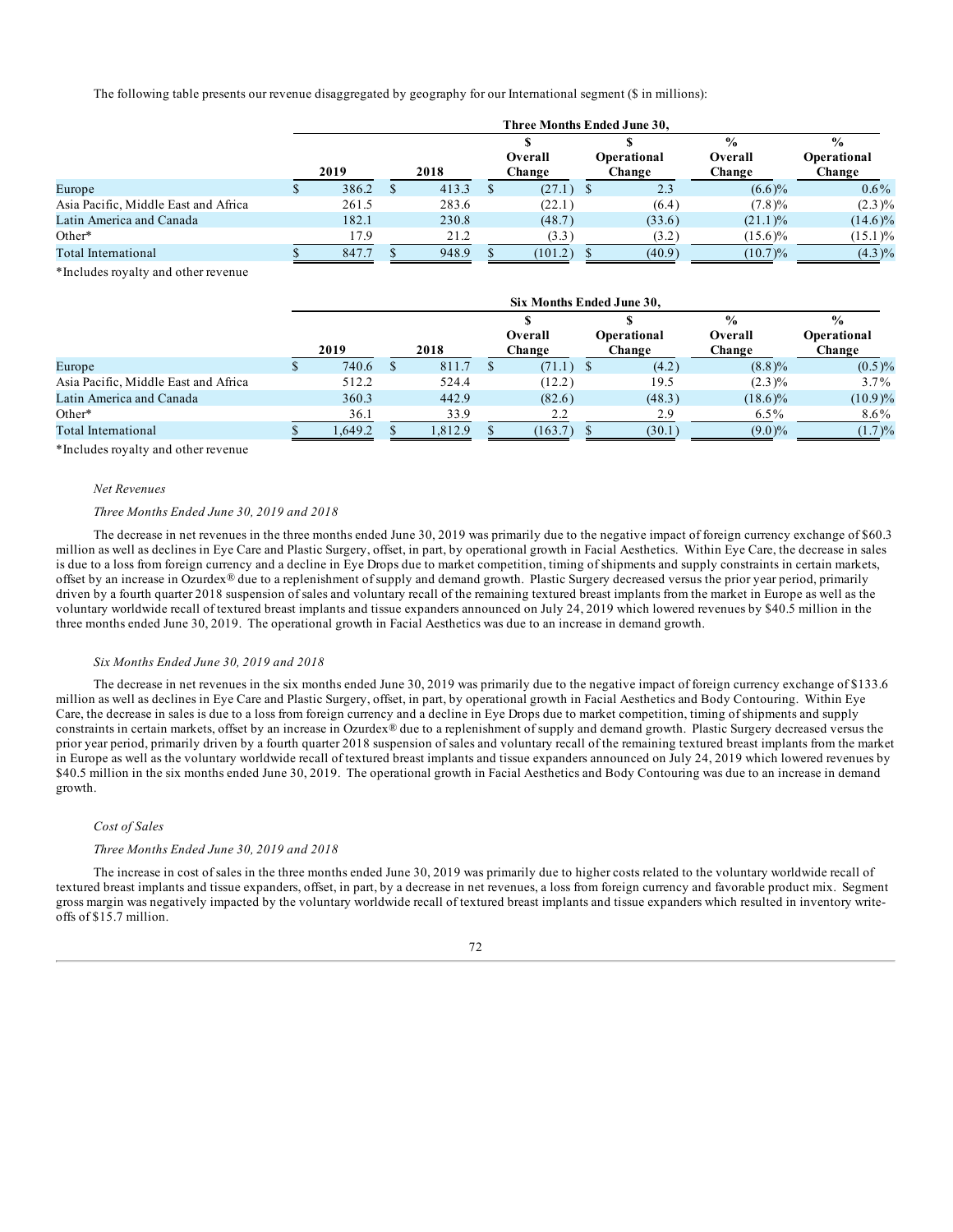#### *Six Months Ended June 30, 2019 and 2018*

The decrease in cost of sales in the six months ended June 30, 2019 was primarily due to the decrease in net revenues, a loss from foreign currency and favorable product mix. Segment gross margin was negatively impacted by the voluntary worldwide recall of textured breast implants and tissue expanders which resulted in inventory write-offs of \$15.7 million.

## *Selling and Marketing Expenses*

# *Three Months Ended June 30, 2019 and 2018*

The increase in selling and marketing expenses in the three months ended June 30, 2019 was primarily due to an increase in promotional costs related to the Medical Aesthetics business, offset, in part, by the impact from foreign currency.

# *Six Months Ended June 30, 2019 and 2018*

The decrease in selling and marketing expenses in the six months ended June 30, 2019 was primarily due to the impact from foreign currency, offset, in part, by an increase in promotional costs related to the Medical Aesthetics business.

#### *General and Administrative Expenses*

## *Three and Six Months Ended June 30, 2019 and 2018*

General and administrative expenses decreased \$5.5 million and \$11.2 million in the three and six months ended June 30, 2019, respectively, period over period. General and administrative expenses were negatively impacted by the voluntary worldwide recall of textured breast implants by \$8.2 million relating to costs associated in undertaking the product recall.

#### *Corporate*

Corporate represents the results of corporate initiatives as well as the impact of select revenues and shared costs. The following represents the Corporate amounts for the three and six months ended June 30, 2019 and 2018 (\$ in millions):

|                          |                                     |                                                 |                          |                                  | Three Months Ended June 30, 2019           |   |        |                                            |    |         |
|--------------------------|-------------------------------------|-------------------------------------------------|--------------------------|----------------------------------|--------------------------------------------|---|--------|--------------------------------------------|----|---------|
|                          | Integration /<br><b>Divestiture</b> | Non-<br>Acquisition<br>Related<br>Restructuring |                          | <b>Fair Value</b><br>Adjustments | <b>Effect</b> of<br>Purchase<br>Accounting |   | Other  | <b>Revenues and</b><br><b>Shared Costs</b> |    | Total   |
| Net revenues             | $\sim$                              | S                                               | $\overline{\phantom{a}}$ | $\sim$                           | S.<br>$\overline{\phantom{0}}$             | S | $\sim$ | 1.6<br>S                                   | -S | 1.6     |
| Operating expenses:      |                                     |                                                 |                          |                                  |                                            |   |        |                                            |    |         |
| Cost of sales $(1)$      | $\overline{\phantom{0}}$            |                                                 | 0.3                      | 25.8                             | 0.2                                        |   | 0.1    | 98.0                                       |    | 124.4   |
| Selling and<br>marketing | 0.1                                 |                                                 | 0.9                      | $\overline{\phantom{a}}$         | 0.7                                        |   |        | (0.1)                                      |    | 1.6     |
| General and              |                                     |                                                 |                          |                                  |                                            |   |        |                                            |    |         |
| administrative           | 23.6                                |                                                 | 2.1                      | $\overline{\phantom{a}}$         | 0.2                                        |   | 7.1    | 194.8                                      |    | 227.8   |
| Contribution             | (23.7)                              |                                                 | (3.3)                    | (25.8)                           | (1.1)                                      |   | (7.2)  | (291.1)                                    |    | (352.2) |

(1) Excludes amortization and impairment of acquired intangibles including product rights.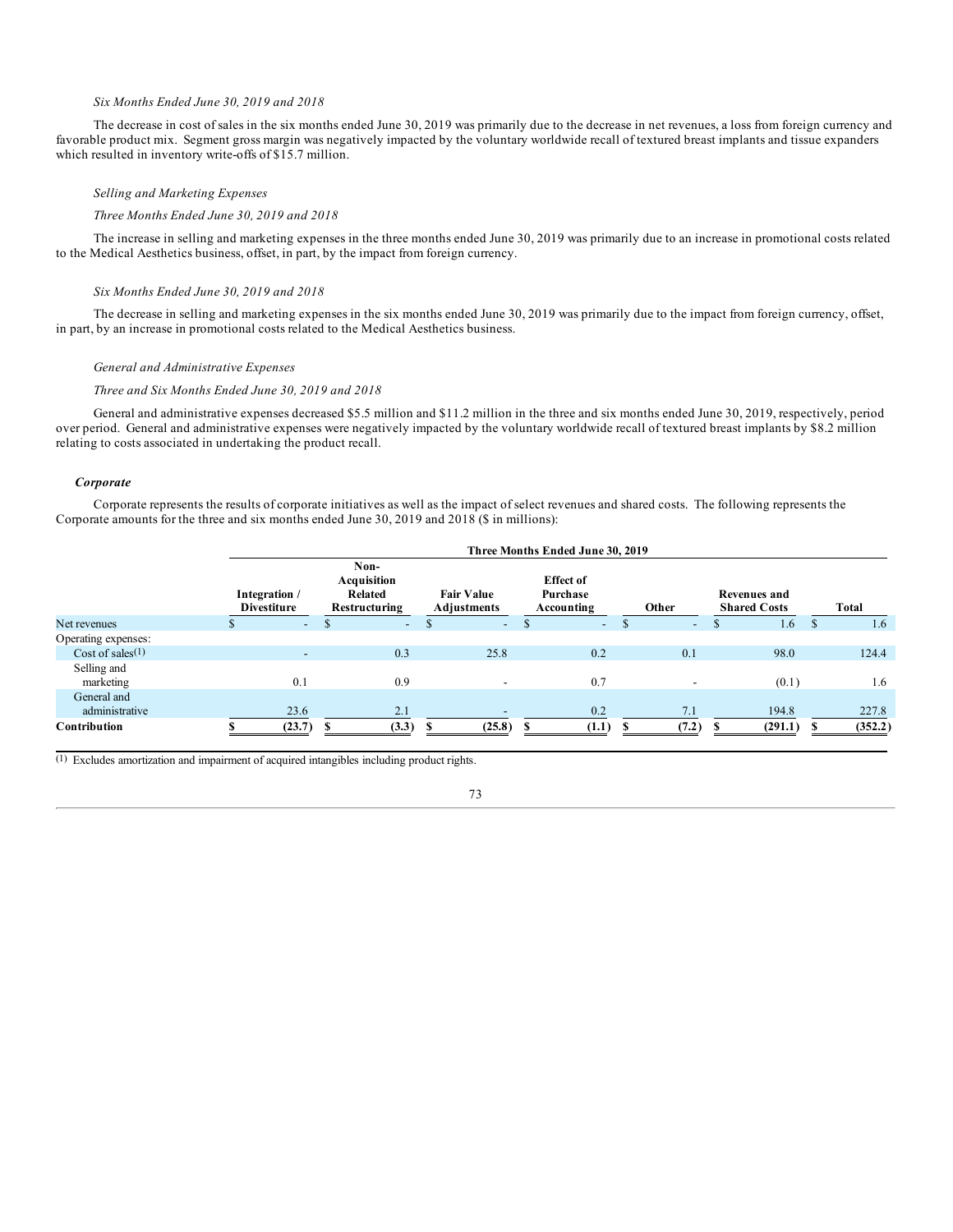|                               |                                     |                                                        |                                  |          | Six Months Ended June 30, 2019             |                          |                                     |         |
|-------------------------------|-------------------------------------|--------------------------------------------------------|----------------------------------|----------|--------------------------------------------|--------------------------|-------------------------------------|---------|
|                               | Integration /<br><b>Divestiture</b> | Non-<br>Acquisition<br><b>Related</b><br>Restructuring | <b>Fair Value</b><br>Adjustments |          | <b>Effect of</b><br>Purchase<br>Accounting | Other                    | Revenues and<br><b>Shared Costs</b> | Total   |
| Net revenues                  | $\overline{\phantom{a}}$            | $\overline{\phantom{a}}$                               | $\sim$                           | <b>S</b> | $\overline{\phantom{0}}$                   | $\overline{\phantom{a}}$ | 4.4                                 | 4.4     |
| Operating expenses:           |                                     |                                                        |                                  |          |                                            |                          |                                     |         |
| Cost of sales $(1)$           | $\overline{\phantom{a}}$            | 4.9                                                    | 42.0                             |          | 0.5                                        | 0.1                      | 154.4                               | 201.9   |
| Selling and<br>marketing      | 0.1                                 | (0.9)                                                  | $\overline{\phantom{a}}$         |          | 1.6                                        |                          | (0.1)                               | 0.7     |
| General and<br>administrative | 28.9                                | 2.2                                                    | $\overline{\phantom{0}}$         |          | 0.5                                        | 18.4                     | 362.0                               | 412.0   |
| Contribution                  | (29.0)                              | (6.2)                                                  | (42.0)                           |          | (2.6)                                      | (18.5)                   | (511.9)                             | (610.2) |

(1) Excludes amortization and impairment of acquired intangibles including product rights.

|                               |                                     |                                                        |                          |                                  | Three Months Ended June 30, 2018           |                          |                                     |              |
|-------------------------------|-------------------------------------|--------------------------------------------------------|--------------------------|----------------------------------|--------------------------------------------|--------------------------|-------------------------------------|--------------|
|                               | Integration /<br><b>Divestiture</b> | Non-<br>Acquisition<br><b>Related</b><br>Restructuring |                          | <b>Fair Value</b><br>Adjustments | <b>Effect of</b><br>Purchase<br>Accounting | Other                    | Revenues and<br><b>Shared Costs</b> | <b>Total</b> |
| Net revenues                  | $\overline{\phantom{a}}$            | S.                                                     | $\overline{\phantom{a}}$ | $\overline{\phantom{a}}$<br>۰D   | $\overline{\phantom{0}}$                   | $\overline{\phantom{0}}$ | 28.6                                | 28.6         |
| Operating expenses:           |                                     |                                                        |                          |                                  |                                            |                          |                                     |              |
| Cost of sales(1)              | 1.0                                 |                                                        | 9.3                      | (128.8)                          | 0.4                                        | (0.1)                    | 110.1                               | (8.1)        |
| Selling and<br>marketing      | 0.5                                 |                                                        | 6.9                      |                                  | 1.7                                        | $\overline{\phantom{0}}$ |                                     | 9.1          |
| General and<br>administrative | 14.9                                |                                                        | (3.0)                    | $\overline{\phantom{a}}$         | 0.5                                        | 31.6                     | 173.4                               | 217.4        |
| <b>Contribution</b>           | (16.4)                              |                                                        | (13.2)                   | 128.8                            | (2.6)                                      | (31.5)                   | (254.9)                             | (189.8)      |

(1) Excludes amortization and impairment of acquired intangibles including product rights.

|                               |                                     |                                                        |                                  | Six Months Ended June 30, 2018             |                          |                                     |                  |
|-------------------------------|-------------------------------------|--------------------------------------------------------|----------------------------------|--------------------------------------------|--------------------------|-------------------------------------|------------------|
|                               | Integration /<br><b>Divestiture</b> | Non-<br>Acquisition<br><b>Related</b><br>Restructuring | <b>Fair Value</b><br>Adjustments | <b>Effect of</b><br>Purchase<br>Accounting | Other                    | Revenues and<br><b>Shared Costs</b> | Total            |
| Net revenues                  | $\overline{\phantom{a}}$<br>٠D      | \$<br>$\overline{\phantom{a}}$                         | S<br>$\sim$                      | \$.<br>$\sim$                              | $\overline{\phantom{a}}$ | 34.4<br>\$                          | 34.4<br><b>S</b> |
| Operating expenses:           |                                     |                                                        |                                  |                                            |                          |                                     |                  |
| Cost of sales $(1)$           | 1.5                                 | 21.9                                                   | (125.4)                          | 1.5                                        | (0.1)                    | 177.6                               | 77.0             |
| Selling and<br>marketing      | 1.4                                 | 17.2                                                   |                                  | 6.0                                        |                          | 0.1                                 | 24.7             |
| General and<br>administrative | 28.7                                | 4.3                                                    | $\overline{\phantom{0}}$         | 2.1                                        | 40.6                     | 317.1                               | 392.8            |
| Contribution                  | (31.6)                              | (43.4)                                                 | 125.4                            | (9.6)                                      | (40.5)                   | (460.4)                             | (460.1)          |

(1) Excludes amortization and impairment of acquired intangibles including product rights.

## *Integration / Divestiture*

*Three and Six Months Ended June 30, 2019 and 2018*

In the three and six months ended June 30, 2019 and 2018, integration and restructuring charges included costs related to the integration of LifeCell Corporation ("LifeCell') and Zeltiq® Aesthetics, Inc. ("Zeltiq") and \$19.5 million of integration costs related to the AbbVie Transaction.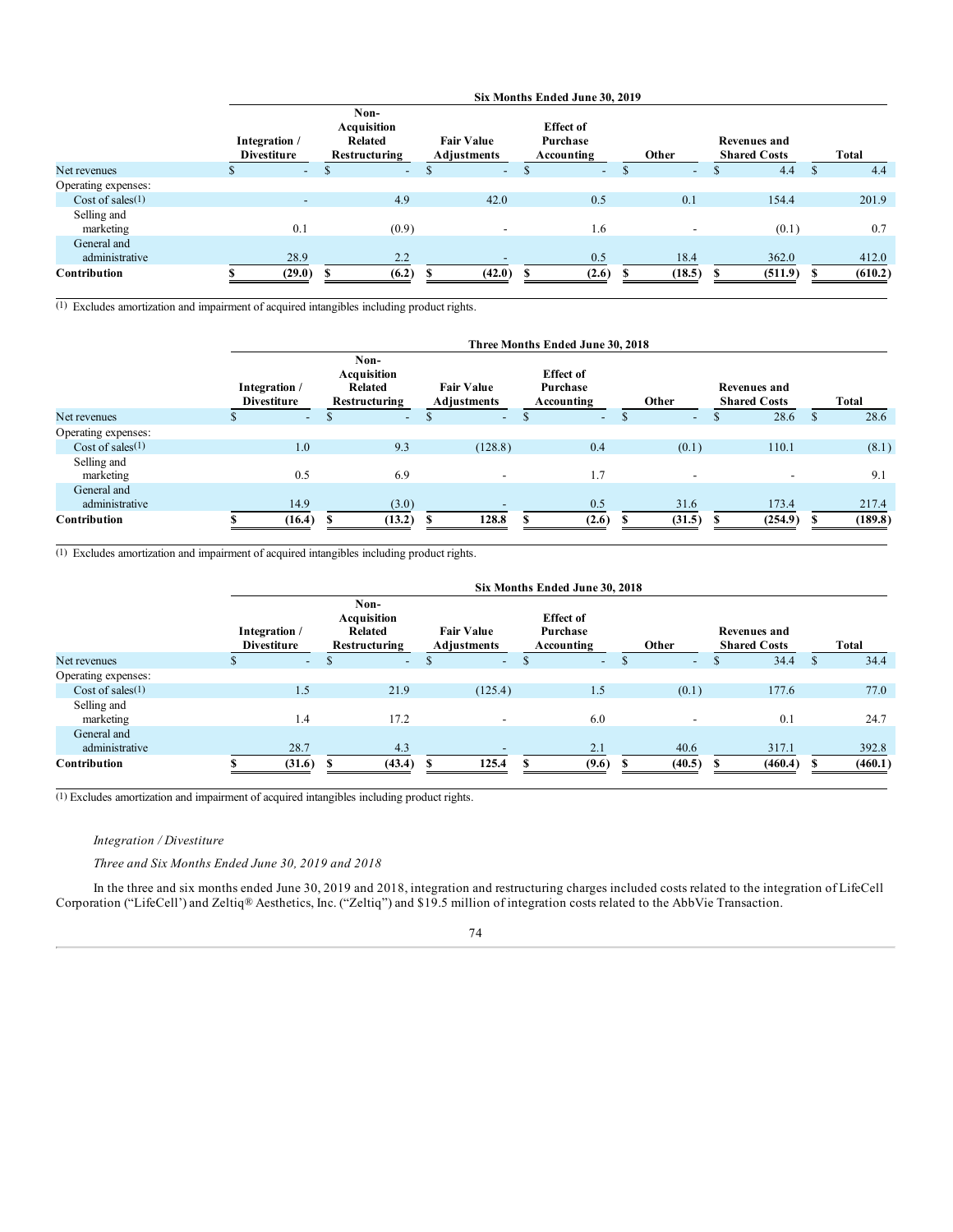## *Non-Acquisition Related Restructuring*

### *Three and Six Months Ended June 30, 2018*

In the three and six months ended June 30, 2018, the Company incurred charges related to the restructuring of its internal infrastructure. The restructuring programs included charges associated with scaling our manufacturing plants as well as the acceleration of share-based compensation charges for severed employees over their shortened vesting periods.

#### *Fair Value Adjustments*

Fair value adjustments primarily relate to changes in estimated contingent liabilities for future amounts to be paid based on achievement of sales levels for the respective products.

## *Three and Six Months Ended June 30, 2019*

In the three and six months ended June 30, 2019, the expense in cost of sales primarily related to an increase in commercial sales forecasts for Liletta®.

## *Three and Six Months Ended June 30, 2018*

In the three and six months ended June 30, 2018, the income in cost of sales primarily related to the Company's True Tear product not achieving a milestone event, as well as a corresponding decrease in commercial forecasts.

### *Ef ect of Purchase Accounting*

## *Three and Six Months Ended June 30, 2019 and 2018*

In the three and six months ended June 30, 2019 and 2018, the Company incurred charges related to the purchase accounting impact on share-based compensation related to the Zeltiq and Allergan, Inc. ("Legacy Allergan") acquisitions, which increased cost of sales, selling and marketing and general and administrative expenses.

## *Other*

## *Three and Six Months Ended June 30, 2019 and 2018*

In the three months ended June 30, 2019 and 2018, general and administrative costs included legal settlement charges of \$7.8 million and \$29.0 million, respectively. In the six months ended June 30, 2019 and 2018, general and administrative costs included legal settlement charges of \$18.2 million and \$39.3 million, respectively.

#### *Revenues and Shared Costs*

Shared costs primarily include above site and unallocated costs associated with running our global manufacturing facilities and corporate general and administrative expenses.

#### *Three and Six Months Ended June 30, 2019 and 2018*

In the three and six months ended June 30, 2018, the Company recorded milestone revenue related to an on-going intellectual property agreement of \$25.0 million. In the three months ended June 30, 2019, the Company incurred transactional foreign exchange gains of \$3.3 million, compared with transactional foreign exchanges losses of \$11.2 million in the three months ended June 30, 2018. In the six months ended June 30, 2019 and 2018, the Company incurred transactional foreign exchange losses of \$3.5 million and \$16.1 million, respectively.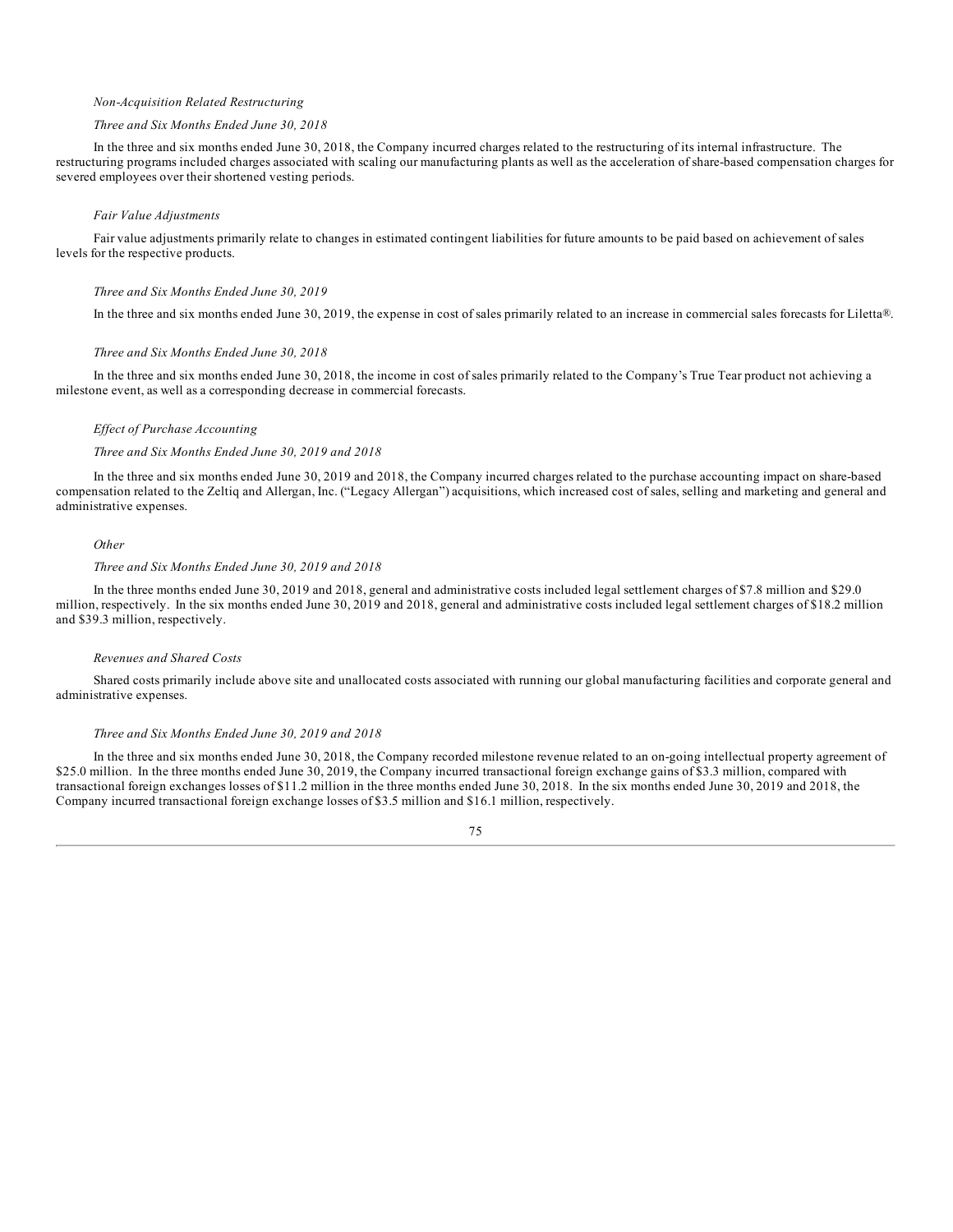## *Research and Development Expenses*

R&D expenses consist predominantly of personnel-related costs, active pharmaceutical ingredient costs, contract research, license and milestone fees, biostudy and facilities costs associated with product development.

R&D expenses consisted of the following in the three and six months ended June 30, 2019 and 2018 (\$ in millions):

|                                                                                       |       |       | Three Months Ended June 30. |                         |       | Six Months Ended June 30. |         |                         |
|---------------------------------------------------------------------------------------|-------|-------|-----------------------------|-------------------------|-------|---------------------------|---------|-------------------------|
|                                                                                       | 2019  | 2018  | Change                      | $\frac{0}{0}$<br>Change | 2019  | 2018                      | Change  | $\frac{0}{0}$<br>Change |
| Ongoing operating expenses                                                            | 447.0 | 388.9 | 58.1                        | 14.9%                   | 844.9 | 744.7                     | 100.2   | 13.5%                   |
| Milestone expenses and upfront<br>license payments                                    |       | 277.3 | (277.3)                     | $(100.0)\%$             | 34.1  | 390.7                     | (356.6) | $(91.3)\%$              |
| Contingent consideration<br>adjustments, net                                          | 2.3   | 21.7  | (19.4)                      | $(89.4)\%$              | 4.8   | 23.6                      | (18.8)  | $(79.7)\%$              |
| Acquisition accounting fair<br>market value adjustment to<br>share-based compensation | 0.3   | 0.8   | (0.5)                       | $(62.5)\%$              | 0.7   | 3.6                       | (2.9)   | $(80.6)\%$              |
| Acquisition, integration, and<br>restructuring charges                                | 0.4   | 0.5   | (0.1)                       | $(20.0)\%$              | 0.5   | 1.3                       | (0.8)   | $(61.5)\%$              |
| <b>Total R&amp;D Expenses</b>                                                         | 450.0 | 689.2 | (239.2)                     | $(34.7)\%$              | 885.0 | 1,163.9                   | (278.9) | $(24.0)\%$              |

## *Operating Expenses*

*Three and Six Months Ended June 30, 2019 and 2018*

The increase in ongoing operating expenses in the three and six months ended June 30, 2019 is mainly due to increased product development spending in early stage development programs and for the Gastrointestinal therapeutic areas offset, in part, by lower spending in the Central Nervous System therapeutic areas.

# *Milestone Expenses and Upfront License Payments*

The following represents milestone expenses, asset acquisitions and upfront license payments in the three and six months ended June 30, 2019 and 2018, respectively (\$ in millions):

|                                   |      | Three Months Ended June 30, |        | Six Months Ended June 30, |       |
|-----------------------------------|------|-----------------------------|--------|---------------------------|-------|
|                                   | 2019 |                             | 2018   | 2019                      | 2018  |
| Akarna Therapeutics, Ltd.         |      | $\sim$                      | $\sim$ | 10.0                      |       |
| Elastagen Pty Ltd                 |      |                             | 96.1   |                           | 96.1  |
| AstraZeneca plc                   |      |                             | 90.0   |                           | 90.0  |
| Merck & Co.                       |      |                             | 85.0   |                           | 85.0  |
| Chase Pharmaceuticals Corporation |      |                             |        |                           | 75.0  |
| Repros Therapeutics, Inc.         |      |                             |        |                           | 33.2  |
| Other                             |      |                             | 6.2    | 24.1                      | 11.4  |
| Total                             |      | -                           | 277.3  | 34.1                      | 390.7 |

## *Amortization*

Amortization in the three and six months ended June 30, 2019 and 2018 was as follows (\$ in millions):

|              |         |        | Three Months Ended June 30, |                                |         | Six Months Ended June 30, |               |                         |
|--------------|---------|--------|-----------------------------|--------------------------------|---------|---------------------------|---------------|-------------------------|
|              | 2019    | 2018   | Change                      | $\frac{0}{0}$<br><b>Change</b> | 2019    | 2018                      | <b>Change</b> | $\frac{6}{9}$<br>Change |
| Amortization | 1.402.0 | .697.1 | (295.1)                     | $(17.4)\%$ \$                  | 2.801.4 | 3.394.7                   | (593.3)       | $(17.5)\%$              |
|              |         |        |                             |                                |         |                           |               |                         |

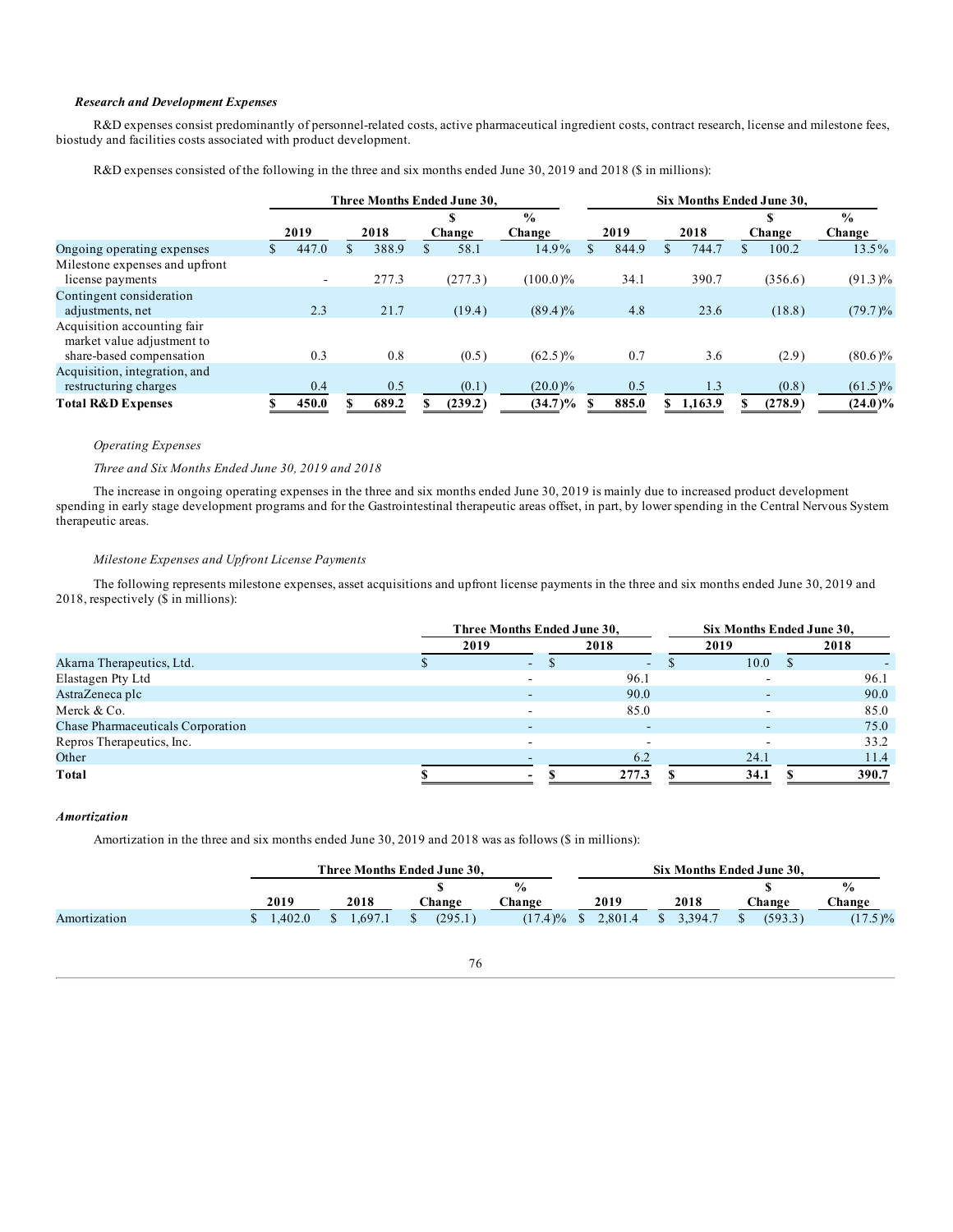# *Three and Six Months Ended June 30, 2019 and 2018*

Amortization for the three and six months ended June 30, 2019 decreased as compared to the three and six months ended June 30, 2018 primarily as a result of a decrease in amortization for Restasis® due to a reduced book value and remaining life as a result of an anticipated launch of a generic.

## *Goodwill, IPR&D and Other Impairments and Asset Sales, Net*

Goodwill, IPR&D and other impairments and asset sales, net consisted of the following in the three and six months ended June 30, 2019 and 2018 (\$ in millions):

|                                  |        |       | Three Months Ended June 30. |               |         | Six Months Ended June 30. |               |               |
|----------------------------------|--------|-------|-----------------------------|---------------|---------|---------------------------|---------------|---------------|
|                                  |        |       |                             | $\frac{0}{0}$ |         |                           |               | $\frac{0}{0}$ |
|                                  | 2019   | 2018  | Change                      | $\cap$ hange  | 2019    | 2018                      | <b>Change</b> | Change        |
| Goodwill impairments             | .085.8 |       | .085.8                      | n.a           | 3.552.8 | $\overline{\phantom{0}}$  | 3.552.8       | n.a           |
| IPR&D impairments                | 436.0  | 276.0 | 160.0                       | 58.0%         | 436.0   | 798.0                     | (362.0)       | $(45.4)\%$    |
| Asset sales and impairments, net | 129.4  | 259.6 | (130.2)                     | $(50.2)\%$    | 124.2   | 272.7                     | (148.5)       | $(54.5)\%$    |

Refer to "NOTE 11 – Goodwill, Product Rights and Other Intangible Assets" for the description of the goodwill impairments and IPR&D impairments that the Company recorded in the three and six months ended June 30, 2019 and 2018.

## *Interest Income*

Interest income in the three and six months ended June 30, 2019 and 2018 was as follows (\$ in millions):

|                 |      |  |      | Three Months Ended June 30. |               |      | Six Months Ended June 30. |               |               |
|-----------------|------|--|------|-----------------------------|---------------|------|---------------------------|---------------|---------------|
|                 |      |  |      |                             | $\frac{6}{9}$ |      |                           |               | $\frac{6}{6}$ |
|                 | 2019 |  | 2018 | Change                      | $\cap$ hange  | 2019 | 2018                      | <b>Change</b> | <b>Change</b> |
| Interest income |      |  |      | 3.4                         | 54.0%         |      | 23.6                      | 4. ا          | 31.4%         |

Interest income represents interest earned on cash and cash equivalents and marketable securities held during the respective periods.

## *Interest Expense*

Interest expense consisted of the following in the three and six months ended June 30, 2019 and 2018 (\$ in millions):

|                            |       |       | Three Months Ended June 30. |               |       | Six Months Ended June 30. |        |               |
|----------------------------|-------|-------|-----------------------------|---------------|-------|---------------------------|--------|---------------|
|                            |       |       |                             | $\frac{0}{0}$ |       |                           |        | $\frac{0}{0}$ |
|                            | 2019  | 2018  | Change                      | Change        | 2019  | 2018                      | Change | Change        |
| <b>Fixed Rate Notes</b>    | 72.8  | 209.4 | (36.6)                      | $(17.5)\%$    | 346.6 | 438.3                     | (91.7) | (20.9)%       |
| Euro Denominated Notes     | 14.6  | 8.8   | 5.8                         | 65.9%         | 29.5  | .7.4                      | 12.1   | 69.5%         |
| <b>Floating Rate Notes</b> | 4.8   | 4.6   | 0.2                         | $4.3\%$       | 9.8   | $\pm 1.0$                 | (1.2)  | (10.9)%       |
| Other                      | 3.2   | 7.2   | (4.0)                       | $(55.6)\%$    | 11.3  | 13.9                      | (2.6)  | $(18.7)\%$    |
| Interest expense           | 195.4 | 230.0 | (34.6)                      | $(15.0)\%$    | 397.2 | 480.6                     | (83.4) | $(17.4)\%$    |

# *Three and Six Months Ended June 30, 2019 and 2018*

Interest expense in the three and six months ended June 30, 2019 decreased versus the three and six months ended June 30, 2018 due to scheduled maturities and early debt extinguishment of senior secured notes period-over-period, as well as the impact from debt refinancing in the prior year.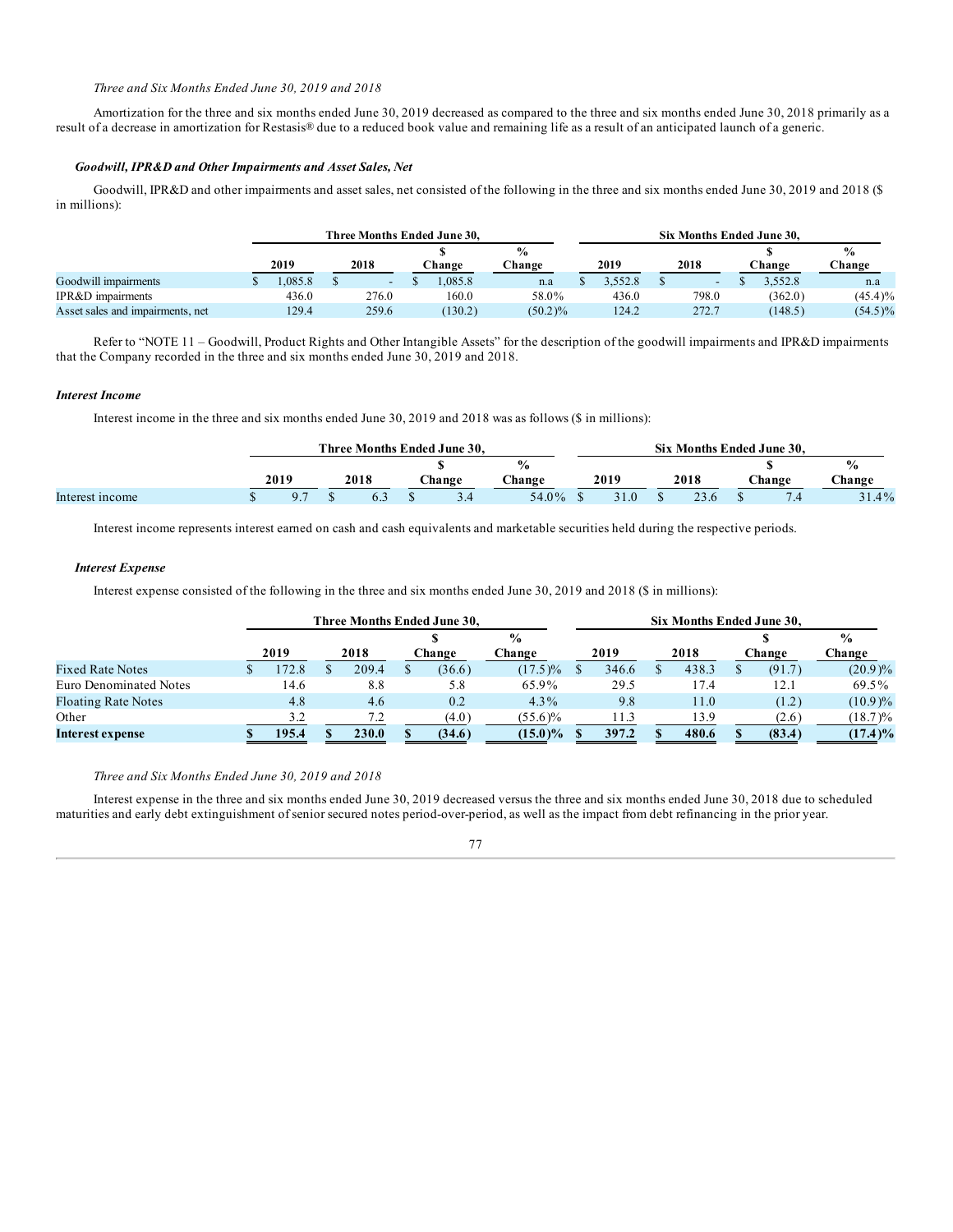## *Other (Expense) / Income , Net*

Other (expense) / income, net consisted of the following in the three and six months ended June 30, 2019 and 2018 (\$ in millions):

|                               |       | Three Months Ended June 30. |  |         |                |                          | Six Months Ended June 30. |         |               |
|-------------------------------|-------|-----------------------------|--|---------|----------------|--------------------------|---------------------------|---------|---------------|
|                               |       |                             |  |         | $\frac{0}{0}$  |                          |                           |         | $\frac{6}{9}$ |
|                               | 2019  | 2018                        |  | hange"  | Change         | 2019                     | 2018                      | Change  | Change        |
| Teva Share Activity           |       | 138.6                       |  | (138.6) | $(100.0)\%$ \$ | $\overline{\phantom{a}}$ | 60.9                      | (60.9)  | $(100.0)\%$   |
| Sales of business             |       | 53.0                        |  | (53.0)  | $(100.0)\%$    |                          | 53.0                      | (53.0)  | $(100.0)\%$   |
| Debt extinguishment other     | 0.1   | 9.1                         |  | (9.0)   | $(98.9)\%$     | (0.2)                    | 9.1                       | (9.3)   | n.m.          |
| Other (expense) / income, net | (4.8) | 14.7                        |  | (19.5)  | n.m.           | 9.3                      | 13.6                      | (4.3)   | $(31.6)\%$    |
| Other (expense) / income, net | (4.7) | 215.4                       |  | (220.1) | n.m.           | 9.1                      | 136.6                     | (127.5) | $(93.3)\%$    |

Refer to "NOTE 6 – Other (Expense) / Income" for further details regarding the components of other (expense) / income, net.

## *Provision / (Benefit) for Income Taxes*

Provision / (benefit) for income taxes in the three and six months ended June 30, 2019 and 2018 was as follows: (\$ in millions):

|                                  |            | Three Months Ended June 30. |        |                                |           | Six Months Ended June 30. |        |                         |
|----------------------------------|------------|-----------------------------|--------|--------------------------------|-----------|---------------------------|--------|-------------------------|
|                                  | 2019       | 2018                        | Change | $\frac{0}{0}$<br><b>Change</b> | 2019      | 2018                      | Change | $\frac{0}{0}$<br>Change |
| Provision / (benefit) for income |            |                             |        |                                |           |                           |        |                         |
| taxes                            | 301.6      | (5.2)                       | 306.8  | n.m.                           | 233.0     | (687.4)                   | 920.4  | $(133.9)\%$             |
| Effective tax rate               | $(20.8)\%$ | 1.1%                        |        |                                | $(5.9)\%$ | 47.7%                     |        |                         |

# *Three Months Ended June 30, 2019 and 2018*

The Company's effective tax rate for the three months ended June 30, 2019 was a provision of 20.8% compared to a benefit of 1.1% for the three months ended June 30, 2018. The effective tax rate for the three months ended June 30, 2019 was favorably impacted by tax benefits of \$50.8 million for a U.S. capital loss and \$107.3 million related to the impairment of certain intangible assets. The effective tax rate was unfavorably impacted by a tax charge of \$375.0 million to establish a valuation allowance on certain non-U.S. deferred tax assets, \$49.0 million related to an uncertain tax position and the goodwill impairment charge of \$1,085.8 million, for which no tax benefit was recorded.

The effective tax rate for the three months ended June 30, 2018 was favorably impacted by income earned in jurisdictions with tax rates lower than the Irish statutory rate and U.S. losses tax benefited at rates greater than the Irish statutory rate. This was offset by the additional U.S. tax on the earnings of certain non-U.S. subsidiaries which are considered Global Intangible Low Taxed Income ("GILTI") and the tax impact of amortization of intangible assets at rates less than the Irish statutory rate. Additionally, the tax benefit for the three months ended June 30, 2018 included tax benefits due to the impairment of certain intangible assets offset by tax detriments related to the integration of acquired assets and investments sold and held for sale.

The effective tax rate for the three months ended June 30, 2019 was less favorable compared to the three months ended June 30, 2018 primarily due to the goodwill impairment with no associated tax benefits and the tax charge for a valuation allowance.

## Six *Months Ended June 30, 2019 and 2018*

The Company's effective tax rate for the six months ended June 30, 2019 was a provision of 5.9%, compared to a benefit of 47.7% for the six months ended June 30, 2018. The effective tax rate for the six months ended June 30, 2019 was favorably impacted by tax benefits of \$118.0 million related to excess tax over book basis in a U.S. subsidiary that will reverse in the foreseeable future, \$50.8 million for a U.S. capital loss and \$107.3 million related to the impairment of certain intangible assets. The effective tax rate was unfavorably impacted by a tax charge of \$375.0 million to establish a valuation allowance on certain non-U.S. deferred tax assets, \$49.0 million related to an uncertain tax position and the goodwill impairment charge of \$3,552.8 million, for which no tax benefit was recorded.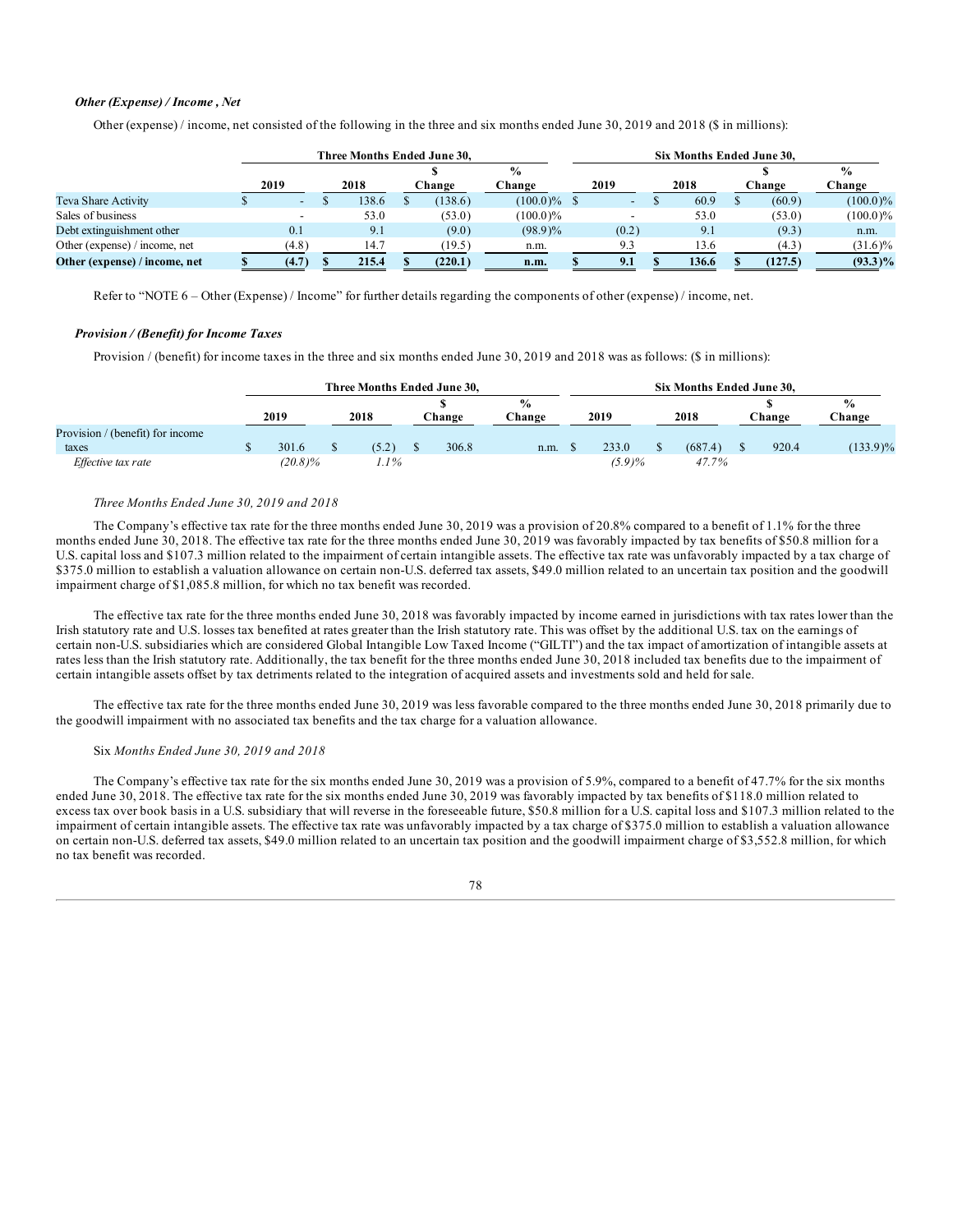The effective tax rate for the six months ended June 30, 2018 was favorably impacted by income earned in jurisdictions with tax rates lower than the Irish statutory rate and U.S. losses tax benefited at rates greater than the Irish statutory rate. This was offset by the additional U.S. tax on the earnings of certain non-U.S. subsidiaries which are considered GILTI and the tax impact of amortization of intangible assets at rates less than the Irish statutory rate. Additionally, the tax benefit for the six months ended June 30, 2018 included tax benefits of \$421.9 million related to the restructuring of an acquired business, \$231.0 million related to the impairment of certain intangible assets and \$79.8 million related to excess tax over book basis in a U.S. subsidiary expected to reverse in the foreseeable future. This was partially offset by tax detriments of \$21.2 million for the gain on sale of investments and \$25.9 million related to a change in the applicable tax rate on certain temporary differences.

The effective tax rate for the six months ended June 30, 2019 was less favorable compared to the six months ended June 30, 2018 primarily due to the goodwill impairments with no associated tax benefits, the tax charge for a valuation allowance and the absence of certain discrete tax benefits recorded in 2018.

# **Liquidity and Capital Resources**

# *Working Capital Position*

Working capital at June 30, 2019 and December 31, 2018 is summarized as follows (\$ in millions):

|                                                |   | <b>June 30,</b><br>2019 |     | December 31,<br>2018 | Increase<br>(Decrease) |         |
|------------------------------------------------|---|-------------------------|-----|----------------------|------------------------|---------|
| Current Assets:                                |   |                         |     |                      |                        |         |
| Cash and cash equivalents                      | S | 1,651.4                 | \$  | 880.4                | -S                     | 771.0   |
| Marketable securities                          |   | 322.3                   |     | 1,026.9              |                        | (704.6) |
| Accounts receivable, net                       |   | 3,086.3                 |     | 2,868.1              |                        | 218.2   |
| Inventories                                    |   | 1,004.5                 |     | 846.9                |                        | 157.6   |
| Current assets held for sale                   |   |                         |     | 34.0                 |                        | (34.0)  |
| Prepaid expenses and other current assets      |   | 2,508.3                 |     | 819.1                |                        | 1,689.2 |
| Total current assets                           |   | 8,572.8                 |     | 6.475.4              |                        | 2,097.4 |
| Current liabilities:                           |   |                         |     |                      |                        |         |
| Accounts payable and accrued expenses          | S | 4,995.3                 | \$. | 4,787.2              | <b>S</b>               | 208.1   |
| Income taxes payable                           |   | 91.0                    |     | 72.4                 |                        | 18.6    |
| Current portion of long-term debt              |   | 3,094.2                 |     | 868.3                |                        | 2,225.9 |
| Current portion of lease liability - operating |   | 123.2                   |     |                      |                        | 123.2   |
| Total current liabilities                      |   | 8,303.7                 |     | 5,727.9              |                        | 2,575.8 |
| <b>Working Capital</b>                         |   | 269.1                   |     | 747.5                |                        | (478.4) |
| Current Ratio                                  |   | 1.03                    |     | 1.13                 |                        |         |

Working capital movements were primarily due to the following:

- The Company generated cash flows from operations of \$2,644.3 million;
- The Company paid dividends of \$488.8 million and repurchased ordinary shares of \$833.5 million in the six months ended June 30, 2019;
- The Company repaid the scheduled maturity of the €700.0 million floating rate notes due June 1, 2019, repurchased \$249.8 million face value of senior notes through open market debt purchases and had senior notes of \$3,026.0 million classified as current based on their maturity date as of June 30, 2019; and
- The increase in other current assets relates to a reclassification of a \$1.6 billion income tax receivable from other non-current assets.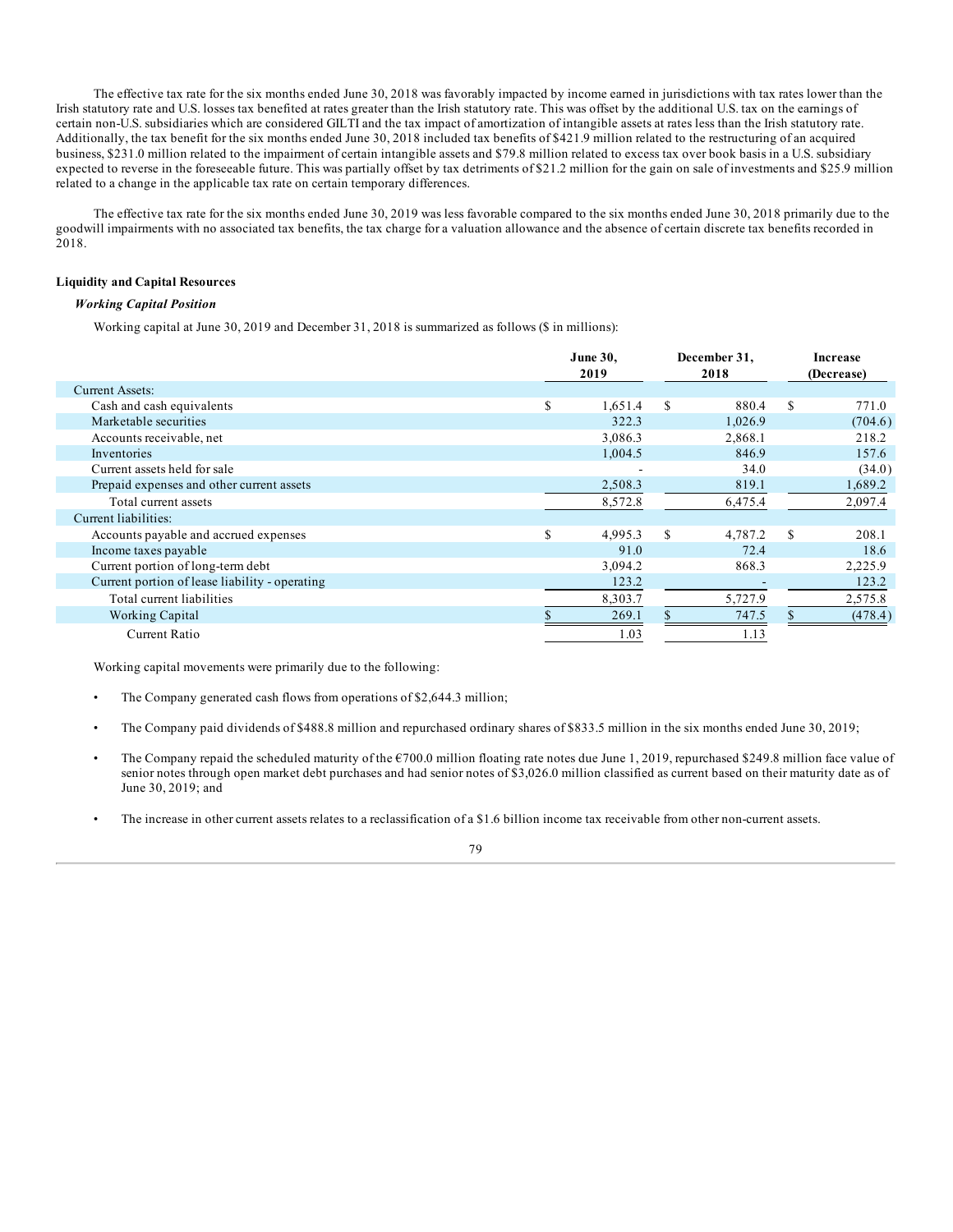## *Cash Flows*

The Company's cash flows are summarized as follows (\$ in millions):

|                                           | Six Months Ended June 30. |  |           |  |                 |  |
|-------------------------------------------|---------------------------|--|-----------|--|-----------------|--|
|                                           | 2019                      |  | 2018      |  | <b>S</b> Change |  |
| Net cash provided by operating activities | 2.644.3                   |  | 2.698.5   |  | (54.2)          |  |
| Net cash provided by investing activities | 462.6                     |  | 3.634.4   |  | (3,171.8)       |  |
| Net cash (used in) financing activities   | (2.338.6)                 |  | (6.490.4) |  | 4.151.8         |  |

Cash flows from operations represent net income adjusted for certain non-cash items and changes in assets and liabilities. Cash provided by operating activities remained relatively consistent in the six months ended June 30, 2019 versus the prior year period.

Management expects that available cash balances and the remaining 2019 cash flows from operating activities will provide sufficient resources to fund our operating liquidity needs and expected capital expenditure funding requirements for at least the next twelve months.

Investing cash flows for the six months ended June 30, 2019 reflect the net cash provided by the net sale of investments of \$723.8 million offset, in part, by the cash used in acquisitions of businesses of \$80.6 million. Investing cash flows for the six months ended June 30, 2018 reflect the net cash provided by the net sale of investments of \$4,140.4 million offset, in part, by payments to settle Teva related matters of \$466.0 million.

Financing cash flows consist primarily of borrowings and repayments of debt, repurchases of ordinary shares, dividend payments and proceeds from the exercise of stock options. Cash used in financing activities in the six months ended June 30, 2019 primarily related to the repayment of indebtedness of \$1,039.1 million, the repurchase of ordinary shares of \$833.5 million and the payment of dividends of \$488.8 million. Cash used in financing activities in the six months ended June 30, 2018 primarily related to the repayment of indebtedness of \$5,366.8 million, the repurchase of ordinary shares of \$1,572.1 million, the payment of dividends of \$563.7 million and payments to settle Teva related matters of \$234.0 million, which was outstanding greater than one year, offset, in part, by borrowings under the revolving credit facility and other borrowings of \$709.0 million and proceeds from the forward sale of Teva shares of \$465.5 million.

## *Long-term obligations*

The following table lists certain of our enforceable and legally binding obligations as of June 30, 2019. Certain amounts included herein are based on management's estimates and assumptions about these obligations, including their duration, the possibility of renewal of lease agreements, anticipated actions by third parties and other factors. Because these estimates and assumptions are necessarily subjective, the enforceable and legally binding obligation we will actually pay in future periods may vary from those reflected in the table.

The following is a summary of select contractual commitments as of June 30, 2019, including amounts accrued as of the balance sheet date to be paid in future periods (\$ in millions):

|                                 | <b>Payments Due by Period</b> |  |                                             |  |           |  |           |                   |
|---------------------------------|-------------------------------|--|---------------------------------------------|--|-----------|--|-----------|-------------------|
|                                 |                               |  | <b>Six Months</b><br>Ending<br>December 31, |  |           |  |           |                   |
|                                 | Total                         |  | 2019                                        |  | 2020-2021 |  | 2022-2023 | <b>Thereafter</b> |
| Sales based and other milestone |                               |  |                                             |  |           |  |           |                   |
| obligations                     | 10,197.9                      |  | 9.0                                         |  | 53.0      |  | 416.0     | 9,719.9           |
| R&D / approval milestone        |                               |  |                                             |  |           |  |           |                   |
| obligations                     | 6,010.8                       |  | 133.7                                       |  | 982.5     |  | 624.5     | 4,270.1           |
| Total                           | 16,208.7                      |  | 142.7                                       |  | 1,035.5   |  | 1,040.5   | 13,990.0          |

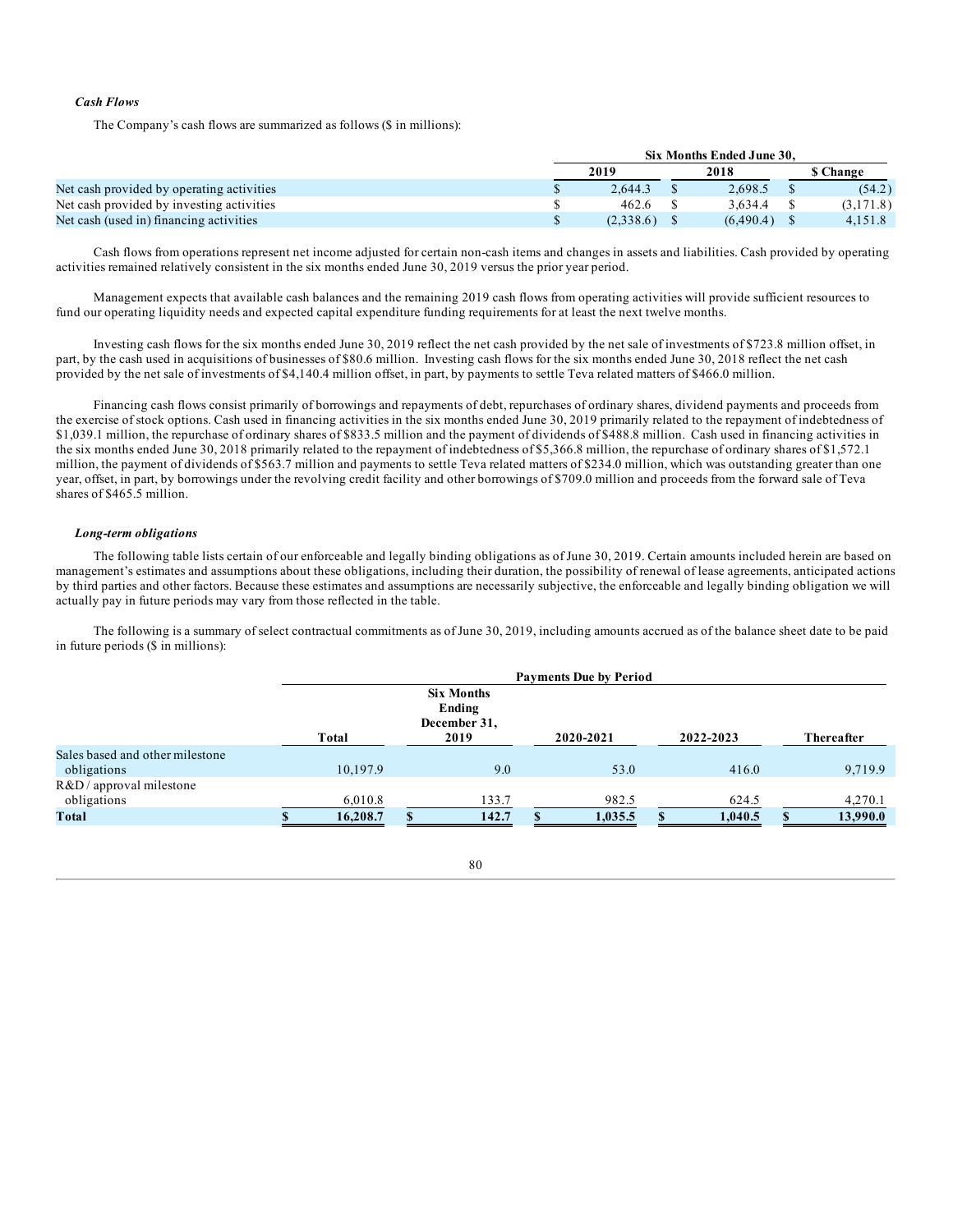The table above reflects the anticipated timing of R&D and approval related milestones and sales based milestones. Certain agreements also include royalties based on commercial sales which are excluded from the table above. The following are contractual commitments relating to the R&D and approval related milestones and sales based milestones (\$ in millions):

| Transaction                          | Product                            |                | <b>Maximum</b><br>Milestones |    | R&D<br>Approval<br><b>Milestones</b> |     | <b>Sales Based</b><br>and Other<br><b>Milestones</b> |
|--------------------------------------|------------------------------------|----------------|------------------------------|----|--------------------------------------|-----|------------------------------------------------------|
| Heptares Therapeutics, Ltd           | Neurological disorders             |                | 3,224.5                      | \$ | 649.5                                | \$. | 2,575.0                                              |
| Assembly Biosciences, Inc.           | Gastrointestinal products          |                | 2,459.0                      |    | 1,069.0                              |     | 1,390.0                                              |
| AstraZeneca plc License              | <b>Brazikumab</b>                  |                | 1,250.0                      |    | 210.0                                |     | 1,040.0                                              |
| Akarna Therapeutics, Ltd             | Inflammatory and fibrotic diseases |                | 965.0                        |    | 590.0                                |     | 375.0                                                |
| Tobira Therapeutics, Inc.            | Cenicriviroc                       | 800.1<br>400.1 |                              |    |                                      |     |                                                      |
| Chase Pharmaceuticals<br>Corporation | Neurodegenerative disorders        |                | 800.0                        |    | 250.0                                |     | 550.0                                                |
| Merck & Co.                          | Ubrogepant & Atogepant             |                | 750.0                        |    | 320.0                                |     | 430.0                                                |
| Retrosense Therapeutics, LLC         | <b>RST-001</b>                     |                | 495.0                        |    | 245.0                                |     | 250.0                                                |
| AqueSys, Inc.                        | Xen Gel Stent                      |                | 300.0                        |    |                                      |     | 300.0                                                |
| Topokine Therapeutics, Inc.          | XAF5                               |                | 260.0                        |    | 110.0                                |     | 150.0                                                |
| Oculeve, Inc.                        | $True$ True Tear <sup>®</sup>      |                | 150.0                        |    | 50.0                                 |     | 100.0                                                |
| Forsight VISION5, Inc.               | <b>Bimatoprost Ring</b>            |                | 125.0                        |    | 125.0                                |     |                                                      |
| All Other                            |                                    |                | 4,630.1                      |    | 1,992.2                              |     | 2,637.9                                              |
| Total                                |                                    |                | 16,208.7                     |    | 6,010.8                              |     | 10,197.9                                             |

Such milestone payments will only be payable in the event that the Company achieves contractually defined, success-based milestones, such as:

- the advancement of the specified research and development programs;
- the receipt of regulatory approval for the specified compounds or products; and/or
- reaching a sales threshold of the specified compounds or products.

### **Off-Balance Sheet Arrangements**

We do not have any material off-balance sheet arrangements that have, or are reasonably likely to have, a current or future effect on our financial condition, changes in financial condition, net revenues or expenses, results of operations, liquidity, capital expenditures or capital resources.

#### **Available Information**

From time to time, we use our website, our Facebook, Instagram, LinkedIn and Twitter accounts and other social media channels as additional means of disclosing public information to investors, the media and others interested in the Company. Additionally, our Chairman, President and Chief Executive Officer, Brent L. Saunders, and our Executive Vice President and Chief Commercial Officer, Bill Meury, may use similar social media channels to disclose public information. It is possible that certain information we post on our website and on social media could be deemed to be material information, and we encourage investors, the media and others interested in the Company to review the business and financial information we post on our website and on the social media channels identified above. The information on our website and those social media channels is not incorporated by reference into this Form 10-Q.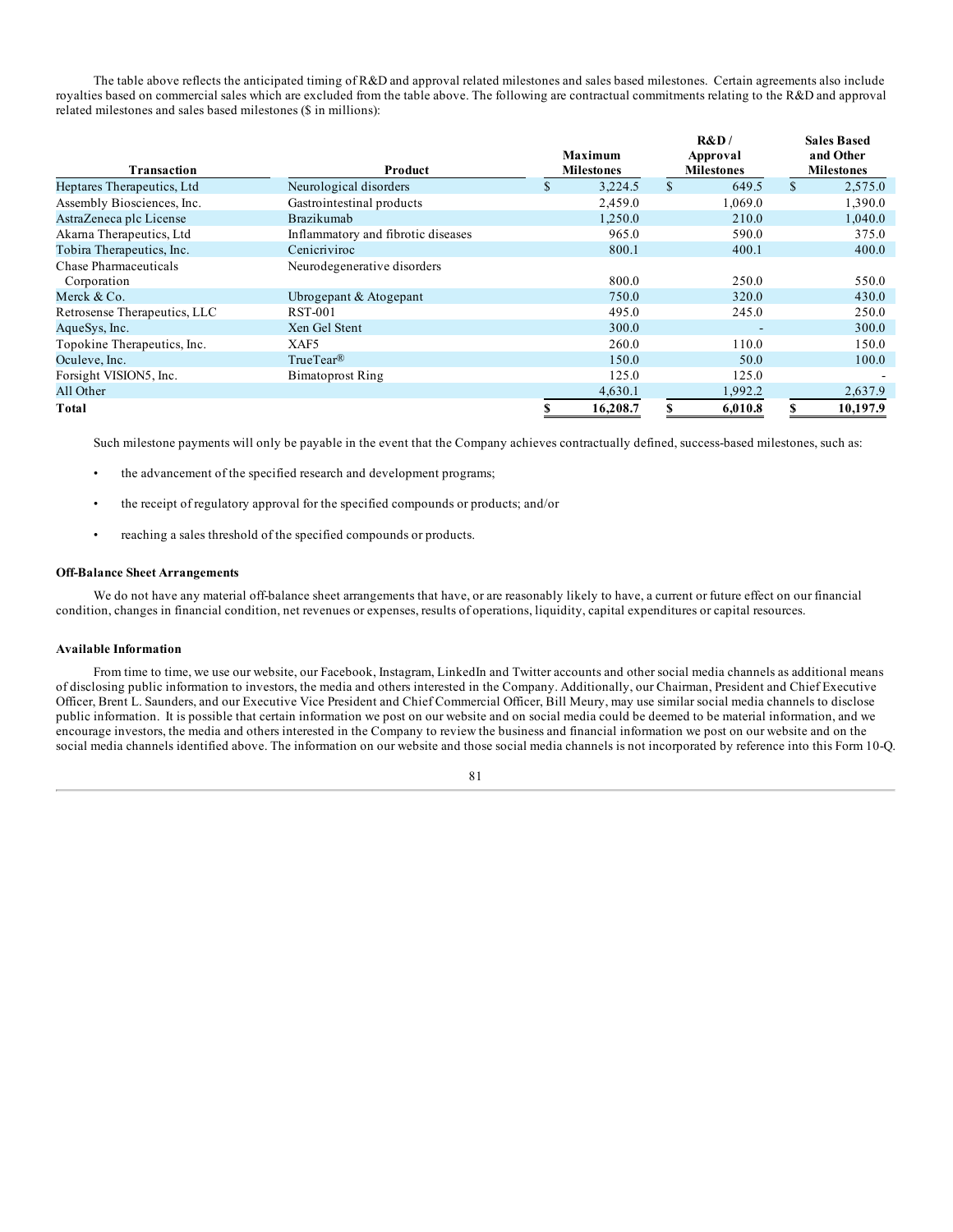#### **Cautionary note regarding forward-looking statements**

Any statements made in this report that are not statements of historical fact or that refer to estimated or anticipated future events are "forward-looking statements", as contemplated in the Private Securities Litigation Reform Act of 1995. Without limiting the generality of the foregoing, words such as "may," "will," "expect," "believe," "anticipate," "plan," "intend," "could," "would," "should," "estimate," "continue," or "pursue," or the negative or other variations thereof or comparable terminology, are intended to identify forward-looking statements. We have based our forward-looking statements on management's beliefs and assumptions based on information available to our management at the time these statements are made. Such forward-looking statements reflect our current perspective of our business, future performance, existing trends and information as of the date of this filing. The statements are not guarantees of future performance and involve certain risks, uncertainties and assumptions that are difficult to predict. We caution the reader that these statements are based on certain assumptions, risks and uncertainties, many of which are beyond our control. We do not undertake any responsibility to release publicly any revisions to these forward-looking statements to take into account events or circumstances that occur after the date of this report.

Actual results may differ materially from our current expectations depending upon a number of factors affecting our business. These factors include, among others:

- global economic and trade conditions;
- our ability to successfully develop and commercialize new products;
- uncertainty associated with the continued success of major products;
- generic product competition with our branded products;
- expiration of our patents on our branded products and the potential for increased competition from generic manufacturers;
- the highly competitive nature of the pharmaceutical industry;
- our ability to protect our technology rights, patents or other intellectual property;
- costs and efforts to defend or enforce technology rights, patents or other intellectual property;
- our ability to obtain and afford third-party licenses and proprietary technology that we need;
- our potential infringement of others' proprietary rights;
- our dependency on third-party service providers and third-party manufacturers and suppliers that in some cases may be the only source of finished products or raw materials that we need;
- availability of raw materials and other key ingredients;
- our vulnerability to and ability to defend against product liability claims and obtain sufficient or any product liability insurance;
- difficulties or delays in manufacturing;
- the effect of regulation including our ability to comply with and operate successfully under regulatory regimes that apply to us, including healthcare and privacy regulations;
- uncertainty and costs of legal actions and government investigations;
- the difficulty of predicting the timing or outcome of product development efforts and regulatory agency approvals or actions, if any;
- our ability to successfully navigate consolidation of our distribution network and concentration of our customer base;

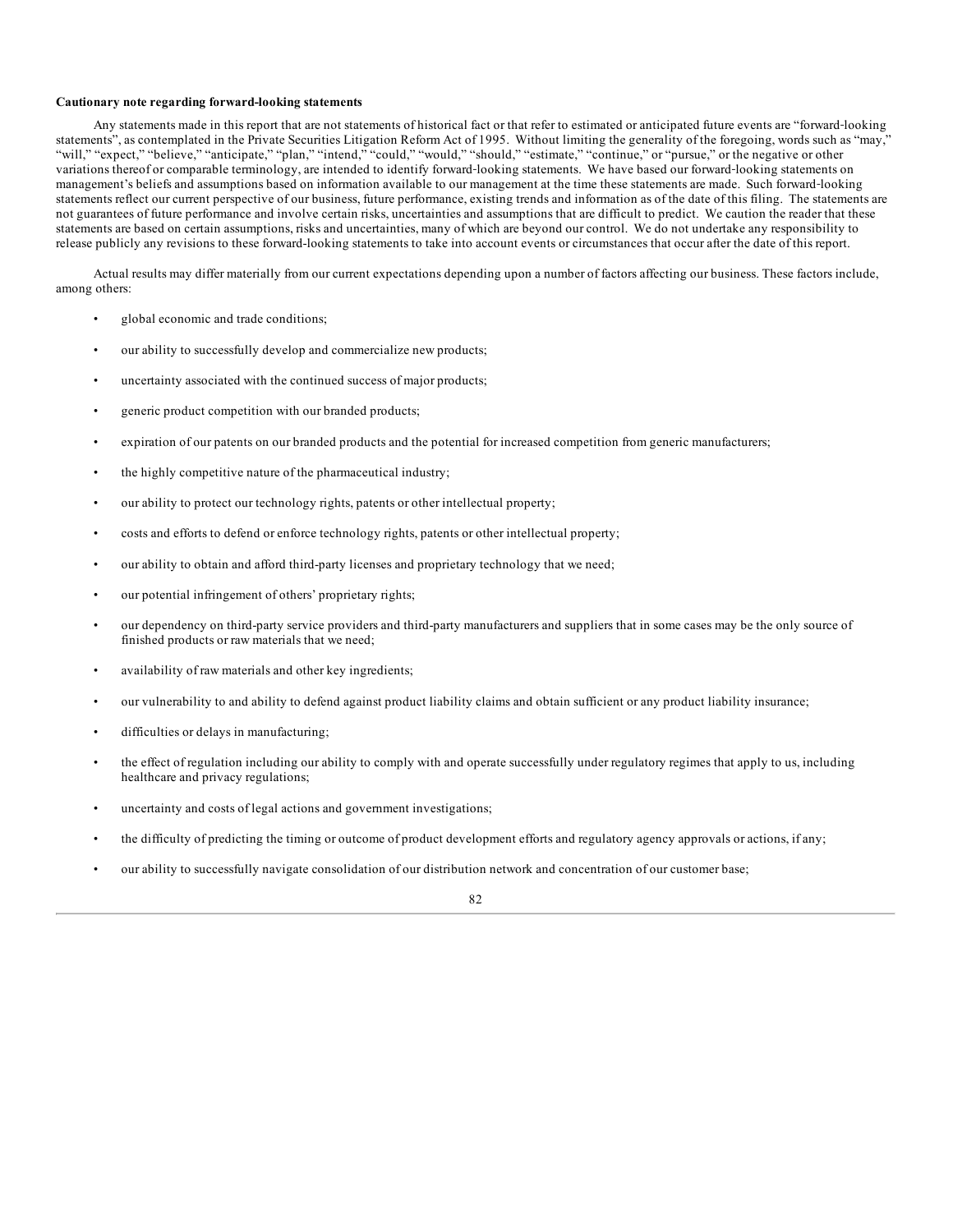- risks associated with acquisitions, mergers and joint ventures, such as difficulties integrating businesses, uncertainty associated with financial projections, projected synergies, restructuring, increased costs, and adverse tax consequences;
- the inherent uncertainty associated with financial projections;
- fluctuations in our operating results and financial conditions;
- the adverse impact of substantial debt and other financial obligations on the ability to fulfill and/or refinance debt obligations;
- the effect of goodwill and intangible assets and resulting impairment testing and impairment charges on our financial condition;
- our ability to obtain additional debt or raise additional equity on terms that are favorable to us;
- our ability to retain qualified employees and key personnel;
- risks associated with cyber-security and vulnerability of our information and employee, customer and business information that we store digitally;
- our ability to manage environmental liabilities;
- our ability to continue foreign operations in countries and to maintain global operations;
- uncertainty related to our dividend plan and share repurchase program;
- risks associated with tax liabilities, or changes in U.S. federal or international tax laws or tax rulings to which we and our affiliates are subject, including changes that impact our effective tax rate and the risk that the Internal Revenue Service disagrees that we are a foreign corporation for U.S. federal tax purposes;
- risks of fluctuations in foreign currency exchange rates;
- our ability to maintain internal control over financial reporting;
- the ability of Irish law to protect our shareholders;
- the impact of Irish laws and regulations on our business, including limitations on capital management;
- uncertainty on the enforceability of judgements against our officers and directors in an Irish court;
- risks associated with Irish tax liabilities, which could subject us or our shareholders to Irish stamp duty, dividend withholding tax, income tax and/or capital acquisition tax; and
- other risks and uncertainties including those discussed in "Risk Factors" in our Annual Report on Form 10-K.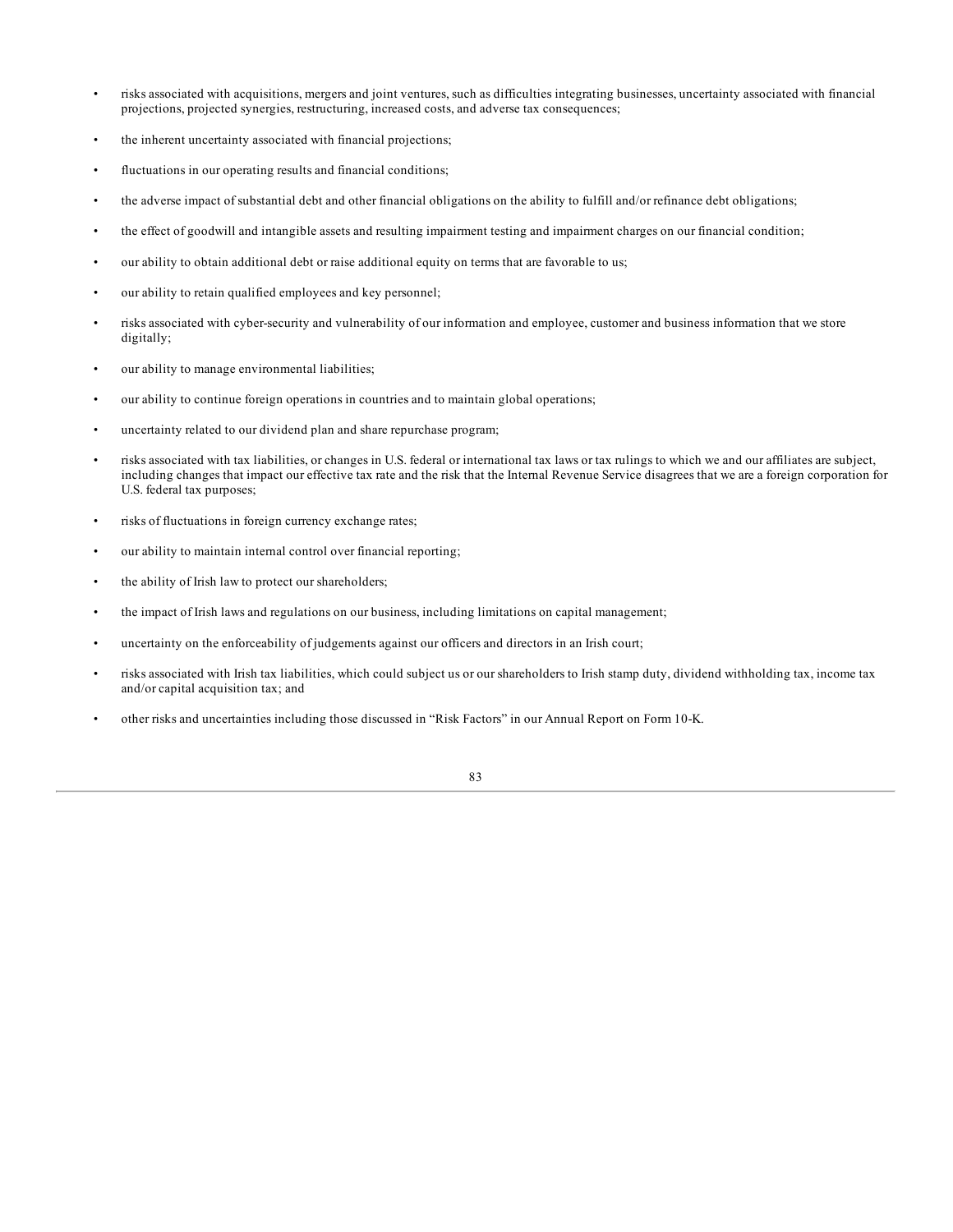# **ITEM 3. QUANTITATIVE AND QUALITATIVE DISCLOSURES ABOUT MARKET RISK**

The following discussion provides forward-looking quantitative and qualitative information about our potential exposure to market risk. Market risk represents the potential loss arising from adverse changes in the value of financial instruments. The risk of loss is assessed based on the likelihood of adverse changes in fair values, cash flows or future earnings. We are exposed to market risk for changes in the market values of our investments (Investment Risk), the impact of interest rate changes (Interest Rate Risk) and the impact of foreign currency exchange changes (Foreign Currency Exchange Risk).

We maintain our portfolio of cash equivalents and short-term investments in a variety of securities, including both government and government agency obligations with ratings of A or better and money market funds. Our investments in marketable securities are governed by our investment policy which seeks to preserve the value of our principal, provide liquidity and maximize return on the Company's investment against minimal interest rate risk. Consequently, our interest rate and principal risk are minimal on our non-equity investment portfolio. The quantitative and qualitative disclosures about market risk are set forth below.

### **Investment Risk**

As of June 30, 2019, our total investments in marketable and equity securities of other companies, including equity method investments, but excluding securities considered cash and cash equivalents, were \$377.4 million (included in marketable securities and investments and other assets). The fair values of these investments are subject to fluctuations due to volatility of the stock market and changes in general economic conditions.

We regularly review the carrying value of our investments and identify and recognize losses for income statement purposes.

### **Interest Rate Risk**

Our exposure to interest rate risk relates primarily to our non-equity investment portfolio. Our cash is invested in money market securities.

Our permitted investments in marketable securities include highly liquid money market securities classified as available-for-sale securities. No security as of June 30, 2019 has a maturity in excess of one year. These investments include floating rate securities that are exposed to interest rate fluctuations. Because of the short-term nature of these investments, we are subject to minimal interest rate risk and do not believe that an increase in market rates would have a significant negative impact on the value of our portfolio.

#### *Floating Rate Debt*

At June 30, 2019, borrowings outstanding under the floating rate notes were \$1,296.1 million. Assuming a one percent increase in the applicable interest rate on the Company's floating rates notes, annual interest expense would increase by approximately \$11.7 million over the next twelve months.

In January 2019, Allergan entered into \$500.0 million notional floating to fixed interest rate swaps maturing on March 12, 2020 whereby it fixed the interest rates on \$500.0 million floating rate notes due March 12, 2020 to an average interest rate of 3.98%. The swaps are being accounted for using hedge accounting treatment.

### *Fixed Rate Debt*

The Company has outstanding borrowings under its fixed rate notes. Changes in market interest rates generally affect the fair value of fixed-rate debt, but do not impact earnings or cash flows.

#### *Euro Denominated Debt*

The Company has outstanding borrowings under its Euro Denominated Notes. Changes in foreign exchange rates may impact cash flows for principal and interest.

## *Interest Rate*

The Company may use interest rate swap contracts on certain investing and borrowing transactions to manage its net exposure to interest rate changes and its overall cost of borrowing. The Company does not use leveraged swaps and does not leverage any of its fixed income investments that would put principal capital at risk.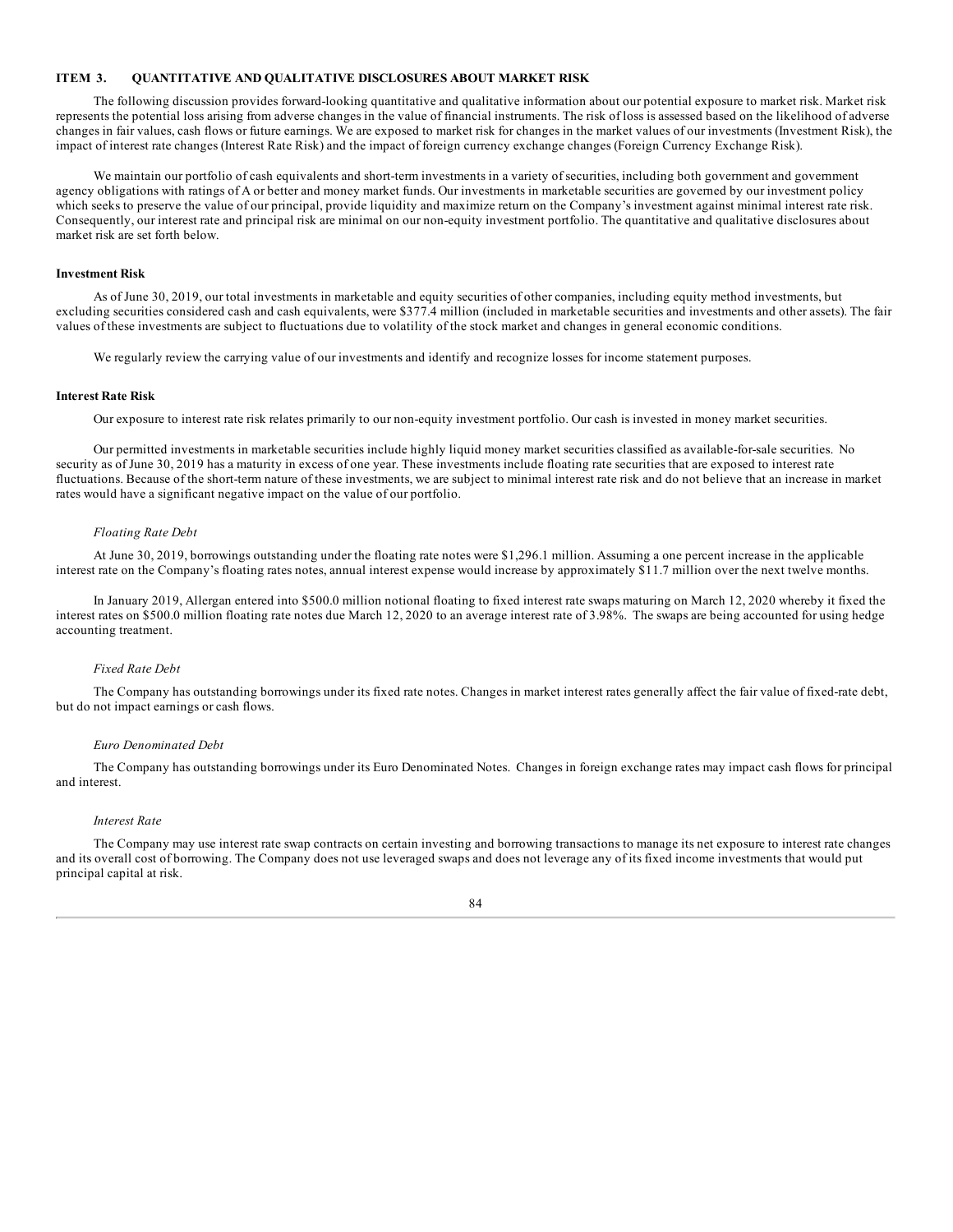### **Foreign Currency Exchange Risk**

Overall, we are a net recipient of currencies other than the U.S. dollar and, as such, benefit from a weaker dollar and are adversely affected by a stronger dollar relative to major currencies worldwide. Accordingly, changes in exchange rates, and in particular a strengthening of the U.S. dollar, may negatively affect our consolidated revenues or operating costs and expenses as expressed in U.S. dollars.

From time to time, we enter into foreign currency forward contracts which change in value as foreign exchange rates change to allow the Company to economically offset the effect of changes in the value of foreign currency assets and liabilities. We have entered into foreign currency forward contracts in amounts between minimum and maximum existing or anticipated foreign exchange exposures.

The Company is subject to transactions which are denominated in currencies other than the functional currency and therefore movements in exchange rates may impact the results of operations. Net foreign currency losses reflected in general and administrative expenses were \$3.5 million and \$16.1 million for the six months ended June 30, 2019 and 2018, respectively.

The currency for Argentina was deemed hyperinflationary in the third quarter of 2018 and is now being accounted for using the Company's functional currency. The impact is immaterial to the Company's operations.

In November 2018, the Company entered into a 700.0 million Euro forward contract to buy Euros while selling USD. The derivative had a maturity of May 31, 2019. The derivative instrument was marked-to-market to the P&L, offsetting the revaluation (P&L) impact on the Euro 700.0 million variable interest debt which matured on June 1, 2019. For the six months ended June 30, 2019, the Company recorded a loss of \$29.8 million relating to this instrument in general and administrative expenses.

The Company is exposed to foreign exchange risk in its international operations from foreign currency purchases, net investments in foreign subsidiaries, and foreign currency assets and liabilities created in the normal course of business, including its Euro Denominated Notes. In the six months ended June 30, 2019, we used effective net investment hedges to partially offset the effects of foreign currency on our investments in certain of our foreign subsidiaries. The total notional amount of our instruments designated as net investment hedges was \$5.1 billion as of June 30, 2019 and December 31, 2018. During the six months ended June 30, 2019 and 2018, the impact of the net investment hedges recorded in other comprehensive (loss) / income was a gain of \$41.8 million and \$102.0 million, respectively.

## *Other*

We do not believe that inflation has had a significant impact on our revenues or operations, nor do we have any material commodity price risks.

# **ITEM 4. CONTROLS AND PROCEDURES**

## **Evaluation of Disclosure Controls and Procedures**

Allergan plc maintains "disclosure controls and procedures," as such term is defined under Rule 13a-15(e) of the Exchange Act, that are designed to provide reasonable assurance that information required to be disclosed in Allergan plc's Exchange Act reports is recorded, processed, summarized and reported within the time periods specified in the SEC's rules and forms, and that such information is accumulated and communicated to Allergan plc's management, including its Principal Executive Officer and Principal Financial Officer, as appropriate, to allow timely decisions regarding required disclosure. In designing and evaluating the disclosure controls and procedures, management recognizes that any controls and procedures, no matter how well designed and operated, can provide only reasonable assurance of achieving the desired control objective.

As required by SEC Rule 13a-15(b), Allergan plc carried out an evaluation, under the supervision and with the participation of Allergan plc's management, including Allergan plc's Principal Executive Officer and Principal Financial Officer, of the effectiveness of the design and operation of Allergan plc's disclosure controls and procedures as of the end of the period covered by this quarterly report. Based on this evaluation Allergan plc's Principal Executive Officer and Principal Financial Officer concluded that Allergan plc's disclosure controls and procedures were effective at the reasonable assurance level as of June 30, 2019.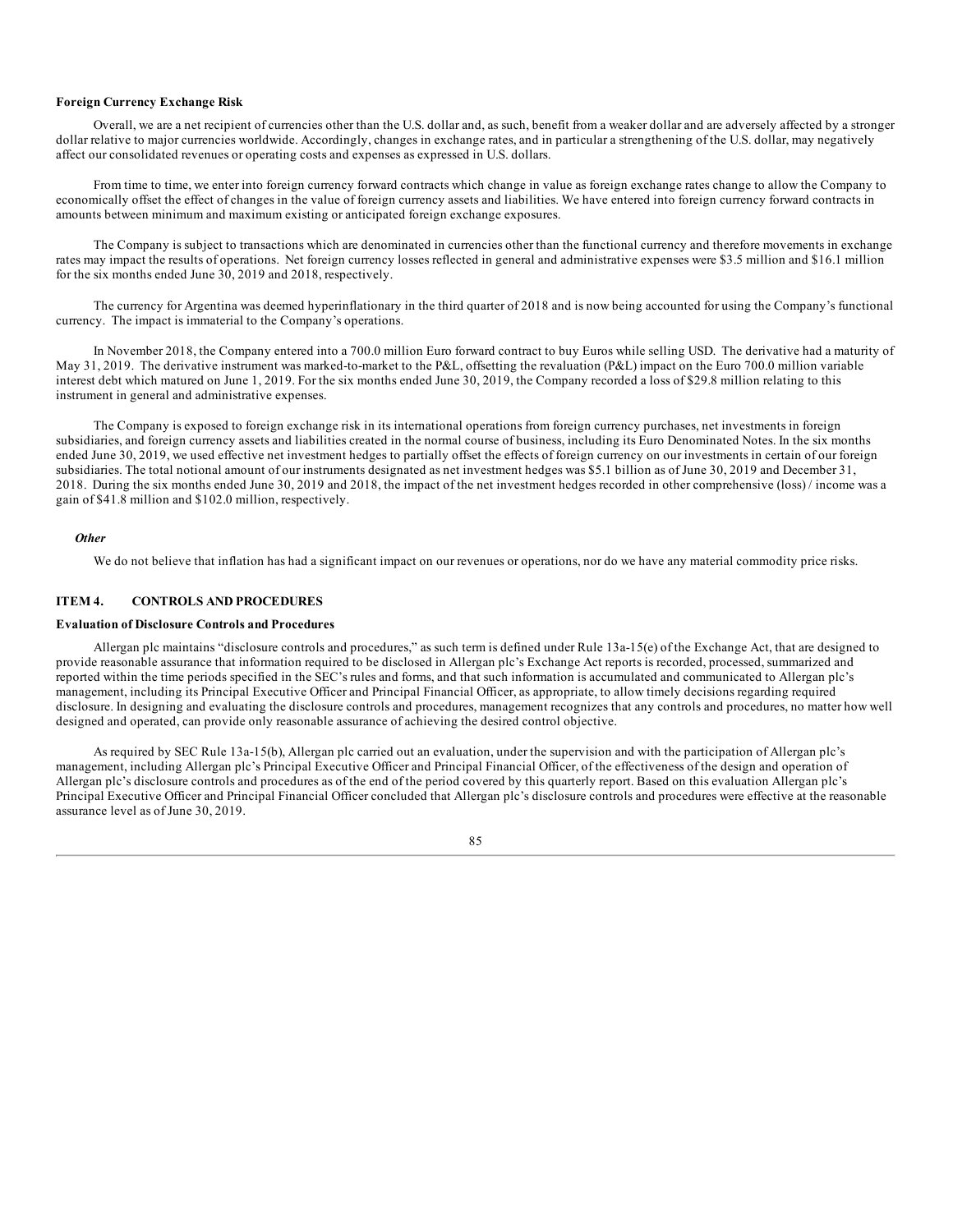Warner Chilcott Limited maintains "disclosure controls and procedures," as such term is defined under Rule 13a-15(e) of the Exchange Act, that are designed to provide reasonable assurance that information required to be disclosed in the Company's Exchange Act reports is recorded, processed, summarized and reported within the time periods specified in the SEC's rules and forms, and that such information is accumulated and communicated to Warner Chilcott Limited's management, including its Principal Executive Officer and Principal Financial Officer, as appropriate, to allow timely decisions regarding required disclosure. In designing and evaluating the disclosure controls and procedures, management recognizes that any controls and procedures, no matter how well designed and operated, can provide only reasonable assurance of achieving the desired control objective.

As required by SEC Rule 13a-15(b), Warner Chilcott Limited carried out an evaluation, under the supervision and with the participation of Warner Chilcott Limited's management, including Warner Chilcott Limited's Principal Executive Officer and Principal Financial Officer, of the effectiveness of the design and operation of Warner Chilcott Limited's disclosure controls and procedures as of the end of the period covered by this quarterly report. Based on this evaluation Warner Chilcott Limited's Principal Executive Officer and Principal Financial Officer concluded that Warner Chilcott Limited's disclosure controls and procedures were effective at the reasonable assurance level as of June 30, 2019.

## **Changes in Internal Control Over Financial Reporting of Allergan plc and Warner Chilcott Limited**

During the quarter ended June 30, 2019, there were no changes in our internal control over financial reporting that have materially affected, or are reasonably likely to materially affect, Allergan plc and Warner Chilcott Limited's internal control over financial reporting.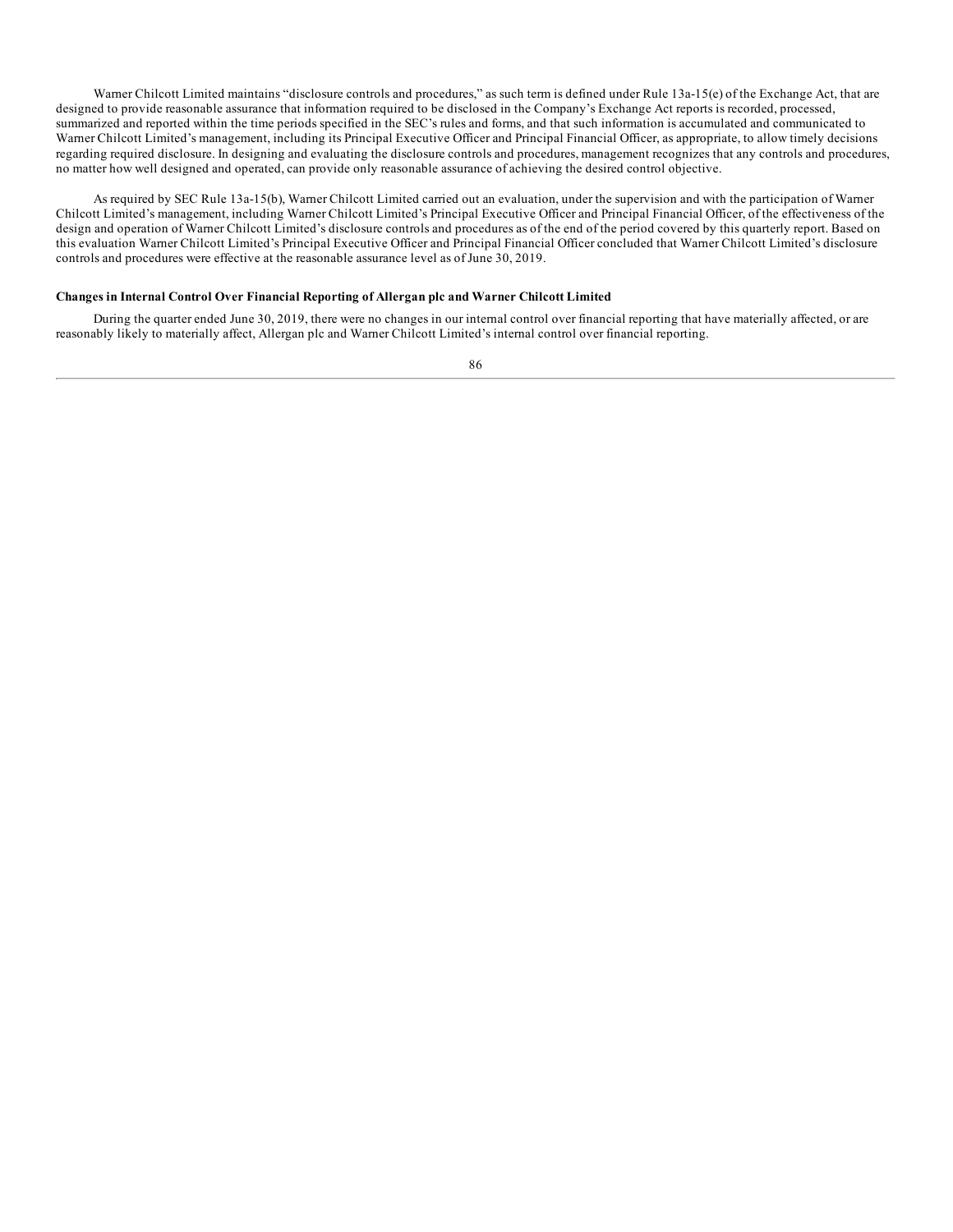# **PART II. OTHER INFORMATION**

# **ITEM 1. LEGAL PROCEEDINGS**

For information regarding legal proceedings, refer to "PART I, ITEM 3. LEGAL PROCEEDINGS," of our Annual Report on Form 10-K for the year ended December 31, 2018 and "*Legal Matters*" in "NOTE 20 — Commitments and Contingencies" in the accompanying "Notes to the Consolidated Financial Statements" in this Quarterly Report.

## **ITEM 1A. RISK FACTORS**

## **Risks Relating to our pending transaction with AbbVie**

## The transaction is subject to customary closing conditions, including conditions related to required shareholder approvals and required regulatory *approvals, and may not be completed on a timely basis, or at all.*

The completion of the transaction is subject to a number of customary conditions and there can be no assurance that the conditions to the closing of the transaction will be satisfied or waived (to the extent permitted by law). The failure to satisfy the required conditions could delay the completion of the transaction for a significant period of time or prevent the completion from occurring at all. These closing conditions include the approval of the transaction by a majority in number of our shareholders of record, such shareholders representing 75% or more in value of the Allergan ordinary shares held by such holders, present and voting either in person or by proxy, at the meeting directed by the Irish High Court, and the approval by our shareholders of certain other transaction-related resolutions at the extraordinary general meeting.

These closing conditions also include certain antitrust related approvals, including (i) that all applicable waiting periods under the Hart-Scott-Rodino Antitrust Improvements Act of 1976, as amended, in connection with the transaction having expired or having been terminated, and termination or expiration of any agreement between Allergan and AbbVie, on the one hand, and the U.S. Federal Trade Commission or the Antitrust Division of the U.S. Department of Justice, on the other hand, not to consummate the transaction, (ii) all required clearances of any governmental entity having been obtained and remaining in full force and effect and all applicable waiting periods having expired, lapsed or been terminated (as appropriate), in each case in connection with the transaction, under the antitrust laws of the U.S., European Union, China, Brazil, Canada, Israel, Mexico, Japan, South Africa, South Korea, Turkey and the United Kingdom (only in the event of any exit by the United Kingdom from, or suspension or termination of its membership in, the European Union such that a United Kingdom governmental entity has jurisdiction to review the acquisition under antitrust laws) (each a "Required Antitrust Jurisdiction)", (iii) to the extent (a) the transaction constitutes a concentration within the scope of Article 6(1)(c) of the Council EC Merger Regulation (EC) No. 139/2004 of 20 January 2004 on the control of concentrations between undertakings in respect of the transaction (the "EC Merger Regulation") or otherwise is a concentration that is subject to the EC Merger Regulation, the European Commission having decided to allow the closing of the transaction, and (b) that all or part of the transaction is referred by the European Commission to the relevant authority of one or more member countries of the European Economic Area, such relevant authority(ies) (in the case of a partial referral in conjunction with a final decision of the European Commission) having issued a final decision or decisions which satisfies (or together satisfy) the prior clause (a). The governmental agencies from which the parties will seek certain approvals related to these conditions have broad discretion in administering the governing regulations. As a condition to their approval of the transaction, agencies may impose requirements, limitations or costs or require divestitures or place restrictions on the conduct of the combined company's business after the closing. Such requirements, limitations, costs or restrictions could delay or prevent the consummation of the transaction or have a material adverse effect on the combined company's business and results of operations.

In addition, the closing conditions include other legal and regulatory conditions, such as (i) the sanction by the Irish High Court of the transaction and registration of the court order with the Irish Registrar of Companies, (ii) the approval by the New York Stock Exchange of the listing of all of the shares of AbbVie common stock to be issued in connection with the transaction, and (iii) (a) no order, writ, decree, judgment or injunction (whether temporary or permanent) having been issued, promulgated, made, rendered or entered into by any court or other tribunal of competent jurisdiction, and (b) no law (excluding any antitrust law other than those of a Required Antitrust Jurisdiction) having been enacted, issued, promulgated, enforced or entered and continuing in effect and, in each case of clauses (a) and (b), that restrains, enjoins, makes illegal or otherwise prohibits the consummation of the transaction.

The transaction is also subject to other customary closing conditions, including: (i) the transaction agreement not having been terminated in accordance with its terms, (ii) the accuracy of each party's representations and warranties made in the transaction agreement, subject to specified materiality standards, (iii) the absence of a material adverse effect with respect to each party since June 25, 2019 and (iv) the performance and compliance by each party of all of its obligations and compliance with all of its covenants under the transaction agreement in all material respects. There can be no assurance that the conditions to completion of the transaction will be satisfied or waived or that the transaction will be completed within the expected time frame, or at all.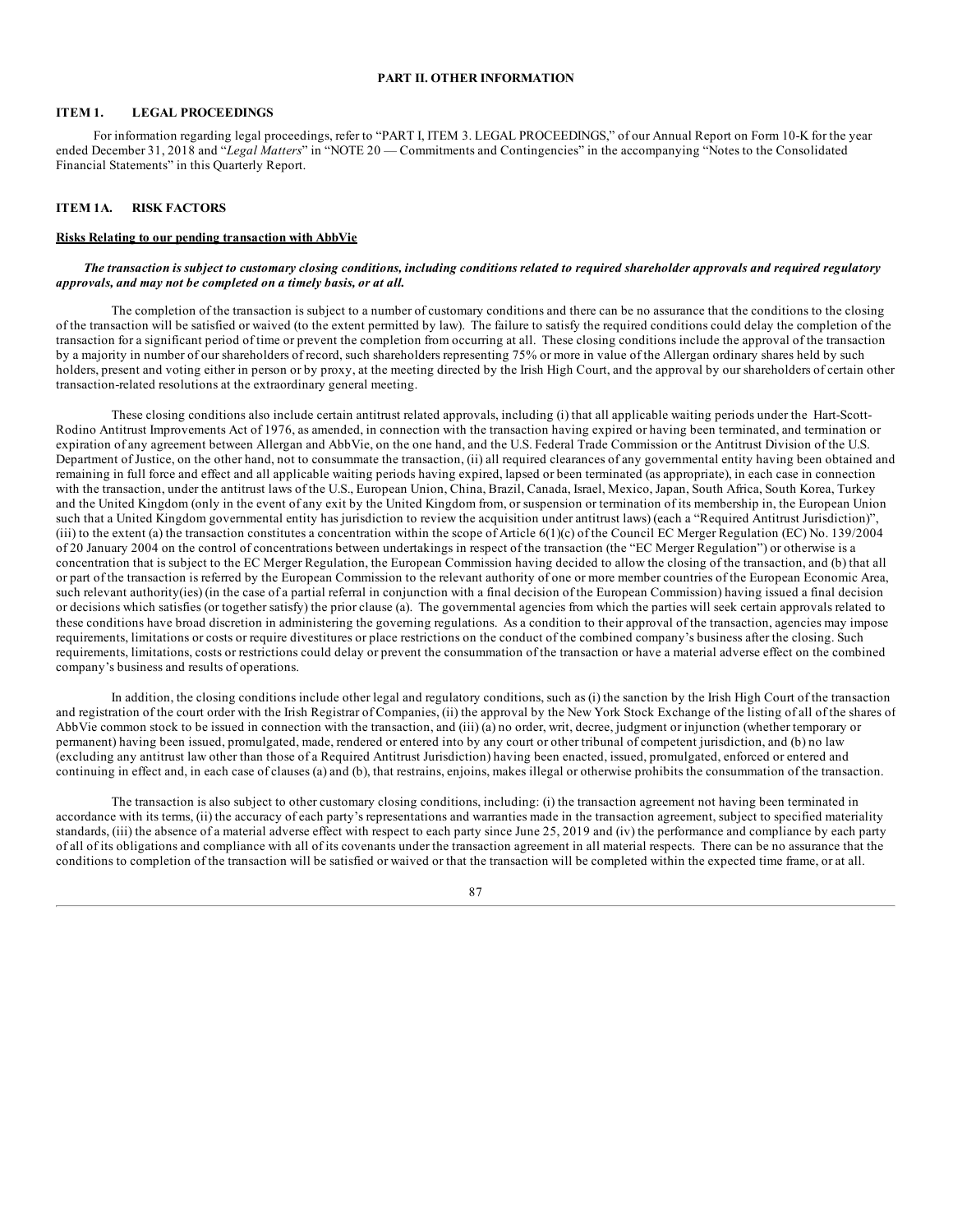## Failure to consummate the transaction could negatively impact the share price and the future business and financial results of Allergan.

If the transaction is not consummated, the ongoing business of Allergan may be adversely affected and, without realizing any of the potential benefits of having consummated the transaction, Allergan will be subject to a number of risks, including the following:

- Allergan will be required to pay certain costs and expenses relating to the proposed transaction;
- if the transaction agreement is terminated under specified circumstances, Allergan may be obligated to reimburse certain expenses of AbbVie; • matters relating to the transaction (including integration planning) may require substantial commitments of time and resources by Allergan management, which could otherwise have been devoted to other opportunities that may have been beneficial to Allergan;
- the transaction agreement restricts Allergan, without AbbVie's consent and subject to certain exceptions, from making certain acquisitions and taking other specified actions until the transaction occurs or the transaction agreement terminates. These restrictions may prevent Allergan from pursuing otherwise attractive business opportunities and making other changes to its business that may arise prior to completion of the transaction or termination of the transaction agreement; and
- Allergan could be subject to litigation related to any failure to consummate the transaction or related to any enforcement proceeding commenced against Allergan to perform its obligations under the transaction agreement.

If the transaction is not consummated, these risks may materialize and may adversely affect Allergan's business, financial results and share price.

## The transaction agreement contains provisions that limit Allergan's ability to pursue alternatives to the transaction and, in specified circumstances, *could require Allergan to reimburse certain of AbbVie's expenses.*

Under the transaction agreement, Allergan is subject to certain restrictions on its ability to solicit alternative acquisition proposals from third parties, engage in discussion or negotiations with respect to such proposals or provide information in connection with such proposals, subject to customary exceptions. Allergan may terminate the transaction agreement and enter into an agreement providing for a superior proposal only if specified conditions have been satisfied, including a determination by the Allergan board of directors (after consultation with a financial advisor of nationally recognized reputation and outside legal counsel) that such proposal is more favorable to our shareholders from a financial point of view than the transaction, and such a termination would result in Allergan being required to reimburse certain of AbbVie's expenses under the expenses reimbursement agreement. These provisions could discourage a third party that may have an interest in acquiring all or a significant part of Allergan from considering or proposing that acquisition, even if such third party were prepared to pay consideration with a higher value than the value of the transaction consideration.

## Because the number of AbbVie shares that our shareholders will be entitled to receive as a result of the transaction will be based on a fixed exchange ratio (except for adjustments in limited circumstances pursuant to the transaction agreement), the value of the AbbVie shares that our shareholders *receive could vary based on market price fluctuations of AbbVie shares.*

At completion, our shareholders will be entitled to receive (i) \$120.30 in cash and (ii) 0.8660 of a newly issued share of AbbVie common stock, in exchange for each Allergan ordinary share held by our shareholders. Because the exchange ratio will not be adjusted to reflect any changes in the market value of AbbVie common stock or Allergan ordinary shares, such market price fluctuations may affect the value that our shareholders will be entitled to receive upon completion of the transaction. Share price changes may result from a variety of factors, including changes in the business, operations or prospects of AbbVie or Allergan, market assessments of the likelihood that the transaction will be completed, the timing of the transaction, regulatory considerations, general market and economic conditions and other factors.

## Our shareholders will have a reduced ownership and voting interest after the transaction and will exercise less influence over management.

AbbVie will issue new shares of AbbVie common stock to our shareholders in the transaction. Immediately following the completion of the transaction, current shareholders are expected to hold approximately 17% of the outstanding shares of AbbVie common stock on a fully diluted basis. Our shareholders currently have the right to vote for their directors and on other matters affecting Allergan. Following completion of the transaction, the AbbVie common stock that each of our shareholders receives in exchange for its Allergan ordinary shares will represent a percentage ownership of AbbVie that is smaller than our shareholders' percentage ownership of Allergan before the effective time. As a result of this reduced ownership percentage, our shareholders will have less influence on the management and policies of the combined company than they have as to Allergan prior to the transaction.

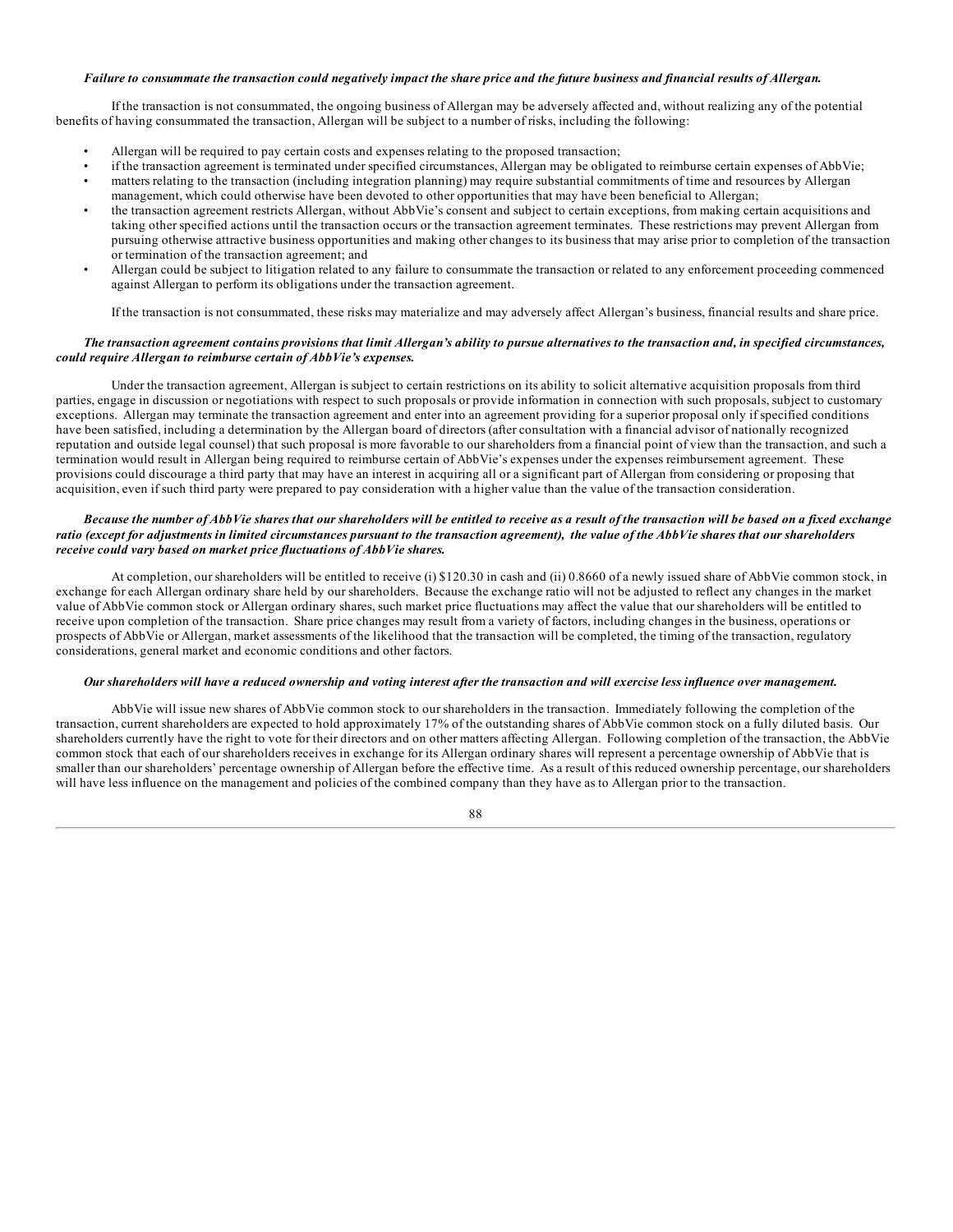## While the transaction is pending, Allergan will be subject to business uncertainties related to its relationships with employees, customers and *suppliers, which could adversely af ect Allergan's business and operations.*

Uncertainty about the effect of the transaction on employees, customers and suppliers may have an adverse effect on Allergan. These uncertainties may impair Allergan's ability to attract, retain and motivate key personnel until the transaction is consummated and for a period of time thereafter, and could cause customers, suppliers and others who deal with Allergan to seek to change or terminate existing business relationships with Allergan. Employee retention may be particularly challenging during the pendency of the transaction because employees may experience uncertainty about their future roles with the combined company. If, despite Allergan's retention efforts, key employees depart because of issues relating to the uncertainty and difficulty of integration or a desire not to remain with the combined company, the combined company's business could be harmed and its ability to realize the anticipated benefits of the transaction could be adversely affected.

# While the transaction is pending, Allergan will be subject to contractual restrictions, which could adversely affect Allergan's business and *operations.*

Under the terms of the transaction agreement, Allergan is also subject to certain restrictions on the conduct of its business prior to completing the transaction, which may adversely affect its ability to execute certain of its business strategies, including the ability in certain cases to enter into contracts or incur capital expenditures to grow its business. Such limitations could negatively affect Allergan's businesses and operations prior to the completion of the transaction. Furthermore, the process of planning to integrate two businesses and organizations for the post-transaction period can divert management attention and resources and could ultimately have an adverse effect on Allergan.

## *If completed, the transaction may not achieve its intended results.*

Allergan and AbbVie entered into the transaction agreement with the expectation that the transaction will result in various benefits, including, among other things, synergies at the combined company, a comprehensive product portfolio, diversified growth profile and broad geographic reach. Achieving the anticipated benefits of the transaction is subject to a number of uncertainties, including whether the businesses of AbbVie and Allergan can be integrated in an efficient and effective manner. Failure to achieve these anticipated benefits could result in increased costs or decreases in the amount of expected revenues and could adversely affect the combined company's future business, financial condition, operating results and cash flows.

Allergan and AbbVie may be unable to successfully integrate their operations. Failure to successfully integrate the businesses of Allergan and AbbVie in the expected timeframe may adversely affect the future results of the combined organization, and, consequently, the value of the shares of AbbVie common stock that our shareholders receive as the transaction consideration.

It is possible that the integration process could take longer than anticipated and could result in the loss of valuable employees, the disruption of each company's ongoing businesses, processes and systems or inconsistencies in standards, controls, procedures, practices, policies and compensation arrangements, any of which could adversely affect the combined company's ability to achieve the anticipated benefits of the transaction. The combined company's results of operations could also be adversely affected by any issues attributable to either company's operations that arise or are based on events or actions that occur prior to the completion of the transaction. The companies may have difficulty addressing possible differences in corporate cultures and management philosophies. The integration process is subject to a number of uncertainties, and no assurance can be given that the anticipated benefits will be realized or, if realized, the timing of their realization.

### *Allergan and AbbVie will incur substantial transaction fees and costs in connection with the transaction.*

Allergan and AbbVie expect to incur a number of non-recurring transaction-related costs associated with completing the transaction, combining the operations of the two organizations and achieving desired synergies. These fees and costs will be substantial. Non-recurring transaction costs include, but are not limited to, fees paid to legal, financial and accounting advisors, retention, severance, change in control and other integration-related costs, filing fees and printing costs. Additional unanticipated costs may be incurred in the integration of the businesses of Allergan and AbbVie. There can be no assurance that the elimination of certain duplicative costs, as well as the realization of other efficiencies related to the integration of the two businesses, will offset the incremental transaction-related costs over time. Thus, any net benefit may not be achieved in the near term, the long term or at all.

# Following the transaction, the combined company will have a substantial amount of debt, which could adversely affect its business, financial *condition or results of operations and prevent it from fulfilling its debt-related obligations.*

Following the transaction, the combined company will have a substantial amount of debt. The combined company's substantial debt could adversely affect it in a number of ways including but not limited to making it more difficult for the combined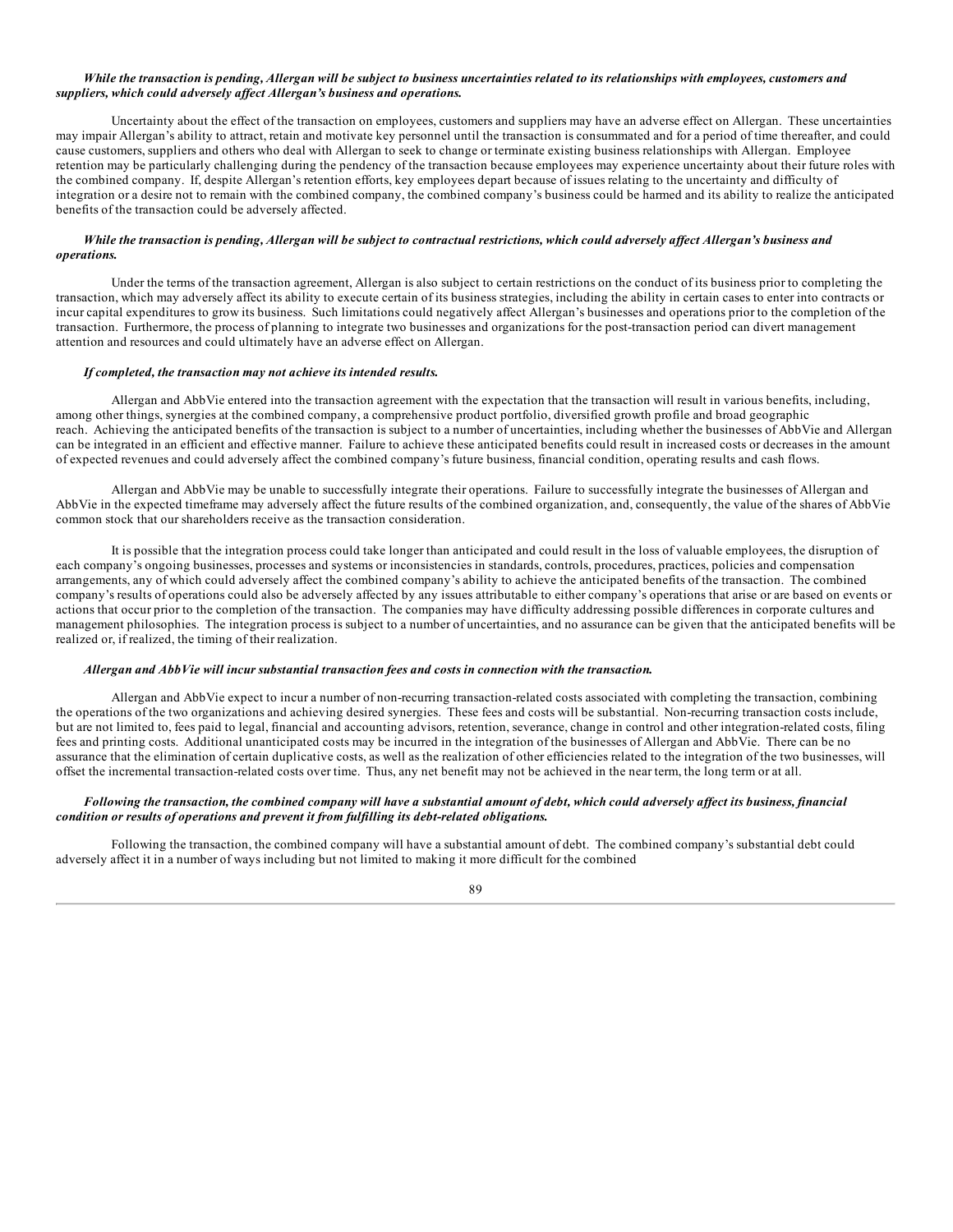company to satisfy its obligations with respect to its debt or to its trade or other creditors and requiring a substantial portion of the combined company's cash flows from operations and the proceeds of any capital markets offerings or loan borrowings for the payment of interest on the combined company's debt. If the combined company cannot service its indebtedness, it may have to take actions such as selling assets, seeking additional debt or equity or reducing or delaying capital expenditures, strategic acquisitions, investments and alliances.

## **Statements Required by the Irish Takeover Rules**

To the extent that any of the information contained, referred to or summarized in this document constitutes a profit forecast for the purposes of Rule 28 of the Irish Takeover Panel Act, 1997, Takeover Rules, 2013, such information will (unless the Irish Takeover Panel consents otherwise) be reported on in accordance with that rule in the proxy statement. Except as described in the previous sentence, no statement in this document is intended to constitute a profit forecast for any period, nor should any statements be interpreted to mean that earnings or earnings per share will necessarily be greater or lesser than those for the relevant preceding financial periods for Allergan. No statement in this document constitutes an asset valuation.

The directors of Allergan accept responsibility for the information contained in this document. To the best of the knowledge and belief of the directors of Allergan (who have taken all reasonable care to ensure that such is the case), the information contained in this document is in accordance with the facts and does not omit anything likely to affect the import of such information.

Any holder of 1% or more of any class of relevant securities of Allergan may have disclosure obligations under Rule 8.3 of the Irish Takeover Panel Act, 1997, Takeover Rules 2013.

# **ITEM 2. UNREGISTERED SALES OF EQUITY SECURITIES AND USE OF PROCEEDS**

# **Recent Sale of Unregistered Securities; Uses of Proceeds from Registered Securities**

None.

## **Issuer Purchases of Equity Securities**

During the quarter ended June 30, 2019, we repurchased 29,202 of Allergan plc's Ordinary Shares to satisfy tax withholding obligations in connection with the vesting of restricted stock issued to employees and directors. On January 29, 2019, the Company announced that its Board of Directors approved a \$2.0 billion share repurchase program, all of which remained outstanding as of June 30, 2019.

| Period                  | Total<br><b>Number</b><br>of Shares<br>Purchased | Total<br><b>Number</b><br>of Shares<br><b>Purchased to</b><br><b>Satisfy Tax</b><br>Withholdings | Average<br>Price<br>Paid<br>per Share | Total<br>Number of<br><b>Shares</b><br>Purchased<br>as Part of<br><b>Share</b><br>Repurchase<br>Program |   | Average<br><b>Price Paid</b><br>per Share<br>as Part of<br><b>Share</b><br>Repurchase<br>Program |     | Approximate<br><b>Dollar Value</b><br>of Shares that<br><b>May Yet Be</b><br>Purchased<br><b>Under the</b><br><b>Share</b><br>Repurchase<br>Program<br>(\$ in millions) |
|-------------------------|--------------------------------------------------|--------------------------------------------------------------------------------------------------|---------------------------------------|---------------------------------------------------------------------------------------------------------|---|--------------------------------------------------------------------------------------------------|-----|-------------------------------------------------------------------------------------------------------------------------------------------------------------------------|
| April 1 - 30, 2019      | 24,502                                           | 24,502                                                                                           | 146.41                                | н.                                                                                                      |   | $\sim$                                                                                           |     | 2,000.0                                                                                                                                                                 |
| May 1 - 31, 2019        | 4,002                                            | 4,002                                                                                            | 141.90<br>S                           | $\sim$ $-$                                                                                              | S | $\overline{\phantom{a}}$                                                                         | \$. | 2,000.0                                                                                                                                                                 |
| June 1 - 30, 2019       | 698                                              | 698                                                                                              | 122.92<br>S.                          | ۰                                                                                                       |   | $\overline{\phantom{0}}$                                                                         | \$  | 2,000.0                                                                                                                                                                 |
| April 1 - June 30, 2019 | 29,202                                           | 29,202                                                                                           | 145.23                                | ٠.                                                                                                      |   |                                                                                                  |     |                                                                                                                                                                         |

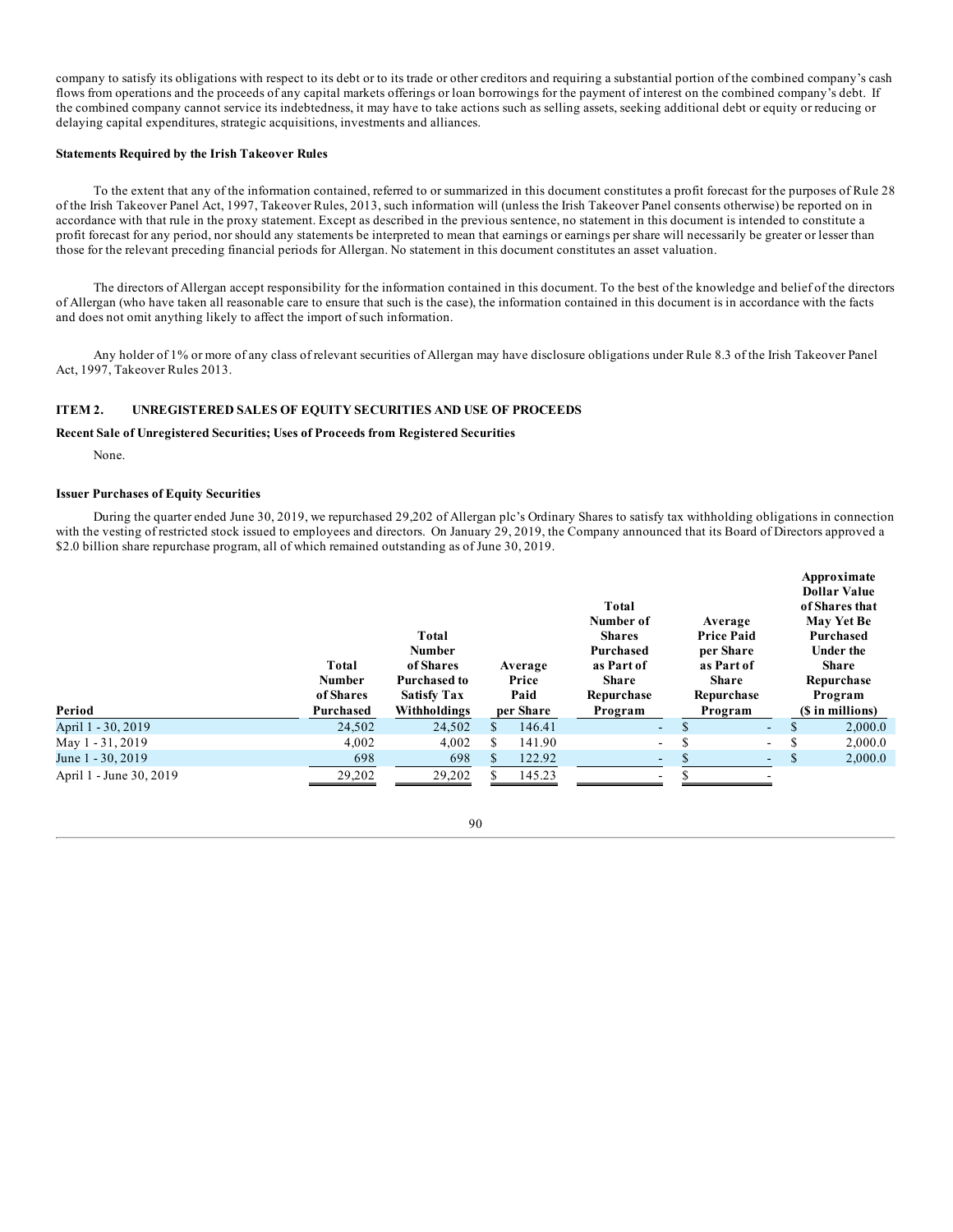# **ITEM 6. EXHIBITS**

Reference is hereby made to the Exhibit Index on page 91.

# **EXHIBIT INDEX**

## **Exhibit Description**

- 2.1 Transaction Agreement, dated as of June 25, 2019, by and among AbbVie Inc., Venice Subsidiary, LLC and Allergan plc [\(incorporated](http://www.sec.gov/Archives/edgar/data/1578845/000119312519181327/d771837dex21.htm) by reference to Exhibit 2.1 to Allergan plc's Current Report on Form 8-K filed on June 25, 2019).
- 2.2 Appendix III to the Rule 2.5 [Announcement,](http://www.sec.gov/Archives/edgar/data/1578845/000119312519181327/d771837dex22.htm) dated as of June 25, 2019 (incorporated by reference to Exhibit 2.2 to Allergan plc's Current Report on Form 8-K filed on June 25, 2019).
- 2.3 Expenses [Reimbursement](http://www.sec.gov/Archives/edgar/data/1578845/000119312519181327/d771837dex23.htm) Agreement, dated as of June 25, 2019, by and between Allergan plc and AbbVie Inc. (incorporated by reference to Exhibit 2.3 to Allergan plc's Current Report on Form 8-K filed on June 25, 2019).
- 31.1\* [Certification](#page-92-0) of Chief Executive Officer pursuant to Rule 13a-14a of the Securities Exchange Act of 1934.
- 31.2\* [Certification](#page-94-0) of Chief Financial Officer pursuant to Rule 13a-14a of the Securities Exchange Act of 1934.<br>32.1\*\* Certification of Chief Executive Officer pursuant to 18 U.S.C. of Section 1350, as adopted pursuant to
- 32.1\*\* Certification of Chief Executive Officer pursuant to 18 U.S.C. of Section 1350, as adopted pursuant to Section 906 of the [Sarbanes-Oxley](#page-96-0) Act of 2002.
- 32.2\*\* Certification of Chief Financial Officer pursuant to 18 U.S.C. of the Section 1350, as adopted pursuant to Section 906 of the [Sarbanes-Oxley](#page-98-0) Act of 2002.

- 101.INS XBRL Instance Document.<br>101.SCH XBRL Taxonomy Extensio XBRL Taxonomy Extension Scheme Document.
- 101.CAL XBRL Taxonomy Extension Calculation Linkbase Document.
- 101.DEF XBRL Taxonomy Extension Label Definition Document.
- 101.LAB XBRL Taxonomy Extension Label Linkbase Document.
- 101.PRE XBRL Taxonomy Extension Presentation Linkbase Document.

# Indicates a management contract or compensatory plan or arrangement.

- \* Filed herewith.
- Furnished herewith and not "filed" for purposes of Section 18 of the Exchange Act.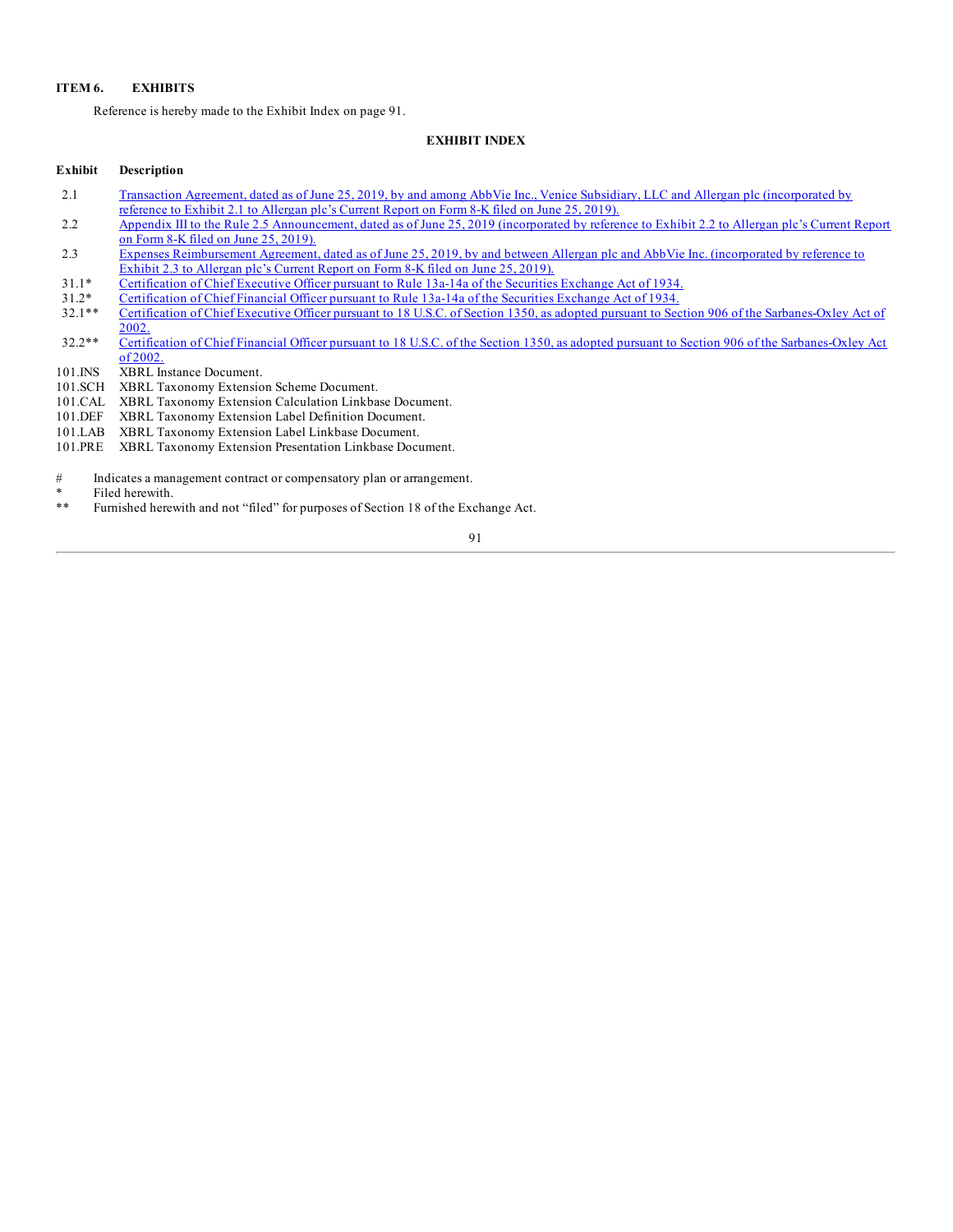# **SIGNATURES**

Pursuant to the requirements of the Securities Exchange Act of 1934, the registrant has duly caused this report to be signed on its behalf by the undersigned, thereunto duly authorized, on August 8, 2019.

> ALLERGAN PLC WARNER CHILCOTT LIMITED

| By:    | /s/ Matthew M. Walsh                                        |
|--------|-------------------------------------------------------------|
| Name:  | <b>Matthew M. Walsh</b>                                     |
| Title: | <b>Executive Vice President and Chief Financial Officer</b> |
|        | (Principal Financial Officer)                               |
|        |                                                             |
| By:    | /s/ James C. D'Arecca                                       |
| Name:  | <b>James C. D'Arecca</b>                                    |
| Title: | <b>Chief Accounting Officer</b>                             |
|        | (Principal Accounting Officer)                              |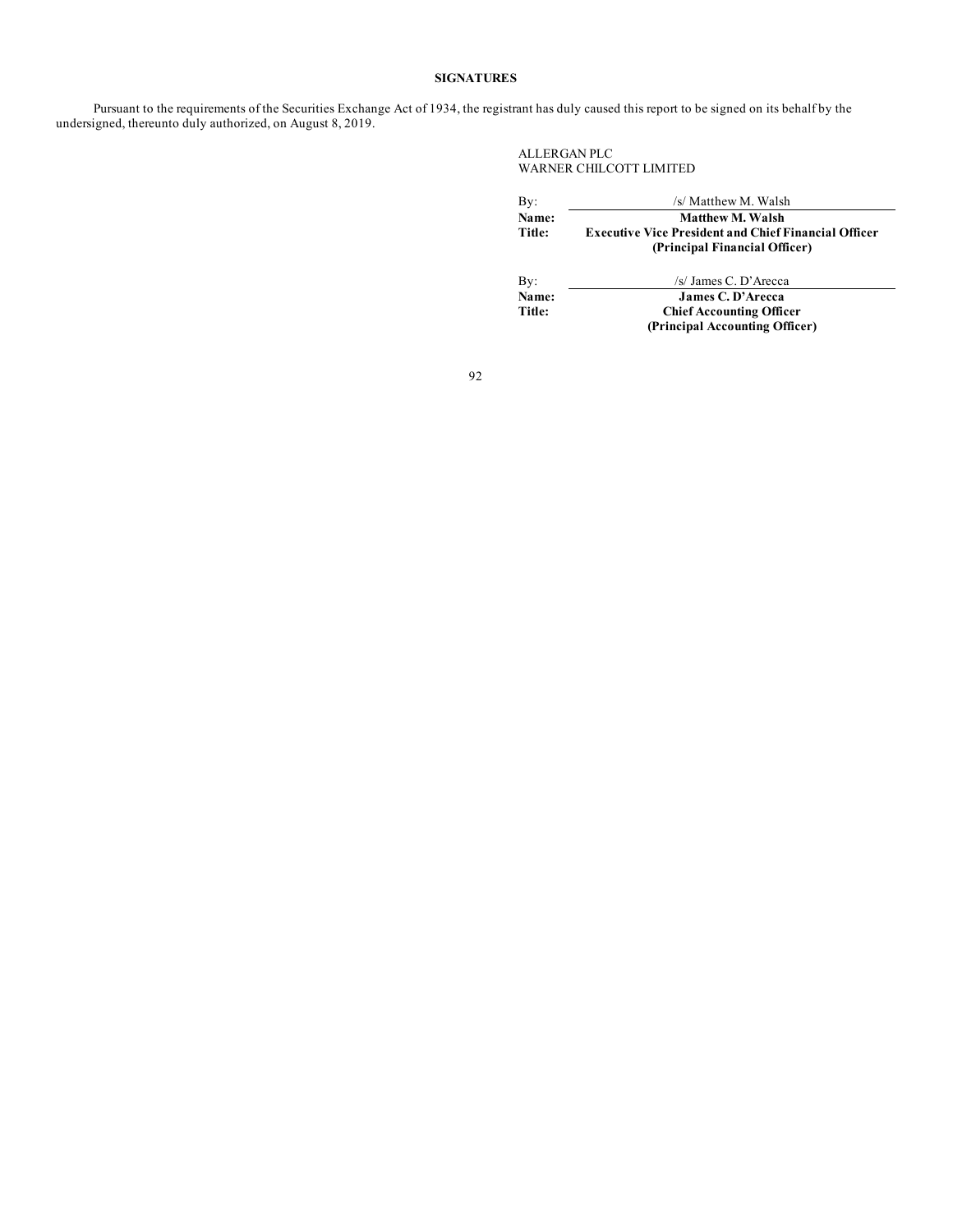## **Certification of Chief Executive Officer Pursuant to Rule 13a-14(a) Under the Securities Exchange Act of 1934**

<span id="page-92-0"></span>I, Brenton L. Saunders, Chairman, President and Chief Executive Officer, certify that:

1. I have reviewed this quarterly report on Form 10-Q of Allergan plc;

2. Based on my knowledge, this report does not contain any untrue statement of a material fact or omit to state a material fact necessary to make the statements made, in light of the circumstances under which such statements were made, not misleading with respect to the period covered by this report;

3. Based on my knowledge, the financial statements, and other financial information included in this report, fairly present in all material respects the financial condition, results of operations and cash flows of the registrant as of, and for, the periods presented in this report;

4. The registrant's other certifying officer and I are responsible for establishing and maintaining disclosure controls and procedures (as defined in Exchange Act Rules 13a-15(e) and 15d-15(e)) and internal control over financial reporting (as defined in Exchange Act Rules 13a-15(f) and 15d-15(f)) for the registrant and have:

a) designed such disclosure controls and procedures, or caused such disclosure controls and procedures to be designed under our supervision, to ensure that material information relating to the registrant, including its consolidated subsidiaries, is made known to us by others within those entities, particularly during the period in which this report is being prepared;

b) designed such internal control over financial reporting, or caused such internal control over financial reporting to be designed under our supervision, to provide reasonable assurance regarding the reliability of financial reporting and the preparation of financial statements for external purposes in accordance with generally accepted accounting principles;

c) evaluated the effectiveness of the registrant's disclosure controls and procedures and presented in this report our conclusions about the effectiveness of the disclosure controls and procedures, as of the end of the period covered by this report based on such evaluation; and

d) disclosed in this report any change in the registrant's internal control over financial reporting that occurred during the registrant's most recent fiscal quarter (the registrant's fourth fiscal quarter in the case of an annual report) that has materially affected, or is reasonably likely to materially affect, the registrant's internal control over financial reporting; and

5. The registrant's other certifying officer and I have disclosed, based on our most recent evaluation of internal control over financial reporting, to the registrant's auditors and the audit committee of the registrant's board of directors (or persons performing the equivalent function):

a) all significant deficiencies and material weaknesses in the design or operation of internal control over financial reporting which are reasonably likely to adversely affect the registrant's ability to record, process, summarize and report financial information; and

b) any fraud, whether or not material, that involves management or other employees who have a significant role in the registrant's internal control over financial reporting.

Date: August 8, 2019

By: **/s/ BRENTON L. SAUNDERS**

Brenton L. Saunders Chairman, President and Chief Executive Officer (Principal Executive Officer)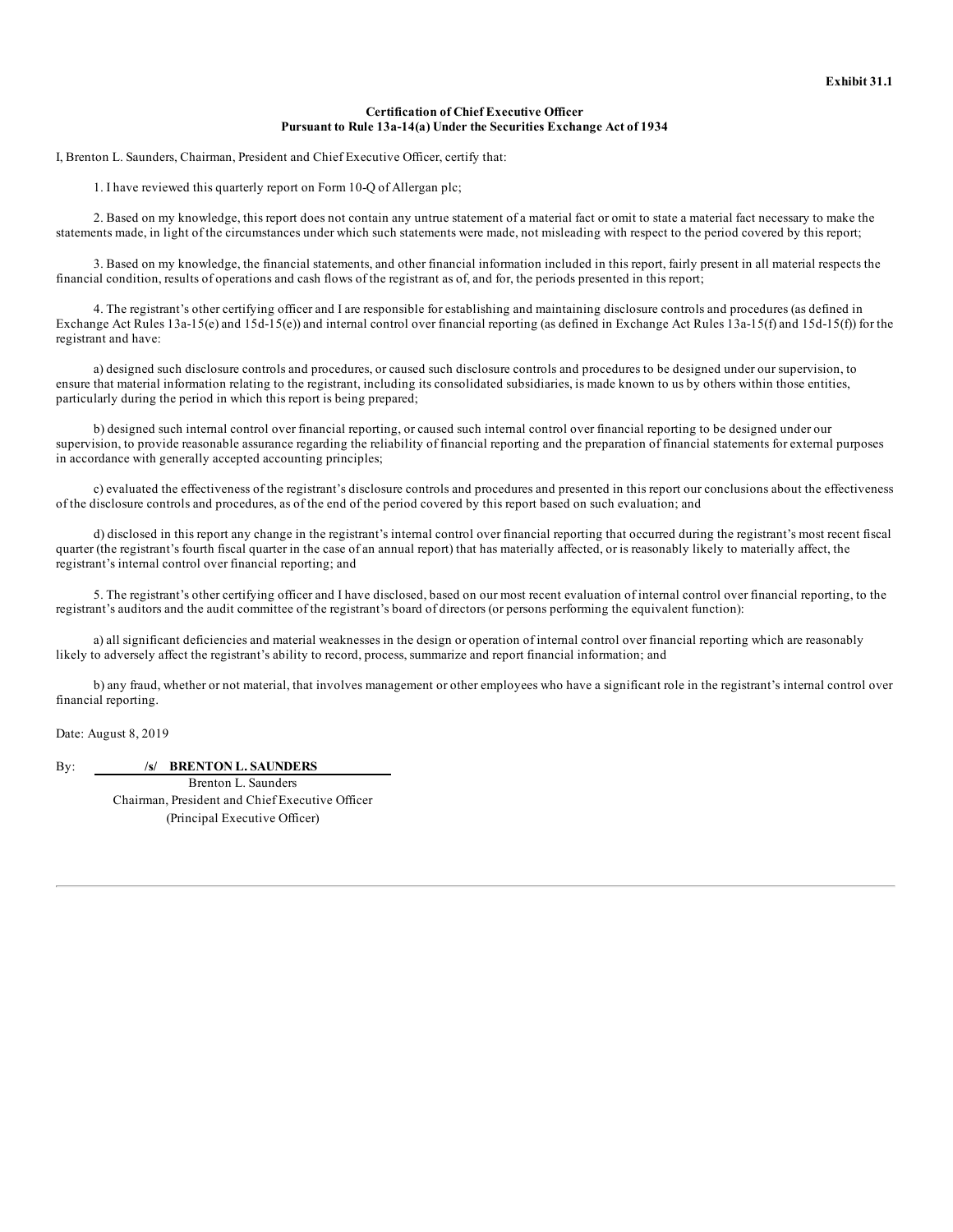## **Certification of Chief Executive Officer Pursuant to Rule 13a-14(a) Under the Securities Exchange Act of 1934**

I, Brenton L. Saunders, Chairman, President and Chief Executive Officer, certify that:

1. I have reviewed this quarterly report on Form 10-Q of Warner Chilcott Limited;

2. Based on my knowledge, this report does not contain any untrue statement of a material fact or omit to state a material fact necessary to make the statements made, in light of the circumstances under which such statements were made, not misleading with respect to the period covered by this report;

3. Based on my knowledge, the financial statements, and other financial information included in this report, fairly present in all material respects the financial condition, results of operations and cash flows of the registrant as of, and for, the periods presented in this report;

4. The registrant's other certifying officer and I are responsible for establishing and maintaining disclosure controls and procedures (as defined in Exchange Act Rules  $13a-15(e)$  and  $15d-15(e)$  and internal control over financial reporting (as defined in Exchange Act Rules  $13a-15(f)$ ) and  $15d-15(f)$ ) for the registrant and have:

a) designed such disclosure controls and procedures, or caused such disclosure controls and procedures to be designed under our supervision, to ensure that material information relating to the registrant, including its consolidated subsidiaries, is made known to us by others within those entities, particularly during the period in which this report is being prepared;

b) designed such internal control over financial reporting, or caused such internal control over financial reporting to be designed under our supervision, to provide reasonable assurance regarding the reliability of financial reporting and the preparation of financial statements for external purposes in accordance with generally accepted accounting principles;

c) evaluated the effectiveness of the registrant's disclosure controls and procedures and presented in this report our conclusions about the effectiveness of the disclosure controls and procedures, as of the end of the period covered by this report based on such evaluation; and

d) disclosed in this report any change in the registrant's internal control over financial reporting that occurred during the registrant's most recent fiscal quarter (the registrant's fourth fiscal quarter in the case of an annual report) that has materially affected, or is reasonably likely to materially affect, the registrant's internal control over financial reporting; and

5. The registrant's other certifying officer and I have disclosed, based on our most recent evaluation of internal control over financial reporting, to the registrant's auditors and the audit committee of the registrant's board of directors (or persons performing the equivalent function):

a) all significant deficiencies and material weaknesses in the design or operation of internal control over financial reporting which are reasonably likely to adversely affect the registrant's ability to record, process, summarize and report financial information; and

b) any fraud, whether or not material, that involves management or other employees who have a significant role in the registrant's internal control over financial reporting.

Date: August 8, 2019

By: **/s/ BRENTON L. SAUNDERS**

Brenton L. Saunders Chairman, President and Chief Executive Officer (Principal Executive Officer)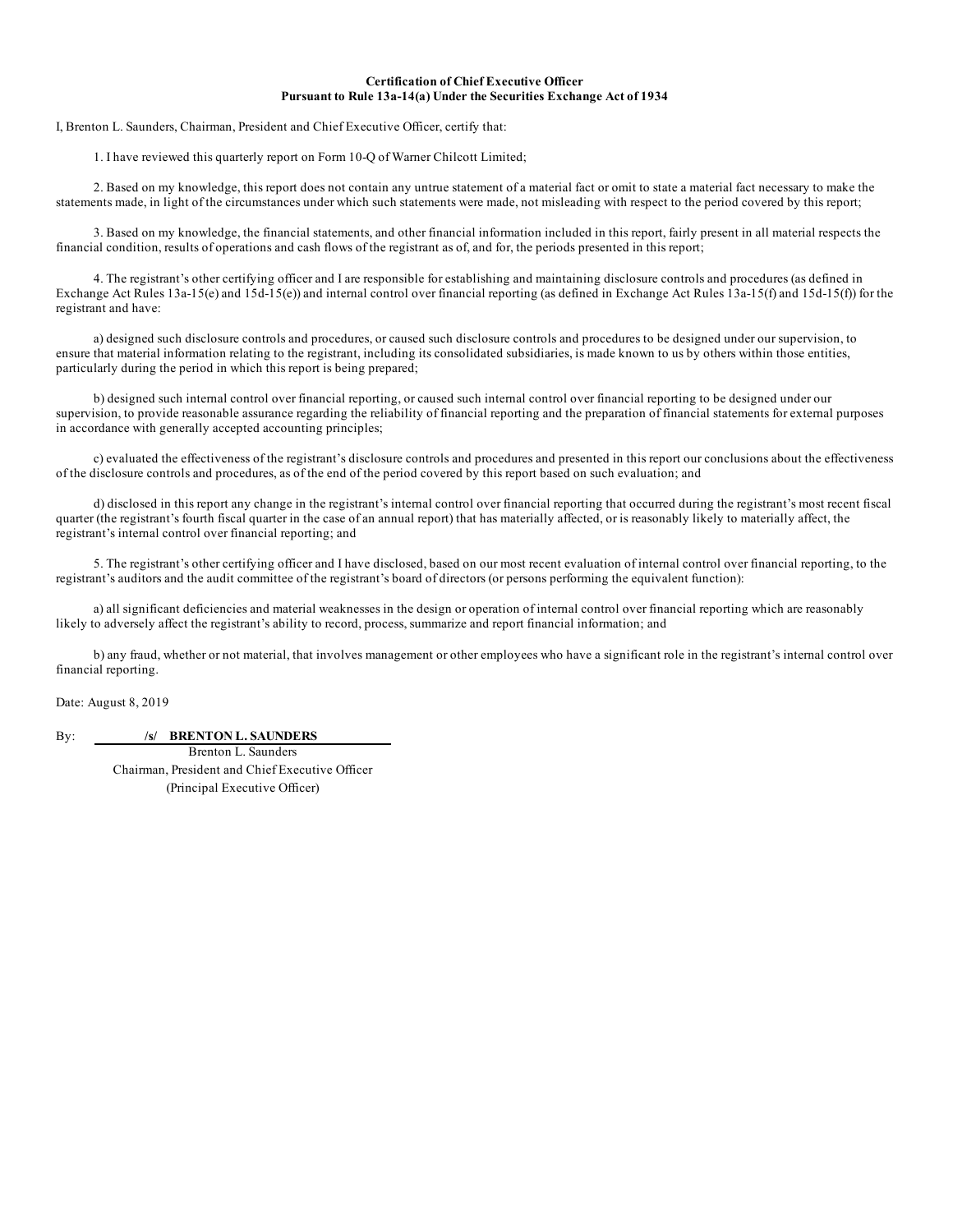## **Certification of Chief Financial Officer Pursuant to Rule 13a-14(a) Under the Securities Exchange Act of 1934**

<span id="page-94-0"></span>I, Matthew M. Walsh, Executive Vice President and Chief Financial Officer, certify that:

1. I have reviewed this quarterly report on Form 10-Q of Allergan plc;

2. Based on my knowledge, this report does not contain any untrue statement of a material fact or omit to state a material fact necessary to make the statements made, in light of the circumstances under which such statements were made, not misleading with respect to the period covered by this report;

3. Based on my knowledge, the financial statements, and other financial information included in this report, fairly present in all material respects the financial condition, results of operations and cash flows of the registrant as of, and for, the periods presented in this report;

4. The registrant's other certifying officer and I are responsible for establishing and maintaining disclosure controls and procedures (as defined in Exchange Act Rules 13a-15(e) and 15d-15(e)) and internal control over financial reporting (as defined in Exchange Act Rules 13a-15(f) and 15d-15(f)) for the registrant and have:

a) designed such disclosure controls and procedures, or caused such disclosure controls and procedures to be designed under our supervision, to ensure that material information relating to the registrant, including its consolidated subsidiaries, is made known to us by others within those entities, particularly during the period in which this report is being prepared;

b) designed such internal control over financial reporting, or caused such internal control over financial reporting to be designed under our supervision, to provide reasonable assurance regarding the reliability of financial reporting and the preparation of financial statements for external purposes in accordance with generally accepted accounting principles;

c) evaluated the effectiveness of the registrant's disclosure controls and procedures and presented in this report our conclusions about the effectiveness of the disclosure controls and procedures, as of the end of the period covered by this report based on such evaluation; and

d) disclosed in this report any change in the registrant's internal control over financial reporting that occurred during the registrant's most recent fiscal quarter (the registrant's fourth fiscal quarter in the case of an annual report) that has materially affected, or is reasonably likely to materially affect, the registrant's internal control over financial reporting; and

5. The registrant's other certifying officer and I have disclosed, based on our most recent evaluation of internal control over financial reporting, to the registrant's auditors and the audit committee of the registrant's board of directors (or persons performing the equivalent function):

a) all significant deficiencies and material weaknesses in the design or operation of internal control over financial reporting which are reasonably likely to adversely affect the registrant's ability to record, process, summarize and report financial information; and

b) any fraud, whether or not material, that involves management or other employees who have a significant role in the registrant's internal control over financial reporting.

Date: August 8, 2019

By: **/s/ MATTHEW M. WALSH**

Matthew M. Walsh Executive Vice President and Chief Financial Officer (Principal Financial Officer)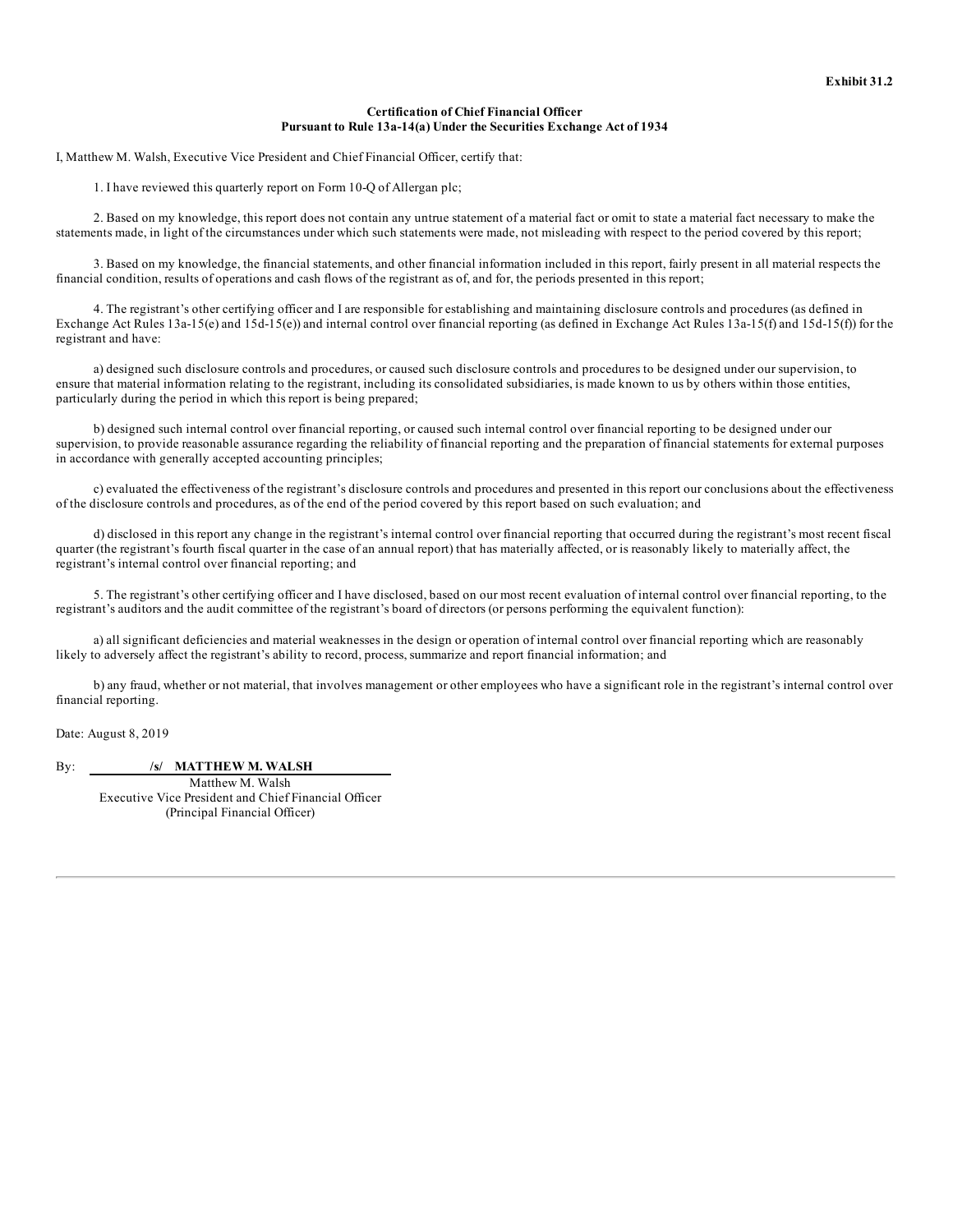## **Certification of Chief Financial Officer Pursuant to Rule 13a-14(a) Under the Securities Exchange Act of 1934**

I, Matthew M. Walsh, Executive Vice President and Chief Financial Officer, certify that:

1. I have reviewed this quarterly report on Form 10-Q of Warner Chilcott Limited;

2. Based on my knowledge, this report does not contain any untrue statement of a material fact or omit to state a material fact necessary to make the statements made, in light of the circumstances under which such statements were made, not misleading with respect to the period covered by this report;

3. Based on my knowledge, the financial statements, and other financial information included in this report, fairly present in all material respects the financial condition, results of operations and cash flows of the registrant as of, and for, the periods presented in this report;

4. The registrant's other certifying officer and I are responsible for establishing and maintaining disclosure controls and procedures (as defined in Exchange Act Rules  $13a-15(e)$  and  $15d-15(e)$  and internal control over financial reporting (as defined in Exchange Act Rules  $13a-15(f)$ ) and  $15d-15(f)$ ) for the registrant and have:

a) designed such disclosure controls and procedures, or caused such disclosure controls and procedures to be designed under our supervision, to ensure that material information relating to the registrant, including its consolidated subsidiaries, is made known to us by others within those entities, particularly during the period in which this report is being prepared;

b) designed such internal control over financial reporting, or caused such internal control over financial reporting to be designed under our supervision, to provide reasonable assurance regarding the reliability of financial reporting and the preparation of financial statements for external purposes in accordance with generally accepted accounting principles;

c) evaluated the effectiveness of the registrant's disclosure controls and procedures and presented in this report our conclusions about the effectiveness of the disclosure controls and procedures, as of the end of the period covered by this report based on such evaluation; and

d) disclosed in this report any change in the registrant's internal control over financial reporting that occurred during the registrant's most recent fiscal quarter (the registrant's fourth fiscal quarter in the case of an annual report) that has materially affected, or is reasonably likely to materially affect, the registrant's internal control over financial reporting; and

5. The registrant's other certifying officer and I have disclosed, based on our most recent evaluation of internal control over financial reporting, to the registrant's auditors and the audit committee of the registrant's board of directors (or persons performing the equivalent function):

a) all significant deficiencies and material weaknesses in the design or operation of internal control over financial reporting which are reasonably likely to adversely affect the registrant's ability to record, process, summarize and report financial information; and

b) any fraud, whether or not material, that involves management or other employees who have a significant role in the registrant's internal control over financial reporting.

Date: August 8, 2019

By: **/s/ MATTHEW M. WALSH**

Matthew M. Walsh Executive Vice President and Chief Financial Officer (Principal Financial Officer)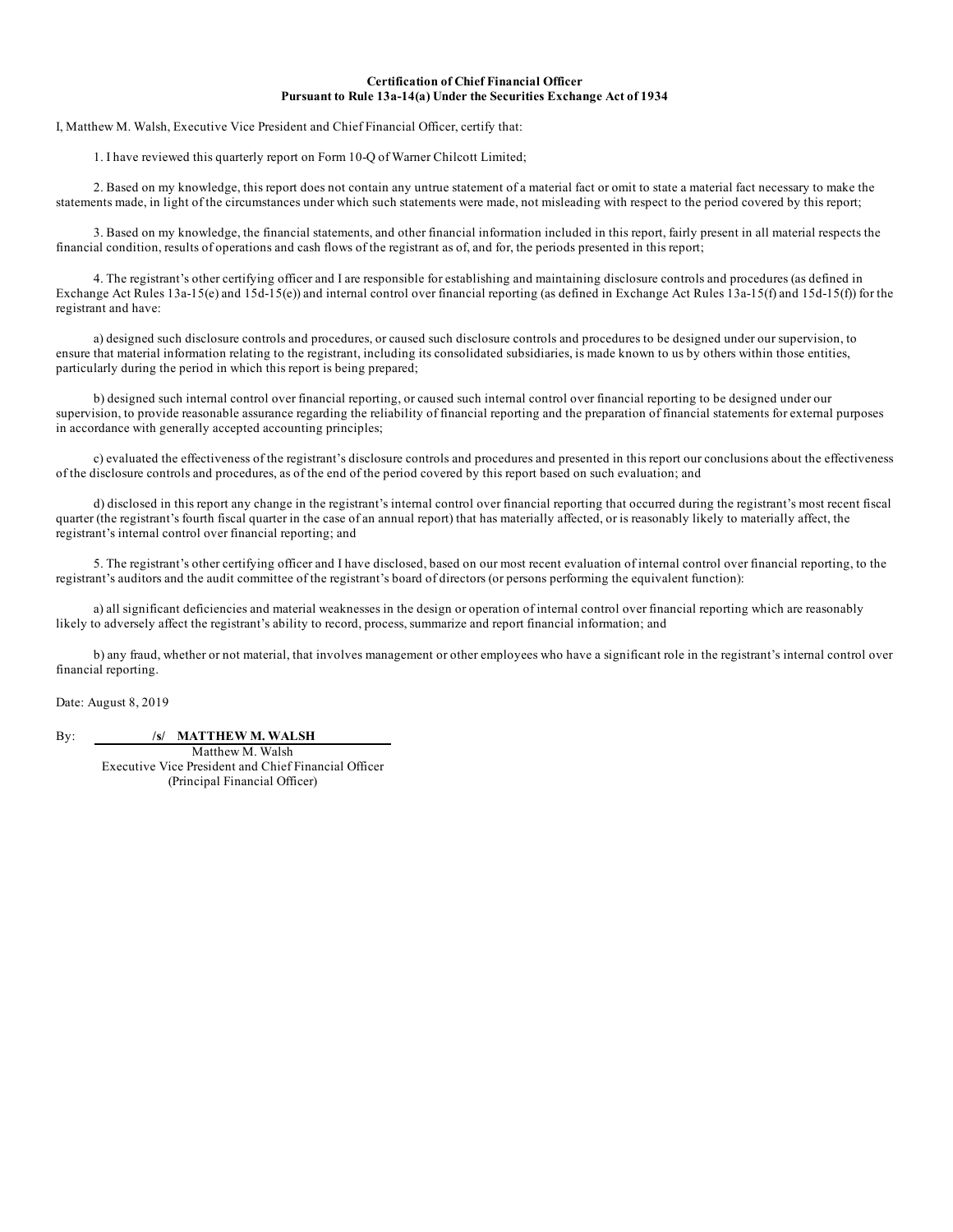## **Certification of Chief Executive Officer Pursuant to 18 U.S.C. of Section 1350, as Adopted by Section 906 of the Sarbanes-Oxley Act of 2002**

<span id="page-96-0"></span>The undersigned officer of Allergan plc (the "Company"), hereby certifies, to such officer's knowledge, that:

(i) the Quarterly Report on Form 10-Q of the Company for the quarter ended June 30, 2019 (the "Report") fully complies with the requirements of Section 13(a) or Section 15(d), as applicable, of the Securities Exchange Act of 1934, as amended; and

(ii) the information contained in the Report fairly presents, in all material respects, the financial condition and results of operations of Allergan plc.

Date: August 8, 2019

By: **/s/ BRENTON L. SAUNDERS**

Brenton L. Saunders Chairman, President and Chief Executive Officer (Principal Executive Officer)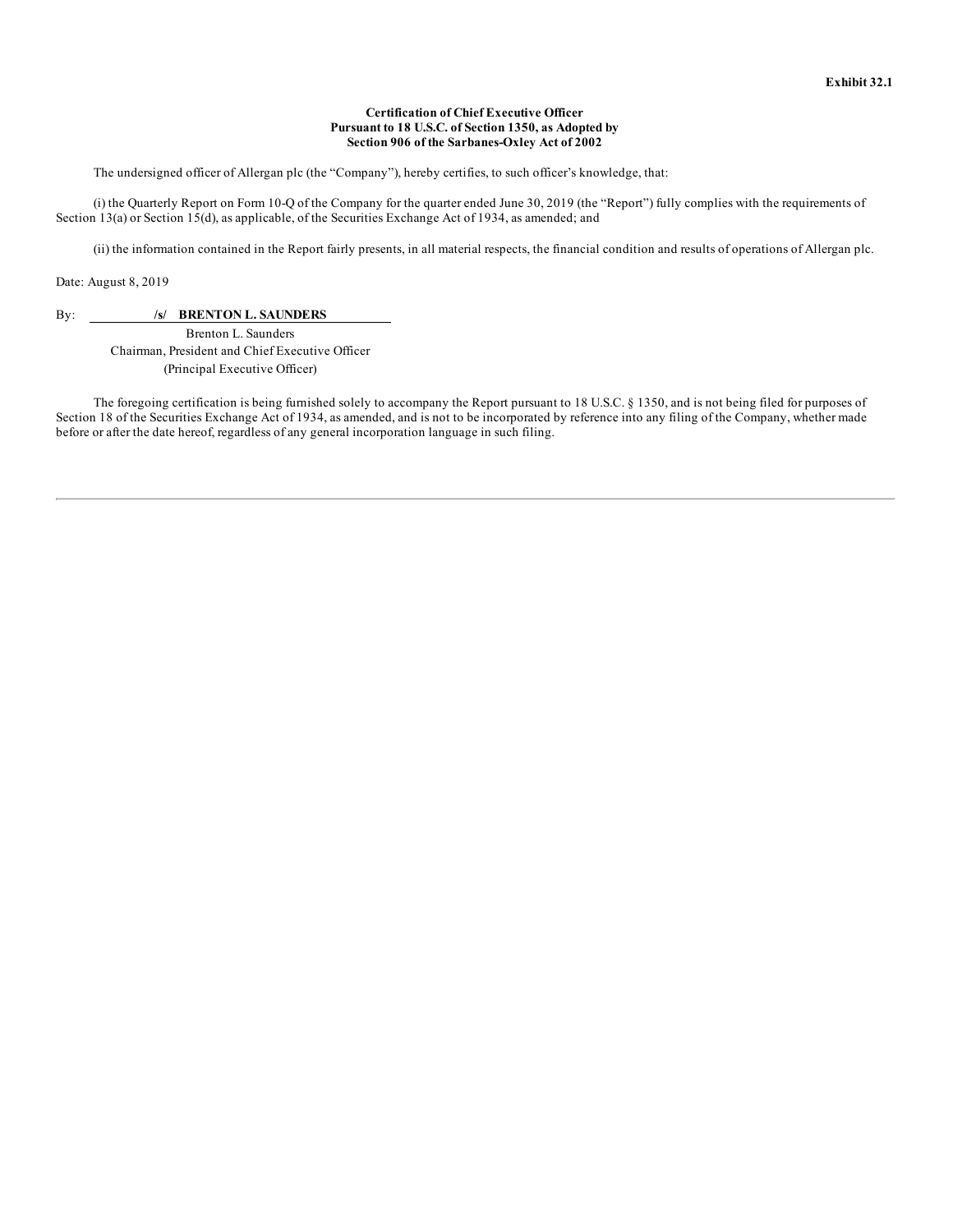## **Certification of Chief Executive Officer Pursuant to 18 U.S.C. of Section 1350, as Adopted by Section 906 of the Sarbanes-Oxley Act of 2002**

The undersigned officer of Warner Chilcott Limited (the "Company"), hereby certifies, to such officer's knowledge, that:

(i) the Quarterly Report on Form 10-Q of the Company for the quarter ended June 30, 2019 (the "Report") fully complies with the requirements of Section 13(a) or Section 15(d), as applicable, of the Securities Exchange Act of 1934, as amended; and

(ii) the information contained in the Report fairly presents, in all material respects, the financial condition and results of operations of Warner Chilcott Limited.

Date: August 8, 2019

By: **/s/ BRENTON L. SAUNDERS**

Brenton L. Saunders Chairman, President and Chief Executive Officer (Principal Executive Officer)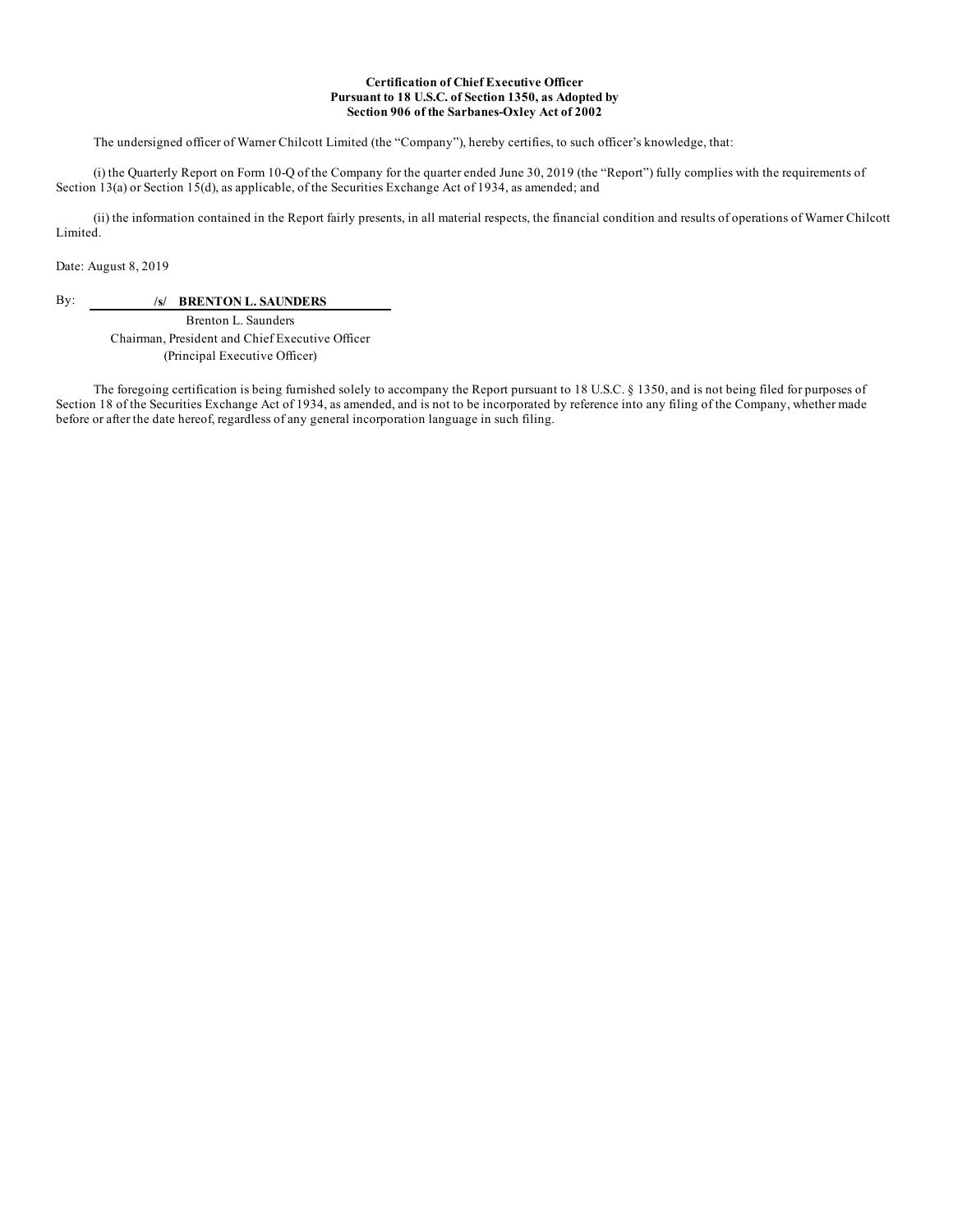## **Certification of Chief Financial Officer Pursuant to 18 U.S.C. of Section 1350, as Adopted by Section 906 of the Sarbanes-Oxley Act of 2002**

<span id="page-98-0"></span>The undersigned officer of Allergan plc (the "Company"), hereby certifies, to such officer's knowledge, that:

(i) the Quarterly Report on Form 10-Q of the Company for the quarter ended June 30, 2019 (the "Report") fully complies with the requirements of Section 13(a) or Section 15(d), as applicable, of the Securities Exchange Act of 1934, as amended; and

(ii) the information contained in the Report fairly presents, in all material respects, the financial condition and results of operations of Allergan plc.

Date: August 8, 2019

By: **/s/ MATTHEW M. WALSH**

Matthew M. Walsh Executive Vice President and Chief Financial Officer (Principal Financial Officer)